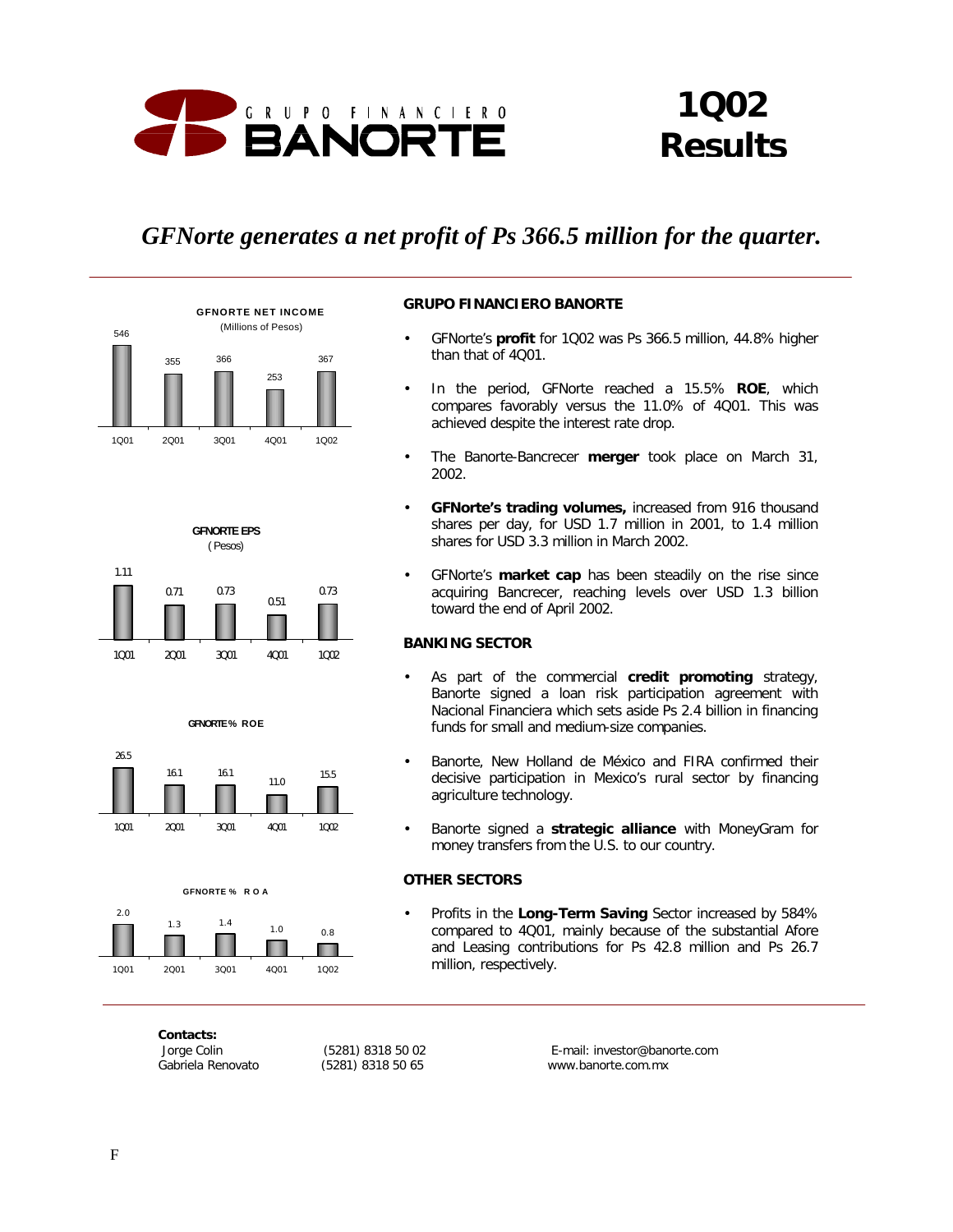





**NON INTEREST INCOME** (Millions of Pesos)







## **Highlights**

## **BANKING SECTOR**

## **Net Income**

The Ps 258.1 million profit accumulated in the quarter (excluding the Afore), 31.1% greater than that of the previous one, was the result of a substantial increase in the total net income, which was much greater than the increase in non-interest expenses.

## **Net-Interest Margin**

The Net-Interest Margin before Repomo, fell from 5.2% in 4Q01 to 4.2% in 1Q02 principally because of the Bancrecer-Banorte merger, as the latter has assets that generate a lower Net-Interest Margin. Additionally, the 28-day TIIE averaged a quarterly drop of 0.60%, which lowered the returns on the IPAB portfolio.

## **Non-Interest Income**

The quarter's Non-Interest Income was 100.9% higher than in the previous quarter because of the contribution from Bancrecer, and a considerable increase in Trading Income and Service fees.

## **Non-Interest Expense**

The Non-Interest Expense increased 29.8% in the quarter because of the Bancrecer merger, although part of the benefits of the synergies of this integration have already become apparent. Such is the case of Banorte's expense per branch, which was Ps 3.6 million in 4Q01, and after Bancrecer's integration, fell 48% to Ps 1.9 million.

## **Capitalization**

The quarter closed with a 12.9% Capitalization ratio vs. 11.5% of the previous quarter due to Bancrecer's incorporation and also to the accumulated earnings of the quarter. This level, which is higher than the minimum established by the authorities, sets the foundation of a sound growth platform.

## **Loan Portfolio**

At the close of March 2002, the Banking Sector portfolio's balance was Ps 135,897 million, a 65.1% increase over December 2001, due to Bancrecer's incorporation and to Banorte's loan growth strategy, highlighting a Ps 5,899 million increase in Housing, Ps 3,829 million in Commercial, and Ps 839 million in Consumer.

## **Asset Quality**

The Banking Sector closed the quarter with a Ps 4,578 million past-due loan balance, resulting in a past-due loan ratio of 3.4%. Loan reserve coverage reached 116.1%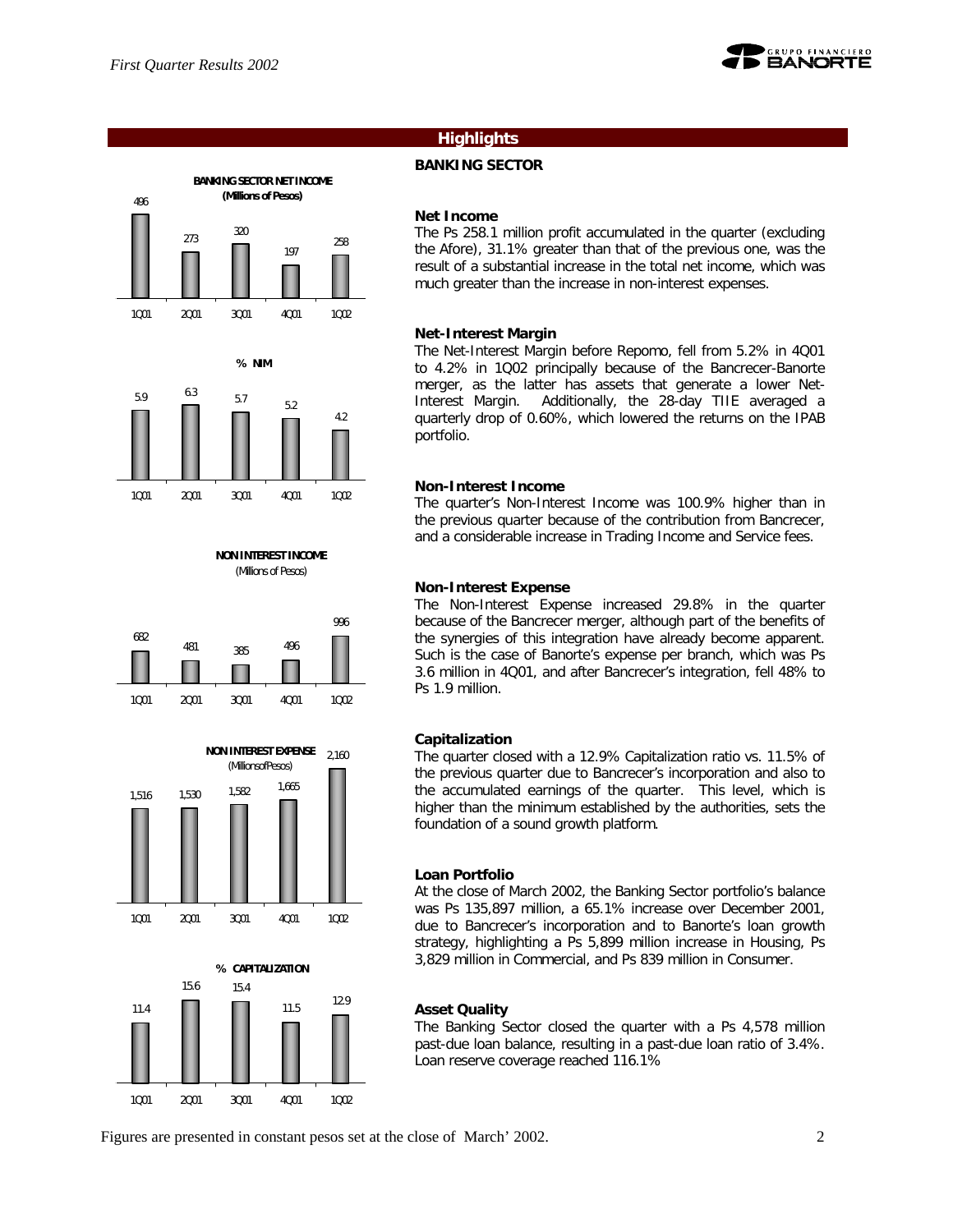

## **Executive Summary**

## **GFNORTE**

GFNorte and its subsidiaries showed a Ps 366.5 million profit during the first quarter of the year, 44.8% greater than in the fourth quarter last year. This was due mainly to the higher contributions of the Banking, the Brokerage, and the Long Term Savings sectors of the Group. This enabled an average Return on Equity (ROE) of 15.5%.

The Banco Mercantil del Norte - BanCrecer merger took place in March, once the stockholders' meetings of both banks to approve the merger were held. Banorte's results for the first quarter include Bancrecer figures.

GFNorte's Assets under Management by the close of March 2002 amounted to Ps 314,724 million. Said assets include: deposits, on behalf of third party deposits and mutual funds of the Banking Sector, and Brokerage House and AFORE assets under management.

The Banking Sector accounted for 70% of GFNorte's total profit during this year, generating Ps 258 million, which is 31.1% greater than in 4Q01 and a 13.0% ROE. The contributions to profit by the other sectors in the first quarter this year were as follows: Brokerage Sector, Ps 23.5 million; Long-Term Saving Sector, Ps 72.5 million; and the Auxiliary Organization Sector, Ps 14.2 million.

#### **BANKING SECTOR**

By March 2002, the Banking Sector demand deposits showed a balance of Ps 48,632 million. Total Deposits ended the quarter with a Ps 193,879 balance, thereby raising our market share in deposits from 8 to 12%.

The Loan Portfolio of the Banking Sector amounted Ps 135,987 at the end of March. Performing Loans ended the period with a Ps 131,319 million balance, a 66% increase over those of 1Q01, due to Bancrecer merging and also to new commercial and consumer loans in Banorte. Our loan strategy directs placement efforts toward the commercial and consumer portfolios, considers loan granting to the Corporate segment under certain profitability criteria, and promotes collecting on Recovery Banking- managed loans. Commercial loans reached Ps 13,644 million, 39% higher than in 1Q01; Mortgage loans went from Ps 1,863 million to Ps 8,597 million in the last twelve months, a 361% increase vs. 1Q01, influenced in part by the incorporation of over, Ps 5,500 million in Bancrecer's mortgage loans. Auto loans ended the quarter with a Ps 1,835 million balance, a 176% growth in one year. The success in growing Consumer loans in Banorte was based in it's fixed interest rates schemes for Mortgage and Auto loans and also for Credit Cards, as well as a proactive attitude and service quality of the sale force. Corporate loans fell by 1.9% while the Recovery Banking portfolio dropped 16% in the course of one year, in keeping with the assumed strategy.

As part of a strategy to promote commercial and business loans, last April 19 Banorte signed a loan risk participation agreement with Nacional Financiera for up to Ps 1.2 billion, which will designate Ps 2.4 billion to financing for the small and medium-sized companies. Accordingly, Banorte will launch a new product –CrediActivo Empresarial- under a parametric loan assessment scheme and loans for up to Ps 10 million. On the other hand, during April, Banorte, New Holland de México and FIRA confirmed their decisive participation in Mexico's rural sector, providing agriculture technology support. During 2001, this alliance made it possible to grant 1,495 loans, for an equivalent of Ps 270 million benefiting 3,208 farmers.

As to the assets quality, the Banking Sector closed March with Ps 4,578 million in past-due loans, resulting in a 3.4% past-due loans ratio. The loan reserve coverage for this portfolio was 116.1% at the close of March 2002.These indicators improved substantially after the Bancrecer acquisition.

Non Interest Income grew by 101% between 4Q01 and 1Q02, fueled by the Bancrecer consolidation, by the new service fees, by the volume increase, and by an increase in trading income tied to descending interest rates.

By March 2002, the Banking Sector's operations expense showed the benefits of the cost reduction efforts from Bancrecer integration. As a sample of this, the total expense per branch decreased from Ps 3.3 million in 1Q01 to Ps. 1.9 million in 1Q02, a 43% reduction, after integrating Bancrecer.

The capitalization ratio reached 14.7% for Banorte, considering only credit risk, and 13.6% adding market risk. These ratios already include the merger with Bancrecer. Bancentro, on the other hand, reached 20.2% and 10.2%, respectively. The above has enabled the Group Banking Sector to reach a capital ratio of 12.9% considering loan and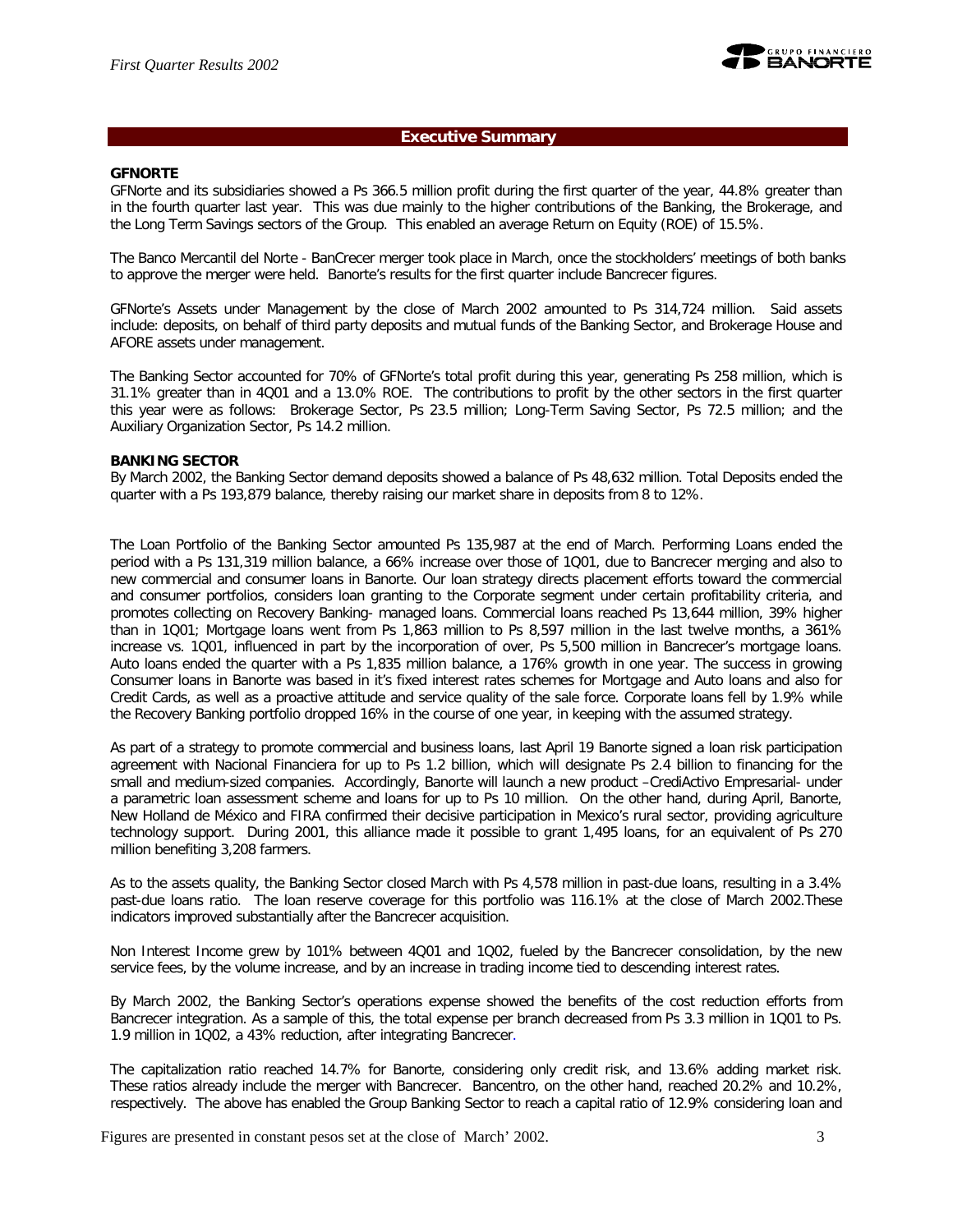

market risks. These levels are higher than the minimum established by the authorities and give GFNorte's Banking Sector a sound growth platform.

Last April 16, Banorte signed a strategic alliance with MoneyGram for money transfers from the U.S. to our country. This important market is currently estimated at USD 8.0 billion annually. MoneyGram Payment Systems, Inc. is a subsidiary of Travelers Express Company, a leading money transfer business with over 50,000 branches in 150 countries around the world.

Bancrecer's integration has substantially increased the delivery channels, which will enhance current and future customer service. By March 31, 2002 the distribution network was integrated as follows: 1,158 branches, 2,591 ATMs, 14,984 point of sale terminals, 8,896 companies with electronic payroll service, and 17,563 companies with PC Banking services.

## **BROKERAGE SECTOR**

The Group's Brokerage Sector generated Ps 23.5 million in accumulated profit during the first quarter of 2002; 88% higher than in the same period last year, as a result of the securities position strategy followed to profit from a decreasing interest rates, and to an increase in the client portfolio. Mutual Funds administration was taken back from Bancen to the Brokerage House beginning 2002, which also contributed to the quarters profit. Up until March, Banorte Brokerage House has a total portfolio of Ps 105,219 million in custody, 38.7% greater than that in the same period of 2001.

## **LONG TERM SAVINGS SECTOR**

In the Long-Term Saving Sector, the number of Banorte-Generali Afore affiliates has continued to increase, numbering 2,445,539 affiliates. Banorte-Generali AFORE still has one of the lowest affiliation costs in the industry and holds a market share that went from 8.9% in March 2001 to 9.2% in March this year. Assets under management rose to Ps 15,518 million by March 2002, 50.9% higher than in the same period last year. In the Insurance business, the total assets increased by 17.6% during this period, while the Pensions company showed a considerable 50.3% asset increase vs. the same period.

The accumulated first quarter profit for GFNorte, derived from the Long-Term Savings Sector companies was Ps 72.5 million, 784% greater than in the same period last year, thanks to a greater and better quality of affiliations in the Afore to mark to market gains in the Insurance and Annuities companies, to a sales increase, and to a better claim process administration in the Bankassurance. The latter was possible thanks to the acquisition of the claim service department to Generali Mexico in 2Q01.

## **AUXILIAY ORGANIZATIONS SECTOR**

The Auxiliary Organization Sector's first quarter accumulated profit was Ps 14.2 million. Highlighting the 38.9% growth in the Leasing company's portfolio vs 1Q01, as well as a 3.3% to 2.8% decrease in its past-due loan ratio. On the other hand, Factor Banorte (the Factoring Company) increased its portfolio by 10.1% in the same period.

## **BANCRECER'S INTEGRATION**

The Banorte-Bancrecer integration is in progress and in keeping with the established program.

During the first quarter, research was done to determine **the technological and operation platform** to use for the integrated bank. It was concluded that the basic deposit and loan operations would best be handled in BanCrecer's Altamira platform, whereas for the added value applications such as accounting, Call Center, Risk Management, etc., the best option was to keep Banorte's current systems. In order to enhance operation efficiency, both **computer centers** were integrated in the BanCrecer facilities in Tlalpan, D.F., and the central processors of both institutions were replaced for other larger capacity equipment.

The **inter-operation** project, which consists of being able to handle the main banking transactions indistinctly in either bank's network, became operative as of April 22. In this context, the BanCrecer **re-branding** started this month and is estimated to be completed by the second quarter this year.

The **products and services** offered by both branch networks have been standardized in a single offer of products that will be implemented as the technological integration progresses.

As to **operative integration**, during the quarter, the cash concentration and distribution centers have been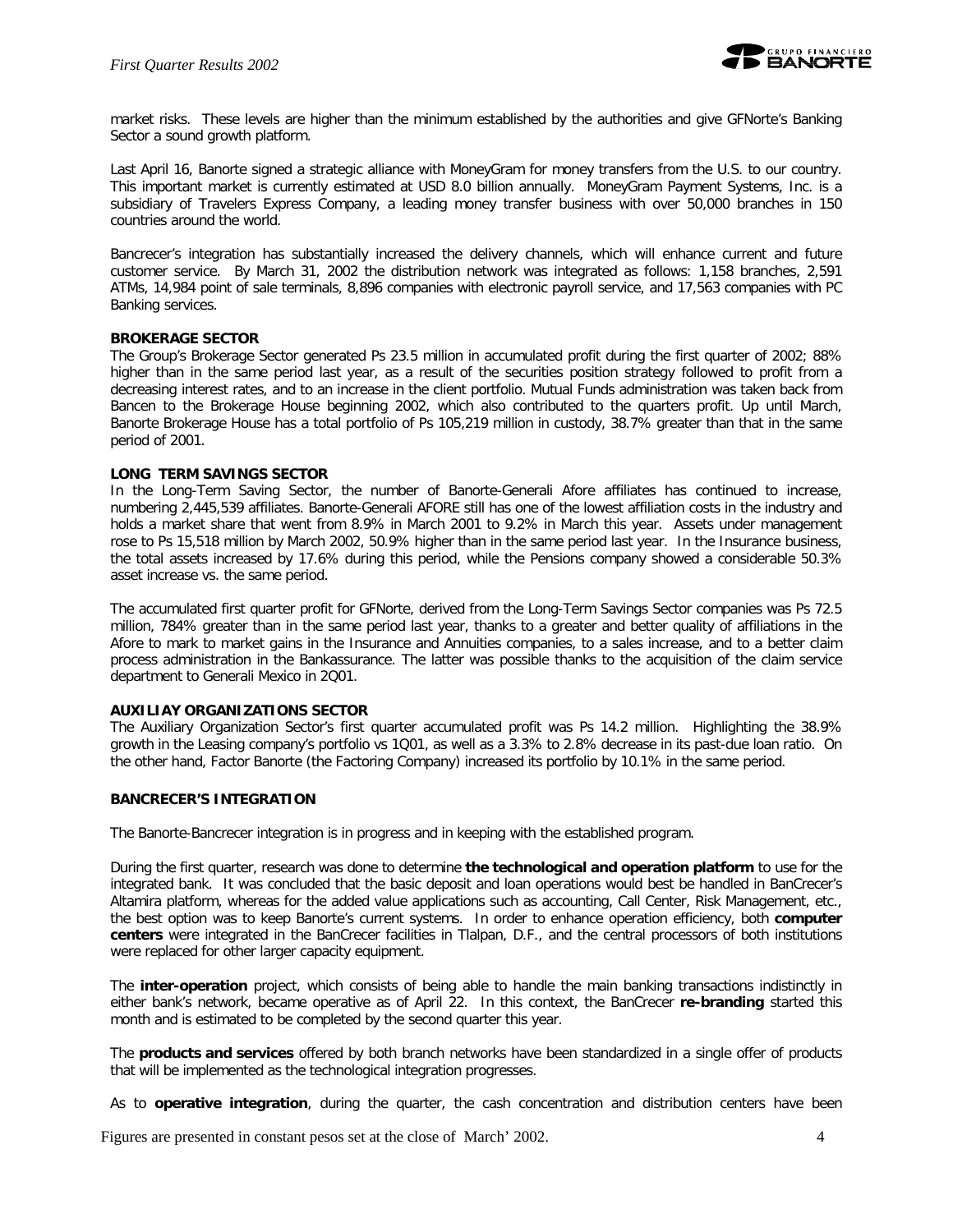

consolidated, and the clearing home processes, credit control departments and the securities custody departments have been unified. There is also great progress in electronic products as credit and debit card operations, ATMs and point of sale terminals have already been consolidated, thereby enhancing operation efficiency and lowering costs.

During the quarter, the first organizational level, integrated by General Directors, was defined, absorving all Bancrecer's functions with the same structure. The efforts in establishing synergies and improving **operative efficiency** during the first quarter of the year include a new branch network organizational structure in which Territorial and Regional offices are responsible for both Banorte and Bancrecer offices indistinctly. On the other hand, by March 31 the BanCrecer staff was reduced by 1,093 positions, which translates into a Ps 16.2 million monthly reduction in payroll, 24% less than the amount spent in November 2001. Banorte, on the other hand, laid off 426 employees, for a monthly payroll savings of Ps 5.5 million. Estimated Personnel Expense savings for the rest of 2002 amount Ps 342 million for the new merged Institution. There will be additional cutbacks principally as other branches will be closed down.

During the quarter, the BanCrecer head office building located on Reform in Mexico City was sold, and most of the personnel working there were relocated to the building that stands beside Banorte's current corporate office building in that city, which was purchased for this purpose. The purchase-sale operations of both buildings had a net impact of releasing funds for over Ps 110 million. Moreover, of the 105 **branch shutdowns** scheduled for this year, thirty were followed through by March 31. The remaining 75 branches will be closed in the second quarter of the year.

## **GFNORTE EVOLUTION SHARE**

The operative behavior and price of GFNorte shares in the market over the last months is encouraging as it reflects an interest in and acceptance of our strategies and plans for the financial community.

While GFNorte's market operations in 2001 averaged 916 thousand shares per day –equivalent to USD 1.7 million; this average in March this year was 1.4 million shares a day for a total of USD 3.3 million.

The market cap of Grupo Financiero Banorte has been steadily on the rise since September last year, which was when Bancrecer was acquired, and reached levels over USD 1.3 billion towards the close of April this year.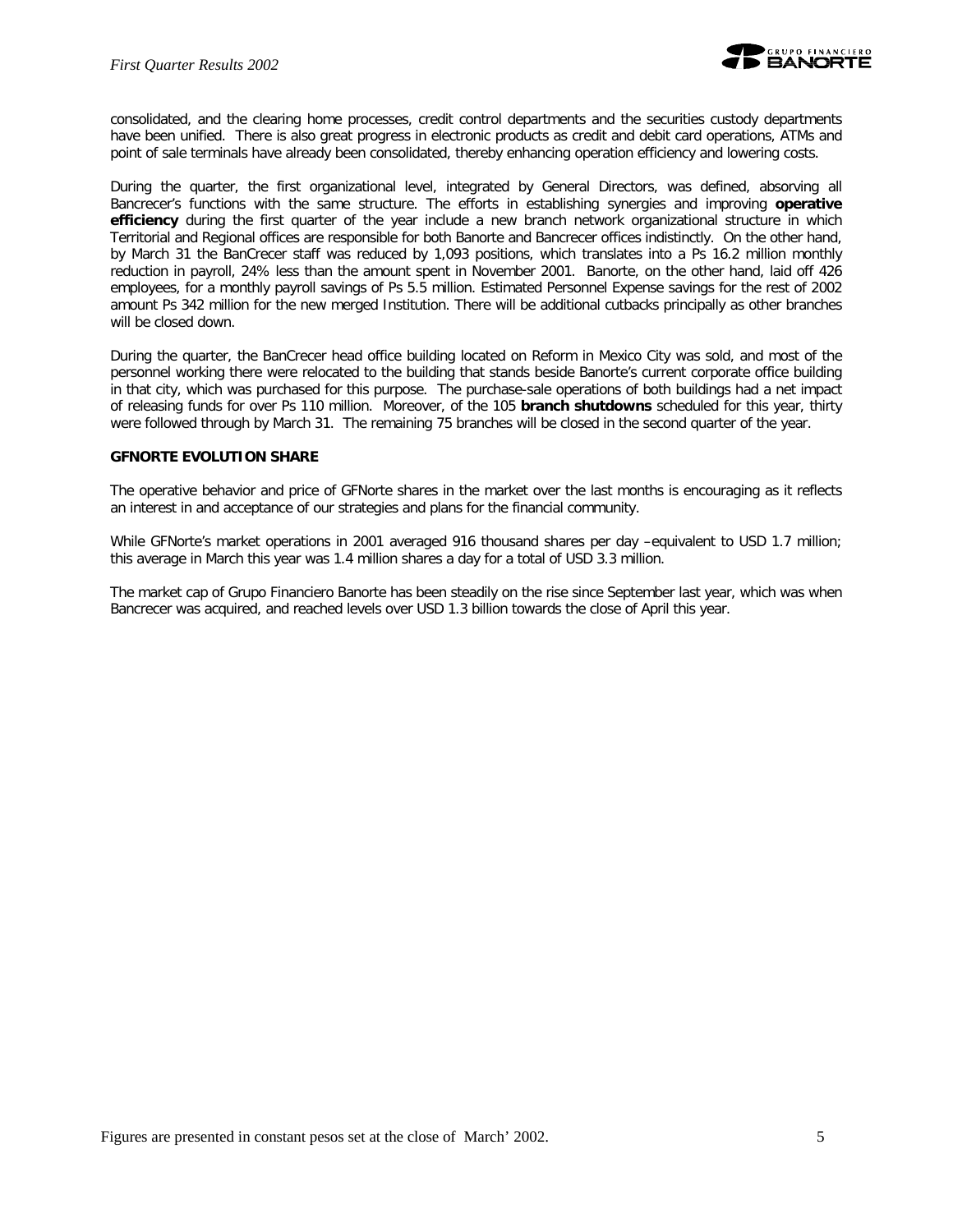

## **Grupo Financiero Banorte**

| <b>Grupo Financiero Banorte Earnings</b> | <b>QUARTER</b> |       |       |
|------------------------------------------|----------------|-------|-------|
| (Millions of Pesos)                      | 1001           | 4001  | 1002  |
| G. F. Banorte [holding]                  | 5.7            | 14.2  | (1.8) |
|                                          |                |       |       |
| Banco Mercantil del Norte (1)            | 257.3          | 75.2  | 147.6 |
| Banco del Centro                         | 238.6          | 121.6 | 110.4 |
| <b>Banking Sector</b>                    | 495.9          | 196.8 | 258.1 |
| Brokerage Sector (Brokerage House)       | 12.5           | 17.2  | 23.5  |
| Afore                                    | 32.8           | 15.4  | 42.8  |
| Insurance                                | (19.6)         | (0.6) | 26.7  |
| Annuities                                | (5.1)          | (4.3) | 3.0   |
| <b>Long-Term Saving Sector</b>           | 8.2            | 10.6  | 72.5  |
| Leasing                                  | 7.0            | 6.1   | 4.6   |
| Factoring                                | 13.0           | 4.3   | 5.0   |
| Warehousing                              | 2.1            | 2.2   | 2.1   |
| Bonding                                  | 1.4            | 1.6   | 2.6   |
| <b>Auxiliary Organization Sector</b>     | 23.4           | 14.2  | 14.2  |
| <b>Total</b><br>$\sim$ $ \sim$           | 545.8          | 253.0 | 366.5 |

1) 96.11% owned by GFNorte.

| <b>GFNorte Income Statement</b>          | <b>QUARTER</b> |             |         |  |
|------------------------------------------|----------------|-------------|---------|--|
| (Millions of Pesos)                      | 1001           | <b>4Q01</b> | 1002    |  |
| Net Interest Income (NII)                | 1,688.3        | 1,383.8     | 1,864.7 |  |
| + REPOMO-Margin                          | 7.1            | 20.1        | 26.5    |  |
| $=$ NET Interest Income after Repomo     | 1.695.4        | 1,404.0     | 1.891.2 |  |
| - Loan Loss Provisions                   | 181.1          | 191.4       | 161.6   |  |
| - Loss Sharing Provisions                | 76.8           | 16.7        | 1.9     |  |
| =Net Interest Income after Provisions    | 1,437.4        | 1,195.9     | 1,727.8 |  |
| + Non Interest Income                    | 918.9          | 721.3       | 1,310.1 |  |
| $=$ Total Operating Income               | 2,356.3        | 1,917.3     | 3,047.9 |  |
| - Non Interest Expense                   | 1.703.9        | 1,913.6     | 2,416.2 |  |
| $=$ Net Operating Income                 | 652.4          | 3.6         | 631.6   |  |
| + Non Operating Income (Expense) Net     | 68.5           | 306.6       | (136.7) |  |
| $=$ Pre-tax Income                       | 720.8          | 310.3       | 495.0   |  |
| - Income Tax & profit sharing            | 20.0           | 29.4        | 37.5    |  |
| - Tax on asset                           | 1.9            | 6.5         | 21.1    |  |
| - Deferred Income Tax & profit sharing   | 108.5          | (0.6)       | 73.3    |  |
| $=$ Net Income before Subsidiaries       | 590.4          | 274.9       | 363.1   |  |
| + Undistributed Earnings of Subsidiaries | (1.9)          | (5.5)       | 50.3    |  |
| $=$ Net Income-contin. Operation         | 588.6          | 269.5       | 413.5   |  |
| + Extraordinary Items, net               |                |             |         |  |
| - Minoritary Income                      | 42.8           | 16.5        | 47.0    |  |
| =Total Net Income                        | 545.8          | 253.0       | 366.5   |  |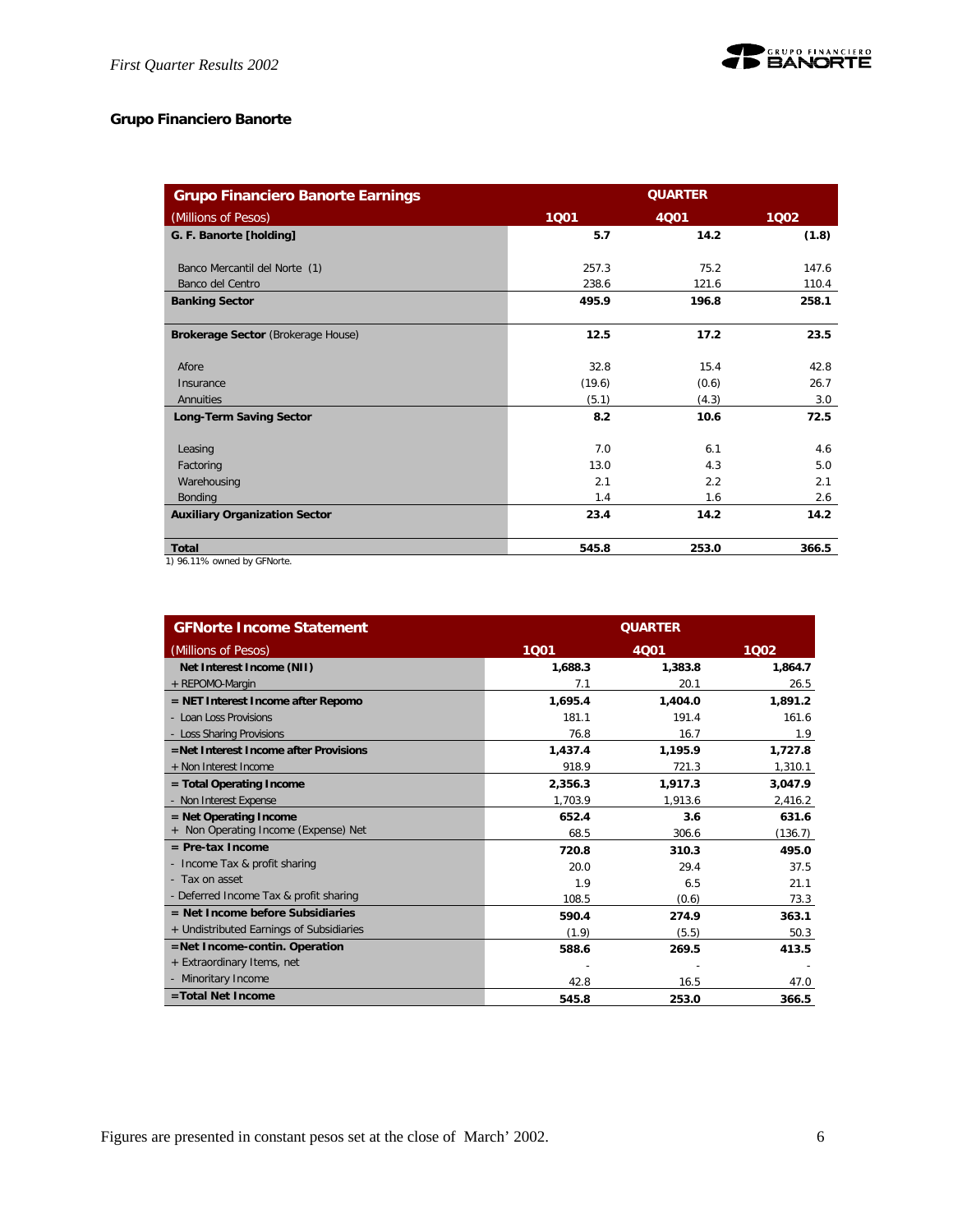

| <b>Group's Balance Sheet Highlights</b>        |         |         |         |
|------------------------------------------------|---------|---------|---------|
| (Millions of Pesos)                            | 1001    | 4001    | 1002    |
| Performing loans excluding Fobaproa - IPAB (1) | 29.953  | 34.309  | 42,540  |
| <b>FOBAPROA Loans</b>                          | 49.641  | 45.715  | 90.544  |
| Past Due Loans                                 | 4.437   | 4.566   | 4,636   |
| Total Loans                                    | 84.031  | 84.590  | 137,720 |
| Loan Loss Reserves                             | 4.447   | 4.542   | 5.337   |
| <b>Total Assets</b>                            | 108.050 | 106.526 | 171,905 |
| <b>Deposits</b>                                | 72.905  | 76.356  | 128.401 |
| Equity                                         | 9.123   | 9.963   | 10,456  |
| Assets under Management (2)                    | 202.494 | 236.518 | 314.724 |

1) Excludes Fobaproa-IPAB notes and loans to IPAB that are accounted in the Loans to Government Entities line.

2) Includes Deposits, On behalf of Third Parties Deposits and Mutual Funds of the Banking Sector, Assets under management of the Brokerage Sector and those of the Afore.

| <b>GFNorte Share Data</b>                                                                                                                                                                                                                                          | <b>QUARTER</b> |       |       |
|--------------------------------------------------------------------------------------------------------------------------------------------------------------------------------------------------------------------------------------------------------------------|----------------|-------|-------|
|                                                                                                                                                                                                                                                                    | 1001           | 4001  | 1002  |
| Net Income per Share (Pesos)                                                                                                                                                                                                                                       | 1.11           | 0.51  | 0.73  |
| Dividends per Share (Pesos)                                                                                                                                                                                                                                        |                | ۰     |       |
| Book Value per Share (1) (Pesos)                                                                                                                                                                                                                                   | 16.90          | 18.31 | 19.19 |
| Shares Outstanding (Millions of Shares)                                                                                                                                                                                                                            | 492.8          | 500.1 | 500.7 |
| Price (Pesos)                                                                                                                                                                                                                                                      | 14.97          | 19.10 | 21.41 |
| P/BV (Times)                                                                                                                                                                                                                                                       | 0.90           | 1.04  | 1.12  |
| Market Cap (Millions of Dollars)<br>And the first section of the condition of the condition of the condition of the condition of the condition of the condition of the condition of the condition of the condition of the condition of the condition of the condit | 785            | 1.036 | 1,188 |

1) Excluding Minority holdings.

| <b>Group's Financial Ratios</b>                                 |                | <b>QUARTER</b> |        |
|-----------------------------------------------------------------|----------------|----------------|--------|
|                                                                 | 1001           | 4001           | 1002   |
| ROA (1)                                                         | 2.0%           | 1.0%           | 0.8%   |
| ROE(2)                                                          | 26.5%          | 11.0%          | 15.5%  |
| Efficiency Ratio (3)                                            | $75.2\%$ (5)   | 94.9%          | 83.9%  |
| Efficiency Ratio (w/o Depreciation & contributions to IPAB) (4) | $66.9\%$ $(5)$ | 83.1%          | 72.0%  |
| Past Due Loans to Total Loans                                   | 5.3%           | 5.4%           | 3.4%   |
| Loan Loss Reserves to past Due Loans                            | 100.2%         | 99.5%          | 115.1% |

1) Annualized earnings as a percentage of the average of end of the month assets over the period.

2) Annualized earnings as a percentage of the average of end of the month equity over the period.

3) Non Interest Expense / (Total Operating Income – Repomo Margin + Loan Loss Provisions - Trading Income)

4) (Non Interest Expense – Contributions to IPAB - Depreciation) / (Total Operating Income – Repomo Margin + Loan Loss Provisions-Trading Income)

5) Excludes from the Operating Income Ps 120 millions of extrarodinary earnings.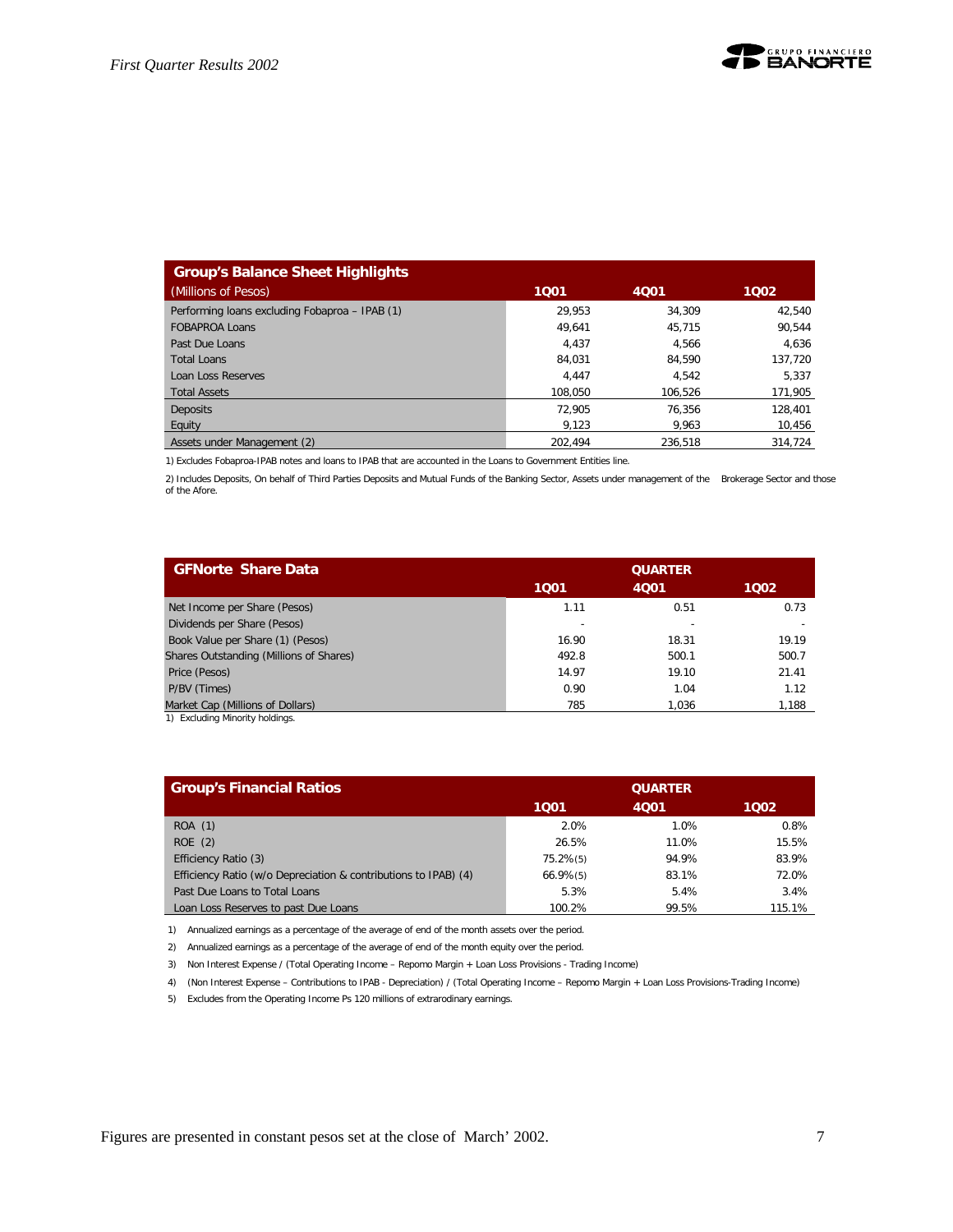

#### **Banking Sector**

| <b>Banking Sector's Financial Ratios</b>                       | <b>QUARTER</b> |             |        |
|----------------------------------------------------------------|----------------|-------------|--------|
|                                                                | 1001           | <b>4Q01</b> | 1002   |
| Profitability                                                  |                |             |        |
| % Net Interest Margin                                          | 5.9%           | 5.2%        | 4.2%   |
| ROA (1)                                                        | 1.9%           | 0.8%        | 0.6%   |
| ROE (2)                                                        | 29.1%          | 10.2%       | 13.0%  |
| <b>Operation</b>                                               |                |             |        |
| Efficiency Ratio (3)                                           | $77.7\%$ (6)   | 96.8%       | 86.4%  |
| Efficiency Ratio (w/o Depreciation & contribution to IPAB) (4) | $69.2\%$ $(6)$ | 85.4%       | 74.2%  |
| <b>Assets Quality</b>                                          |                |             |        |
| % Past Due Loans w/o Fobaproa                                  | 12.9%          | 12.3%       | 10.1%  |
| % Past Due Loans with Fobaproa                                 | 5.3%           | 5.5%        | 3.4%   |
| Loan Loss Reserves to past Due Loans                           | 100.4%         | 100.0%      | 116.1% |
| <b>Quarter Growths</b>                                         |                |             |        |
| Loans w/o Fobaproa                                             | $(2.3)\%$      | 13.4%       | 23.9%  |
| <b>Total Loans</b>                                             | (1.7)%         | 2.2%        | 65.1%  |
| <b>Traditional Deposits</b>                                    | 1.5%           | 5.2%        | 68.0%  |
| <b>Total Deposits</b>                                          | 6.2%           | 0.6%        | 56.6%  |
| Capitalization                                                 |                |             |        |
| % Tier 1 (5)                                                   | 11.2%          | 8.4%        | 10.3%  |
| % Total Capitalization Ratio (5)                               | 11.6%          | 11.5%       | 12.9%  |

1) Annualized Net Income as a percentage of the average of end of the month assets over the period.

2) Annualized Net Income as a percentage of the average of end of the month equity over the period.

3) Non Interest Expense / (Total Operating Income – Repomo Margin + Loan Loss Provisions - Trading Income)

4) (Non Interest Expense – Contributions to IPAB - Depreciation) / (Total Operating Income – Repomo Margin + Loan Loss Provisions-Trading Income)

5) The Banking Sector Ratio is included for information purposes. A ratio for each bank is presented in the capitalization section.

6) Excludes from the Operating Income Ps 120 millions of extrarodinary earnings.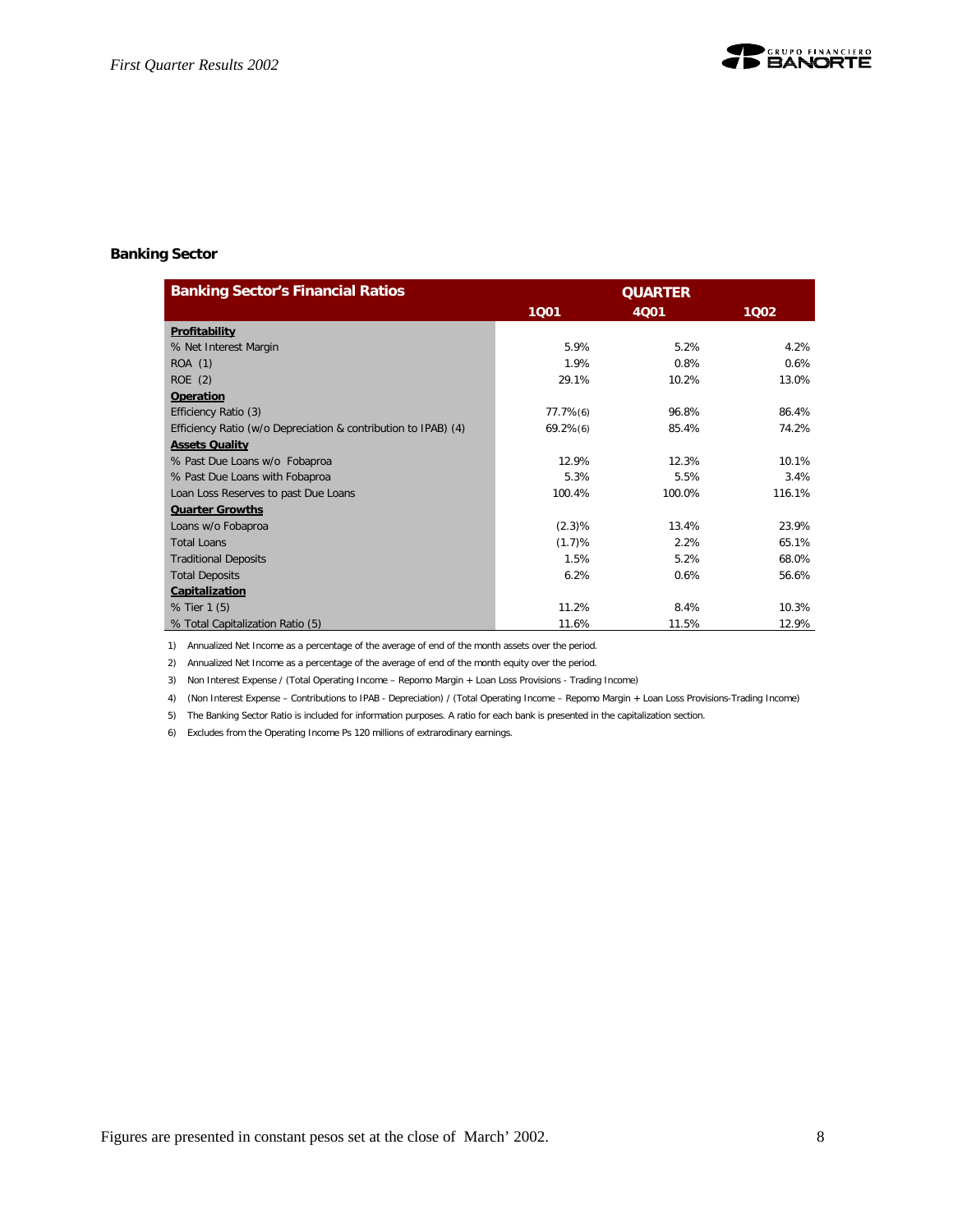

## **Information by Sectors**

## **1.- Banking Sector**

| <b>Income Statement</b>                  | <b>QUARTER</b> |         |         |
|------------------------------------------|----------------|---------|---------|
| (Millions of Pesos)                      | 1001           | 4001    | 1002    |
| Net Interest Income                      | 1.592.8        | 1.292.8 | 1.788.9 |
| + REPOMO-Margin                          | 13.9           | 38.0    | 34.8    |
| = Net Interest Income after Repomo       | 1,606.6        | 1,330.8 | 1,823.6 |
| - Loan Loss Provisions                   | 180.7          | 191.0   | 161.5   |
| - Loss Sharing Provisions                | 76.8           | 16.7    | 1.9     |
| $=$ Net Interest Income after Provisions | 1,349.1        | 1,123.1 | 1,660.3 |
| + Non Interest Income                    | 682.2          | 495.9   | 996.1   |
| = Total Operating Income                 | 2,031.2        | 1,618.9 | 2,656.4 |
| - Non Interest Expense                   | 1,515.7        | 1,664.7 | 2,160.3 |
| $=$ Net Operating Income                 | 515.6          | (45.7)  | 496.0   |
| + Non Operating Income (Expense) Net     | 70.0           | 291.2   | (137.4) |
| $=$ Pre-tax Income                       | 585.6          | 245.4   | 358.7   |
| - Income Tax & profit sharing            | 15.4           | (48.4)  |         |
| - Tax on asset                           | 1.9            | 4.5     | 21.1    |
| - Deferred Income Tax & profit sharing   | 68.1           | 75.8    | 78.1    |
| $=$ Net Income before Subsidiaries       | 500.2          | 213.5   | 259.6   |
| + Undistributed Earnings of Subsidiaries | 39.8           | 0.3     | 47.2    |
| $=$ Net Income-continuos Operation       | 540.0          | 213.9   | 306.7   |
| + Extraordinary Items, net               |                |         |         |
| Minoritary Income                        |                |         | (0.1)   |
| =Total Net Income                        | 540.0          | 213.9   | 306.8   |

First quarter Banking Sector profits in 2002 (including the Afore by the participation method), which include Bancrecer's contribution as of this year, were Ps 306.8 million, 43.4% higher than in the previous quarter due to an important increase in Total Operating Income, that greatly surpassed the Non Interest Expense increment (64% vs. 30%). The Net Interest Margin before Repomo rose 38.4% that includes a decrease in the IPAB loans and notes returns as a consequence of an average 60 bp decrease in the TIIE rate, as compared to 4Q01. The Loan Loss Provisions were lower than those of the previous quarter as Bancrecer's loan reserve surplus was taken advantage of ending the quarter with a higher reserve coverage index. The Non-Interest Income's substantial 100.9% increase was due to both Bancrecer's contribution and the increase in Service Fees and Trading Income. The Non-Interest Expense rose 29.8% because of Bancrecer's contribution to this sector having reached important improvements in the Personnel Expense as a result of laying off 1,519 employees. Other Products and Expenses dropped considerably compared to the previous quarter due to the creation of a precautionary reserve for Ps 100 million for securities mark to market, fewer cancellations of Diverse Creditors and Debtors, and other non-recurrent concepts that arose in 4Q01.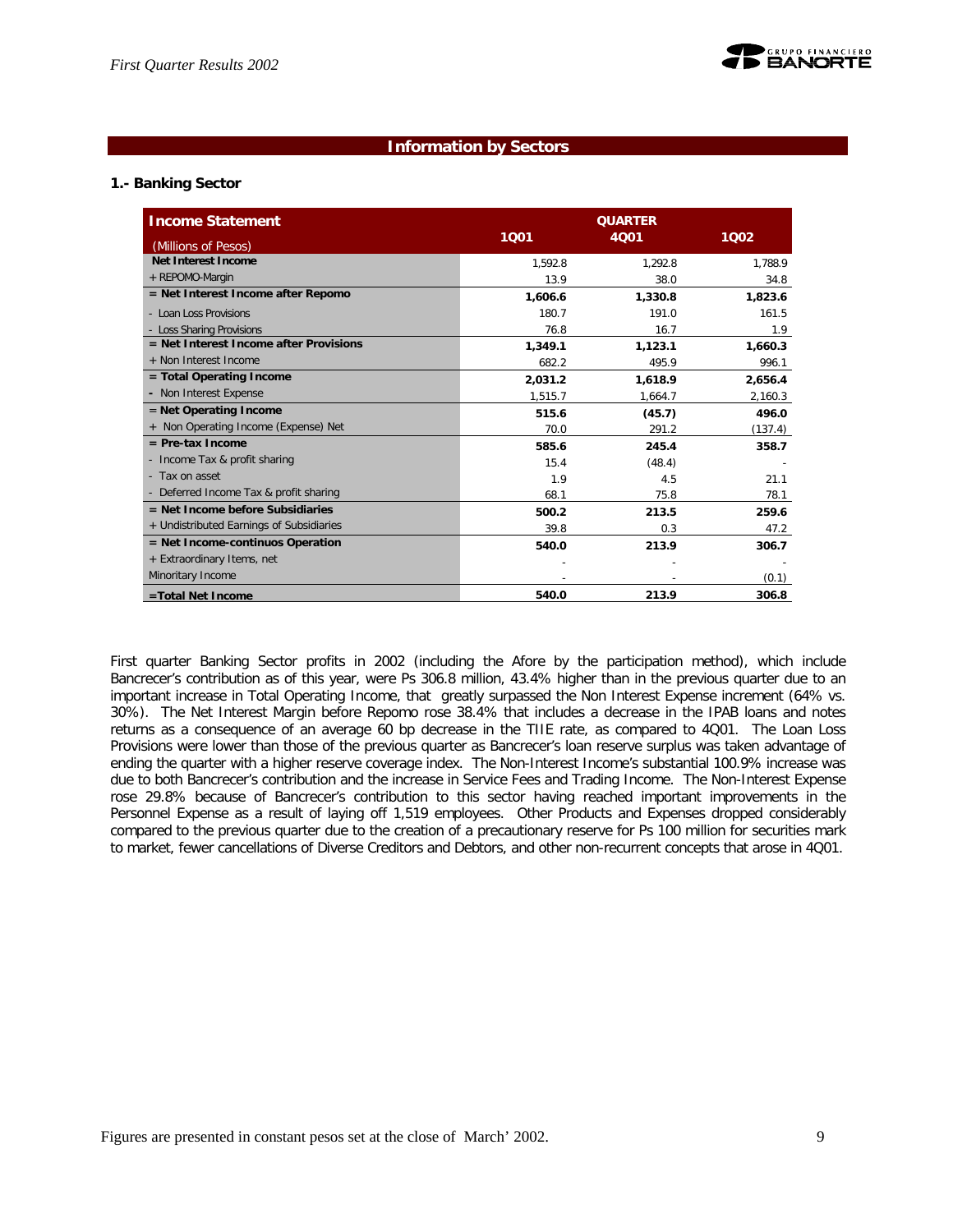## **Net Interest Income**

| <b>Banking Sector Net Interest Income</b> | <b>QUARTER</b> |         |         |  |
|-------------------------------------------|----------------|---------|---------|--|
| (Millions of Pesos)                       | 1001           | 4001    | 1002    |  |
| Interest Income                           | 8.640.6        | 4.201.6 | 5.429.4 |  |
| Interest Expense                          | 7.113.0        | 3.002.9 | 3,750.2 |  |
| Loan Fees                                 | 69.0           | 103.8   | 119.8   |  |
| <b>Fees Paid</b>                          | 3.8            | 9.7     | 10.1    |  |
| Net Interest Income before Repomo         | 1.592.8        | 1.292.8 | 1.788.9 |  |
| Average Earning Assets                    | 107.158        | 99.869  | 171,340 |  |
| % Net Interest Margin (1)                 | 5.9%           | 5.2%    | 4.2%    |  |

1) Anualized Net Interest Income (NII) to averge total earnings assets for the period.

| <b>Net Interest Income</b>          | 1001           |               | 4Q01           |               | 1002           |               |
|-------------------------------------|----------------|---------------|----------------|---------------|----------------|---------------|
| (Millions of Pesos)                 | <b>BANORTE</b> | <b>BANCEN</b> | <b>BANORTE</b> | <b>BANCEN</b> | <b>BANORTE</b> | <b>BANCEN</b> |
| Interest Income- loans & securities | 4.216.7        | 52.1          | 2,351.7        | 1.039.5       | 3,784.6        | 1,034.4       |
| Interest Income-repo agreement      | 2,156.4        | 2,215.3       | 124.5          | 685.5         | 21.7           | 587.4         |
| Foreign exchange Valuation          |                | 0.1           |                | 0.4           | 0.9            | 0.4           |
| <b>UDI</b> valuation                |                |               |                |               |                |               |
| Valorization Inst. Indizados        |                |               |                |               |                |               |
| Interest Income                     | 6,373.1        | 2,267.5       | 2,476.2        | 1,725.4       | 3,807.2        | 1,622.2       |
| Interest Expenses-dep.& funding     | 2.797.4        | 14.8          | 1.306.8        | 23.2          | 2.106.1        | 29.1          |
| Interest expenses- repo agreement   | 2,538.1        | 1,749.7       | 894.8          | 751.7         | 984.8          | 616.1         |
| Foreign exchange Valuation          | 2.1            |               | 10.8           |               |                |               |
| <b>UDI</b> valuation                |                |               |                |               |                |               |
| Valorization Inst. Indizados        | 9.4            | 1.5           | 2.2            | 13.3          | 12.6           | 1.6           |
| - Interest Expense                  | 5,347.0        | 1,766.0       | 2,214.7        | 788.2         | 3,103.4        | 646.8         |
| Loan Fees                           | 68.6           | 0.3           | 103.6          | 0.2           | 119.6          | 0.2           |
| Fees paid                           | 3.8            |               | 8.6            | 1.1           | 8.3            | 1.8           |
| $=$ Net Interest Income             | 1,091.0        | 501.8         | 356.6          | 936.2         | 815.0          | 973.8         |

The Net Interest Margin before Repomo of the Banking Sector rose 38.4% during the quarter as a result of Bancrecer's contribution in this Sector's earnings as of this quarter. There were two additional factors that influenced the Net Interest Margin, as detailed below:

- The 0.60% average drop in the 28-day TIIE, compared to that of the last quarter, had a negative effect on the IPAB portfolio returns as the IPAB loans for Bancen and Banpaís, as well as the IPAB promissory note for Bancrecer are referred to the 28-day TIIE rate.
- The Net Interest Margin percentage fell from 5.2% in 4Q01 to 4.2% in 1Q02 mainly because Bancrecer operates with a lower Net Interest Margin than that of Banorte, therefore both banks combined show a lower margin. The drop in the 28-day TIIE rate also took its toll on said Margin.

The Average Earning Assets increased by 71.6% in the quarter principally by adding those of Bancrecer, averaging Ps 171,340 million in 1Q02.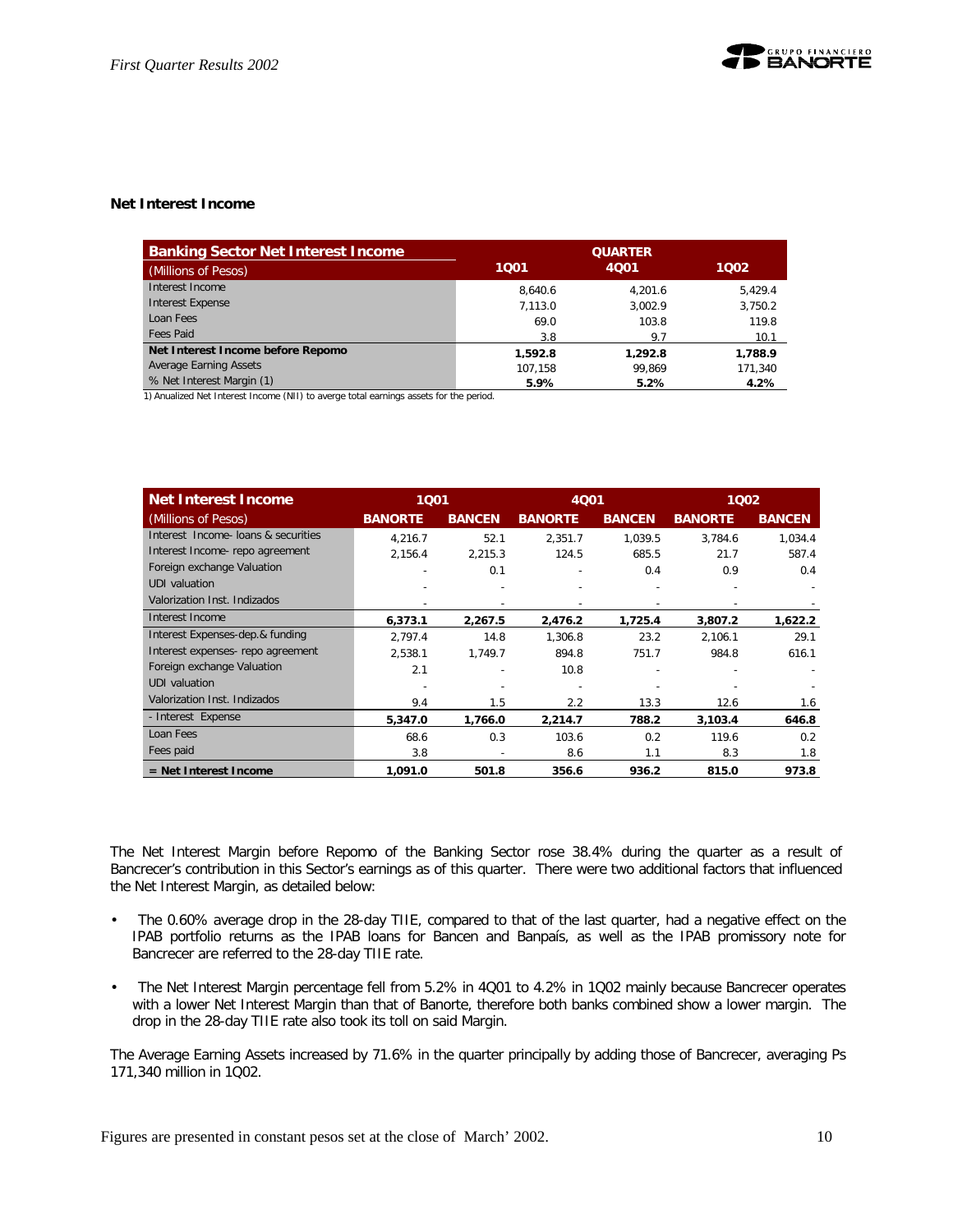

## **Non Interest Income**

| <b>Non Interest Income</b><br>(Millions of Pesos) | 1001  | 1002   |       |
|---------------------------------------------------|-------|--------|-------|
| + Fund Transfers                                  | 9.4   | 16.0   | 38.1  |
| + Account Management Fees                         | 75.1  | 59.8   | 152.4 |
| + Fiduciary                                       | 245.1 | 197.8  | 190.0 |
| + Credit Card                                     | 81.5  | 94.4   | 120.2 |
| + From Fobaproa                                   | 80.2  | 42.4   | 131.6 |
| + Other Fees                                      | 72.3  | 191.7  | 242.8 |
| Fees on purchased services:<br>+ Fund Transfers   | 563.5 | 602.1  | 875.0 |
| + Other Fees                                      | 85.3  | 174.5  | 162.4 |
| <b>Fees Paid:</b>                                 | 85.3  | 174.5  | 162.4 |
| $=$ Net Fees                                      | 478.2 | 427.6  | 712.6 |
| + Foreign Exchange                                | 55.9  | 48.6   | 64.3  |
| + Securities- Realized gains                      | 31.7  | (20.0) | 226.4 |
| + Securities- Unrealized gains                    | 116.4 | 39.6   | (7.1) |
| <b>Trading Income</b>                             | 203.9 | 68.2   | 283.5 |
| $=$ Non Interest Income                           | 682.2 | 495.9  | 996.1 |

The Non-Interest Income of the quarter rose 100.9%. This increase was due mainly to Bancrecer's contribution to earnings in this Sector. Other factors also contributed to this increase, as mentioned below:

#### **Service Fees**

- The Account Management Fees rose 154.9% in the period because of the new charge made to clients on checks issued and also to the tariffs revision as of February. Favorable results were immediately reflected. These new fees are included in this account.
- The Fees from Fobaproa increased by 210.4% over 4Q01, because of greater collecting on the Bancen and Banpaís Fobaproa portfolios during the quarter.
- The net fees charged to the IPAB for collecting on the Serfin account totaled, Ps 75.8 million vs. the Ps 91.2 million in the previous quarter, which represents a negative variation of 16.9%. However, the total Net Contribution increased by 6.7%, thus accumulating Ps 72.0 million in 1Q02.

| (Millones de Pesos)               | 4001  | 1002  |
|-----------------------------------|-------|-------|
| Fee Income (Fiduciary)            | 177.6 | 132.2 |
| - Fee Expense (Other Fees Paid)   | 86.4  | 56.3  |
| $=$ Net Fees                      | 91.2  | 75.8  |
| - Interest Expense                | 8.3   | 2.3   |
| - Other Expenses (Other Accounts) | 15.3  | 1.6   |
| $=$ Net Contribution              | 67.5  | 72.0  |

#### **Security Realized Gains**

• The substantial security realized gains income, which was 315.7% greater than in the previous quarter, was a result mainly of the Security Realized Gains, as they were generated through higher margins in the Money Desk fixed income securities position taking advantage of the descending market interest rates. As to Security Unrealized Gains, there was a Ps 7.1 million loss in the mark to market of the securities position.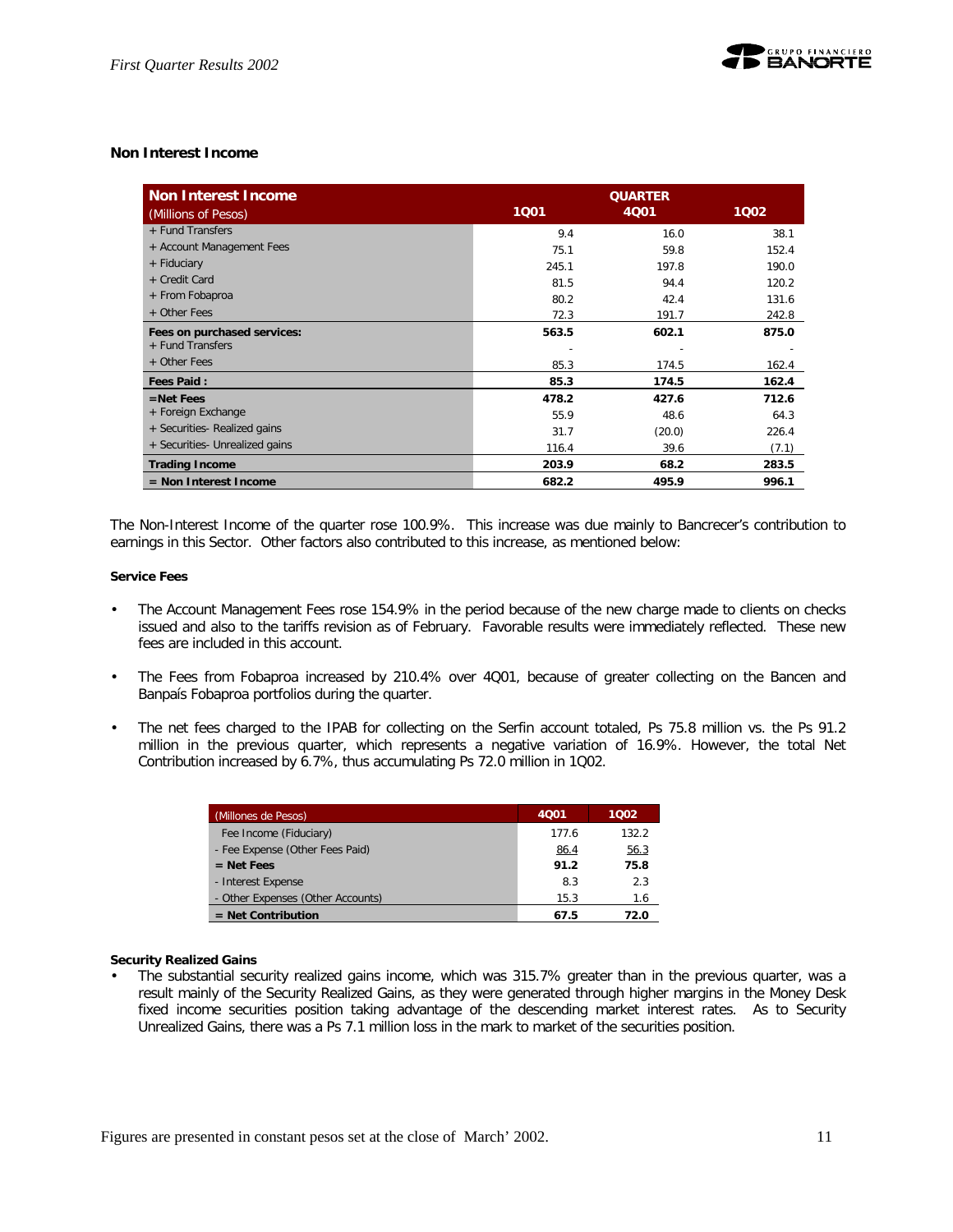

## **Non Interest Expense**

| <b>Non Interest Expense</b>          |         | <b>QUARTER</b> |         |
|--------------------------------------|---------|----------------|---------|
| (Millions of Pesos)                  | 1001    | 4001           | 1002    |
| <b>Personnel Expenses</b>            | 699.3   | 625.8          | 956.9   |
| +Professional Fees                   | 84.9    | 90.4           | 83.3    |
| +Operation & Administration Expenses | 362.0   | 485.7          | 561.8   |
| +Rent, Depreciation& Amortization    | 169.3   | 176.6          | 288.6   |
| +Tax other than income tax           | 105.7   | 195.7          | 118.3   |
| +Contributions to IPAB               | 94.5    | 90.5           | 151.5   |
| - Corporate Expense Recoveries       |         |                |         |
| $=$ Non Interest Expense             | 1,515.7 | 1.664.7        | 2.160.3 |

The Non-Interest Expense increased by 29.8% vs. 4Q01 because of Bancrecer's contribution to this Sector. This growth was less than half that of the Total Operating Income, due to considerable improvements in several Expense items are the result of the progress in integrating Bancrecer to Banorte in which 1,093 Bancrecer employees were dismissed mainly from central areas. Similarly, Banorte reduced its staff in the quarter by 426 employees, equivalent to 10% of its payroll. The benefits of the Bancrecer Expense Reduction were immediately reflected as the severance expenses were taken from the Integration Expense reserve created in Dec. '01.

The Operation and Administration Expenses also benefited in Banorte as several projects were completed at the closing of last year. Likewise, the Credit Card transaction volume dropped because 4Q01 includes the Christmas season and the consequent increase in credit card usage. Other Taxes decreased by 39.6% as Value Added Tax on investments of the previous year were paid in 4Q01, and there were several repossessed assets sales that also generated tax payments.

The Efficiency Ratio fell from 96.8% in 4Q01 to 86.4% at the closing of 1Q02 because of the considerable reduction in the period's expenses.

| <b>Non Operating Income (Expense)</b>  | <b>QUARTER</b> |        |         |  |
|----------------------------------------|----------------|--------|---------|--|
| (Millions of Pesos)                    | 1001           | 4Q01   | 1002    |  |
| +Other Revenues                        | 95.2           | 196.4  | 74.4    |  |
| +Foreign Exchange                      |                |        |         |  |
| + Recoveries                           | 105.9          | 148.7  | 56.6    |  |
| +Repomo-other revenues                 | (17.6)         | (59.8) | 16.5    |  |
| $=$ Non Operating Income               | 183.5          | 285.3  | 147.5   |  |
| -Other Expenses                        | (109.5)        | 33.7   | (226.1) |  |
| -Foreign Exchange                      |                |        | (1.7)   |  |
| -Repomo-other expenses                 | (3.9)          | (27.8) | (57.1)  |  |
| $=$ Non Operating Expense              | (113.4)        | 5.9    | (284.9) |  |
| $=$ Non Operating Income (Expense) Net | 70.0           | 291.2  | (137.4) |  |

#### **Non Operating Income (Expense) Net**

The net result of the quarter for Other Products and Expenses was Ps 137.4 million negative, as compared with the positive Ps 291.2 million in 4Q01. This was due to the following factors:

- The creation of a Ps 100 million securities mark to market precautionary reserve in the quarter due to interest rate volatility. (Registered in Other Expenses line)
- A considerable reduction in the cancellation of Ps 81.0 million in Diverse Creditors accounts and Ps 46 million of a Diverse Debtors reserve decrease, as compared to the last quarter. These operations are registered in the Other Revenues and Other Expenses lines, respectively.
- The cancellation of Ps 75.5 million in amortizations from January to November of 2001 of an over-appraisal of a package of Repossessed Assets of IPAB in 4Q01, which were registered in Other Expenses and had a positive effect on this line in the last quarter.
- A Ps 34 million decrease in fees charged to the Banorte Brokerage House for the administration of mutual funds in Bancen, as they are again managed in the Brokerage House as of January 2002.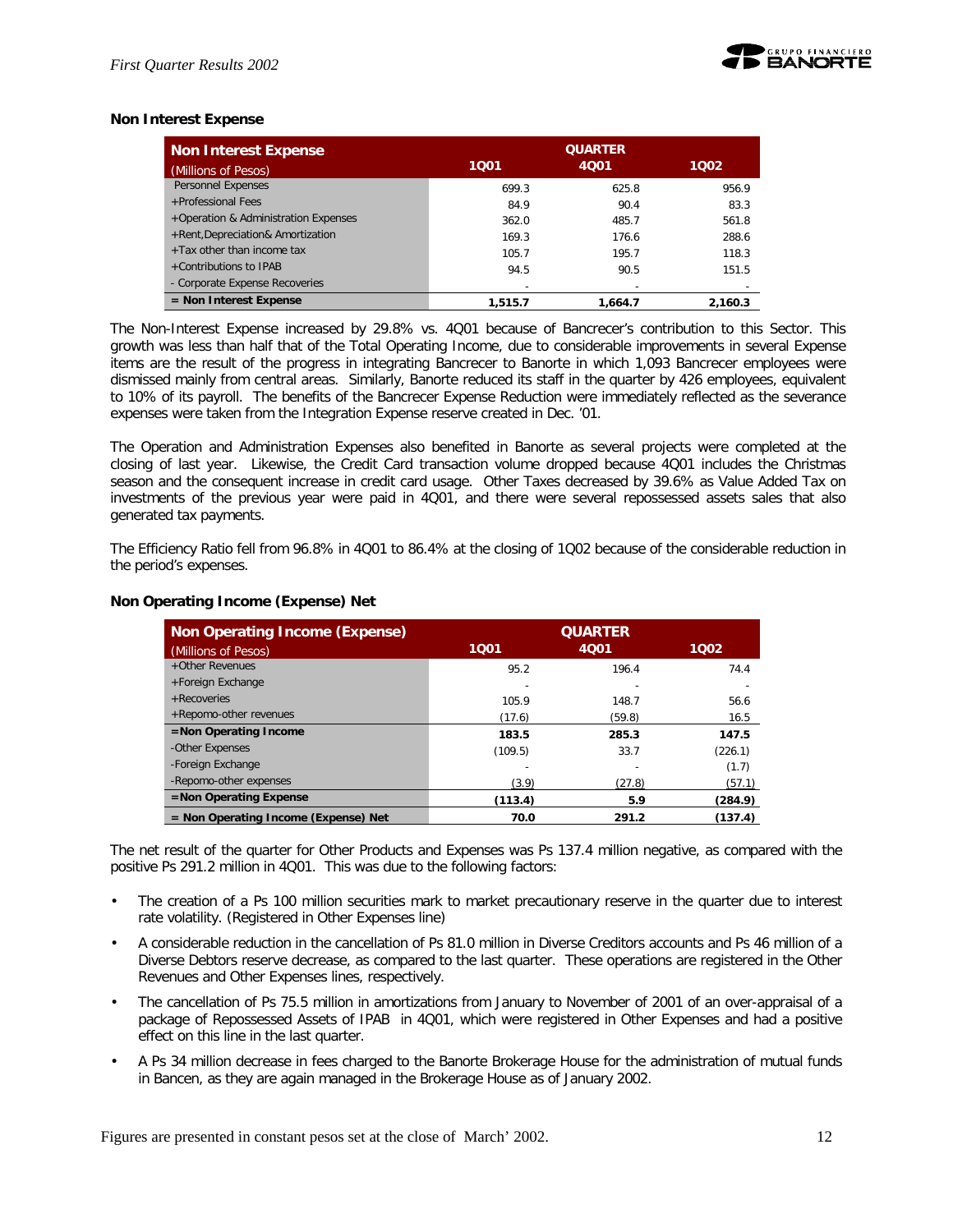

## **Loan Portfolio**

| <b>Loan Portfolio</b>          | <b>TRADITIONAL</b><br><b>BANKING</b> |        | <b>RECOVERY</b><br><b>BANKING</b> |                          | <b>FOBAPROA</b>          |        | <b>TOTAL</b> |         |
|--------------------------------|--------------------------------------|--------|-----------------------------------|--------------------------|--------------------------|--------|--------------|---------|
| (Millions of Pesos)            | 4001                                 | 1002   | <b>4Q01</b>                       | 1002                     | <b>4Q01</b>              | 1002   | <b>4Q01</b>  | 1Q02    |
| Commercial                     | 21,272                               | 22,258 | 1,930                             | 1,861                    |                          | ٠      | 23,202       | 24,119  |
| Corporate                      | 8,760                                | 8,614  | 48                                | 96                       |                          |        | 8,808        | 8,709   |
| Commercial                     | 12,334                               | 13,414 | 1,879                             | 1,763                    |                          |        | 14,214       | 15,177  |
| Other                          | 177                                  | 230    | 3                                 | 2                        | $\overline{\phantom{a}}$ |        | 180          | 232     |
| <b>Financial Entities</b>      | 596                                  | 601    | ٠                                 | ۰                        | ٠                        |        | 596          | 601     |
| Consumer                       | 2,342                                | 3,183  | 296                               | 294                      | ۰                        |        | 2,638        | 3,477   |
| Credit Card                    | 831                                  | 1,039  | 136                               | 138                      |                          |        | 967          | 1,177   |
| Auto                           | 1,305                                | 1,835  | 17                                | 18                       |                          |        | 1,322        | 1,853   |
| Other                          | 206                                  | 309    | 143                               | 138                      |                          |        | 349          | 447     |
| <b>Mortgages</b>               | 2,586                                | 8,597  | 3,876                             | 3,765                    |                          |        | 6,462        | 12,361  |
| <b>Government Entities</b>     | 3,695                                | 4,785  | 10                                | 9                        | 35,758                   | 35,385 | 39,463       | 40,179  |
| <b>Government Entities</b>     | 3,695                                | 4,785  | 10                                | 9                        |                          | ٠      | 3,705        | 4,794   |
| <b>IPAB</b>                    |                                      |        | ÷                                 | $\overline{\phantom{a}}$ | 35,758                   | 35,385 | 35,758       | 35,385  |
| Fobaproa                       | ۰                                    |        | ٠                                 |                          | 9,957                    | 55,160 | 9,957        | 55,160  |
| <b>Total</b>                   | 30,491                               | 39,424 | 6,112                             | 5,929                    | 45,715                   | 90,545 | 82,318       | 135,897 |
| Total Loans w/o Fobaproa/ IPAB |                                      |        |                                   |                          |                          |        | 36,603       | 45,353  |
| Fobraproa / IPAB loans         |                                      |        |                                   |                          |                          |        | 45,715       | 90,544  |
| Past Due Loans                 |                                      |        |                                   |                          |                          |        | 4,519        | 4,578   |

The quarter closed with a Total Portfolio balance of Ps 135,897 million, which increased by 65.1% vs. 4Q01 mainly due to Bancrecer merger. The most significant increase to the Total Portfolio in descending order were: IPAB portfolio with Ps 44,829 million, Mortgages with Ps 5,899 million, Commercial with Ps 917 million, and Consumer with Ps 839 million.

The Traditional Banking portfolio rose Ps 8,934 million vs. 4Q01 because of Bancrecer's important contribution as well as new loan placements especially in the Consumer and Commercial portfolios.

With the Bancrecer merger, the Fobaproa-IPAB portfolio proportion rose from 55.5% to 66.6% in the Total Loan Portfolio.

The Past-Due Loans increased by Ps 59 million, equivalent to 1.3% in the quarter, mainly from Mortgage and Consumer Loans. The past due loan ratio decreased from 5.5% in 4Q01 to 3.4% in 1Q02 as a result of the positive contribution of Bancrecer that has a lower level of past due loans that Banorte.

As a part of the Commercial loan strategy, last April, 19, was subscribed an agreement with Nacional Financiera for financing up to Ps 2,400 million to small and medium size companies, sharing 50% of the risk each of the parties. This agreement will allow us to launch a new product called "Crediactivo" for individuals and companies, under a parametric scheme for credits ranging from Ps 10,000 to Ps 10 million and from 1 to 5 year term.

Additionally, Grupo Financiero Banorte, New Holland de Mexico, and FIRA. a Mexican development fund for agriculture, reaffirmed their commitment to help in finance the rural sector in Mexico through the financing of technology for agricultural activities.

| <b>LOANS PORTFOLIO</b>       |       |        |          |
|------------------------------|-------|--------|----------|
| (Millions of Pesos)          | 1001  | 1002   | % Growth |
| Commercial                   | 9,811 | 13,644 | 39%      |
| <b>Mortgage and Consumer</b> | 3,180 | 11,780 | 270%     |
| Mortgage                     | 1,863 | 8.597  | 361%     |
| <b>Credit Card</b>           | 493   | 1.039  | 111%     |
| Auto                         | 666   | 1.835  | 176%     |
| Other                        | 158   | 309    | 96%      |
| Corporate                    | 8.778 | 8.614  | $(2)$ %  |
| <b>Recovery Banking</b>      | 7,023 | 5,929  | (16)%    |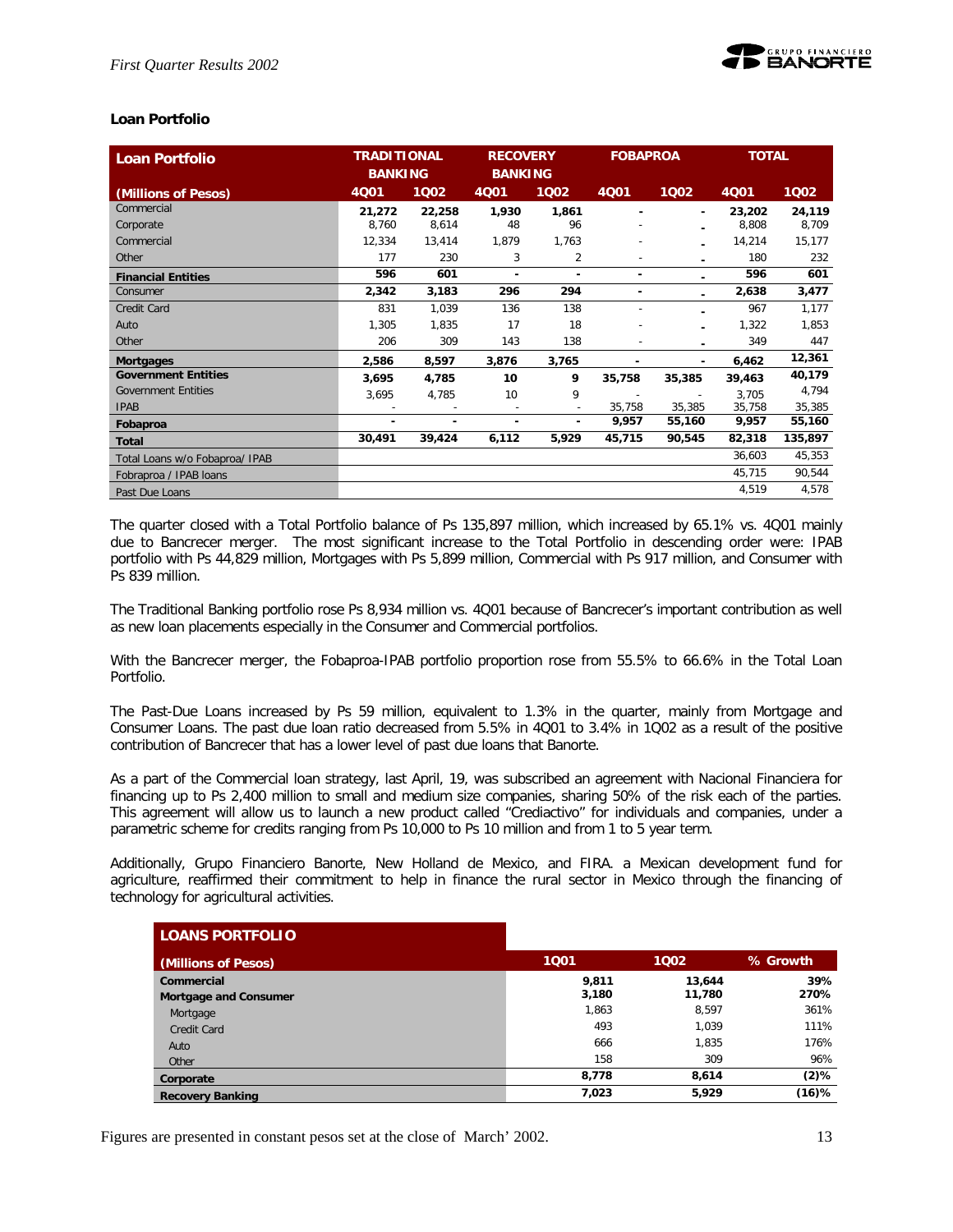

When comparing the loan portfolio of the quarter with that of 1Q01 we can see that the loan contribution of Bancrecer is congruent with the Banorte's loan strategy by bringing additional loans in:

- Commercial loans, which grew by 39% equivalent to Ps 3,833 million from which Banorte added Ps 1,429 million.
- Consumer loans increased 270% mainly due to an increase in Bancrecer Mortgage loans amounting to Ps 5,620 million, as well as Banorte's contribution of Ps 2,197 million in Mortgage and Auto loans resulting from promotional and sales efforts.
- Corporate loans had a decrease 2% decrease and the loan portfolio managed by the Recovery Banking decreased by 16% on a year-to-year basis.

## **Classified Loans**

|                |                          | COMMERCIAL (*) |                          |        | <b>MORTGAGE</b> |               |                          | <b>CONSUMER</b> |               |         | <b>TOTAL</b> |                |
|----------------|--------------------------|----------------|--------------------------|--------|-----------------|---------------|--------------------------|-----------------|---------------|---------|--------------|----------------|
| Category       | Loans                    | ℅              | <b>Reserve</b>           | Loans  | ℅               | Reserve Loans |                          | ℅               | Reserve Loans |         | ℅            | <b>Reserve</b> |
| A              | 20.830                   | 72.1           | 160                      | 7.998  | 66.8            | 54            | 2.699                    | 76.8            | 13            | 31.526  | 71.0         | 228            |
| B              | 2.038                    | 7.1            | 350                      | 1.892  | 15.8            | 112           | 393                      | 11.2            | 39            | 4.324   | 9.7          | 502            |
| $\mathsf{C}$   | 1.113                    | 3.9            | 382                      | 620    | 5.2             | 193           | 67                       | 1.9             | 30            | 1.801   | 4.1          | 606            |
| D              | 41                       | 0.1            | 29                       | 1.464  | 12.2            | 1.025         | 64                       | 1.8             | 47            | 1.569   | 3.5          | 1.101          |
| F              | 2.020                    | 7.0            | 1.995                    |        |                 |               | 291                      | 8.3             | 290           | 2.311   | 6.3          | 2.285          |
| Not Classified | 2.856                    | 9.9            | $\overline{\phantom{a}}$ |        |                 |               | $\overline{\phantom{0}}$ | -               |               | 2.856   | <b>.</b>     |                |
| <b>Total</b>   | 28,898 100.0             |                | 2.916                    | 11.975 | 100.0           | 1,384         | 3,514                    | 100.0           | 420           | 44,387  | 100.0        | 4,720          |
| Excepted       | $\overline{\phantom{0}}$ |                | $\overline{\phantom{a}}$ |        |                 | -             | $\overline{\phantom{0}}$ | -               |               | 92.552  | -            |                |
| Total          | 28.898 100.0             |                | 2.916                    | 11.975 | 100.0           | 1,384         | 3.514                    | 100.0           | 420           | 136.939 | 100.0        | 4.720          |

Note : Consolidated with UDIS. With March'02, per application of Report 1449,1460,1480 Y 14 of the CNByV (the National Banking and Securities Commission). (\*) Includes Financial Intermediaries, Goverment Entities, Irrevocable Lines of Credit and Signatures Guarantees Granted.

## **Loans Loss Reserves (LLR)**

| <b>Loan Loss Reserves</b>               |                | 1002          |       |
|-----------------------------------------|----------------|---------------|-------|
| (Millions of Pesos)                     | <b>BANORTE</b> | <b>BANCEN</b> | Total |
| PREVIOUS PERIOD END BALANCE             | 4,902          | 412           | 5,315 |
| Provision taken in the period           | 131            | 20            | 151   |
| UDI trusts transfers                    | 62             | (7)           | 55    |
| Charge offs and discounts:              |                |               |       |
| <b>Commercial Portfolio</b>             | (69)           | (1)           | (70)  |
| Foreclosed assets                       |                |               |       |
| Consumer Portfolio                      | (1)            |               | (1)   |
| Mortgage Portfolio                      | (31)           | (1`           | (32)  |
|                                         | (101)          | (2)           | (103) |
| Cost of debtors support programs        | (36)           | (3)           | (39)  |
| Valuation and Others                    | (62)           |               | (62)  |
| <b>LOAN LOSS RESERVES AT PERIOD END</b> | 4.895          | 420           | 5.315 |

(\*) It does not include UDI trusts eliminations.

During the quarter, Ps 151 million were provisioned through the Income Statement and Ps 103 million were taken out through Charge offs and discounts related to Collections and restructuring of loans, from which Ps 70 million came from Commercial loans, Ps 1 million from Consumer loans, and Ps 32 million from Mortgage loans. The Loan Loss Reserve balance at the end of 1Q02 was Ps 5,315 million.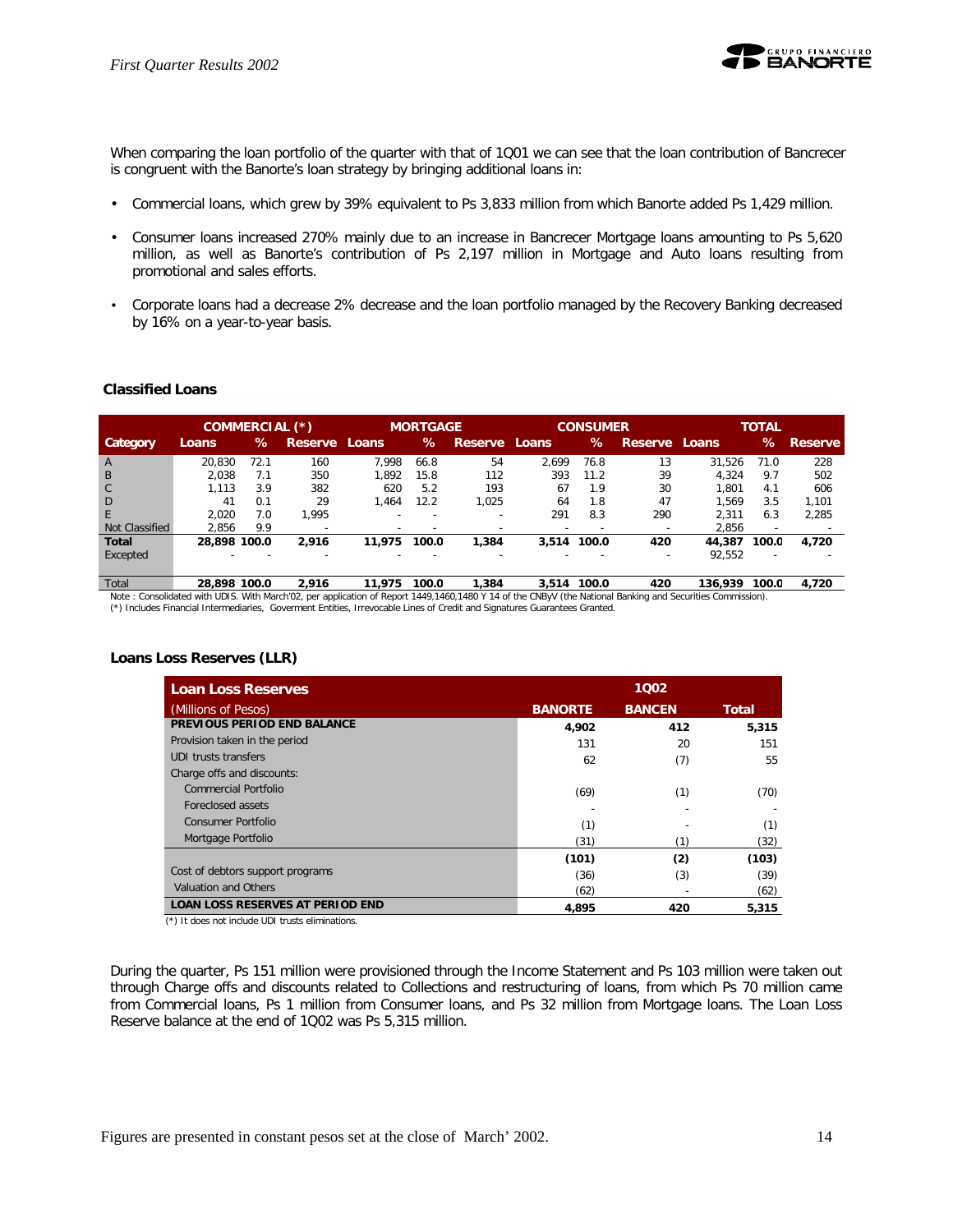

## **Reserve Coverage**

| <b>Reserve Coverage</b>         |                 |                 |                      |
|---------------------------------|-----------------|-----------------|----------------------|
| (Millions of Pesos)             | <b>Past Due</b> | <b>Reserves</b> | <b>Reserves/Past</b> |
|                                 | Loans           |                 | <b>Due Loans</b>     |
| <b>BANORTE</b>                  |                 |                 |                      |
| Commercial                      | 2,228           | 2,228           | 100.0%               |
| <b>Financial Intermediaries</b> |                 |                 |                      |
| Consumer                        | 348             | 348             | 100.0%               |
| Mortgage                        | 1,680           | 1,680           | 100.0%               |
| <b>Goverment Entities</b>       |                 |                 |                      |
| Surplus                         |                 | 639             |                      |
| <b>Total Banorte</b>            | 4,256           | 4,895           | 115.0%               |
| <b>BANCEN</b>                   |                 |                 |                      |
| Commercial                      | 186             | 186             | 100.0%               |
| <b>Financial Intermediaries</b> | ٠               |                 |                      |
| Consumer                        |                 |                 |                      |
| Mortgage                        |                 |                 |                      |
| <b>Goverment Entities</b>       | 137             | 137             | 100.0%               |
| <b>Surplus</b>                  |                 | 97              |                      |
| <b>Total Bancen</b>             | 323             | 420             | 130.0%               |
| <b>Total Banking Sector</b>     | 4,578           | 5,315           | 116.1%               |

The Reserve Coverage of the Banking Sector increased from 100.0% the previous quarter to 116.1% in 1Q02 due to the contribution of Bancrecer's surplus reserves. For Banorte the reserve coverage was 115.0% and 130.0% for Bancen. Both Banks have individual coverages of 100.0% for each type loan portfolio, with surpluses of Ps 639 million in Banorte and Ps 97 million in Bancen.

## **Deposits**

| <b>Deposits</b>                         |         |         |         |
|-----------------------------------------|---------|---------|---------|
| (Millions of Pesos)                     | 1001    | 4001    | 1002    |
| <b>Demand Deposits</b>                  | 25.404  | 29.842  | 48,632  |
| <b>Time Deposits</b>                    | 46.241  | 45.374  | 78,633  |
| <b>Bonds</b>                            | 1.400   | 1.315   | 1.330   |
| <b>Traditional Deposits</b>             | 73.045  | 76.531  | 128,595 |
| On behalf of Third Parties Deposits (*) | 44.019  | 47.259  | 65.284  |
| <b>Total Deposits</b>                   | 117,064 | 123,790 | 193,879 |

(\*) Accounted in Memorandum Accounts.

Total Deposits grew by 56.6% vs. 4Q01, mainly due to Bancrecer's merger. Traditional Deposits were the most benefited, by increasing 68.0% in the same period. The Traditional Deposit mix remained similar to that of the previous quarter, with a 38% contribution of Demand Deposits. The merging of Bancrecer had a minor effect on the Deposit cost since the peso currency Deposit cost of Banorte and Bancrecer are very similar. At December 2001 these costs were 28 Cetes rate -2.9 pp for Banorte and Cetes -2.8 pp for Bancrecer.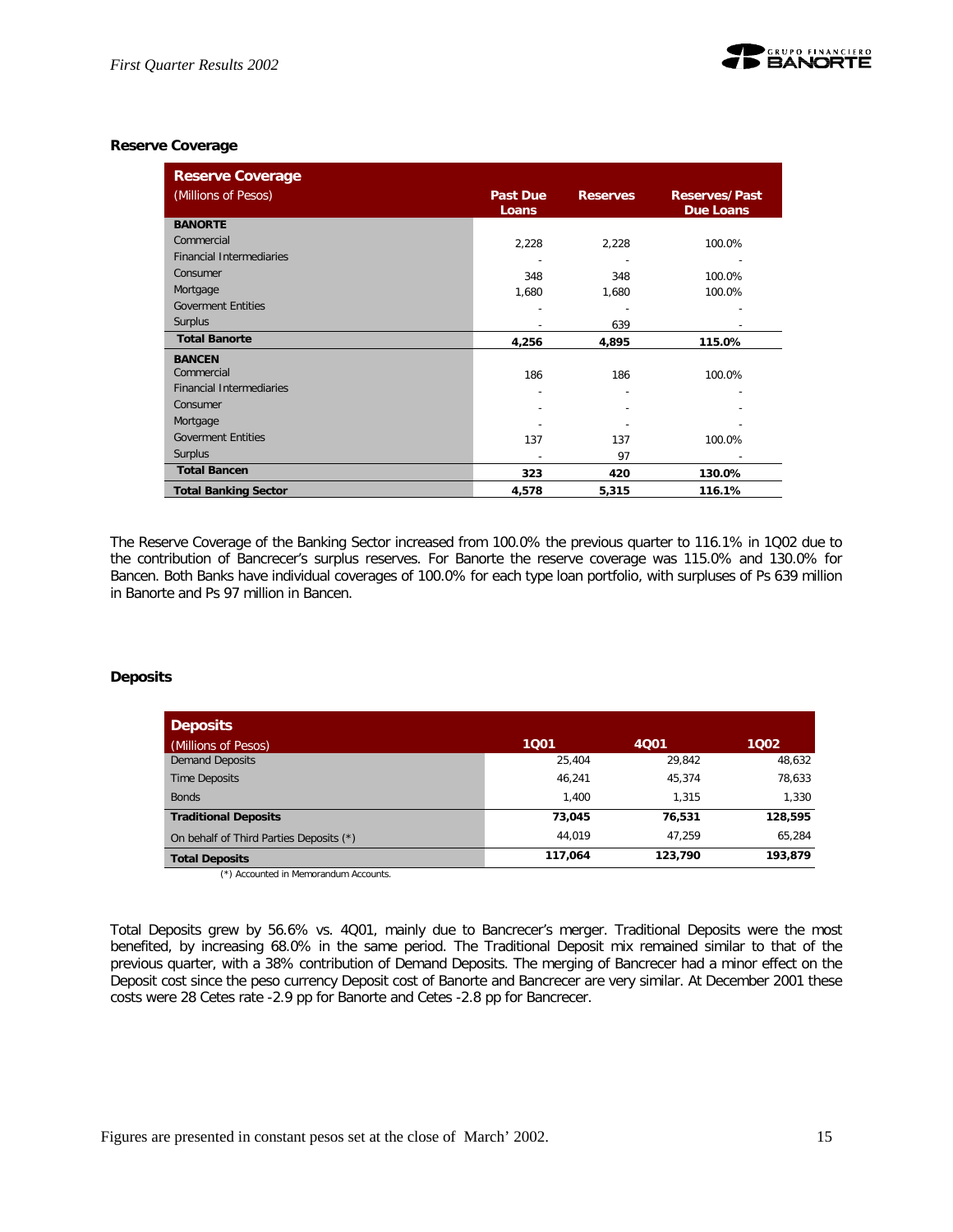

## **Capitalization**

| <b>Capitalization</b>             | <b>RULES OF 2003</b> |               |                |               |  |  |
|-----------------------------------|----------------------|---------------|----------------|---------------|--|--|
| (Millions of Pesos)               | 4Q01                 | 1002          |                |               |  |  |
|                                   | <b>BANORTE</b>       | <b>BANCEN</b> | <b>BANORTE</b> | <b>BANCEN</b> |  |  |
| <b>Basic Capital</b>              | 3.469                | 1.418         | 6.074          | 1.539         |  |  |
| Supplemental Capital              | 1.821                |               | 1.940          |               |  |  |
| <b>Net Capital</b>                | 5,290                | 1,418         | 8.014          | 1.539         |  |  |
| Credit risk assets                | 42.083               | 7.896         | 54.526         | 7.611         |  |  |
| Net Capital/ Credit Risk Assets   | 7.2%                 | 18.0%         | 14.7%          | 20.2%         |  |  |
| Total risk assets (1)             | 48,203               | 10.054        | 58.928         | 15,063        |  |  |
| Tier 1                            | 7.2%                 | 14.1%         | 10.3%          | 10.2%         |  |  |
| Tier 2                            | 3.8%                 | $0.0\%$       | 3.3%           | $0.0\%$       |  |  |
| <b>Total Capitalization Ratio</b> | 11.0%                | 14.1%         | 13.6%          | 10.2%         |  |  |

(1) Includes Market Risks. Without inter-company eliminations

Note.- The disclosure of capital and credit risk assets is included in the Notes to Banking Sector Financial Statements section.

Banorte strengthened its capitalization ratio as a result of the Bancrecer merging as well as for the accumulated profits of the quarter. At the close of 1Q02, Banorte presented a credit risk capitalization ratio of 14.7%, and 13.6% considering also market risks, with 10.3% of Tier 1 and 3.3% of Tier 2. Bancen, on the other hand, closed with a 20.2% ratio with respect to the credit risk assets, and with 10.2% including market risks. Its Tier 1 ratio was 20.2% and zero as for Tier 2.

## **US Dollar Assets and Liabilities**

| <b>US Dollar Assets and Liabilities</b> | 4Q01                 |               | 1002           |               |  |
|-----------------------------------------|----------------------|---------------|----------------|---------------|--|
| (Millions of Dollars)                   | <b>BANORTE</b>       | <b>BANCEN</b> | <b>BANORTE</b> | <b>BANCEN</b> |  |
| Liabilities                             |                      |               |                |               |  |
| <b>Retail Deposits</b>                  | 825.3 <sub>(2)</sub> |               | 1,198.0        |               |  |
| Market Issues                           | 260.4                |               | 246.1          |               |  |
| Loans from Banks                        | 183.2                |               | 173.9          |               |  |
| <b>Intergroup Funding</b>               |                      |               |                |               |  |
| Development Banks                       | 99.7                 | 29.7          | 104.8          | 29.2          |  |
| <b>Cross Currency Swaps</b>             | 128.5                |               | 125.2          |               |  |
| Deferred payments                       | 51.3                 |               | 24.4           |               |  |
| Loan Loss Reserves                      | 96.1                 | 2.2           | 131.0          | 1.8           |  |
| Foreign Exchange Derivatives            | 61.1                 |               | 56.3           |               |  |
| Other liabilities                       | 4.6                  | 0.1           | 8.4            |               |  |
| <b>Total Liabilities</b>                | 1,710.2              | 32.0          | 2,068.1        | 30.9          |  |
| <b>Assets</b>                           |                      |               |                |               |  |
| Cash                                    | 18.2                 |               | 26.4           |               |  |
| Deposits on Foreign Banks               | 69.7                 | 28.9          | 315.9          | 28.1          |  |
| <b>Intergroup Deposits</b>              |                      |               |                |               |  |
| <b>USCP</b>                             | 149.6                |               | 124.5          |               |  |
| <b>Remittances Securitization Trust</b> | 9.4                  |               | 13.1           |               |  |
| Investment portfolio                    | 160.6                |               | 185.5          |               |  |
| Loan portfolio                          | 654.5                | 2.0           | 803.3          | 1.8           |  |
| Fobaproa - IPAB Notes(1)                | 508.4 $(2)$          |               | 500.7          |               |  |
| Foreign Exchange Derivatives            | 102.4                |               | 73.8           |               |  |
| Other assets                            | 37.4                 | 1.3           | 24.9           | 1.1           |  |
| <b>Total Assets</b>                     | 1,710.2              | 32.0          | 2.068.1        | 30.9          |  |

(1) The balance is net of Fobaproa checking accounts. (2) Se realizó una corrección en el 4T01 por USD 43.8 millones, ya que faltó netear la chequera Fobapra en el Pagaré, por lo que se afectan los conceptos marcados con esta nota.

A 20.5% quarterly increase in the balance in dollars due to Bancrecer's contribution to end up with a USD 2,099 million balance. The liabilities concepts with greater growth were Retail Deposits, which increased 45.2%, and Loan Loss Reserves, 35.1%. As to Assets, the concepts with a more substantial increase were Deposits in Foreign Bank with a 248.9% increase, and Loan Portfolio, 22.6%.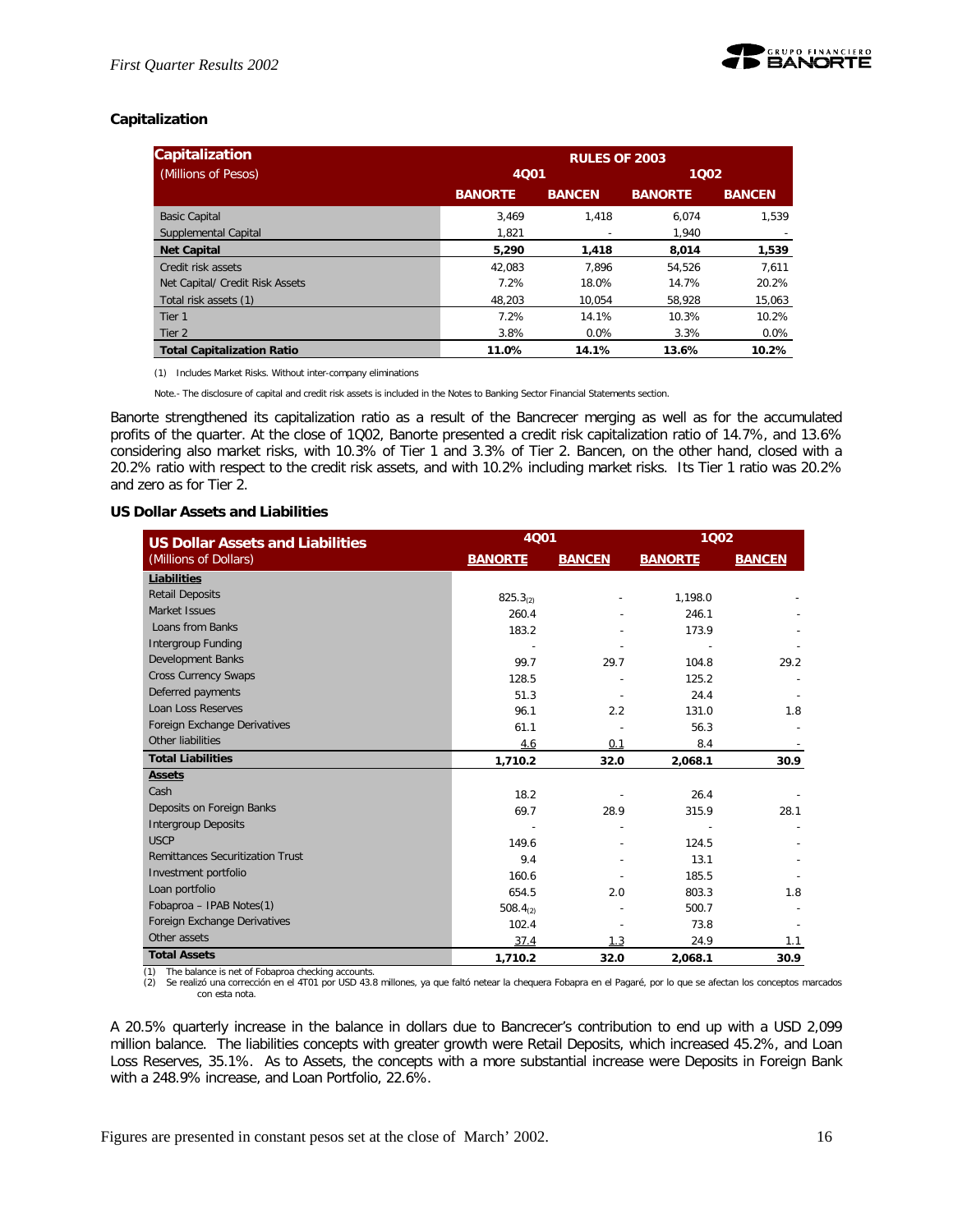

## **Recovery Banking**

| <b>Recovery Banking Income Statement</b> |      |      |
|------------------------------------------|------|------|
| (Millones de Pesos)                      | 1001 | 1002 |
| Net Interest Income                      | (10) | (3)  |
| +REPOMO-margin                           |      |      |
| =Net Interest Income After REPOMO        | (10) | (3)  |
| - Loan Loss Provisions                   |      |      |
| $=$ Net Interest Income After Provisions | (10) | (3)  |
| + Fiduciary                              | 219  | 74   |
| + Fobaproa Fees                          | 80   | 132  |
| + Other Fees                             | 28   | 89   |
| Non Interest Income                      | 326  | 295  |
| $=$ Total Operating Income               | 316  | 292  |
| Non Interest Expense                     | 127  | 156  |
| $=$ Net Operating Income                 | 190  | 136  |
| - Other Revenues and Expenses            |      |      |
| $=$ Pre-tax Income                       | 190  | 136  |
| - Income Tax & Profit Sharing            |      |      |
| - Tax on Asset                           |      |      |
| - Deferred Income Tax & Profit Sharing   |      |      |
| $=$ Net Income before Subsidiaries       | 190  | 136  |
| + Undistributed Earnings of Subsidiaries |      |      |
| = Net Income-continuos Operation         | 190  | 136  |
| + Extraordinary Items, net               |      |      |
| - Minoritary Income                      |      |      |
| $=$ Total Net Income                     | 190  | 136  |

The following table shows the amounts of assets managed by the Recovery Bank and the concepts where these assets are found, as well as the items where the income from each portfolio are registered

| <b>Assets Under</b><br><b>Management</b> | 1002   | <b>ACCOUNTING IN THE BALANCE</b><br><b>SHEET</b> | <b>ACCOUNTING IN THE INCOME</b><br><b>STATEMENT</b> |
|------------------------------------------|--------|--------------------------------------------------|-----------------------------------------------------|
| (Millions of Pesos)                      |        |                                                  |                                                     |
| Fobaproa-IPAB: Portfolios                |        |                                                  |                                                     |
| Banking Sector (1)                       | 19.447 | Out of balance trusts                            | Fees from FOBAPROA                                  |
| Serfin                                   | 14.079 | Serfin Trust                                     | Fiduciary (3)                                       |
| Repossesed assets                        | 11.455 | Out of balance trusts                            | Fobaproa fees and Fiduciary                         |
|                                          | 44.981 |                                                  |                                                     |
| Loans purchased to IPAB(2):              | 11.292 | Sólida Administradora de Portafolios             | Undistributed Earnings from Subsidiaries            |
| <b>Banking Sector Portfolio:</b>         |        |                                                  |                                                     |
| Banking Sector (1)                       | 5,758  | Banorte's Portfolio                              | Net Interest Income                                 |
| Repossesed assets                        | 1.216  | Banorte's Repossesed assets                      | Other Revenues and Expenses                         |
|                                          | 6,974  |                                                  |                                                     |
| Total                                    | 63,247 |                                                  |                                                     |

(1) Includes the loan portfolios sold to Fobaproa by Bancen and Banpaís.

(2) Includes 5 packages.

(3)Departing 3Q01 this trust is consolidated and affects the following accounts: Interest Expenses, Fiduciary, Other Fees Paid, and Operation & Administration Expenses.

This section is intended to dimension the Recovery Banking business contribution to the Banking Sector. Recovery Banking has contributed substantially in the last years to the Banking Sector's earnings. However, it is important to mention that this contribution tends to be smaller as the Traditional GFNorte Banking Business is strengthened.

A breakdown of the Recovery Banking contribution to the earnings of said Sector is given below. The methodology was fine-tuned in order to show this contribution more clearly therefore some numbers change with respect to those included in previous reports.

The basis to calculate these figures were the assets managed by Recovery Banking which consist of: the loan portfolios ceded to Fobaproa by Bancen and Banpaís before being sold, the purchase of collecting rights of the Serfin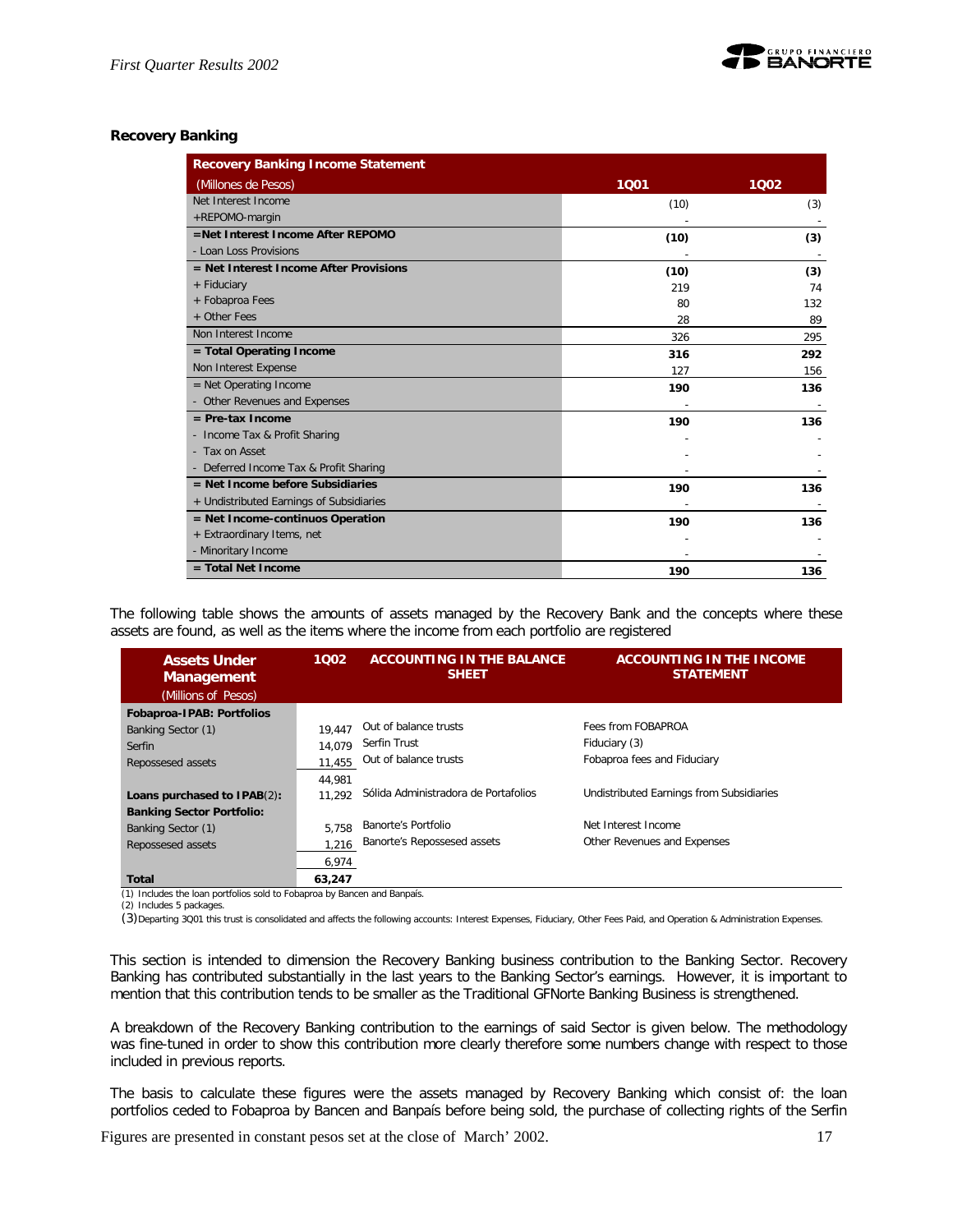

Portfolio for 4 years, and the portfolios bought to the IPAB. Additionally, it administrates own portfolio which, given its characteristics, have been transferred to be collected through the Recovery Banking.

Following are the Recovery Banking earnings as a percentage of the overall earnings of the Banking Sector:

| <b>Recovery Banking Contribution</b>  | <b>ACCUMULATED</b> |             |
|---------------------------------------|--------------------|-------------|
| (Millions of Pesos)                   | 1001               | 1002        |
| <b>Traditional Banking Net Income</b> | 350                | $271^{(1)}$ |
| Recovery Bank Net Income              | <u>190</u>         | <u>136</u>  |
| Banking Sector Net Income(*)          | 540                | $407^{(1)}$ |
| $=$ % of Contribution                 | 35.2%              | 33.4%       |

(\*) Sector Banca al 100.0%

(1) Includes Ps 100 million of securities mark to market precautory reserve.

The Recovery Banking contributed with Ps 136 million to the quarterly profits of the Banking Sector, equivalent to a 33.4% participation, which is a lower proportion when comparing to the 35.2% of 1Q01, due to an important growth of the Traditional Banking business.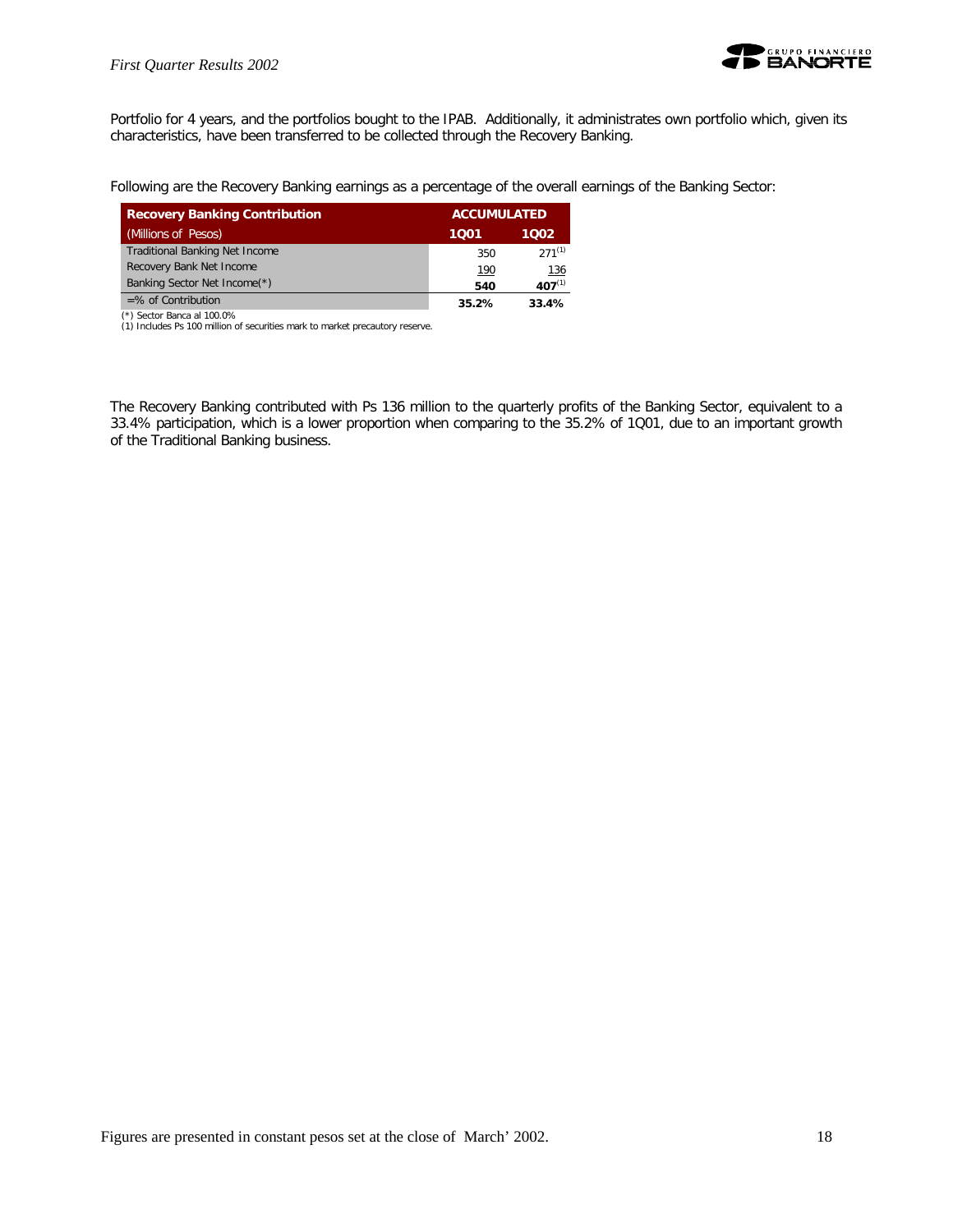

## **2.- Brokerage Sector**

| <b>Brokerage Sector</b> |          | <b>QUARTER</b> |           |  |  |  |  |
|-------------------------|----------|----------------|-----------|--|--|--|--|
| (Millions of Pesos)     | 1001     | 4001<br>1002   |           |  |  |  |  |
| <b>Brokerage House</b>  |          |                |           |  |  |  |  |
| Net Income              | 12.5     | 17.2           | 23.5      |  |  |  |  |
| Equity                  | 162.6    | 240.5          | 263.3     |  |  |  |  |
| <b>Total Assets</b>     | 300.3    | 424.8          | 385.8     |  |  |  |  |
| Assets under Management | 75.877.1 | 97.017.3       | 105.218.7 |  |  |  |  |
| ROE %                   | 31.0%    | 28.9%          | 36.6%     |  |  |  |  |

The *Brokerage Sector* (Brokerage House) showed a Ps 23.5 million profit in 1Q02 because of, among other things, the income generated by mutual funds, which increased by 75%. This increase is due to the creation of Operadora de Fondos Banorte, S.A. de C.V. in December 2001 as a subsidiary of the Brokerage House. This new company is in charge of administrating the mutual funds promoted by the Institution, which during the first quarter acknowledged the income, which, up until last year, was registered in Banco del Centro, S.A.

As to the Institution's stock brokerage income, the first quarter closed with a sum of Ps 20.1 million, derived mainly from the year-to-date 15.5% recovery in the stock market and the increased operations volume in the Mexican Stock Exchange.

It is important to stress that the company has maintained strict control of its expenses, and this policy contributed to the profit in the quarter.

## **3.-Long Term Savings Sector**

| <b>Long Term Savings Sector</b>   | <b>QUARTER</b> |          |          |
|-----------------------------------|----------------|----------|----------|
| (Millions of pesos)               | 1001           | 4Q01     | 1002     |
| <b>Afore</b>                      |                |          |          |
| Net Income                        | 64.3           | 30.2     | 83.9     |
| Equity                            | 1,104.6        | 1,125.3  | 1,200.3  |
| <b>Total Assets</b>               | 1,280.4        | 1.377.0  | 1,427.5  |
| Assets under Management (SIEFORE) | 10,284.0       | 14,242.2 | 15,518.4 |
| ROE %                             | 23.7%          | 10.3%    | 28.7%    |
| <b>Insurance</b>                  |                |          |          |
| Net Income                        | (38.4)         | (1.1)    | 52.4     |
| Equity                            | 85.7           | 138.7    | 191.5    |
| <b>Total Assets</b>               | 1,420.8        | 1,482.2  | 1,670.5  |
| <b>Technical Reserves</b>         | 1,124.5        | 1,249.5  | 1.343.4  |
| ROE %                             | $(155.2)\%$    | (3.8)%   | 124.5%   |
| <b>Annuities</b>                  |                |          |          |
| Net Income                        | (9.9)          | (8.4)    | 5.9      |
| Equity                            | 98.1           | 120.9    | 127.2    |
| <b>Total Assets</b>               | 2.571.6        | 3.587.9  | 3,864.6  |
| <b>Technical Reserves</b>         | 2,464.4        | 3,452.0  | 3,725.0  |
| ROE %                             | (41.7)%        | (27.7)%  | 18.1%    |

The *Afore* totaled a quarterly profit of Ps 83.9 million (51% for Bancen), 177.8% higher than that of 4Q01. This was due mainly to a 4% increase in assets under management as new affiliates were attracted by the promotion efforts. By the end of 1Q02, there was 2,445,539 affiliates, which represents a 9.2% market share. The profit variation with respect to the previous quarter is due to the business' cyclic nature as the employers' contributions are bimonthly, which means that two contributions are received in the 1<sup>st</sup> and 3<sup>rd</sup> quarters each year, whereas only one contribution is received in the  $2^{nd}$  and  $4^{th}$  quarters.

The *Insurance Company* totaled a Ps 52.4 million profit (51% for GFNorte) in 1Q02, 274% higher than in the previous year, due to an important increase in the premiums sold, to the release of Ps 14.0 million of claim reserves as a result of an efficiency improvement in the claim service operations, and to profits from the mark to market valuation.

The *Annuities* (Pensions) company accumulated a quarterly profit of Ps 5.9 million (51% for GFNorte) which compares very favorably with the Ps 8.4 million loss in the previous quarter. This variation is explained by the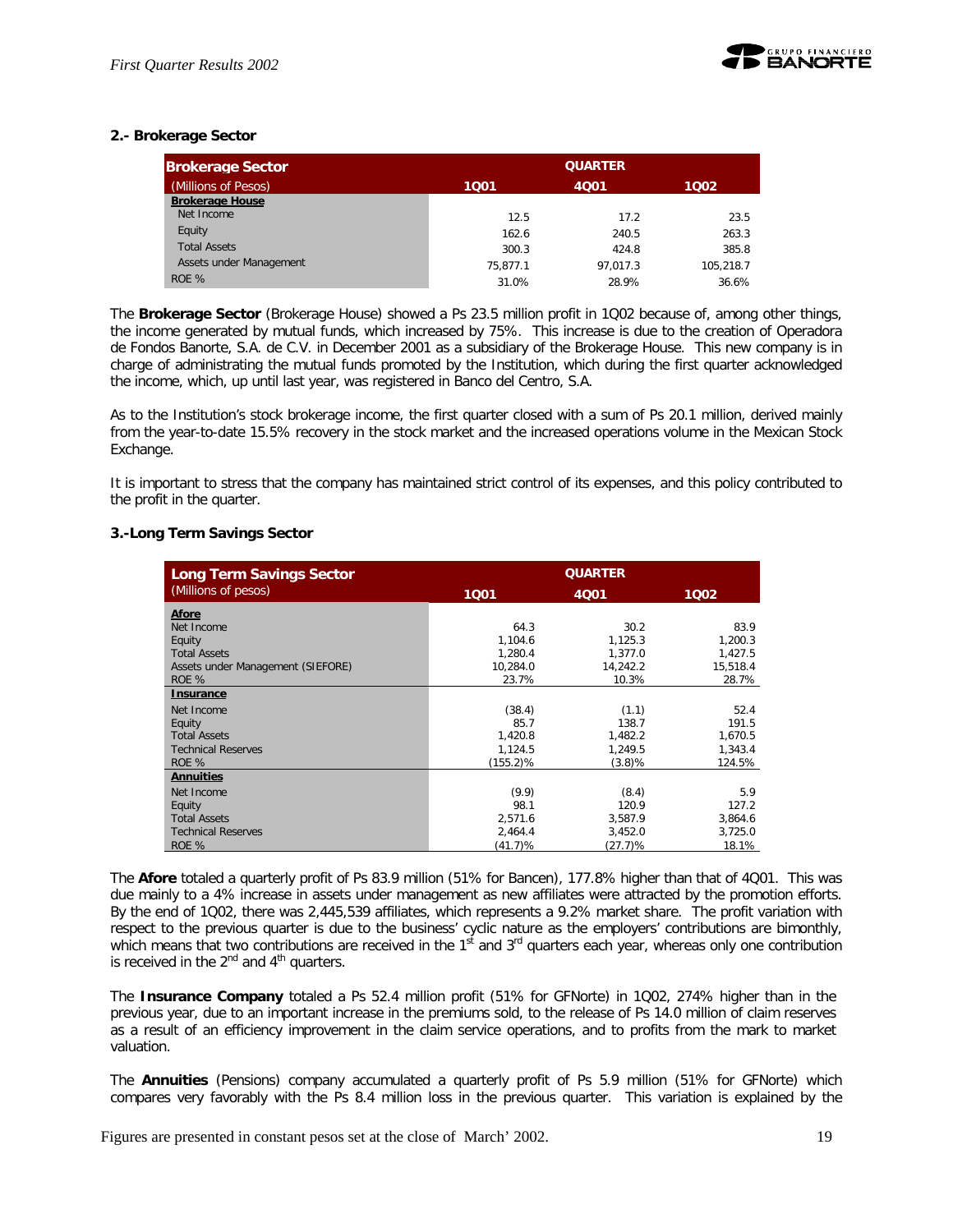

important earnings from mark to market valuation gains, for Ps 16.0 million, as well as by an increase in premiums sold. The company currently ranks  $5<sup>th</sup>$  in the industry with a 9.8% share in premiums sold.

## **4.-Auxiliary Organizations Sector**

| <b>Auxiliary Organizations Sector</b> | <b>QUARTER</b>   |                  |                  |  |
|---------------------------------------|------------------|------------------|------------------|--|
| (Millones de pesos)                   | 1001             | 4001             | 1Q02             |  |
| Leasing                               |                  |                  |                  |  |
| Net Income                            | 7.0              | 6.1              | 4.6              |  |
| Equity                                | 128.3            | 127.6            | 132.2            |  |
| Loan Portfolio(*)                     | 564.0            | 739.9            | 783.3            |  |
| Past Due Loans                        | 18.5             | 20.7             | 22.2             |  |
| Loan Loss Reserves                    | 8.9              | 13.2             | 12.9             |  |
| <b>Total Assets</b>                   | 568.1            | 742.9            | 788.2            |  |
| ROE %                                 | 22.4%            | 19.5%            | 14.0%            |  |
| <b>Factoring</b>                      |                  |                  |                  |  |
| Net Income                            | 13.0             | 4.3              | 5.0              |  |
| Equity                                | 184.2            | 133.7            | 138.7            |  |
| Loan Portfolio                        | 1,593.2          | 2,264.2          | 1,753.7          |  |
| Past Due Loans                        | 8.8              | 26.4             | 35.3             |  |
| Loan Loss Reserves                    | 8.8              | 8.7              | 8.6              |  |
| ROE %<br><b>Total Assets</b>          | 1,602.6<br>28.7% | 2,273.8<br>12.6% | 1,771.2<br>14.5% |  |
| Warehousing                           |                  |                  |                  |  |
| Net Income                            | 2.1              | 2.2              | 2.1              |  |
| Equity                                | 53.6             | 60.4             | 62.4             |  |
| Inventories $(**)$                    | 172.9            | 161.7            | 238.0            |  |
| <b>Total Assets</b>                   | 284.2            | 220.4            | 299.3            |  |
| ROE %                                 | 15.4%            | 14.9%            | 13.3%            |  |
| <b>Bonding</b>                        |                  |                  |                  |  |
| Net Income                            | 1.4              | 1.6              | 2.6              |  |
| Equity                                | 66.1             | 71.4             | 74.2             |  |
| <b>Total Assets</b>                   | 137.7            | 146.6            | 151.4            |  |
| ROE %                                 | 8.6%             | 9.2%             | 14.1%            |  |

**New Accounting Principles : Warehousing, Leasing & Factoring= Circular 1490**

(\*) Departing 2Q00 it includes operating lease.

(\*\*) Accounted in Other Assets, Deferred charges and Intangibles account.

The *Leasing* Company accumulated a profit of Ps 4.6 million in the quarter, 24.6% less than in 4Q01 particularly because of the impact of falling interest rates on margins. The Total Portfolio was increased and has grown as a result of the promotional efforts undertaken. The past-due loan ratio remained at 2.8% in 1Q02. The quarter closed with a 58% reserve coverage. At present the company ranks 7<sup>th</sup> of the 29 leasing companies in the sector.

The *Factoring* Company generated a Ps 5.0 million profit in the quarter; 16.3% greater than in 4Q01 in spite of operating with lower margins. The Total Portfolio decreased by 22.6% as a result of the business' seasonal nature, which increases substantially at the end of the year. The past-due loans rose temporarily because one client fell behind but this situation will be normalized by 2002. The company currently ranks 1<sup>st</sup> among the 11 factoring companies in the system.

The *Warehousing* company obtained a net profit of Ps 2.1 million during 1Q02; very similar to last quarter's results. This profit was attained by working on inventory commercialization and direct national warehousing services, which have compensated for the decrease in its fiscal deposit services, which are still suffering the effects of the economic deceleration.

The *Bonding* generated a net quarterly accumulated profit of Ps 2.6 million, 62.5% greater than in the previous quarter, despite such factors as fewer construction projects, which caused a market contraction. This profit increase came from lower claims, and from the promotional efforts among smaller clients and the strict expense control.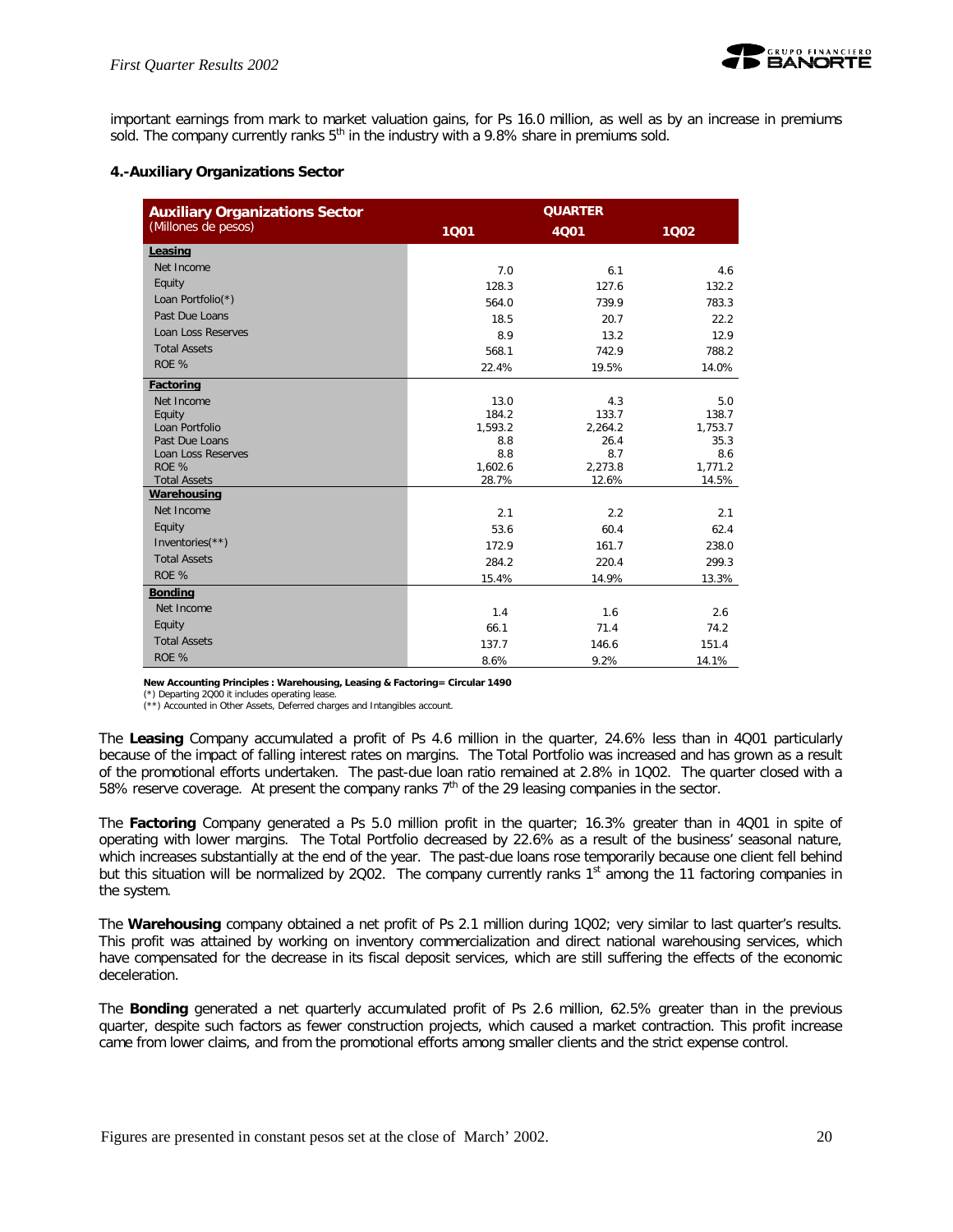

# ANNEXES

- 1. MACROECONOMIC ENVIRONMENT
- 2. GRUPO FINANCIERO GENERAL INFORMATION
- 3. ACCOUNTING CHANGES AND REGULATIONS
- 4. FINANCIAL STATEMENTS
- 5. NOTES TO BANKING SECTOR FINANCIAL **STATEMENTS**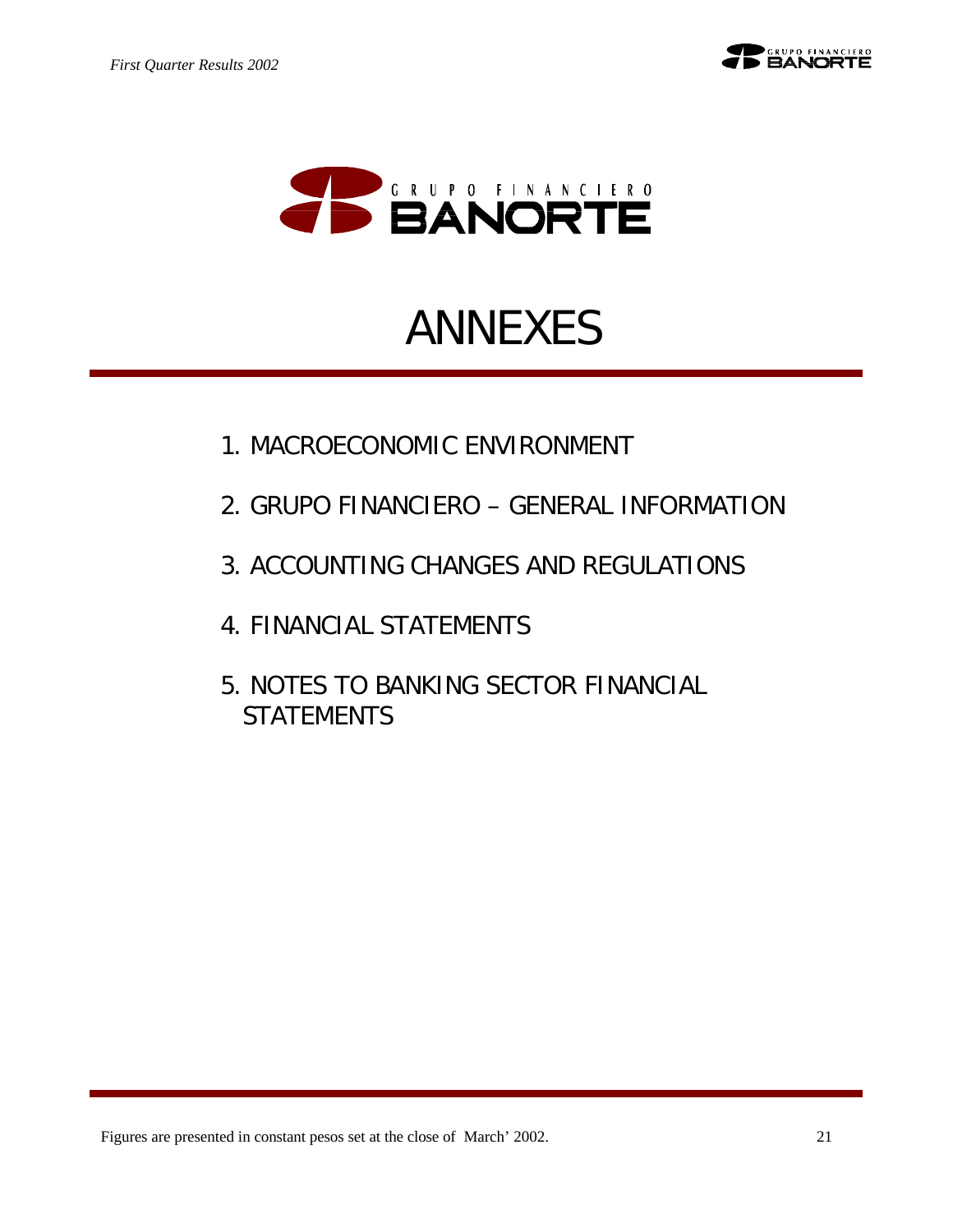

## **ANNEX 1. Macroeconomic Environment**

An aura of optimism characterized the first quarter of 2002, which was due to the perception that the United States had started an economic recovery process. This optimism has not yet been reflected in the Stock Exchanges of our main commercial partner. NASDAQ fell by 5.4%, while the Dow Jones rose 3.8%. On the other hand, our Stock Exchange benefited greatly from the more favorable external and internal environment and rose 13.8% in the first quarter of the year.

Along with the stock market, the money market also did well. Interest rates have been kept low, averaging 7.23% in March (primary bid for Cetes at 28 days). This behavior is strongly backed up by the decreasing inflationary trend. In the first quarter of the year, the accumulated inflation rate was 1.37%, whereas in the last twelve months it registered 4.66% -very close to the 4.5% goal the Bank of Mexico had set for the whole year.

Quarterly inflation benefited from a deflationary month resulting from agricultural product behavior and a strong exchange rate. The latter showed a 1.2% appreciation in the first three months of the year, closing the quarter at 9.03.

The synchronous economic cycles of our country and the United States led Mexico to an inevitable recession in 2001. Likewise, this relationship will take the country to a recovery phase this year, as a result of a clear improvement of our main business partner.

There have been signs of a slight recovery in some economic indicators. Industrial production is still falling to increasingly lower rates. In the first two months of the year, it fell 2.6%, which compares favorably with the 4.1% drop in the fourth quarter of 2001.

Consumption (consumer spending), however, has not shown a clear recovery but is growing at positive rates. Following the 0.8% increase in retail sales in the last quarter last year, January registered a 0.4% increase.

In the external sector, exports continue to fall, albeit this drop seems to lose momentum as internal and external demands are showing signs of recovery. While exports showed a 11.7% drop in 4Q01, the reduction in January-February was 7.5%. Imports fell 7.3% in the first two months of the year, which is an improvement of the 10% drop in the last quarter of 2001.

After such a difficult year as 2001, recovery seems to be the trend for 2002. This gradual improvement in economic activity will be accompanied by a downward inflation trend, a strong exchange rate, and low and stable interest rates.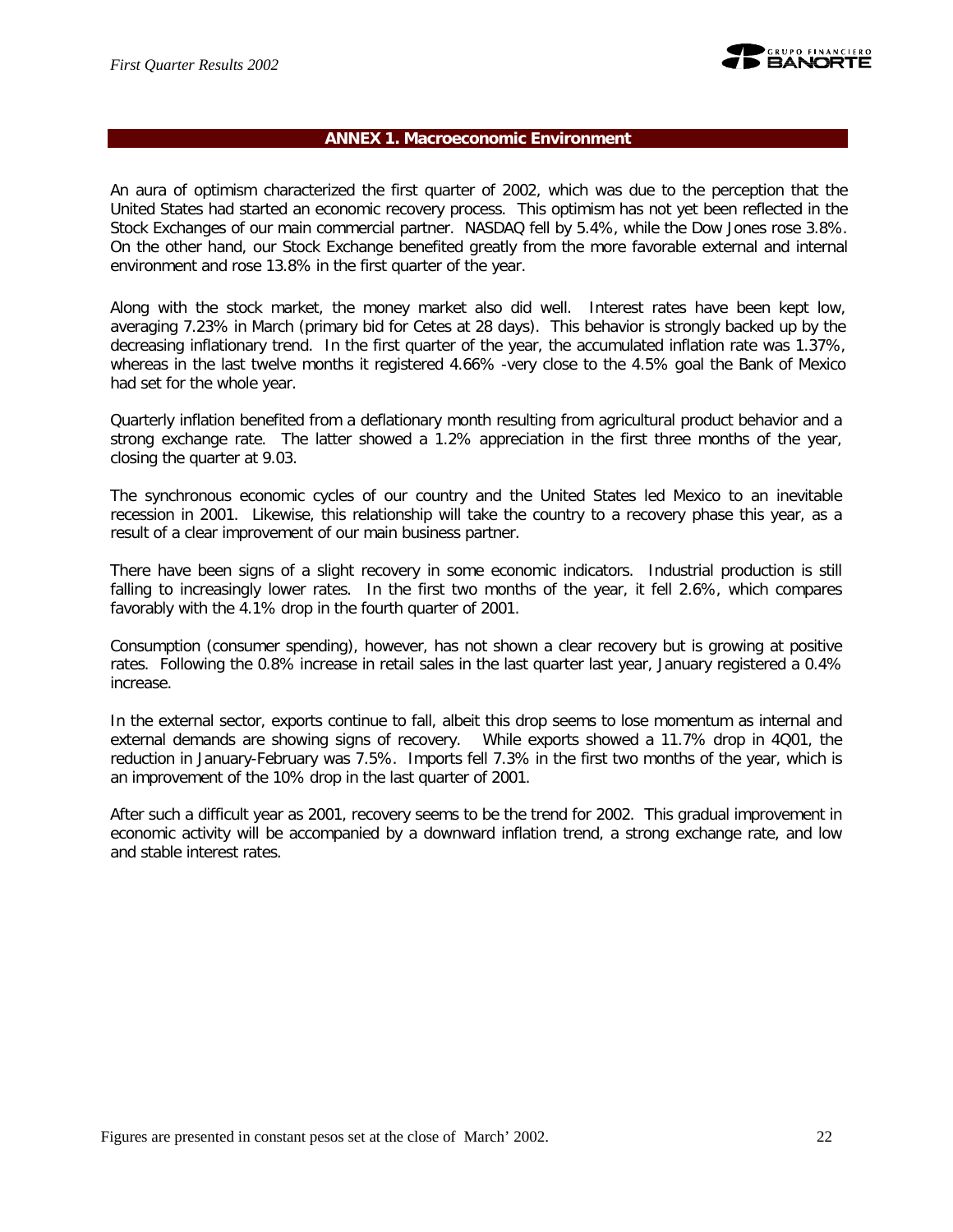

## **ANNEX 2 .-Grupo Financiero- General Information**

## **GFNorte Ownership in Subsidiaries**

| 1002   |
|--------|
| 96.11% |
| 99.99% |
| 99 99% |
| 51.00% |
| 51.00% |
| 51.00% |
| 99.99% |
| 99.99% |
| 99.99% |
| 99.99% |
|        |

(1) As a result of merging Banpaís in February, 2000. (2) Subsidiary of Banco del Centro.

## **Holding Company Capital Structure**

| <b>Number of Shares</b>          | <b>SERIE O</b><br>As of March 31, 2002 |
|----------------------------------|----------------------------------------|
| Number of shares issued          | 504.586.887                            |
| - Shares held on Treasury        | 3.838.663                              |
| $=$ Number of shares outstanding | 500,748,224                            |

## **Banorte Ratings**

| Firm             | <b>Calificated</b><br><b>Entity</b> | <b>Opinion</b>  | Category                       | <b>Date</b> |
|------------------|-------------------------------------|-----------------|--------------------------------|-------------|
| Moody's Investor | Banorte                             | <b>POSITIVE</b> | Outlook                        |             |
|                  |                                     | Baa2            | LT Foreign Currency Deposits   |             |
|                  |                                     | D+              | Modest Bank Financial Strength | Feb. 2002   |
|                  |                                     | $P-2$           | ST Foreign Currency Deposits   |             |
| Standard & Poors | Banorte                             | <b>NEGATIVE</b> | Outlook                        |             |
|                  |                                     | <b>BB</b>       | LT Foreign Issuer Credit       |             |
|                  |                                     | <b>BB</b>       | LT Local Issuer Credit         | Oct 2001    |
|                  |                                     | B               | ST Foreign Issuer Credit       |             |
|                  |                                     | Β               | ST Local Issuer Credit         |             |
| Fitch            | Banorte                             | <b>STABLE</b>   | Outlook                        |             |
|                  |                                     | BBB-            | Foreign Currency LT Debt       | January     |
|                  |                                     | BBB-            | Local Currency LT Debt         | 2002        |
|                  |                                     | F <sub>3</sub>  | Foreign Currency ST Debt       |             |
|                  |                                     | F <sub>3</sub>  | Local Currency ST Debt         |             |
|                  |                                     | C/D             | Individual-Foreign Currency    |             |

## **No. of Employees & Distribution Network**

| <b>EMPLOYEES</b>            | 1001   | 4001   | 2002   |
|-----------------------------|--------|--------|--------|
| <b>Banking Sector</b>       | 8.641  | 8.515  | 13,327 |
| Other Sectors               | 2,156  | 2,540  | 2,919  |
| <b>Total Group</b>          | 10.797 | 11.055 | 16,246 |
| <b>DISTRIBUTION NETWORK</b> |        |        |        |
| Branches $(*)$              | 458    | 459    | 1.158  |
| <b>ATM</b>                  | 1.468  | 1.610  | 2.591  |

(\*) Includes banking modules and excludes 1 branch located in Cayman Island.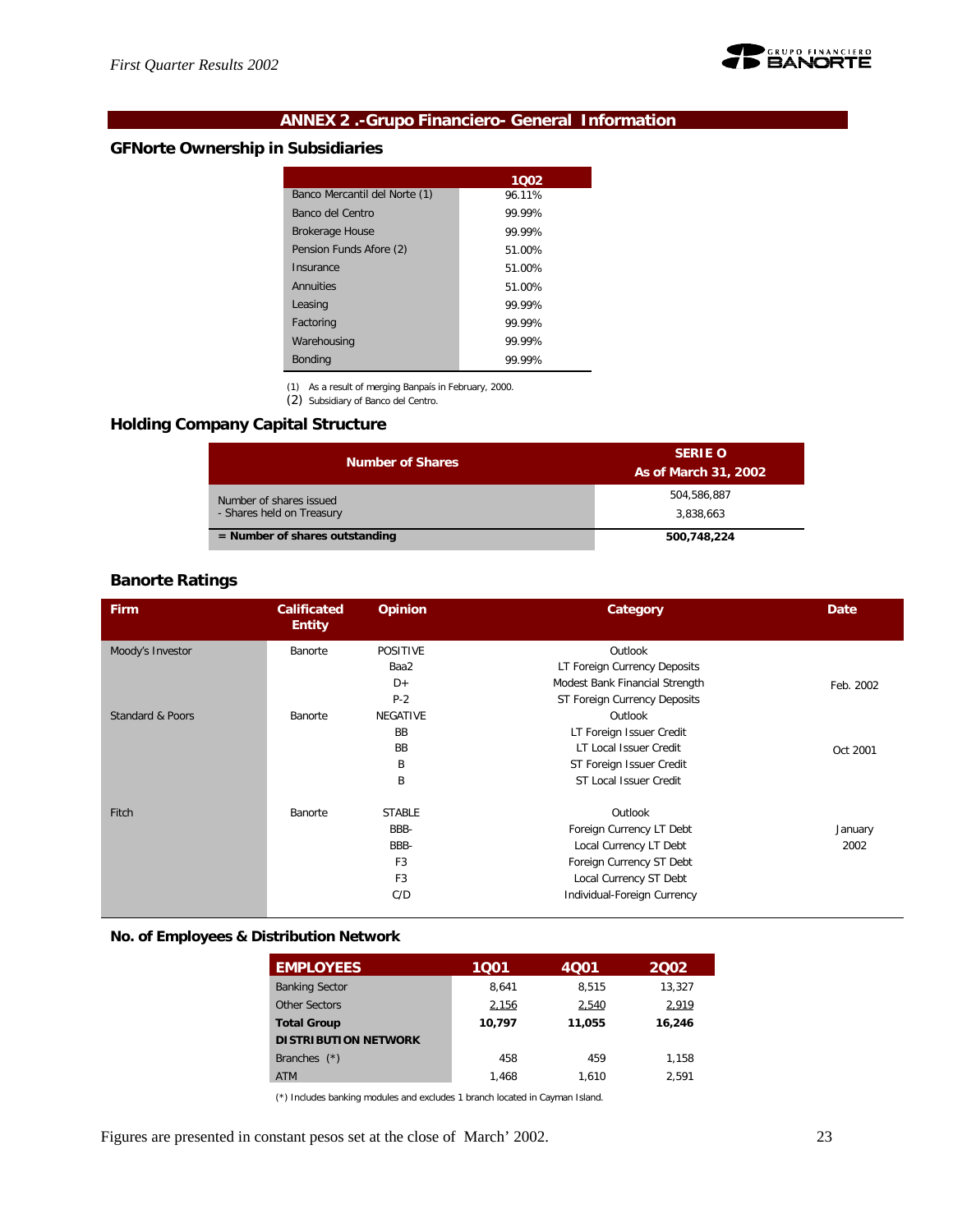

## **ANNEX 3 .-Accounting Changes and Regulations**

#### **Terms and Particular Features of the Merger Process.**

The Secretaría de Hacienda y Crédito Público authorized the Banorte – Bancrecer merger, in which the latter is the merging company and Banorte is the merged company. The merging party thereby changed its name to "Banco Mercantil del Norte, S.A., Institución de Banca Múltiple, Grupo Financiero Banorte".

This merger is a reorganization or transaction between companies under common control, pursuant to the Generally Accepted Accounting Principles of the United States of America, which were complementarily applied in accordance with the Accounting Criteria for Financial Institutions referred to in Circulars 1448 and 1488, issued by the National Banking and Securities Commission.

Up to February 28, 2002, both Institutions issued separate financial statements. As of March 2002, a single financial statement is drawn up for the merged entity.

For this purpose, Banorte's book balances of assets, liabilities and stockholders' equity were transferred to Bancrecer, thereby proceeding to eliminate the inter-company operations between both Institutions.

There were no changes made to the accounting policies applicable to Financial Institutions as a result of the reorganization in question.

The following table summarizes the merger process, indicating the effect on financial statements as well as detailing the inter-company transactions that were eliminated.

|                                | Banorte<br>(before<br>consolidation | Bancrecer | Total   | Intercompany<br>Operations | Intercompany<br>Operations | Balance of the<br>Merged entity |
|--------------------------------|-------------------------------------|-----------|---------|----------------------------|----------------------------|---------------------------------|
| Millions of pesos              |                                     |           |         | Debit                      | Credit                     |                                 |
|                                |                                     |           |         |                            |                            |                                 |
| <b>ASSETS</b>                  | 106,528                             | 69,681    | 176,209 |                            | 12,107                     | 164,102                         |
|                                |                                     |           |         |                            |                            |                                 |
| LIABILITIES                    | 99,839                              | 67,838    | 167,677 | 10,264                     |                            | 157,413                         |
|                                |                                     |           |         |                            |                            |                                 |
| STOCKHOLDER'S<br><b>EQUITY</b> | 6,689                               | 1,843     | 8,532   | 1,843                      |                            | 6,689                           |

As the above table shows, the remaining stockholders' equity is that of Banorte, as it is the Holder of Bancrecer shares. The stockholders' equity of the latter Institution is eliminated against Permanent Investment in shares that Banorte kept in its assets.

The stockholders' equity of the merged company totals Ps 2,273,482,963.00 (Two billion, two hundred seventy-three million, four hundred eighty two thousand, nine hundred and sixty three Mexican pesos 00/100) represented by 22,734,829,630 ordinary nominative shares of the "O" series, for a nominal value of Ps 0.10 (ten cents Mexican Currency).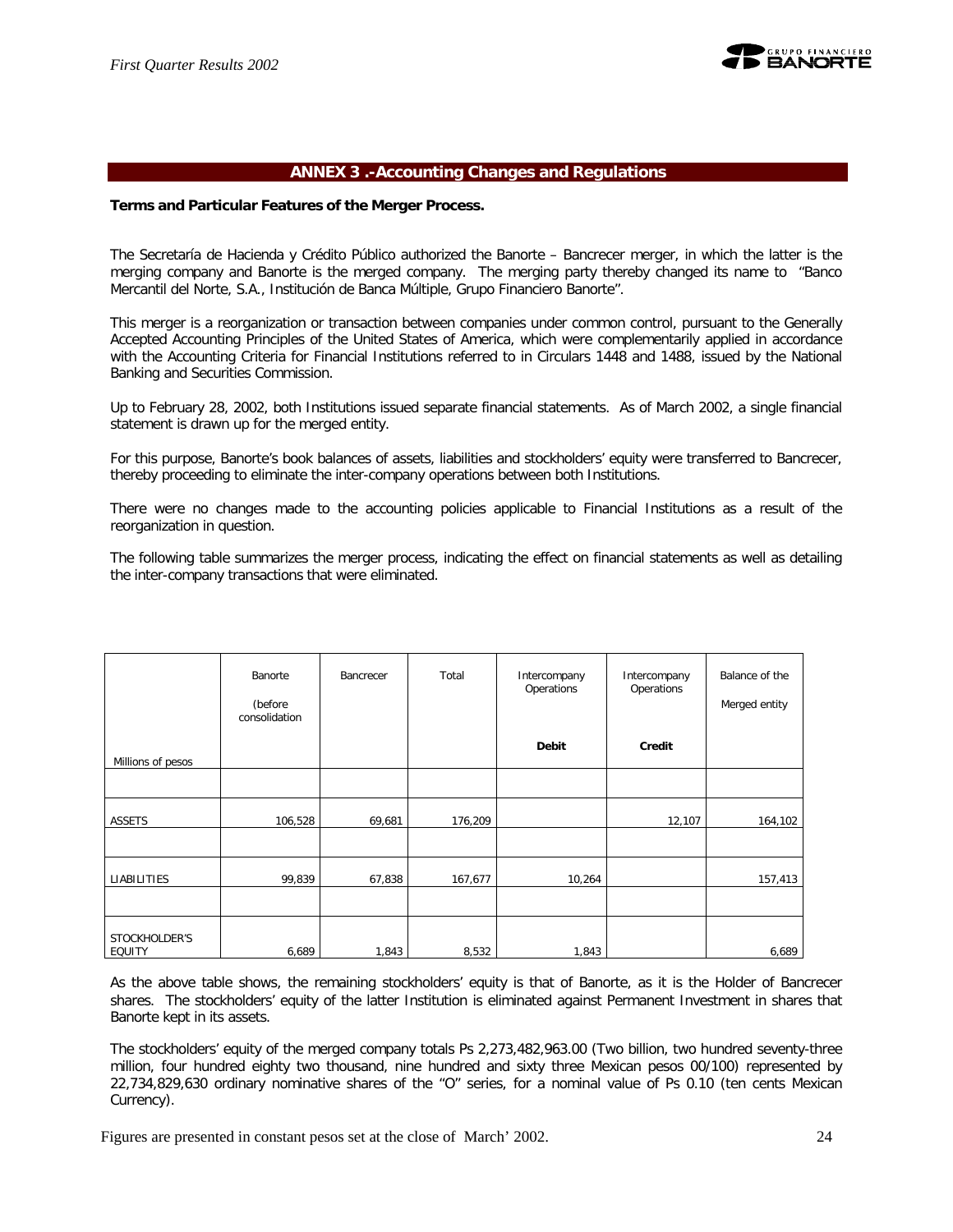

Bancrecer, S.A., as a result of the merger, cancelled the shares it had deposited in the Company Treasury which had not been paid.

The nominal value of each stockholders' equity representative shares was modified from Ps 100.00 (one hundred Mexican pesos 00/100) to Ps 0.10 (ten cents Mexican Currency).

| <b>Interbank Eliminations in Balance lines</b>                                                                   |              |        |  |
|------------------------------------------------------------------------------------------------------------------|--------------|--------|--|
| (Millions of Pesos)                                                                                              | <b>Debit</b> | Credit |  |
| Stockholder's Equity                                                                                             | 1,843        |        |  |
| Investments in Subsidiaries                                                                                      |              | 1,843  |  |
| Interbank loans                                                                                                  | 10,201       |        |  |
| Cash and due from banks                                                                                          |              | 10,201 |  |
| Deferred Taxes (Liabilities)                                                                                     | 63           |        |  |
| Deferred Taxes (Assets)                                                                                          |              | 63     |  |
| (The last registers were reclassifications only, in accordance to CNBV and accounting criteria for presentation) |              |        |  |

## **Interbank Eliminations in Income lines**

| <b>Debit</b><br>Credit |
|------------------------|
| 39.1                   |
| 39.1                   |
| 0.7                    |
| 0.7                    |
| 84.6                   |
| 645.4                  |
| 11.1                   |
| 11.6                   |
| 283.8                  |
| 789.0                  |
| 22.9                   |
| 11.8                   |
| 1.3                    |
| 0.5                    |
|                        |

For comparability purposes, Bancrecer's quarterly figures appear consolidated in the corresponding accounts of Banorte's (merged) earnings statements. Therefore, to avoid duplicating figures, the profit that, by means of the participation method Banorte had registered as subsidiaries profit, is eliminated.

## **Reserves for Integration Expenses.-**

In Official Document number 60-II-105587, dated December 11, 2001, the National Banking and Securities Commission authorized the creation in December 2001 of a Reserve for Integration Expenses against Capital Reserves for a total of Ps 678.1 million. Said provision contemplates the following concepts:

## **1. Reorganization**

## **1.1 Restructuring Cost**

The amount to cover the Bancrecer personnel severance pay to those laid off because of the organizational restructuring, product of the integration.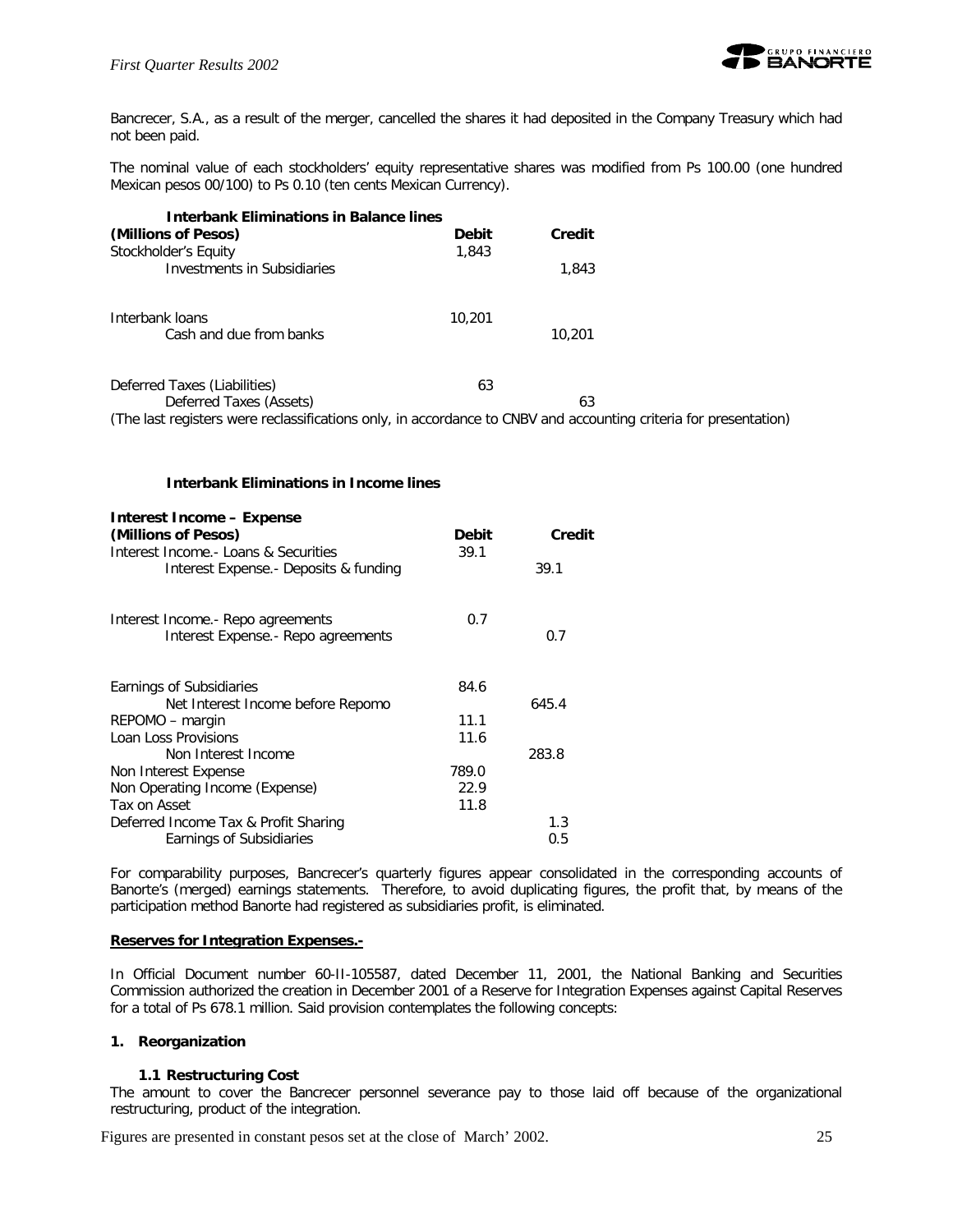

## **1.2 Outplacement Program**

Fees to pay to specialized external advisors that will help the dismissed personnel to take on new productive activities on their own or to find new jobs.

#### **1.3 Acquittance on loans made out to personnel laid off**

Pursuant to internal policies, the Bank will grant an acquittance on the loans granted to the personnel subject to dismissal, 30% on commercial loans and 20% on mortgage loans.

#### **2. Integration**

#### **2.1 Operative Integration**

The necessary expenses to integrate all the branches into a single operative framework.

#### **2.2 Re-branding**

The necessary expenses to re-brand Bancrecer's branches, these expenses such concepts as indoor and outdoor painting, carpeting, sign make-over, and project coordination.

Also included are the expenses needed to uniform signage and image inside the branches.

#### **2.3 Amortization of Installation Expenses due to branch shutdowns**

Installation expenses incurred at the Bancrecer branches that will soon close down according to Banorte's strategic plan.

#### **3. After Retirement obligations (medical service)**

The actuarial study of medical service benefits up to January 1, 2000, showed accumulated debts for retirement benefits for a total of Ps 132.3 million. Banorte does not have the corresponding detailed actuarial calculation; therefore, a conservative adjustment of Ps 80.7 million has been included.

The amounts of each concept are:

|                                                   | Inicial<br>Balance | <b>March 2002</b><br>changes | March, 2002<br>Balance |
|---------------------------------------------------|--------------------|------------------------------|------------------------|
| 1. Reorganization                                 | 368.1              | (111.8)                      | 256.3                  |
| 2. Integration                                    | 229.3              | 0.0                          | 229.3                  |
| 3. After Retirement obligations (medical service) | 80.7               | 0.0                          | 80.7                   |
| Total                                             | 678.1              | (111.8)                      | 566.3                  |

If these reserves had not been created in December 2001, the operations in the current business year would have been registered directly and charged to earnings or to the loan loss provisions in the case of the credit discounts for laid-off personnel.

#### **Deferred Taxes.-**

Taxes are calculated on the fiscal income of the year, applying the fiscal regulation currently in effect. However, due to the temporary differences in acknowledging income and expense for accounting and fiscal purposes, as well as the differences in the book and fiscal balance accounts, Banorte (already merged) has acknowledged a deferred tax in its favor for Ps 835,769, that is made up as follows:

|                                     |                    | 2002         |           |
|-------------------------------------|--------------------|--------------|-----------|
|                                     | Temporary          | Deferred     |           |
| (Pesos)                             |                    |              |           |
| CONCEPT                             | <b>Differences</b> | <b>ISR</b>   | PTU       |
| Loan Loss Provisions (not deducted) | Ps 3.162.772       | Ps 1.106.970 | Ps 23.107 |
| Tax loss carryforwards              | 10.326             | 3.614        |           |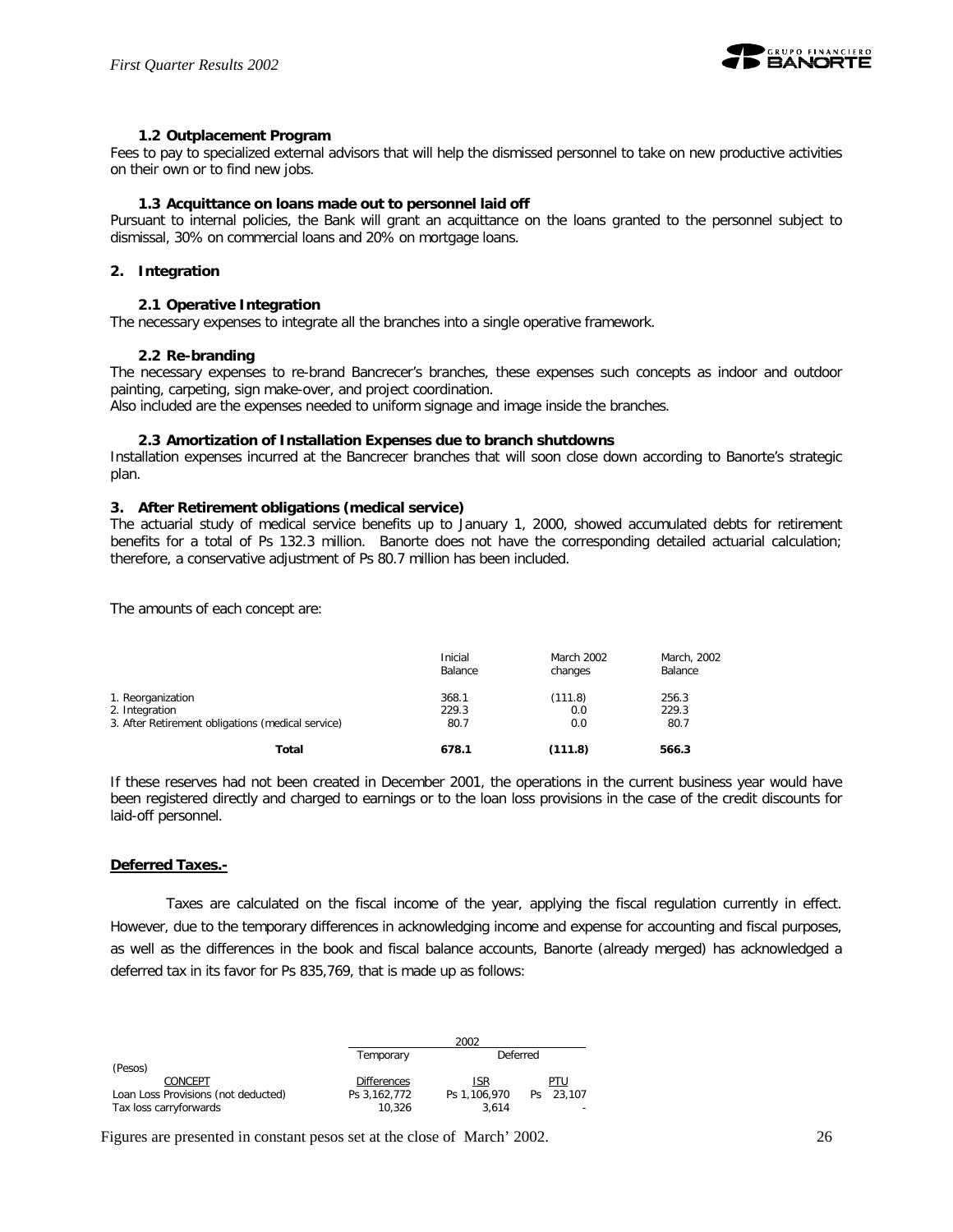

| Deficit from retirement obligations<br>Tax on assets<br>Excess of fiscal on account value<br>of foreclosed assets | 601,449<br>171,050 | 210,507<br>59,868 | 60,145       |
|-------------------------------------------------------------------------------------------------------------------|--------------------|-------------------|--------------|
| <b>Total Assets</b>                                                                                               | Ps 3.945.597       | Ps 1.380.959      | 83.252<br>Pς |
|                                                                                                                   | Temporary          | 2002              | Deferred     |
| CONCEPT                                                                                                           | <b>Differences</b> | <b>ISR</b>        | PTU          |
| Excess of fiscal over account value                                                                               | 171,050            | 59,868            |              |
| of fixed assets and expenses,<br>Intangible and Others<br>Accrued interest and inflationary                       | Ps 1,560,845       | 546,296           | 42,320       |
| effect on special CETES                                                                                           |                    |                   |              |
| Value market results<br>UDI trusts payable income tax                                                             |                    | 39,826            |              |
|                                                                                                                   |                    |                   |              |
| <b>Total Liabilities</b>                                                                                          | Ps 1.560.845       | 586.122           | 42.320<br>Pς |
| <b>Accumulated Net Effect</b>                                                                                     | Ps 2.384.752       | 794.837<br>Ps     | 40,932<br>Ps |
| DEFERRED TAX                                                                                                      |                    |                   | Ps 835.769   |

As a result of the modifications to the Income Tax Law (ISR), published on January 1, 2002, the ISR rate (35%) will be reduced annually as of 2003 until the nominal rate of 32% is reached in 2005. Consequently, this gradual reduction in Income Tax, in turn, will reduce the assets from deferred taxes in the same years, thereby affecting the year's earnings.

Pursuant to paragraph 28 of Bulletin D-4 of the Generally Accepted Accounting Principles, issued by the Mexican Institute of Public Accountants, the administration has made financial and fiscal projections based on conservative economic condition scenarios. They will enable recovery of the deferred asset tax with future fiscal profit within the normal course of operations of Banorte (already merged). Additionally, as mentioned in item (b) of the aforementioned paragraph, the right to deferred tax generated by Bancrecer's fiscal loss, which totals Ps 1,596,350, will be considered when there is a greater likelihood of having sufficient future taxable profits, as contemplated in the paragraph cited above.

In regard to the updated fiscal accounts balance related to the Stockholder's Equity, based on Bulletin D-4 paragraph 75, it is convenient to highlight that the deferred tax movements of the current year were not created against Capital accounts, and that fiscal accounts (Net Income and Updated Capital Contributions) were calculated according to the current fiscal regulations.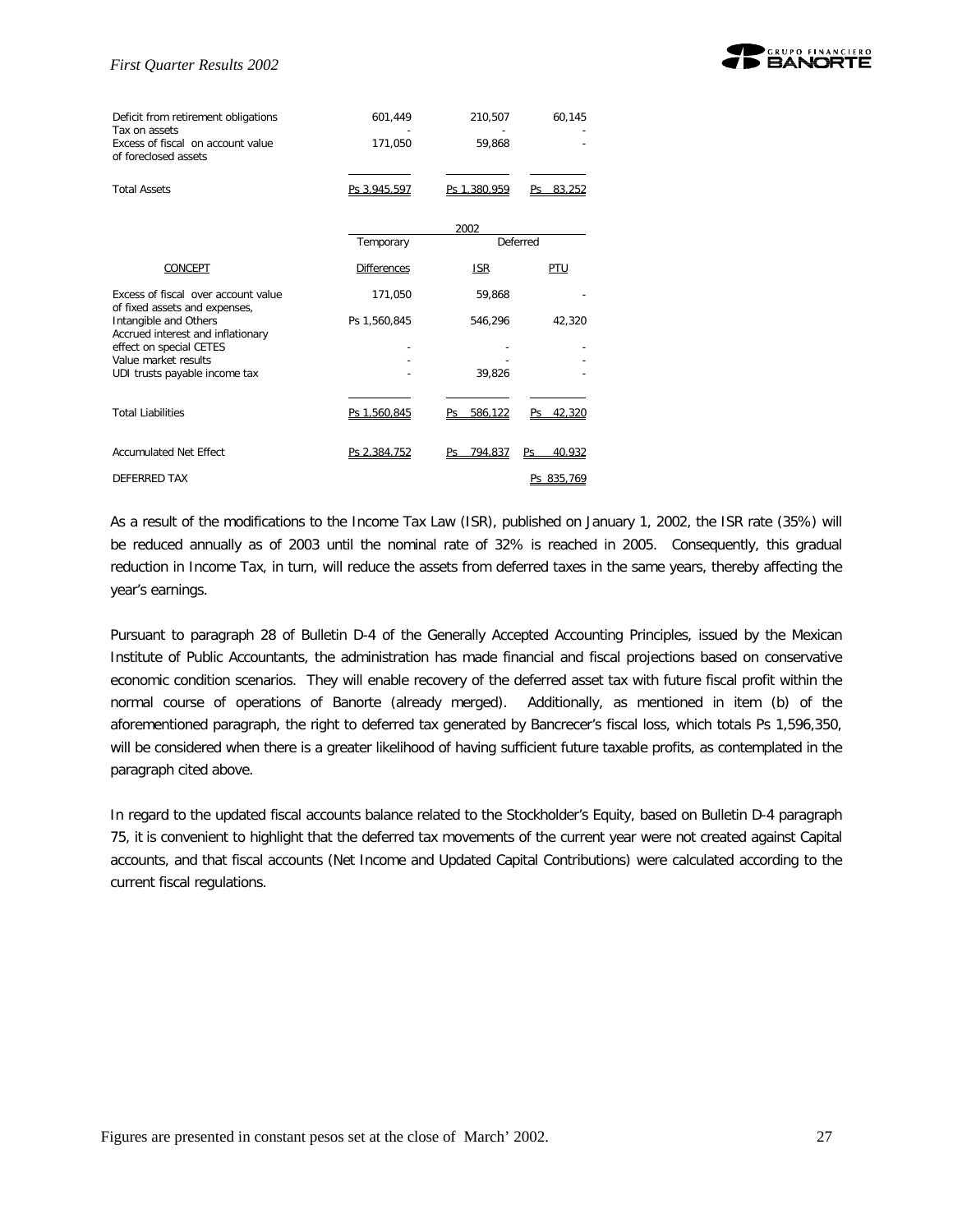

| <b>ANNEX 4.- Financial Statements</b>                                  |                          |                |                                |                |                                                           |                |      |      |      |                |
|------------------------------------------------------------------------|--------------------------|----------------|--------------------------------|----------------|-----------------------------------------------------------|----------------|------|------|------|----------------|
|                                                                        |                          |                |                                |                | <b>HOLDING</b> - Income Statement (Millions of Pesos)     |                |      |      |      |                |
|                                                                        | 1001                     | 2001           | 3Q01                           | 4001           | <b>ACUM</b>                                               | 1Q02           | 2002 | 3Q02 | 4Q02 | <b>ACUM</b>    |
| Income from Subsidiaries and                                           | 549                      | 352            | 365                            | 243            | 1,509                                                     | 371            |      |      |      | 371            |
| <b>Interest Expense</b>                                                | $\overline{a}$           | L,             | $\overline{\phantom{a}}$       |                |                                                           |                |      |      |      |                |
| Trading Income                                                         |                          |                |                                |                |                                                           |                |      |      |      |                |
| Fees & Tarifs                                                          |                          |                |                                |                |                                                           |                |      |      |      |                |
| <b>REPOMO</b>                                                          | (3)                      | (3)            | (3)                            | (4)            | (14)                                                      | (2)            |      |      |      | (2)            |
| <b>Total Operating Income</b>                                          | 546                      | 349            | 362                            | 239            | 1,495                                                     | 369            |      |      |      | 369            |
| Operation & Administrative expenses                                    | $\sim$                   | $\mathbf{1}$   | $\mathbf{1}$                   | $\mathbf{1}$   | 2                                                         |                |      |      |      |                |
| <b>Operating Income</b>                                                | 546                      | 348            | 361                            | 238            | 1,493                                                     | 368            |      |      |      | 368            |
| Non Operating Income                                                   | $\overline{\phantom{a}}$ | 8              | 9                              | 17             | 35                                                        |                |      |      |      |                |
| Non Operating Expense                                                  | $\overline{a}$           | $\overline{a}$ | $\overline{\phantom{a}}$       | $\overline{a}$ | $\overline{\phantom{a}}$                                  |                |      |      |      |                |
| <b>Non Operating Income</b>                                            |                          | 8              | $\mathsf{Q}$                   | 17             | 35                                                        |                |      |      |      |                |
| Pre-tax Income                                                         | 546                      | 356            | 370                            | 255            | 1,527                                                     | 369            |      |      |      | 369            |
| Income Tax & Profit Sharing                                            |                          | $\overline{a}$ | $\overline{a}$                 | $\overline{a}$ |                                                           | 3              |      |      |      | 3              |
| Tax on Assets                                                          |                          | 1              | 23                             | $\overline{2}$ | 27                                                        |                |      |      |      |                |
| Deferred Inc. Tax and Profit sharing                                   |                          |                | (19)                           |                | (19)                                                      | (1)            |      |      |      | (1)            |
|                                                                        |                          | 1              | 4                              | $\overline{2}$ | $\overline{7}$                                            | $\overline{2}$ |      |      |      | $\overline{2}$ |
| Net income from Continuos                                              | 546                      | 355            | 366                            | 253            | 1,520                                                     | 366            |      |      |      | 366            |
| Extraordinary Items, net                                               |                          |                |                                |                |                                                           |                |      |      |      |                |
| <b>Total Net Income</b>                                                | 546                      | 355            | 366                            | 253            | 1,520                                                     | 366            |      |      |      | 366            |
|                                                                        |                          |                | <b>HOLDING - BALANCE SHEET</b> |                | (Millions of Pesos)                                       |                |      |      |      |                |
| <b>ASSETS</b>                                                          |                          | 1001           | 2001                           | 3Q01           | 4Q01                                                      | 1002           |      | 2002 | 3Q02 | 4Q02           |
| Cash and due from Banks                                                |                          | 205            | 424                            | 303            | 147                                                       | 158            |      |      |      |                |
| Financial Instruments:                                                 |                          |                |                                |                |                                                           |                |      |      |      |                |
| Sundry debtors and other assets, net                                   |                          | 45             | 2                              |                | 35                                                        | 44             |      |      |      |                |
| Real Estate, Furniture & Equipment, net                                |                          |                |                                |                |                                                           |                |      |      |      |                |
| Investments in subsidiaries                                            |                          | 8,083          | 8,536                          | 8,802          | 8,997                                                     | 9,428          |      |      |      |                |
| Deferred taxes                                                         |                          |                |                                | 1              |                                                           |                |      |      |      |                |
| Goodwill                                                               |                          |                |                                |                |                                                           |                |      |      |      |                |
| Other Assets, Deferred charges, intang<br>TOTAL ASSETS                 |                          | 1<br>8,335     | 1<br>8,963                     | 1<br>9,106     | 9,178                                                     | 1<br>9,631     |      |      |      |                |
| <b>LIABILITIES</b>                                                     |                          |                |                                |                |                                                           |                |      |      |      |                |
| Due to banks and correspondents                                        |                          |                |                                |                |                                                           |                |      |      |      |                |
| Income Tax & Profit Sharing                                            |                          |                |                                | 5              | 6                                                         | 8              |      |      |      |                |
| Other Payable accounts                                                 |                          | 5              |                                | 11             | $\mathbf 0$                                               |                |      |      |      |                |
| Other payable accounts                                                 |                          | 5              |                                | 15             | 6                                                         | 8              |      |      |      |                |
| Deferred taxes                                                         |                          |                |                                | $\blacksquare$ | 12                                                        | 15             |      |      |      |                |
| <b>TOTAL LIABILITIES</b>                                               |                          | 5              | ÷,                             | 15             | 18                                                        | 24             |      |      |      |                |
| STOCKHOLDER 'S EQUITY<br>Paid-in Capital                               |                          |                |                                |                |                                                           |                |      |      |      |                |
| Share subscription premiums                                            |                          | 4,868<br>1,342 | 4,908<br>1,417                 | 4,885<br>1,395 | 4,895                                                     | 4,898<br>1,425 |      |      |      |                |
| Subordinated Convertible Debentures                                    |                          |                |                                |                | 1,420                                                     |                |      |      |      |                |
| <b>Subscribed Capital</b>                                              |                          | 6,211          | 6,325                          | 6,280          | 6,315                                                     | 6,323          |      |      |      |                |
| <b>Capital Reserves</b>                                                |                          | 780            | 975                            | 894            | 938                                                       | 949            |      |      |      |                |
| <b>Retained Earnings</b>                                               |                          | 8,214          | 8,127                          | 8,127          | 8,127                                                     | 9,647          |      |      |      |                |
| Surplus (Deficit) from securities                                      |                          |                |                                |                |                                                           |                |      |      |      |                |
| Results of foreign operations exchange                                 |                          |                |                                |                |                                                           |                |      |      |      |                |
| Excess (Insuf.) in capital restatement                                 |                          | (5,003)        | (5,003)                        | (5,005)        | (5,009)                                                   | (5,009)        |      |      |      |                |
| Non Mon assets results Fixed Assets                                    |                          |                |                                |                |                                                           |                |      |      |      |                |
| Non Mon assets results Investm                                         |                          | (2, 418)       | (2, 362)                       | (2, 472)       | (2, 731)                                                  | (2,669)        |      |      |      |                |
| Adjustment in the employees pension<br>Accumulated Deferred tax effect |                          |                |                                |                |                                                           |                |      |      |      |                |
| Net Income                                                             |                          | 546            | 901                            | 1,267          | 1,520                                                     | 366            |      |      |      |                |
| <b>Earned Capital</b>                                                  |                          | 2,119          | 2,638                          | 2.811          | 2,845                                                     | 3,284          |      |      |      |                |
| Total Stockholder 's Equity                                            |                          | 8,330          | 8,962                          | 9,091          | 9,160                                                     | 9,607          |      |      |      |                |
| TOTAL LIABILITIES & STOCKHOLDER 'S                                     |                          | 8,335          | 8,963                          | 9,106          | 9,178                                                     | 9,631          |      |      |      |                |
|                                                                        |                          |                |                                |                | <b>MEMORANDUM ACCOUNTS OF HOLDING</b> (Millions of Pesos) |                |      |      |      |                |
|                                                                        |                          | 1001           | 2001                           | 3Q01           | 4Q01                                                      | 1002           |      | 2002 | 3Q02 | 4Q02           |
| Client securities held in custody                                      |                          | 2,868          | 2,829                          | 2,810          | 2,945                                                     | 2,915          |      |      |      |                |
| Other trust account items                                              |                          | 14,374         | 14,182                         | 114            | 112                                                       | 111            |      |      |      |                |
|                                                                        |                          | 17,242         | 17,011                         | 2,924          | 3,058                                                     | 3,026          |      |      |      |                |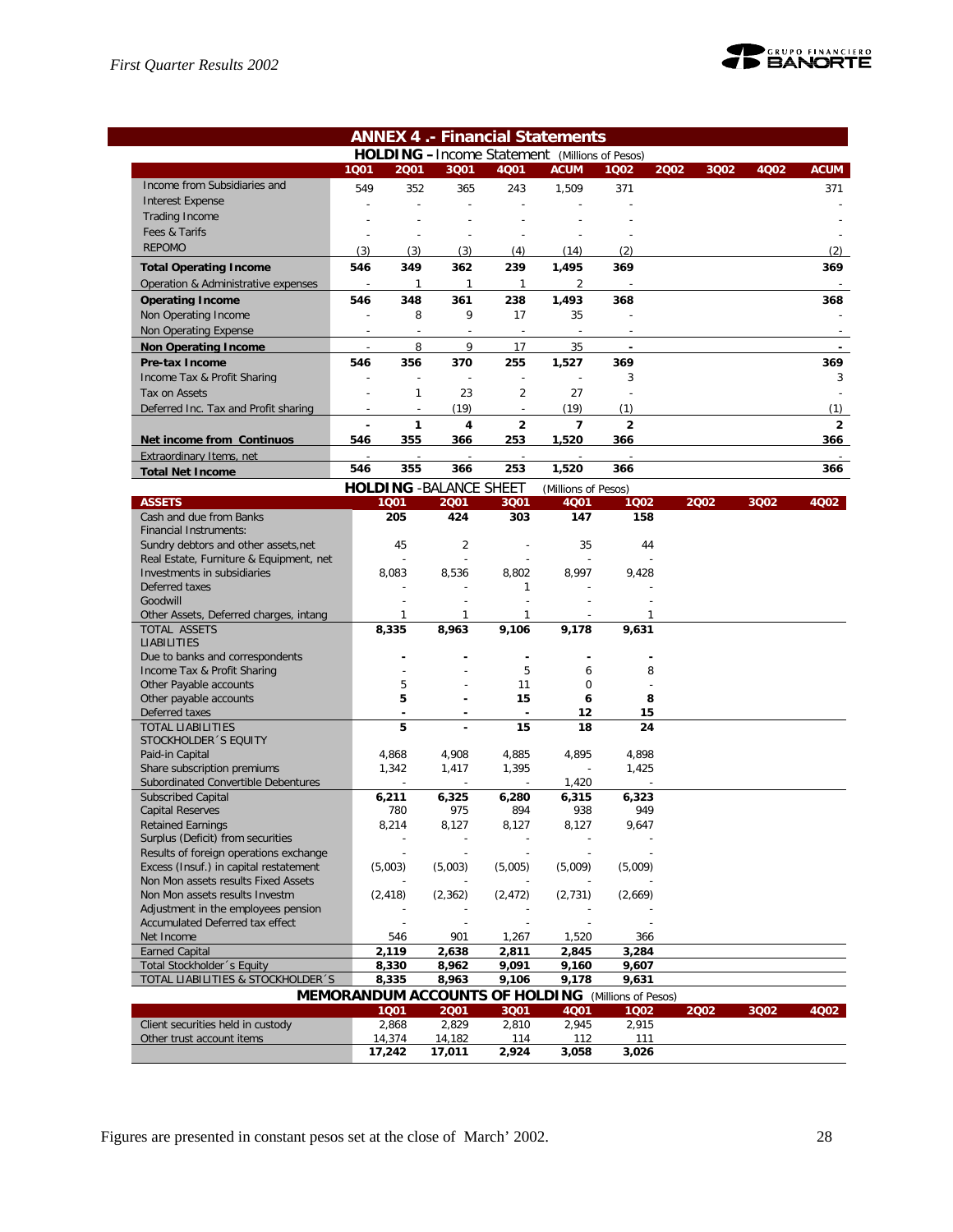

## **GRUPO FINANCIERO BANORTE–CONSOLIDATED INCOME STATEMENT** *(Millions of Pesos)*

| <b>NET INTEREST INCOME</b>                            | 1001  | 2001  | 3Q01  | 4001           | <b>ACUM</b>              | 1002  | 2002 | 3Q02 | 4Q02 | <b>ACUM</b>    |
|-------------------------------------------------------|-------|-------|-------|----------------|--------------------------|-------|------|------|------|----------------|
| Interest Income                                       | 8,680 | 4,753 | 4,736 | 4,313          | 22,482                   | 5,528 |      |      |      | 5,528          |
| <b>Interest Expense</b>                               | 7,057 | 2,971 | 3,266 | 3,023          | 16,316                   | 3,733 |      |      |      | 3,733          |
| Loan Fees                                             | 69    | 71    | 91    | 104            | 335                      | 120   |      |      |      | 120            |
| <b>Fees Paid</b>                                      | 4     | 4     | 5     | 10             | 23                       | 10    |      |      |      | 10             |
| Net Interest Income (NII)                             | 1,688 | 1,849 | 1,556 | 1,384          | 6,478                    | 1,865 |      |      |      | 1,865          |
| Repomo-Margin                                         | 7     | 9     | 20    | 20             | 56                       | 27    |      |      |      | 27             |
| <b>NII after Repomo</b>                               | 1,695 | 1,858 | 1,576 | 1,404          | 6,534                    | 1,891 |      |      |      | 1,891          |
| Loan Loss Provisions                                  | 181   | 446   | 169   | 191            | 988                      | 162   |      |      |      | 162            |
| Loss Sharing Provisions                               | 77    | 53    | 25    | 17             | 171                      | 2     |      |      |      | 2              |
| <b>NII after Provisions</b>                           | 1,437 | 1,359 | 1,382 | 1,196          | 5,374                    | 1,728 |      |      |      | 1,728          |
| Fund transfers                                        | 9     | 11    | 14    | 16             | 51                       | 38    |      |      |      | 38             |
| Account management                                    | 75    | 80    | 77    | 60             | 293                      | 152   |      |      |      | 152            |
| Fiduciary                                             | 245   | 117   | 428   | 198            | 988                      | 190   |      |      |      | 190            |
| Credit Card                                           | 81    | 86    | 85    | 94             | 347                      | 120   |      |      |      | 120            |
| Fees from FOBAPROA                                    | 80    | 84    | 63    | 42             | 269                      | 132   |      |      |      | 132            |
| Other fees                                            | 288   | 236   | 356   | 391            | 1,271                    | 553   |      |      |      | 553            |
| Fees on services,                                     | 779   | 614   | 1,023 | 802            | 3,218                    | 1,185 |      |      |      | 1,185          |
| <b>Fund transfers</b>                                 | J.    | J.    | L,    |                |                          |       |      |      |      |                |
| Other fees                                            | 82    | 78    | 319   | 170            | 648                      | 170   |      |      |      | 170            |
| Fees paid,                                            | 82    | 78    | 319   | 170            | 648                      | 170   |      |      |      | 170            |
| Foreign exchange                                      | 56    | 45    | 47    | 49             | 196                      | 64    |      |      |      | 64             |
| Securities -Realized gains                            | 52    | 61    | (16)  | $\overline{2}$ | 100                      | 244   |      |      |      | 244            |
| Securities- Unrealized gains                          | 114   | (14)  | (100) | 38             | 38                       | (4)   |      |      |      | (4)            |
| <b>Market-related Income</b>                          | 222   | 91    | (69)  | 89             | 333                      | 304   |      |      |      | 304            |
| <b>Total Non Interest Income</b>                      | 919   | 628   | 635   | 721            | 2,904                    | 1,320 |      |      |      | 1,320          |
| <b>Total Operating Income</b>                         | 2,356 | 1,987 | 2,017 | 1,917          | 8,278                    | 3,048 |      |      |      | 3,048          |
| Personnel                                             | 759   | 746   | 765   | 705            | 2,976                    | 1,044 |      |      |      | 1,044          |
| <b>Professional Fees</b>                              | 86    | 73    | 87    | 92             | 339                      | 85    |      |      |      | 85             |
| Operation & Administrative expenses                   | 458   | 568   | 528   | 608            | 2,162                    | 687   |      |      |      | 687            |
| Rents, depreciation and amortization                  | 197   | 186   | 218   | 219            | 820                      | 327   |      |      |      | 327            |
| Taxes, other than income tax                          | 109   | 108   | 104   | 199            | 520                      | 121   |      |      |      | 121            |
| Contributions to IPAB                                 | 94    | 87    | 89    | 90             | 361                      | 152   |      |      |      | 152            |
| Corporate expenses Recoveries                         |       |       | ÷     |                | $\overline{\phantom{a}}$ |       |      |      |      |                |
| <b>Non-Interest Expense</b>                           | 1,704 | 1,769 | 1,792 | 1,914          | 7,178                    | 2,416 |      |      |      | 2,416          |
| <b>Operating Income</b>                               | 652   | 218   | 226   | 4              | 1,100                    | 632   |      |      |      | 632            |
| <b>Other Revenues</b>                                 | 158   | 320   | 266   | 394            | 1,138                    | 248   |      |      |      | 248            |
| Foreign exchange                                      |       |       | ÷     |                |                          |       |      |      |      |                |
| <b>Recoveries</b>                                     | 107   | 175   | 86    | 149            | 517                      | 58    |      |      |      | 58             |
| Repomo-other revenues                                 | (17)  | 72    | 52    | (42)           | 65                       | 17    |      |      |      | 17             |
| <b>Non Operating Income</b>                           | 248   | 567   | 404   | 501            | 1,720                    | 322   |      |      |      | 322            |
| Other Expense                                         | (176) | (376) | (150) | (166)          | (868)                    | (399) |      |      |      | (399)          |
| Foreign exchange                                      |       |       |       |                |                          | (2)   |      |      |      | (2)            |
| Repomo-other Expenses                                 | (4)   | (8)   | (14)  | (28)           | (53)                     | (58)  |      |      |      | (58)           |
| <b>Non Operating Expense</b>                          | (179) | (384) | (164) | (194)          | (921)                    | (459) |      |      |      | (459)          |
| Non Operating Income (Expense), net<br>Pre-tax Income | 68    | 183   | 241   | 307            | 799                      | (137) |      |      |      | (137)          |
| Income Tax                                            | 721   | 402   | 467   | 310            | 1,899                    | 495   |      |      |      | 495            |
| Profit sharing                                        | 4     | 9     | 31    | 50             | 93                       | 36    |      |      |      | 36             |
| Tax on Assets                                         | 16    | 40    | (33)  | (20)           | 3                        | 2     |      |      |      | $\overline{2}$ |
| Deferred Inc. Tax and Profit sharing                  | 2     | 5     | 27    | 7              | 40                       | 21    |      |      |      | 21             |
|                                                       | 109   | 59    | 31    | (1)            | 198                      | 73    |      |      |      | 73             |
| Net Income before subsidiaries                        | 130   | 113   | 56    | 35             | 335                      | 132   |      |      |      | 132            |
| Subsidiaries 'net income                              | 590   | 288   | 410   | 275            | 1,564                    | 363   |      |      |      | 363            |
| Net Income from continuos operations                  | (2)   | 71    | (4)   | (5)            | 60                       | 50    |      |      |      | 50             |
| Extraodinary items, net                               | 589   | 360   | 406   | 269            | 1,624                    | 413   |      |      |      | 413            |
| Minority Interest                                     |       |       | 40    |                |                          |       |      |      |      |                |
| <b>TOTAL NET INCOME</b>                               | 43    | 5     |       | 16             | 104                      | 47    |      |      |      | 47             |
|                                                       | 546   | 355   | 366   | 253            | 1,520                    | 366   |      |      |      | 366            |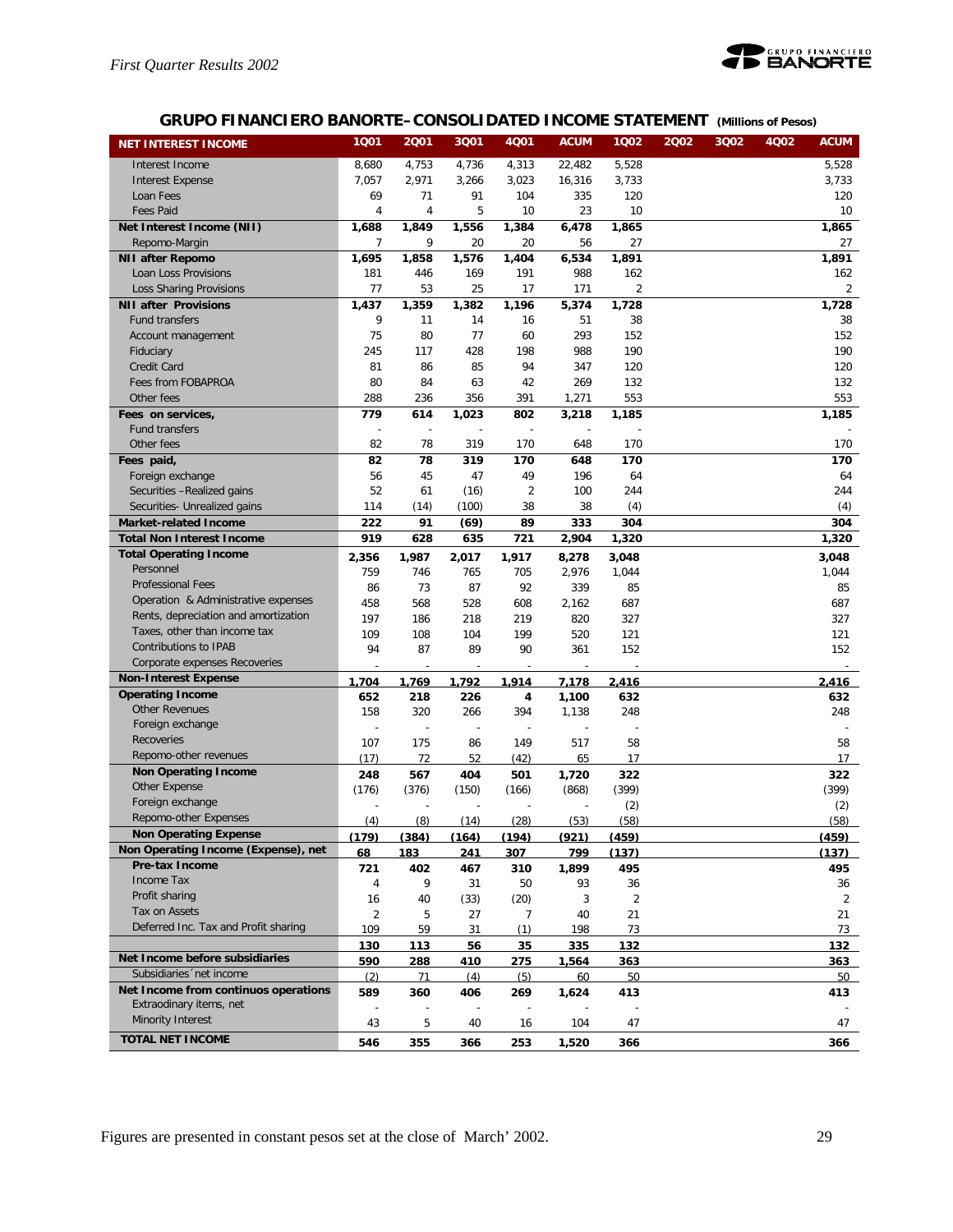

## **GRUPO FINANCIERO BANORTE–** CONSOLIDATED BALANCE SHEET *(Millions of Pesos)*

| <b>ASSETS</b>                           | 1001    | 2001           | 3001    | 4001    | 1002    | 2002 | 3Q02 | 4Q02 |
|-----------------------------------------|---------|----------------|---------|---------|---------|------|------|------|
| <b>Cash and due from Banks</b>          | 8,121   | 8,031          | 8,873   | 7,758   | 16,761  |      |      |      |
| Negotiable Instruments                  | 6,503   | 6,224          | 2,088   | 2,421   | 3,663   |      |      |      |
| Securities held for sale                | 1,839   | 1,640          | 1,274   | 1,067   | 916     |      |      |      |
| Securities held to maturity             | 1,316   | 1,369          | 1,417   | 3,070   | 3,855   |      |      |      |
| <b>Financial Instruments:</b>           | 9,658   | 9,232          | 4,779   | 6,559   | 8,435   |      |      |      |
| Repurchase agreements, net              | 175     | 215            | 121     | 159     | 146     |      |      |      |
| Operations with collateral              |         |                |         |         |         |      |      |      |
| Futures receivable, net                 |         |                |         |         |         |      |      |      |
| Options and derivatives, net            | 5       | 50             | 8       | 15      | 25      |      |      |      |
| <b>Repos &amp; Derivatives:</b>         | 180     | 266            | 129     | 175     | 171     |      |      |      |
| Commercial                              | 20,843  | 18,903         | 19,843  | 23,377  | 23,931  |      |      |      |
| <b>Financial Intermediaries</b>         | 67      | 61             | 115     | 90      | 70      |      |      |      |
| Consumer                                | 1,303   | 1,436          | 1,724   | 2,391   | 3,198   |      |      |      |
| Mortgage                                | 4,218   | 4,291          | 4,442   | 4,743   | 10,543  |      |      |      |
| <b>Goverment Entities</b>               | 40,692  | 40,322         | 39,762  | 39,466  | 40,182  |      |      |      |
| Fobaproa                                | 12,470  | 11,801         | 12,006  | 9,957   | 55,160  |      |      |      |
| Fiduciary collection rights             |         |                |         |         |         |      |      |      |
| <b>Performing Loans</b>                 | 79,594  | 76,813         | 77,893  | 80,024  | 133,084 |      |      |      |
| Commercial                              | 1,824   | 2,177          | 2,461   | 2,518   | 2,461   |      |      |      |
| <b>Financial Intermediaries</b>         |         |                |         |         |         |      |      |      |
| Consumer                                | 652     | 324            | 316     | 329     | 358     |      |      |      |
| Mortgage                                | 1,960   | 1,851          | 1,773   | 1,719   | 1,817   |      |      |      |
| <b>Goverment Entities</b>               |         |                |         |         |         |      |      |      |
| <b>Past Due Loans</b>                   | 4,437   | 4,352          | 4,550   | 4,566   | 4,636   |      |      |      |
| <b>Total Loans</b>                      | 84,031  | 81,165         | 82,442  | 84,590  | 137,720 |      |      |      |
| Preventive loan loss reserves           | 4,447   | 4,342          | 4,543   | 4,542   | 5,337   |      |      |      |
| <b>Net Loan Portfolio</b>               | 79,584  | 76,823         | 77,899  | 80,049  | 132,383 |      |      |      |
| <b>Credit Assets Portfolio</b>          |         |                | 2,435   | 2,581   | 2,388   |      |      |      |
| Sundry debtors and other assets, net    | 2,382   | 2,487          | 1,146   | 1,280   | 1,726   |      |      |      |
| Foreclosed assets, net                  | 1,511   | 1,551          | 1,511   | 1,370   | 1,337   |      |      |      |
| Real Estate, Furniture & Equipment, net | 3,420   | 3,369          | 3,531   | 3,662   | 5,556   |      |      |      |
| Investments in subsidiaries             | 965     | 990            | 1,003   | 1,001   | 1,139   |      |      |      |
| Deferred taxes                          | 639     | 664            | 680     | 718     | 574     |      |      |      |
| Goodwill                                |         | $\overline{a}$ | ÷,      |         |         |      |      |      |
| Deferred charges & Intangibles          | 1,590   | 1,421          | 1,383   | 1,372   | 1,435   |      |      |      |
| UDIS Mortgage loans reserve coverage    |         |                |         |         |         |      |      |      |
| <b>Other Assets</b>                     | 10,507  | 10,481         | 11,690  | 11,985  | 14,154  |      |      |      |
| <b>TOTAL ASSETS</b>                     | 108,050 | 104,833        | 103,369 | 106,526 | 171,905 |      |      |      |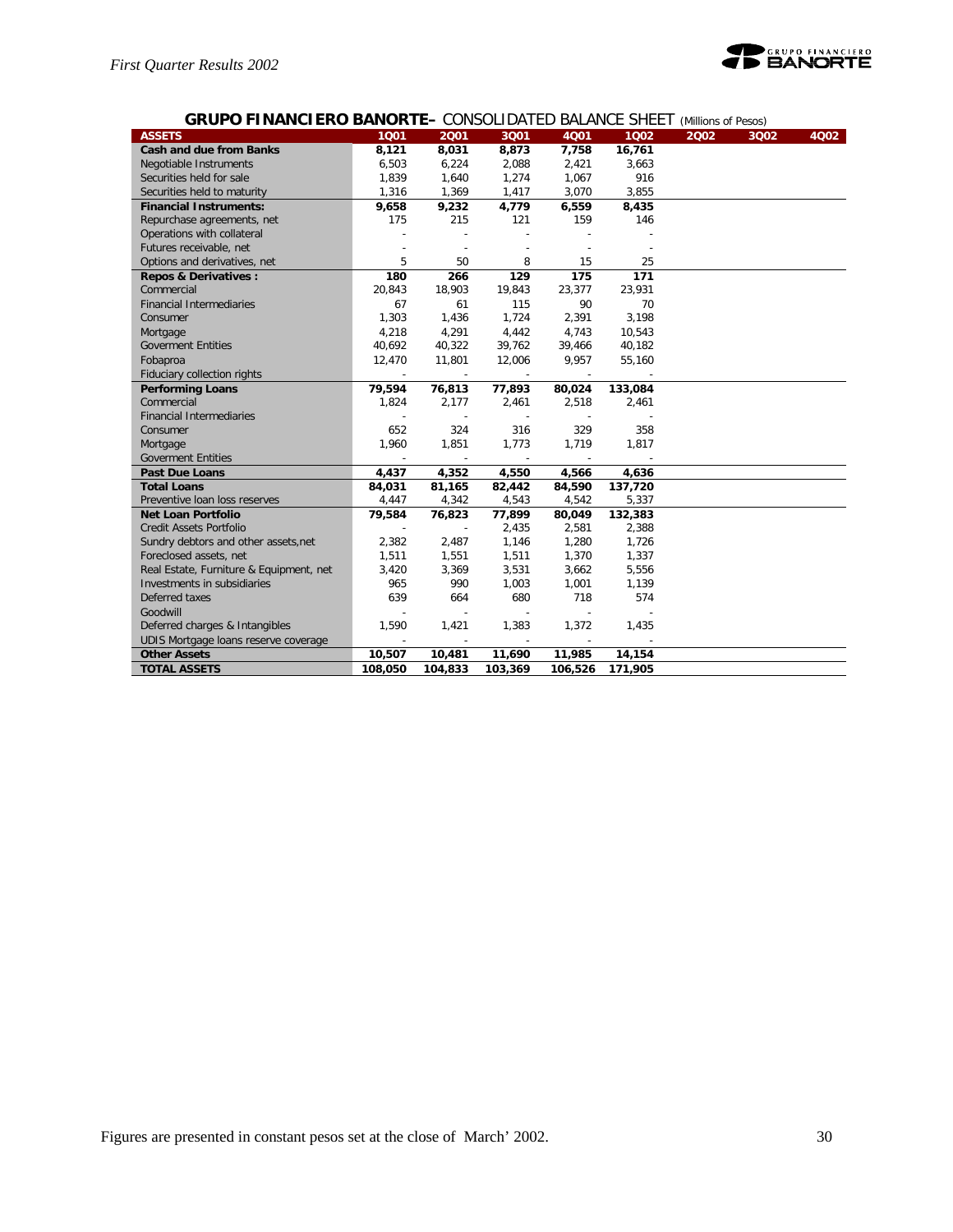

| <b>GRUPO FINANCIERO BANORTE - CONSOLIDATED BALANCE SHEET</b> |          |                |          |         |         |      | (Millions of Pesos) |      |  |
|--------------------------------------------------------------|----------|----------------|----------|---------|---------|------|---------------------|------|--|
| <b>LIABILITIES</b>                                           | 1001     | 2001           | 3Q01     | 4001    | 1002    | 2002 | 3Q02                | 4Q02 |  |
| <b>Demand Deposits</b>                                       | 25,381   | 25,964         | 26,428   | 29,814  | 48,596  |      |                     |      |  |
| <b>Time Deposits</b>                                         | 46,124   | 49,882         | 44,631   | 45,227  | 78,476  |      |                     |      |  |
| <b>Bonds</b>                                                 | 1,400    | 1,348          | 1,367    | 1,315   | 1,330   |      |                     |      |  |
| <b>Deposits</b>                                              | 72,905   | 77,193         | 72,426   | 76,356  | 128,401 |      |                     |      |  |
| Demand                                                       | 4,380    | 8              | 20       | 2,539   | 1,430   |      |                     |      |  |
| Short term                                                   | 9,232    | 4,288          | 7,672    | 4,988   | 13,738  |      |                     |      |  |
| Long term                                                    | 10,008   | 9,907          | 9,608    | 8,803   | 12,535  |      |                     |      |  |
| Due to banks and correspondents                              | 23,619   | 14,203         | 17,301   | 16,330  | 27,703  |      |                     |      |  |
| Repurchase agreements, net                                   | 52       | 105            | 132      | 108     | 66      |      |                     |      |  |
| Operations with collateral                                   |          |                |          |         |         |      |                     |      |  |
| Futures receivable, net                                      |          |                |          |         |         |      |                     |      |  |
| Options and derivatives, net                                 | 21       | $\overline{2}$ | 40       | 10      |         |      |                     |      |  |
| <b>Repos &amp; Derivatives:</b>                              | 73       | 107            | 172      | 118     | 67      |      |                     |      |  |
| Income Tax & Profit Sharing                                  | 293      | 110            | 107      | 30      | 43      |      |                     |      |  |
| Other Payable accounts                                       | 1,928    | 2,003          | 2,007    | 2,327   | 3,799   |      |                     |      |  |
| Other payable accounts                                       | 2,221    | 2,113          | 2,114    | 2,357   | 3,842   |      |                     |      |  |
| Subordinated non Convertible Debenture                       |          | 1,349          | 1,377    | 1,350   | 1,377   |      |                     |      |  |
| <b>Deferred Taxes</b>                                        |          |                |          |         |         |      |                     |      |  |
| Deferred credits                                             | 109      | 107            | 55       | 52      | 60      |      |                     |      |  |
| <b>TOTAL LIABILITIES</b>                                     | 98,927   | 95,072         | 93,445   | 96,562  | 161,449 |      |                     |      |  |
| <b>STOCKHOLDER 'S EQUITY</b>                                 |          |                |          |         |         |      |                     |      |  |
| Paid-in Capital                                              | 4,868    | 4,908          | 4,885    | 4,895   | 4,898   |      |                     |      |  |
| Share subscription premiums                                  | 1,342    | 1,417          | 1,395    | 1,420   | 1,425   |      |                     |      |  |
| Subordinated Convertible Debentures                          | $\sim$   | $\sim$         | $\sim$   | $\sim$  |         |      |                     |      |  |
| <b>Subscribed Capital</b>                                    | 6,211    | 6,325          | 6,280    | 6,315   | 6,323   |      |                     |      |  |
| <b>Capital Reserves</b>                                      | 780      | 975            | 894      | 938     | 949     |      |                     |      |  |
| <b>Retained Earnings</b>                                     | 8,214    | 8,127          | 8,127    | 8,127   | 9,647   |      |                     |      |  |
| Surplus (Deficit) from securities                            |          |                |          |         |         |      |                     |      |  |
| Results of foreign operations exchange                       |          |                |          |         |         |      |                     |      |  |
| Excess (Insuf.) in capital restatement                       | (5,003)  | (5,003)        | (5,005)  | (5,009) | (5,009) |      |                     |      |  |
| Non Mon assets results Fixed Assets                          |          |                |          |         |         |      |                     |      |  |
| Non Mon assets results Investm                               | (2, 418) | (2, 362)       | (2, 472) | (2,731) | (2,669) |      |                     |      |  |
| Adjustment in the employees pension                          |          |                |          |         |         |      |                     |      |  |
| Accumulated Deferred tax effect                              |          |                |          |         |         |      |                     |      |  |
| Net Income                                                   | 546      | 901            | 1,267    | 1,520   | 366     |      |                     |      |  |
| <b>Earned Capital</b>                                        | 2,119    | 2,638          | 2,811    | 2,845   | 3,284   |      |                     |      |  |
| <b>Minority Holdings</b>                                     | 793      | 798            | 834      | 803     | 849     |      |                     |      |  |
| <b>Total Stockholder</b> 's Equity                           | 9,123    | 9,761          | 9,925    | 9,963   | 10,456  |      |                     |      |  |
| <b>TOTAL LIABILITIES &amp;</b>                               | 108,050  | 104,833        | 103,369  | 106,526 | 171,905 |      |                     |      |  |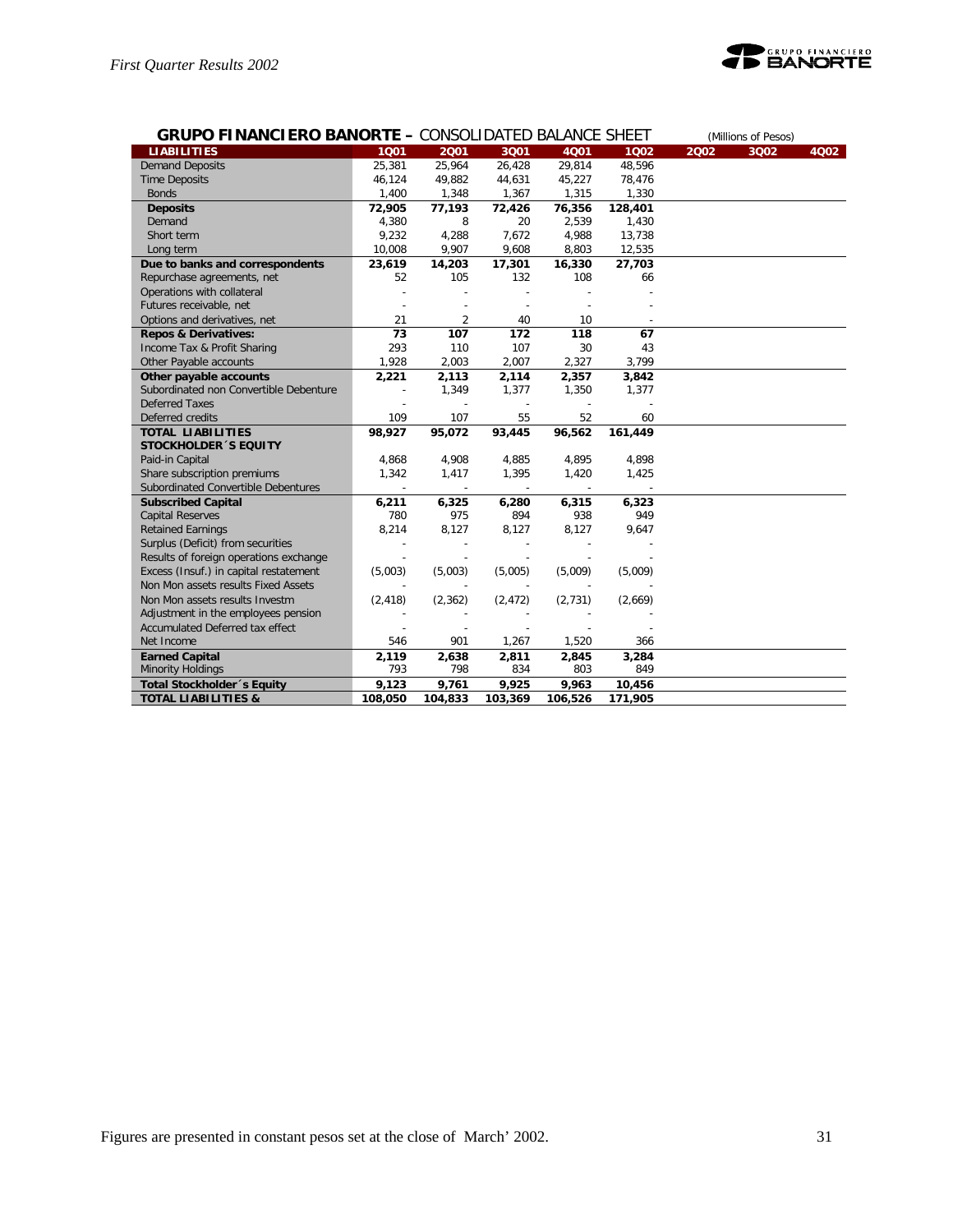

## **MEMORANDUM ACCOUNTS OF GRUPO FINANCIERO BANORTE CONSOLIDATED**

| ONBEHALF OF THIRD PARTY<br>$\overline{2}$<br>Customers' banks<br>3<br>3<br>3<br>4<br>Dividends receivable from customers<br>$\overline{a}$<br>Interest receivable from customers<br>Liquidation of customer transactions<br>7,847<br>9,790<br>11,896<br>14,419<br>17,131<br>Customer Ioans<br>Liquidation with foreign currencies of<br>Margin accounts in futures operations<br>Other current accounts<br><b>CUSTOMERS CURRENT ACCOUNT</b><br>7,850<br>9,793<br>11,899<br>14,422<br>17,134<br>71,979<br>95,701<br>103,970<br>Client securities held in custody<br>83,817<br>87,347<br>Securities and documents received in<br>23<br>1<br>Client securities abroad<br><b>CLIENT SECURITIES</b><br>71,979<br>95,724<br>83,817<br>87,348<br>103,970<br>Repurchase operations for customers<br>20,185<br>21,029<br>22,035<br>25,817<br>24,835<br>Clients securities loans<br>Purchase of Futures & forward contracts<br>Sale of futures and forward contracts<br>÷,<br>Purchasing operations (option price)<br>37<br>351<br>41<br>86<br>45<br>Sales operations (option price)<br>Purchase of derivative packages<br>Sale of derivative packages<br>1,095<br>998<br><b>Administration trusts</b><br>841<br>1,031<br>1,049<br><b>TRANSACTIONS ON BEHALF CLIENT</b><br>21,631<br>21,911<br>23,153<br>25,929<br>26,851<br>TOTAL ON BEHALF OF THIRD PARTY<br>101,461<br>115,520<br>122,400<br>136,997<br>147,034<br>Signature guarantees granted<br>3<br>3<br>14<br>3<br>3<br>Issuing of irrevocable letters of credit<br>1,186<br>1,032<br>797<br>525<br>667<br>Property in trust and guardianship<br>38,940<br>36,238<br>35,918<br>40,214<br>77,437<br>Assets held in custody or in administration<br>80,926<br>82,850<br>78,255<br>80,307<br>120,661<br>Amounts committed to operations with<br>3,990<br>52,059<br>4,133<br>4,279<br>4,775<br>In Transit drafts<br>159<br>95<br>92<br>Certificates of Deposit in circulation<br>115<br>82<br>Secured Credit Cards from the company<br>$\overline{a}$<br>23<br>21<br>45<br>108<br>Securities given to the company in custody<br>84<br>Government securities in custody of the<br>27<br>35<br>43<br>87<br>Securities given to the company on<br>Securities outside the country<br>Liquidations with foreign currencies abroad<br>Debits to the contingency fund<br>Other contingent obligations<br>16,839<br>17,007<br>10,335<br>10,363<br>13,482<br>84,307<br>60,698<br>104,298<br>Banking transactions on behalf of third-<br>100,083<br>107,471<br>2,317<br>Investments in funds for the retirem.saving<br>2,337<br>2,320<br>2,328<br>2,338<br>Integration of the credit portfolio<br>Amounts contracted in derivative<br>2,705<br>2,448<br>2,684<br>3,320<br>4,022<br>257,386<br>257,732<br>180,515<br>180,274<br>339,376<br>Other trust account items<br>OWN ACCOUNT OPERATIONS<br>488,810<br>504,033<br>375,989<br>426,695<br>717,695<br>Repurchase agreements<br>Securities to be received<br>110,211<br>134,959<br>146,229<br>146,220<br>173,087<br>(110, 056)<br>(146, 339)<br>(Less) Securities to be delivered<br>(134, 758)<br>(146,066)<br>(173, 045)<br><b>REPURCHASE TRANSACTIONS-</b><br>155<br>201<br>(110)<br>154<br>42<br>Securities to be received<br>60,505<br>95,334<br>106,041<br>93,382<br>114,276<br>(105, 942)<br>(Less) securities to be delivered<br>(60, 537)<br>(95, 425)<br>(93, 485)<br>(114, 238)<br>(91)<br>REPURCHASE TRANSACTIONS- SOLD<br>(32)<br>99<br>(102)<br>38 | (Millions of Pesos)  | 1001    | 2001    | 3001    | 4Q01    | 1002    | 2002<br>3Q02 | 4Q02 |
|---------------------------------------------------------------------------------------------------------------------------------------------------------------------------------------------------------------------------------------------------------------------------------------------------------------------------------------------------------------------------------------------------------------------------------------------------------------------------------------------------------------------------------------------------------------------------------------------------------------------------------------------------------------------------------------------------------------------------------------------------------------------------------------------------------------------------------------------------------------------------------------------------------------------------------------------------------------------------------------------------------------------------------------------------------------------------------------------------------------------------------------------------------------------------------------------------------------------------------------------------------------------------------------------------------------------------------------------------------------------------------------------------------------------------------------------------------------------------------------------------------------------------------------------------------------------------------------------------------------------------------------------------------------------------------------------------------------------------------------------------------------------------------------------------------------------------------------------------------------------------------------------------------------------------------------------------------------------------------------------------------------------------------------------------------------------------------------------------------------------------------------------------------------------------------------------------------------------------------------------------------------------------------------------------------------------------------------------------------------------------------------------------------------------------------------------------------------------------------------------------------------------------------------------------------------------------------------------------------------------------------------------------------------------------------------------------------------------------------------------------------------------------------------------------------------------------------------------------------------------------------------------------------------------------------------------------------------------------------------------------------------------------------------------------------------------------------------------------------------------------------------------------------------------------------------------------------------------------------------------------------------------------------------------------------------------------------------------------------------------------------------------------------------------------------------------------|----------------------|---------|---------|---------|---------|---------|--------------|------|
|                                                                                                                                                                                                                                                                                                                                                                                                                                                                                                                                                                                                                                                                                                                                                                                                                                                                                                                                                                                                                                                                                                                                                                                                                                                                                                                                                                                                                                                                                                                                                                                                                                                                                                                                                                                                                                                                                                                                                                                                                                                                                                                                                                                                                                                                                                                                                                                                                                                                                                                                                                                                                                                                                                                                                                                                                                                                                                                                                                                                                                                                                                                                                                                                                                                                                                                                                                                                                                                   |                      |         |         |         |         |         |              |      |
|                                                                                                                                                                                                                                                                                                                                                                                                                                                                                                                                                                                                                                                                                                                                                                                                                                                                                                                                                                                                                                                                                                                                                                                                                                                                                                                                                                                                                                                                                                                                                                                                                                                                                                                                                                                                                                                                                                                                                                                                                                                                                                                                                                                                                                                                                                                                                                                                                                                                                                                                                                                                                                                                                                                                                                                                                                                                                                                                                                                                                                                                                                                                                                                                                                                                                                                                                                                                                                                   |                      |         |         |         |         |         |              |      |
|                                                                                                                                                                                                                                                                                                                                                                                                                                                                                                                                                                                                                                                                                                                                                                                                                                                                                                                                                                                                                                                                                                                                                                                                                                                                                                                                                                                                                                                                                                                                                                                                                                                                                                                                                                                                                                                                                                                                                                                                                                                                                                                                                                                                                                                                                                                                                                                                                                                                                                                                                                                                                                                                                                                                                                                                                                                                                                                                                                                                                                                                                                                                                                                                                                                                                                                                                                                                                                                   |                      |         |         |         |         |         |              |      |
|                                                                                                                                                                                                                                                                                                                                                                                                                                                                                                                                                                                                                                                                                                                                                                                                                                                                                                                                                                                                                                                                                                                                                                                                                                                                                                                                                                                                                                                                                                                                                                                                                                                                                                                                                                                                                                                                                                                                                                                                                                                                                                                                                                                                                                                                                                                                                                                                                                                                                                                                                                                                                                                                                                                                                                                                                                                                                                                                                                                                                                                                                                                                                                                                                                                                                                                                                                                                                                                   |                      |         |         |         |         |         |              |      |
|                                                                                                                                                                                                                                                                                                                                                                                                                                                                                                                                                                                                                                                                                                                                                                                                                                                                                                                                                                                                                                                                                                                                                                                                                                                                                                                                                                                                                                                                                                                                                                                                                                                                                                                                                                                                                                                                                                                                                                                                                                                                                                                                                                                                                                                                                                                                                                                                                                                                                                                                                                                                                                                                                                                                                                                                                                                                                                                                                                                                                                                                                                                                                                                                                                                                                                                                                                                                                                                   |                      |         |         |         |         |         |              |      |
|                                                                                                                                                                                                                                                                                                                                                                                                                                                                                                                                                                                                                                                                                                                                                                                                                                                                                                                                                                                                                                                                                                                                                                                                                                                                                                                                                                                                                                                                                                                                                                                                                                                                                                                                                                                                                                                                                                                                                                                                                                                                                                                                                                                                                                                                                                                                                                                                                                                                                                                                                                                                                                                                                                                                                                                                                                                                                                                                                                                                                                                                                                                                                                                                                                                                                                                                                                                                                                                   |                      |         |         |         |         |         |              |      |
|                                                                                                                                                                                                                                                                                                                                                                                                                                                                                                                                                                                                                                                                                                                                                                                                                                                                                                                                                                                                                                                                                                                                                                                                                                                                                                                                                                                                                                                                                                                                                                                                                                                                                                                                                                                                                                                                                                                                                                                                                                                                                                                                                                                                                                                                                                                                                                                                                                                                                                                                                                                                                                                                                                                                                                                                                                                                                                                                                                                                                                                                                                                                                                                                                                                                                                                                                                                                                                                   |                      |         |         |         |         |         |              |      |
|                                                                                                                                                                                                                                                                                                                                                                                                                                                                                                                                                                                                                                                                                                                                                                                                                                                                                                                                                                                                                                                                                                                                                                                                                                                                                                                                                                                                                                                                                                                                                                                                                                                                                                                                                                                                                                                                                                                                                                                                                                                                                                                                                                                                                                                                                                                                                                                                                                                                                                                                                                                                                                                                                                                                                                                                                                                                                                                                                                                                                                                                                                                                                                                                                                                                                                                                                                                                                                                   |                      |         |         |         |         |         |              |      |
|                                                                                                                                                                                                                                                                                                                                                                                                                                                                                                                                                                                                                                                                                                                                                                                                                                                                                                                                                                                                                                                                                                                                                                                                                                                                                                                                                                                                                                                                                                                                                                                                                                                                                                                                                                                                                                                                                                                                                                                                                                                                                                                                                                                                                                                                                                                                                                                                                                                                                                                                                                                                                                                                                                                                                                                                                                                                                                                                                                                                                                                                                                                                                                                                                                                                                                                                                                                                                                                   |                      |         |         |         |         |         |              |      |
|                                                                                                                                                                                                                                                                                                                                                                                                                                                                                                                                                                                                                                                                                                                                                                                                                                                                                                                                                                                                                                                                                                                                                                                                                                                                                                                                                                                                                                                                                                                                                                                                                                                                                                                                                                                                                                                                                                                                                                                                                                                                                                                                                                                                                                                                                                                                                                                                                                                                                                                                                                                                                                                                                                                                                                                                                                                                                                                                                                                                                                                                                                                                                                                                                                                                                                                                                                                                                                                   |                      |         |         |         |         |         |              |      |
|                                                                                                                                                                                                                                                                                                                                                                                                                                                                                                                                                                                                                                                                                                                                                                                                                                                                                                                                                                                                                                                                                                                                                                                                                                                                                                                                                                                                                                                                                                                                                                                                                                                                                                                                                                                                                                                                                                                                                                                                                                                                                                                                                                                                                                                                                                                                                                                                                                                                                                                                                                                                                                                                                                                                                                                                                                                                                                                                                                                                                                                                                                                                                                                                                                                                                                                                                                                                                                                   |                      |         |         |         |         |         |              |      |
|                                                                                                                                                                                                                                                                                                                                                                                                                                                                                                                                                                                                                                                                                                                                                                                                                                                                                                                                                                                                                                                                                                                                                                                                                                                                                                                                                                                                                                                                                                                                                                                                                                                                                                                                                                                                                                                                                                                                                                                                                                                                                                                                                                                                                                                                                                                                                                                                                                                                                                                                                                                                                                                                                                                                                                                                                                                                                                                                                                                                                                                                                                                                                                                                                                                                                                                                                                                                                                                   |                      |         |         |         |         |         |              |      |
|                                                                                                                                                                                                                                                                                                                                                                                                                                                                                                                                                                                                                                                                                                                                                                                                                                                                                                                                                                                                                                                                                                                                                                                                                                                                                                                                                                                                                                                                                                                                                                                                                                                                                                                                                                                                                                                                                                                                                                                                                                                                                                                                                                                                                                                                                                                                                                                                                                                                                                                                                                                                                                                                                                                                                                                                                                                                                                                                                                                                                                                                                                                                                                                                                                                                                                                                                                                                                                                   |                      |         |         |         |         |         |              |      |
|                                                                                                                                                                                                                                                                                                                                                                                                                                                                                                                                                                                                                                                                                                                                                                                                                                                                                                                                                                                                                                                                                                                                                                                                                                                                                                                                                                                                                                                                                                                                                                                                                                                                                                                                                                                                                                                                                                                                                                                                                                                                                                                                                                                                                                                                                                                                                                                                                                                                                                                                                                                                                                                                                                                                                                                                                                                                                                                                                                                                                                                                                                                                                                                                                                                                                                                                                                                                                                                   |                      |         |         |         |         |         |              |      |
|                                                                                                                                                                                                                                                                                                                                                                                                                                                                                                                                                                                                                                                                                                                                                                                                                                                                                                                                                                                                                                                                                                                                                                                                                                                                                                                                                                                                                                                                                                                                                                                                                                                                                                                                                                                                                                                                                                                                                                                                                                                                                                                                                                                                                                                                                                                                                                                                                                                                                                                                                                                                                                                                                                                                                                                                                                                                                                                                                                                                                                                                                                                                                                                                                                                                                                                                                                                                                                                   |                      |         |         |         |         |         |              |      |
|                                                                                                                                                                                                                                                                                                                                                                                                                                                                                                                                                                                                                                                                                                                                                                                                                                                                                                                                                                                                                                                                                                                                                                                                                                                                                                                                                                                                                                                                                                                                                                                                                                                                                                                                                                                                                                                                                                                                                                                                                                                                                                                                                                                                                                                                                                                                                                                                                                                                                                                                                                                                                                                                                                                                                                                                                                                                                                                                                                                                                                                                                                                                                                                                                                                                                                                                                                                                                                                   |                      |         |         |         |         |         |              |      |
|                                                                                                                                                                                                                                                                                                                                                                                                                                                                                                                                                                                                                                                                                                                                                                                                                                                                                                                                                                                                                                                                                                                                                                                                                                                                                                                                                                                                                                                                                                                                                                                                                                                                                                                                                                                                                                                                                                                                                                                                                                                                                                                                                                                                                                                                                                                                                                                                                                                                                                                                                                                                                                                                                                                                                                                                                                                                                                                                                                                                                                                                                                                                                                                                                                                                                                                                                                                                                                                   |                      |         |         |         |         |         |              |      |
|                                                                                                                                                                                                                                                                                                                                                                                                                                                                                                                                                                                                                                                                                                                                                                                                                                                                                                                                                                                                                                                                                                                                                                                                                                                                                                                                                                                                                                                                                                                                                                                                                                                                                                                                                                                                                                                                                                                                                                                                                                                                                                                                                                                                                                                                                                                                                                                                                                                                                                                                                                                                                                                                                                                                                                                                                                                                                                                                                                                                                                                                                                                                                                                                                                                                                                                                                                                                                                                   |                      |         |         |         |         |         |              |      |
|                                                                                                                                                                                                                                                                                                                                                                                                                                                                                                                                                                                                                                                                                                                                                                                                                                                                                                                                                                                                                                                                                                                                                                                                                                                                                                                                                                                                                                                                                                                                                                                                                                                                                                                                                                                                                                                                                                                                                                                                                                                                                                                                                                                                                                                                                                                                                                                                                                                                                                                                                                                                                                                                                                                                                                                                                                                                                                                                                                                                                                                                                                                                                                                                                                                                                                                                                                                                                                                   |                      |         |         |         |         |         |              |      |
|                                                                                                                                                                                                                                                                                                                                                                                                                                                                                                                                                                                                                                                                                                                                                                                                                                                                                                                                                                                                                                                                                                                                                                                                                                                                                                                                                                                                                                                                                                                                                                                                                                                                                                                                                                                                                                                                                                                                                                                                                                                                                                                                                                                                                                                                                                                                                                                                                                                                                                                                                                                                                                                                                                                                                                                                                                                                                                                                                                                                                                                                                                                                                                                                                                                                                                                                                                                                                                                   |                      |         |         |         |         |         |              |      |
|                                                                                                                                                                                                                                                                                                                                                                                                                                                                                                                                                                                                                                                                                                                                                                                                                                                                                                                                                                                                                                                                                                                                                                                                                                                                                                                                                                                                                                                                                                                                                                                                                                                                                                                                                                                                                                                                                                                                                                                                                                                                                                                                                                                                                                                                                                                                                                                                                                                                                                                                                                                                                                                                                                                                                                                                                                                                                                                                                                                                                                                                                                                                                                                                                                                                                                                                                                                                                                                   |                      |         |         |         |         |         |              |      |
|                                                                                                                                                                                                                                                                                                                                                                                                                                                                                                                                                                                                                                                                                                                                                                                                                                                                                                                                                                                                                                                                                                                                                                                                                                                                                                                                                                                                                                                                                                                                                                                                                                                                                                                                                                                                                                                                                                                                                                                                                                                                                                                                                                                                                                                                                                                                                                                                                                                                                                                                                                                                                                                                                                                                                                                                                                                                                                                                                                                                                                                                                                                                                                                                                                                                                                                                                                                                                                                   |                      |         |         |         |         |         |              |      |
|                                                                                                                                                                                                                                                                                                                                                                                                                                                                                                                                                                                                                                                                                                                                                                                                                                                                                                                                                                                                                                                                                                                                                                                                                                                                                                                                                                                                                                                                                                                                                                                                                                                                                                                                                                                                                                                                                                                                                                                                                                                                                                                                                                                                                                                                                                                                                                                                                                                                                                                                                                                                                                                                                                                                                                                                                                                                                                                                                                                                                                                                                                                                                                                                                                                                                                                                                                                                                                                   |                      |         |         |         |         |         |              |      |
|                                                                                                                                                                                                                                                                                                                                                                                                                                                                                                                                                                                                                                                                                                                                                                                                                                                                                                                                                                                                                                                                                                                                                                                                                                                                                                                                                                                                                                                                                                                                                                                                                                                                                                                                                                                                                                                                                                                                                                                                                                                                                                                                                                                                                                                                                                                                                                                                                                                                                                                                                                                                                                                                                                                                                                                                                                                                                                                                                                                                                                                                                                                                                                                                                                                                                                                                                                                                                                                   |                      |         |         |         |         |         |              |      |
|                                                                                                                                                                                                                                                                                                                                                                                                                                                                                                                                                                                                                                                                                                                                                                                                                                                                                                                                                                                                                                                                                                                                                                                                                                                                                                                                                                                                                                                                                                                                                                                                                                                                                                                                                                                                                                                                                                                                                                                                                                                                                                                                                                                                                                                                                                                                                                                                                                                                                                                                                                                                                                                                                                                                                                                                                                                                                                                                                                                                                                                                                                                                                                                                                                                                                                                                                                                                                                                   |                      |         |         |         |         |         |              |      |
|                                                                                                                                                                                                                                                                                                                                                                                                                                                                                                                                                                                                                                                                                                                                                                                                                                                                                                                                                                                                                                                                                                                                                                                                                                                                                                                                                                                                                                                                                                                                                                                                                                                                                                                                                                                                                                                                                                                                                                                                                                                                                                                                                                                                                                                                                                                                                                                                                                                                                                                                                                                                                                                                                                                                                                                                                                                                                                                                                                                                                                                                                                                                                                                                                                                                                                                                                                                                                                                   |                      |         |         |         |         |         |              |      |
|                                                                                                                                                                                                                                                                                                                                                                                                                                                                                                                                                                                                                                                                                                                                                                                                                                                                                                                                                                                                                                                                                                                                                                                                                                                                                                                                                                                                                                                                                                                                                                                                                                                                                                                                                                                                                                                                                                                                                                                                                                                                                                                                                                                                                                                                                                                                                                                                                                                                                                                                                                                                                                                                                                                                                                                                                                                                                                                                                                                                                                                                                                                                                                                                                                                                                                                                                                                                                                                   |                      |         |         |         |         |         |              |      |
|                                                                                                                                                                                                                                                                                                                                                                                                                                                                                                                                                                                                                                                                                                                                                                                                                                                                                                                                                                                                                                                                                                                                                                                                                                                                                                                                                                                                                                                                                                                                                                                                                                                                                                                                                                                                                                                                                                                                                                                                                                                                                                                                                                                                                                                                                                                                                                                                                                                                                                                                                                                                                                                                                                                                                                                                                                                                                                                                                                                                                                                                                                                                                                                                                                                                                                                                                                                                                                                   |                      |         |         |         |         |         |              |      |
|                                                                                                                                                                                                                                                                                                                                                                                                                                                                                                                                                                                                                                                                                                                                                                                                                                                                                                                                                                                                                                                                                                                                                                                                                                                                                                                                                                                                                                                                                                                                                                                                                                                                                                                                                                                                                                                                                                                                                                                                                                                                                                                                                                                                                                                                                                                                                                                                                                                                                                                                                                                                                                                                                                                                                                                                                                                                                                                                                                                                                                                                                                                                                                                                                                                                                                                                                                                                                                                   |                      |         |         |         |         |         |              |      |
|                                                                                                                                                                                                                                                                                                                                                                                                                                                                                                                                                                                                                                                                                                                                                                                                                                                                                                                                                                                                                                                                                                                                                                                                                                                                                                                                                                                                                                                                                                                                                                                                                                                                                                                                                                                                                                                                                                                                                                                                                                                                                                                                                                                                                                                                                                                                                                                                                                                                                                                                                                                                                                                                                                                                                                                                                                                                                                                                                                                                                                                                                                                                                                                                                                                                                                                                                                                                                                                   |                      |         |         |         |         |         |              |      |
|                                                                                                                                                                                                                                                                                                                                                                                                                                                                                                                                                                                                                                                                                                                                                                                                                                                                                                                                                                                                                                                                                                                                                                                                                                                                                                                                                                                                                                                                                                                                                                                                                                                                                                                                                                                                                                                                                                                                                                                                                                                                                                                                                                                                                                                                                                                                                                                                                                                                                                                                                                                                                                                                                                                                                                                                                                                                                                                                                                                                                                                                                                                                                                                                                                                                                                                                                                                                                                                   |                      |         |         |         |         |         |              |      |
|                                                                                                                                                                                                                                                                                                                                                                                                                                                                                                                                                                                                                                                                                                                                                                                                                                                                                                                                                                                                                                                                                                                                                                                                                                                                                                                                                                                                                                                                                                                                                                                                                                                                                                                                                                                                                                                                                                                                                                                                                                                                                                                                                                                                                                                                                                                                                                                                                                                                                                                                                                                                                                                                                                                                                                                                                                                                                                                                                                                                                                                                                                                                                                                                                                                                                                                                                                                                                                                   |                      |         |         |         |         |         |              |      |
|                                                                                                                                                                                                                                                                                                                                                                                                                                                                                                                                                                                                                                                                                                                                                                                                                                                                                                                                                                                                                                                                                                                                                                                                                                                                                                                                                                                                                                                                                                                                                                                                                                                                                                                                                                                                                                                                                                                                                                                                                                                                                                                                                                                                                                                                                                                                                                                                                                                                                                                                                                                                                                                                                                                                                                                                                                                                                                                                                                                                                                                                                                                                                                                                                                                                                                                                                                                                                                                   |                      |         |         |         |         |         |              |      |
|                                                                                                                                                                                                                                                                                                                                                                                                                                                                                                                                                                                                                                                                                                                                                                                                                                                                                                                                                                                                                                                                                                                                                                                                                                                                                                                                                                                                                                                                                                                                                                                                                                                                                                                                                                                                                                                                                                                                                                                                                                                                                                                                                                                                                                                                                                                                                                                                                                                                                                                                                                                                                                                                                                                                                                                                                                                                                                                                                                                                                                                                                                                                                                                                                                                                                                                                                                                                                                                   |                      |         |         |         |         |         |              |      |
|                                                                                                                                                                                                                                                                                                                                                                                                                                                                                                                                                                                                                                                                                                                                                                                                                                                                                                                                                                                                                                                                                                                                                                                                                                                                                                                                                                                                                                                                                                                                                                                                                                                                                                                                                                                                                                                                                                                                                                                                                                                                                                                                                                                                                                                                                                                                                                                                                                                                                                                                                                                                                                                                                                                                                                                                                                                                                                                                                                                                                                                                                                                                                                                                                                                                                                                                                                                                                                                   |                      |         |         |         |         |         |              |      |
|                                                                                                                                                                                                                                                                                                                                                                                                                                                                                                                                                                                                                                                                                                                                                                                                                                                                                                                                                                                                                                                                                                                                                                                                                                                                                                                                                                                                                                                                                                                                                                                                                                                                                                                                                                                                                                                                                                                                                                                                                                                                                                                                                                                                                                                                                                                                                                                                                                                                                                                                                                                                                                                                                                                                                                                                                                                                                                                                                                                                                                                                                                                                                                                                                                                                                                                                                                                                                                                   |                      |         |         |         |         |         |              |      |
|                                                                                                                                                                                                                                                                                                                                                                                                                                                                                                                                                                                                                                                                                                                                                                                                                                                                                                                                                                                                                                                                                                                                                                                                                                                                                                                                                                                                                                                                                                                                                                                                                                                                                                                                                                                                                                                                                                                                                                                                                                                                                                                                                                                                                                                                                                                                                                                                                                                                                                                                                                                                                                                                                                                                                                                                                                                                                                                                                                                                                                                                                                                                                                                                                                                                                                                                                                                                                                                   |                      |         |         |         |         |         |              |      |
|                                                                                                                                                                                                                                                                                                                                                                                                                                                                                                                                                                                                                                                                                                                                                                                                                                                                                                                                                                                                                                                                                                                                                                                                                                                                                                                                                                                                                                                                                                                                                                                                                                                                                                                                                                                                                                                                                                                                                                                                                                                                                                                                                                                                                                                                                                                                                                                                                                                                                                                                                                                                                                                                                                                                                                                                                                                                                                                                                                                                                                                                                                                                                                                                                                                                                                                                                                                                                                                   |                      |         |         |         |         |         |              |      |
|                                                                                                                                                                                                                                                                                                                                                                                                                                                                                                                                                                                                                                                                                                                                                                                                                                                                                                                                                                                                                                                                                                                                                                                                                                                                                                                                                                                                                                                                                                                                                                                                                                                                                                                                                                                                                                                                                                                                                                                                                                                                                                                                                                                                                                                                                                                                                                                                                                                                                                                                                                                                                                                                                                                                                                                                                                                                                                                                                                                                                                                                                                                                                                                                                                                                                                                                                                                                                                                   |                      |         |         |         |         |         |              |      |
|                                                                                                                                                                                                                                                                                                                                                                                                                                                                                                                                                                                                                                                                                                                                                                                                                                                                                                                                                                                                                                                                                                                                                                                                                                                                                                                                                                                                                                                                                                                                                                                                                                                                                                                                                                                                                                                                                                                                                                                                                                                                                                                                                                                                                                                                                                                                                                                                                                                                                                                                                                                                                                                                                                                                                                                                                                                                                                                                                                                                                                                                                                                                                                                                                                                                                                                                                                                                                                                   |                      |         |         |         |         |         |              |      |
|                                                                                                                                                                                                                                                                                                                                                                                                                                                                                                                                                                                                                                                                                                                                                                                                                                                                                                                                                                                                                                                                                                                                                                                                                                                                                                                                                                                                                                                                                                                                                                                                                                                                                                                                                                                                                                                                                                                                                                                                                                                                                                                                                                                                                                                                                                                                                                                                                                                                                                                                                                                                                                                                                                                                                                                                                                                                                                                                                                                                                                                                                                                                                                                                                                                                                                                                                                                                                                                   |                      |         |         |         |         |         |              |      |
|                                                                                                                                                                                                                                                                                                                                                                                                                                                                                                                                                                                                                                                                                                                                                                                                                                                                                                                                                                                                                                                                                                                                                                                                                                                                                                                                                                                                                                                                                                                                                                                                                                                                                                                                                                                                                                                                                                                                                                                                                                                                                                                                                                                                                                                                                                                                                                                                                                                                                                                                                                                                                                                                                                                                                                                                                                                                                                                                                                                                                                                                                                                                                                                                                                                                                                                                                                                                                                                   |                      |         |         |         |         |         |              |      |
|                                                                                                                                                                                                                                                                                                                                                                                                                                                                                                                                                                                                                                                                                                                                                                                                                                                                                                                                                                                                                                                                                                                                                                                                                                                                                                                                                                                                                                                                                                                                                                                                                                                                                                                                                                                                                                                                                                                                                                                                                                                                                                                                                                                                                                                                                                                                                                                                                                                                                                                                                                                                                                                                                                                                                                                                                                                                                                                                                                                                                                                                                                                                                                                                                                                                                                                                                                                                                                                   |                      |         |         |         |         |         |              |      |
|                                                                                                                                                                                                                                                                                                                                                                                                                                                                                                                                                                                                                                                                                                                                                                                                                                                                                                                                                                                                                                                                                                                                                                                                                                                                                                                                                                                                                                                                                                                                                                                                                                                                                                                                                                                                                                                                                                                                                                                                                                                                                                                                                                                                                                                                                                                                                                                                                                                                                                                                                                                                                                                                                                                                                                                                                                                                                                                                                                                                                                                                                                                                                                                                                                                                                                                                                                                                                                                   |                      |         |         |         |         |         |              |      |
|                                                                                                                                                                                                                                                                                                                                                                                                                                                                                                                                                                                                                                                                                                                                                                                                                                                                                                                                                                                                                                                                                                                                                                                                                                                                                                                                                                                                                                                                                                                                                                                                                                                                                                                                                                                                                                                                                                                                                                                                                                                                                                                                                                                                                                                                                                                                                                                                                                                                                                                                                                                                                                                                                                                                                                                                                                                                                                                                                                                                                                                                                                                                                                                                                                                                                                                                                                                                                                                   |                      |         |         |         |         |         |              |      |
|                                                                                                                                                                                                                                                                                                                                                                                                                                                                                                                                                                                                                                                                                                                                                                                                                                                                                                                                                                                                                                                                                                                                                                                                                                                                                                                                                                                                                                                                                                                                                                                                                                                                                                                                                                                                                                                                                                                                                                                                                                                                                                                                                                                                                                                                                                                                                                                                                                                                                                                                                                                                                                                                                                                                                                                                                                                                                                                                                                                                                                                                                                                                                                                                                                                                                                                                                                                                                                                   |                      |         |         |         |         |         |              |      |
|                                                                                                                                                                                                                                                                                                                                                                                                                                                                                                                                                                                                                                                                                                                                                                                                                                                                                                                                                                                                                                                                                                                                                                                                                                                                                                                                                                                                                                                                                                                                                                                                                                                                                                                                                                                                                                                                                                                                                                                                                                                                                                                                                                                                                                                                                                                                                                                                                                                                                                                                                                                                                                                                                                                                                                                                                                                                                                                                                                                                                                                                                                                                                                                                                                                                                                                                                                                                                                                   |                      |         |         |         |         |         |              |      |
|                                                                                                                                                                                                                                                                                                                                                                                                                                                                                                                                                                                                                                                                                                                                                                                                                                                                                                                                                                                                                                                                                                                                                                                                                                                                                                                                                                                                                                                                                                                                                                                                                                                                                                                                                                                                                                                                                                                                                                                                                                                                                                                                                                                                                                                                                                                                                                                                                                                                                                                                                                                                                                                                                                                                                                                                                                                                                                                                                                                                                                                                                                                                                                                                                                                                                                                                                                                                                                                   |                      |         |         |         |         |         |              |      |
|                                                                                                                                                                                                                                                                                                                                                                                                                                                                                                                                                                                                                                                                                                                                                                                                                                                                                                                                                                                                                                                                                                                                                                                                                                                                                                                                                                                                                                                                                                                                                                                                                                                                                                                                                                                                                                                                                                                                                                                                                                                                                                                                                                                                                                                                                                                                                                                                                                                                                                                                                                                                                                                                                                                                                                                                                                                                                                                                                                                                                                                                                                                                                                                                                                                                                                                                                                                                                                                   |                      |         |         |         |         |         |              |      |
|                                                                                                                                                                                                                                                                                                                                                                                                                                                                                                                                                                                                                                                                                                                                                                                                                                                                                                                                                                                                                                                                                                                                                                                                                                                                                                                                                                                                                                                                                                                                                                                                                                                                                                                                                                                                                                                                                                                                                                                                                                                                                                                                                                                                                                                                                                                                                                                                                                                                                                                                                                                                                                                                                                                                                                                                                                                                                                                                                                                                                                                                                                                                                                                                                                                                                                                                                                                                                                                   |                      |         |         |         |         |         |              |      |
|                                                                                                                                                                                                                                                                                                                                                                                                                                                                                                                                                                                                                                                                                                                                                                                                                                                                                                                                                                                                                                                                                                                                                                                                                                                                                                                                                                                                                                                                                                                                                                                                                                                                                                                                                                                                                                                                                                                                                                                                                                                                                                                                                                                                                                                                                                                                                                                                                                                                                                                                                                                                                                                                                                                                                                                                                                                                                                                                                                                                                                                                                                                                                                                                                                                                                                                                                                                                                                                   |                      |         |         |         |         |         |              |      |
|                                                                                                                                                                                                                                                                                                                                                                                                                                                                                                                                                                                                                                                                                                                                                                                                                                                                                                                                                                                                                                                                                                                                                                                                                                                                                                                                                                                                                                                                                                                                                                                                                                                                                                                                                                                                                                                                                                                                                                                                                                                                                                                                                                                                                                                                                                                                                                                                                                                                                                                                                                                                                                                                                                                                                                                                                                                                                                                                                                                                                                                                                                                                                                                                                                                                                                                                                                                                                                                   |                      |         |         |         |         |         |              |      |
|                                                                                                                                                                                                                                                                                                                                                                                                                                                                                                                                                                                                                                                                                                                                                                                                                                                                                                                                                                                                                                                                                                                                                                                                                                                                                                                                                                                                                                                                                                                                                                                                                                                                                                                                                                                                                                                                                                                                                                                                                                                                                                                                                                                                                                                                                                                                                                                                                                                                                                                                                                                                                                                                                                                                                                                                                                                                                                                                                                                                                                                                                                                                                                                                                                                                                                                                                                                                                                                   |                      |         |         |         |         |         |              |      |
|                                                                                                                                                                                                                                                                                                                                                                                                                                                                                                                                                                                                                                                                                                                                                                                                                                                                                                                                                                                                                                                                                                                                                                                                                                                                                                                                                                                                                                                                                                                                                                                                                                                                                                                                                                                                                                                                                                                                                                                                                                                                                                                                                                                                                                                                                                                                                                                                                                                                                                                                                                                                                                                                                                                                                                                                                                                                                                                                                                                                                                                                                                                                                                                                                                                                                                                                                                                                                                                   |                      |         |         |         |         |         |              |      |
|                                                                                                                                                                                                                                                                                                                                                                                                                                                                                                                                                                                                                                                                                                                                                                                                                                                                                                                                                                                                                                                                                                                                                                                                                                                                                                                                                                                                                                                                                                                                                                                                                                                                                                                                                                                                                                                                                                                                                                                                                                                                                                                                                                                                                                                                                                                                                                                                                                                                                                                                                                                                                                                                                                                                                                                                                                                                                                                                                                                                                                                                                                                                                                                                                                                                                                                                                                                                                                                   |                      |         |         |         |         |         |              |      |
|                                                                                                                                                                                                                                                                                                                                                                                                                                                                                                                                                                                                                                                                                                                                                                                                                                                                                                                                                                                                                                                                                                                                                                                                                                                                                                                                                                                                                                                                                                                                                                                                                                                                                                                                                                                                                                                                                                                                                                                                                                                                                                                                                                                                                                                                                                                                                                                                                                                                                                                                                                                                                                                                                                                                                                                                                                                                                                                                                                                                                                                                                                                                                                                                                                                                                                                                                                                                                                                   |                      |         |         |         |         |         |              |      |
|                                                                                                                                                                                                                                                                                                                                                                                                                                                                                                                                                                                                                                                                                                                                                                                                                                                                                                                                                                                                                                                                                                                                                                                                                                                                                                                                                                                                                                                                                                                                                                                                                                                                                                                                                                                                                                                                                                                                                                                                                                                                                                                                                                                                                                                                                                                                                                                                                                                                                                                                                                                                                                                                                                                                                                                                                                                                                                                                                                                                                                                                                                                                                                                                                                                                                                                                                                                                                                                   | TOTAL ON OWN ACCOUNT | 488,933 | 504,143 | 375,978 | 426,746 | 717,774 |              |      |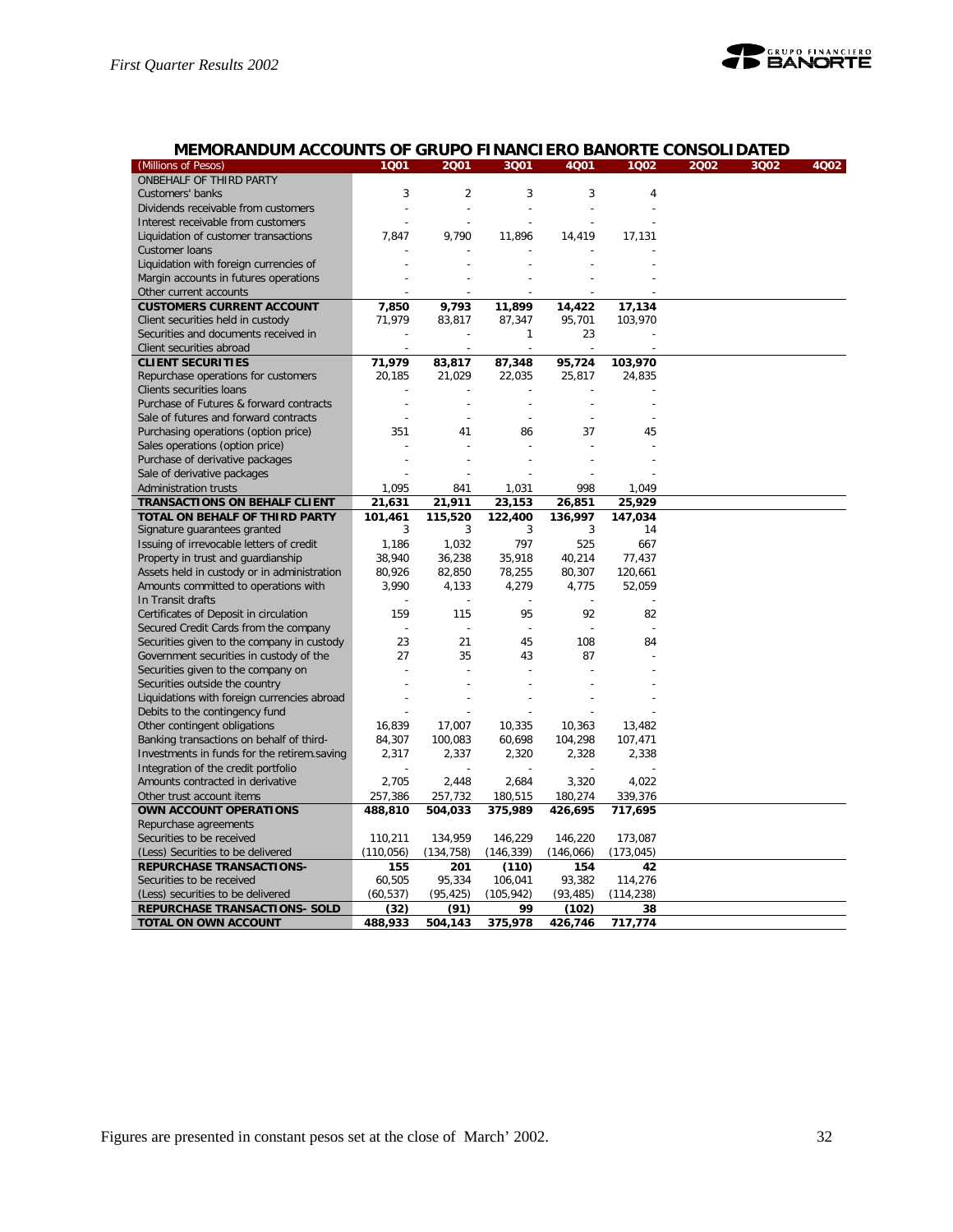

## **GRUPO FINANCIERO BANORTE CONSOLIDATED STATEMENT OF CASH FLOW**

JANUARY 1, 2002 –MARCH 31,2002

 *(Millions of Pesos)*

| <b>CASH FLOW FROM OPERATING ACTIVITIES:</b>                                 |             |
|-----------------------------------------------------------------------------|-------------|
| Net Income                                                                  | 366.5       |
| Adjustments to Reconcile Net Income to Net Cash by Operating Activities     |             |
| Mark to Market Valuation Results                                            | 10.4        |
| Provisions for loan losses                                                  | 163.5       |
| Depreciation and amortization                                               | 266.0       |
| Defferred Taxes                                                             | 73.2        |
| Provisions for Obligations                                                  | 848.1       |
| Minoritary Interest                                                         | (47.0)      |
| Undistribuated Earnings of Subsidiaries                                     |             |
|                                                                             | 1,314.2     |
| <b>Cash Flows From Investing Activities:</b>                                |             |
| <b>Banks Deposits</b>                                                       | 52,041.3    |
| Decrease (Increase) loan portfolio                                          | (52, 494.2) |
| Decrease (Increase) credit assets portfolio                                 | 193.3       |
| Decrease (Increase) treasury operations                                     | (1,886.0)   |
| Decrease (Increase) financial instruments                                   | (47.7)      |
| Loans from banks and other entities<br>Net Resources provided by operations | 11,372.0    |
|                                                                             | 9,178.7     |
| <b>Financial Activities:</b>                                                |             |
| Subordinated Debentures Interest                                            | 26.9        |
| Issuance of stock                                                           | 17.5        |
|                                                                             |             |
| Net Resources provided by Investing activities                              | 44.4        |
| <b>CASH FLOW FROM FINANCING ACTIVITIES:</b>                                 |             |
| Proceeds from issuance of common stock                                      | (2,029.1)   |
| Decrease (Increase) Deferred charges or credits                             | (168.2)     |
| Decrease (Increase) Deferred taxes                                          | 70.6        |
| Decrease (Increase) Foreclosed assets                                       | 33.2        |
| Decrease (Increase) in accounts receivable and payable                      | 192.0       |
|                                                                             |             |
| Net Cash provided by financing activities                                   | (1,901.5)   |
| Decrease (increase) in cash and due from banks                              | 9.002.4     |
| Cash and due from banks at the beginning of the year                        | 7,758.6     |
| Cash and due from banks at the end of the year                              | 16,761.0    |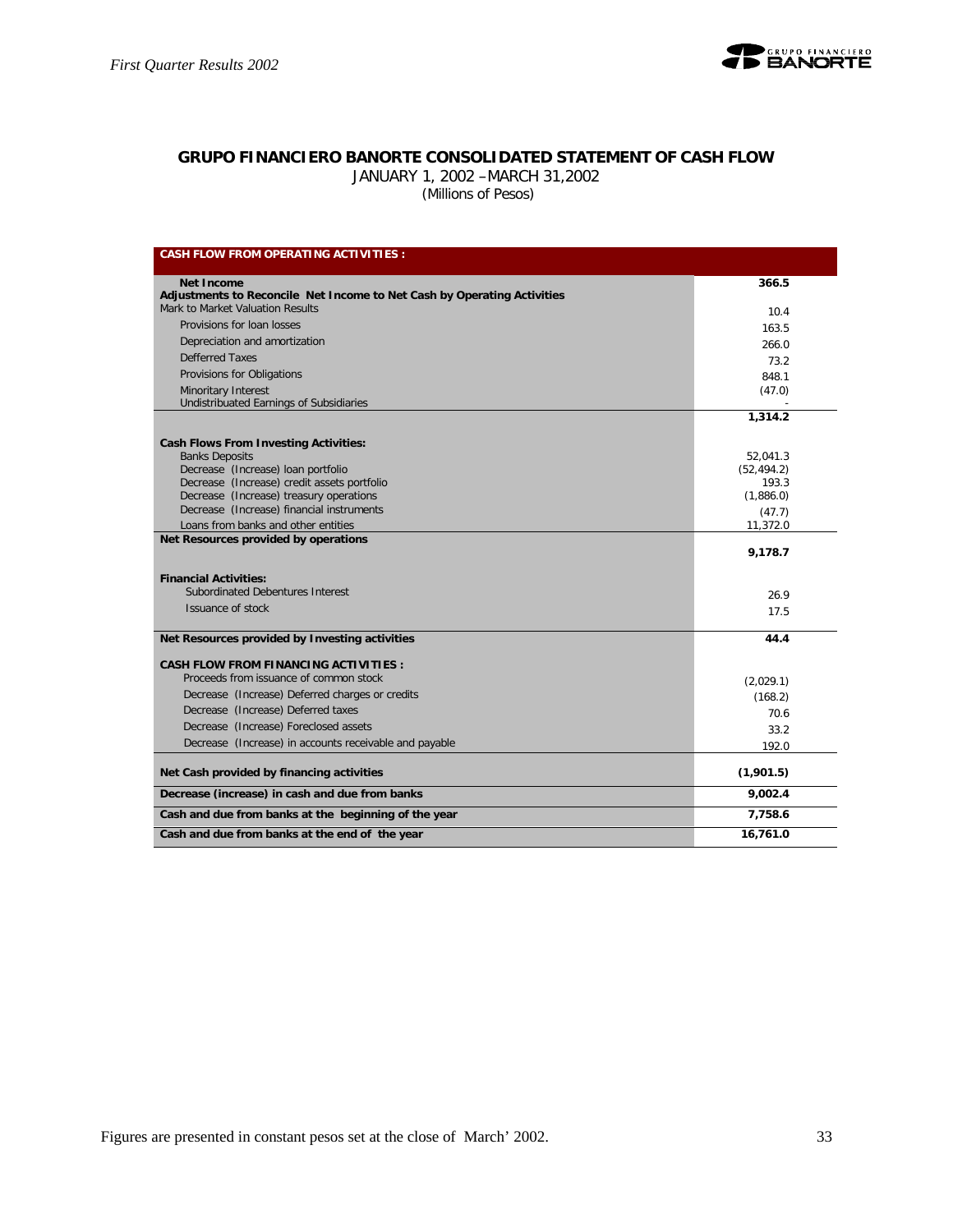## **GRUPO FINANCIERO BANORTE CONSOLIDATED STATEMENTS OF CHANGES IN STOCKHOLDERS´ EQUITY JANUARY 1, 2002- MARCH 31, 2002-.** (Millions of Pesos)

|                                |               | <b>CONTRIBUATED CAPITAL</b> |                   |
|--------------------------------|---------------|-----------------------------|-------------------|
|                                | Fixed Paid-in | Paid-in Capital             | & oth. Securities |
|                                | Capital       | Premium                     |                   |
| Balance as of December 31,2001 | 2,927.3       | 1,968.1                     | 1,419.8           |
| <b>Stock Changes</b>           |               |                             |                   |
| Issuance of stock              |               |                             |                   |
| <b>Profits Capitalization</b>  |               | 2.2                         | 5.1               |
| <b>Total</b>                   | ۰             | 2.2                         | 5.1               |
|                                |               |                             |                   |
| <b>Total Income</b>            |               |                             |                   |
| Total Income:                  |               |                             |                   |
| Net Income                     |               |                             |                   |
| Results of assets holdings     |               |                             |                   |
| Minority Interest              |               |                             |                   |
| <b>Total</b>                   |               | -                           |                   |
|                                |               |                             |                   |
| Balance as of March 31,2002    | 2.927.3       | 1.970.3                     | 1,425.0           |

|                                |                          |                      |                                               | <b>EARNED CAPITAL</b>                                 |                                     |                                        |                                                             |
|--------------------------------|--------------------------|----------------------|-----------------------------------------------|-------------------------------------------------------|-------------------------------------|----------------------------------------|-------------------------------------------------------------|
|                                | Capital<br>Reserve<br>S. | Retained<br>earnings | Excess if<br>Insuf.<br>Capital<br>Restatement | Non Monetary<br><b>Assets Results</b><br>(Investment) | <b>Net</b><br>Income<br>of the year | <b>Minorit</b><br>ary<br>Intere<br>et. | <b>Total</b><br><b>Stockholder</b><br>s <sup>c</sup> Equity |
| Balance as of December 31,2001 | 938.4                    | 8,127.4              | (5,009.2)                                     | (2,731.5)                                             | 1,520.0                             | 803.5                                  | 9,963.9                                                     |
| <b>Stock Changes</b>           |                          |                      |                                               |                                                       |                                     |                                        |                                                             |
| Issuance of stock              | 10.1                     |                      |                                               |                                                       |                                     |                                        | 17.5                                                        |
| <b>Profits Capitalization</b>  | $\overline{\phantom{a}}$ | 1,520.0              | $\overline{\phantom{a}}$                      | $\overline{\phantom{a}}$                              | (1,520.0)                           | $\sim$                                 |                                                             |
| <b>Total</b>                   | 10.1                     | 1,520.0              |                                               |                                                       | (1,520.0)                           | $\sim$                                 | 17.5                                                        |
|                                |                          |                      |                                               |                                                       |                                     |                                        |                                                             |
| <b>Total Income</b>            |                          |                      |                                               |                                                       |                                     |                                        |                                                             |
| Total Income:                  |                          |                      |                                               |                                                       |                                     |                                        |                                                             |
| Net Income                     | ٠                        |                      |                                               |                                                       | 366.5                               | $\overline{\phantom{a}}$               | 366.5                                                       |
| Results of assets holdings     | ٠                        |                      |                                               | 62.7                                                  |                                     |                                        | 62.7                                                        |
| Minority Interest              |                          |                      |                                               |                                                       |                                     | 45.1                                   | 45.1                                                        |
| Total                          | ٠                        | ٠                    | $\overline{\phantom{a}}$                      | 62.7                                                  | 366.5                               | 45.1                                   | 474.3                                                       |
|                                |                          |                      |                                               |                                                       |                                     |                                        |                                                             |
| Balance as of March 31,2002    | 948.6                    | 9,647.4              | (5,009.2)                                     | (2,668.7)                                             | 366.5                               | 848.6                                  | 10,455.6                                                    |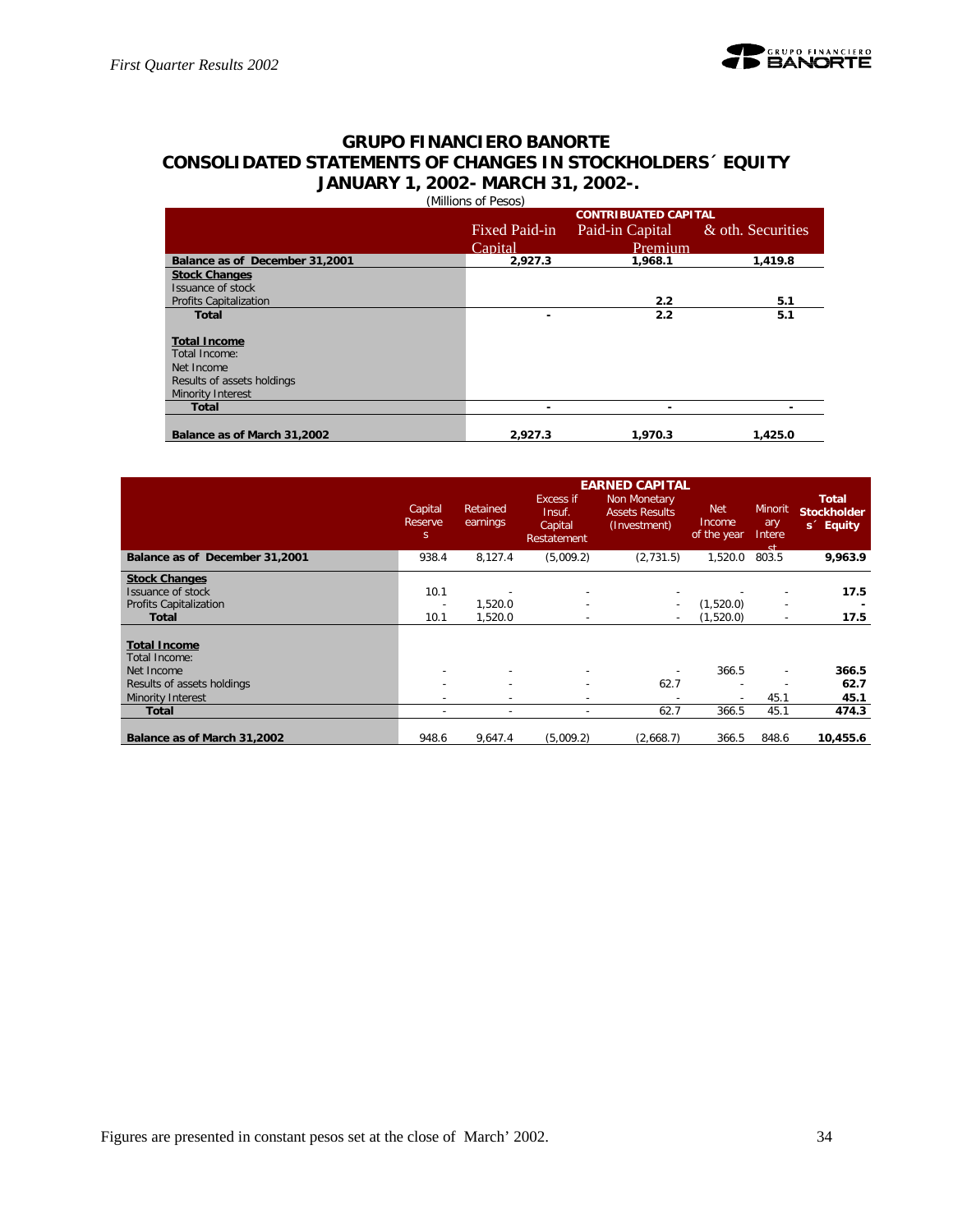

## **BANKING SECTOR-** INCOME STATEMENT (\*) *(Millions of Pesos)*

| <b>NET INTEREST INCOME</b>                             | 1 <sub>Q01</sub> | 2001                     | 3Q01                     | <b>4Q01</b> | <b>ACUM</b> | 1002       | 2002 | 3Q02 | 4Q02 | <b>ACUM</b> |
|--------------------------------------------------------|------------------|--------------------------|--------------------------|-------------|-------------|------------|------|------|------|-------------|
| Interest Income                                        | 8,641            | 4,611                    | 4,633                    | 4,202       | 22,086      | 5,429      |      |      |      | 5.429       |
| <b>Interest Expense</b>                                | 7,113            | 2,970                    | 3,266                    | 3,003       | 16,351      | 3,750      |      |      |      | 3,750       |
| Loan Fees                                              | 69               | 71                       | 91                       | 104         | 335         | 120        |      |      |      | 120         |
| Fees Paid                                              | 4                | 4                        | 5                        | 10          | 23          | 10         |      |      |      | 10          |
| Net Interest Income (NII)                              | 1,593            | 1,708                    | 1,453                    | 1,293       | 6,047       | 1,789      |      |      |      | 1,789       |
| Repomo-Margin                                          | 14               | 18                       | 27                       | 38          | 96          | 35         |      |      |      | 35          |
| <b>NII after Repomo</b>                                | 1,607            | 1,726                    | 1,480                    | 1,331       | 6,143       | 1,824      |      |      |      | 1,824       |
| Loan Loss Provisions                                   | 181              | 445                      | 163                      | 191         | 981         | 161        |      |      |      | 161         |
| <b>Loss Sharing Provisions</b>                         | 77               | 53                       | 25                       | 17          | 171         | 2          |      |      |      | 2           |
| <b>NII after Provisions</b>                            | 1,349            | 1.227                    | 1,292                    | 1,123       | 4,991       | 1,660      |      |      |      | 1.660       |
| <b>Fund transfers</b>                                  | 9                | 11                       | 14                       | 16          | 51          | 38         |      |      |      | 38          |
| Account management                                     | 75               | 80                       | 77                       | 60          | 293         | 152        |      |      |      | 152         |
| Fiduciary                                              | 245              | 117                      | 428                      | 198         | 988         | 190        |      |      |      | 190         |
| Credit Card                                            | 81               | 86                       | 85                       | 94          | 347         | 120        |      |      |      | 120         |
| Fees from FOBAPROA<br>Other fees                       | 80<br>72         | 84<br>74                 | 63                       | 42<br>192   | 269<br>449  | 132<br>243 |      |      |      | 132<br>243  |
| Fees on services,                                      | 564              | 453                      | 111<br>778               | 602         |             | 875        |      |      |      | 875         |
| Fund transfers                                         | $\overline{a}$   | $\overline{\phantom{a}}$ | $\overline{a}$           |             | 2,397       |            |      |      |      |             |
| Other fees                                             | 85               | 86                       | 321                      | 175         | 667         | 162        |      |      |      | 162         |
| Fees paid,                                             | 85               | 86                       | 321                      | 175         | 667         | 162        |      |      |      | 162         |
| Foreign exchange                                       | 56               | 45                       | 47                       | 49          | 196         | 64         |      |      |      | 64          |
| Securities -Realized gains                             | 32               | 85                       | (24)                     | (20)        | 73          | 226        |      |      |      | 226         |
| Securities- Unrealized gains                           | 116              | (15)                     | (96)                     | 40          | 45          | (7)        |      |      |      | (7)         |
| <b>Market-related Income</b>                           | 204              | 114                      | (72)                     | 68          | 314         | 284        |      |      |      | 284         |
| <b>Total Non Interest Income</b>                       | 682              | 481                      | 385                      | 496         | 2,044       | 996        |      |      |      | 996         |
| <b>Total Operating Income</b>                          | 2,031            | 1,709                    | 1,677                    | 1.619       | 7,036       | 2,656      |      |      |      | 2,656       |
| Personnel                                              | 699              | 665                      | 692                      | 626         | 2,682       | 957        |      |      |      | 957         |
| <b>Professional Fees</b>                               | 85               | 72                       | 85                       | 90          | 333         | 83         |      |      |      | 83          |
| Operation & Administrative expenses                    | 362              | 440                      | 423                      | 486         | 1,711       | 562        |      |      |      | 562         |
| Rents, depreciation and amortization                   | 169              | 160                      | 191                      | 177         | 697         | 289        |      |      |      | 289         |
| Taxes, other than income tax                           | 106              | 105                      | 102                      | 196         | 509         | 118        |      |      |      | 118         |
| Contributions to IPAB                                  | 94               | 87                       | 89                       | 90          | 361         | 152        |      |      |      | 152         |
| Corporate expenses Recoveries                          | 1,516            | 1,530                    | 1,582                    | 1,665       | 6,293       | 2,160      |      |      |      | 2,160       |
| <b>Non-Interest Expense</b><br><b>Operating Income</b> | 516              | 178                      | 95                       | (46)        | 743         | 496        |      |      |      | 496         |
| <b>Other Revenues</b>                                  | 95               | 137                      | 118                      | 196         | 546         | 74         |      |      |      | 74          |
| Foreign exchange                                       | ÷                |                          |                          |             |             |            |      |      |      |             |
| Recoveries                                             | 106              | 174                      | 86                       | 149         | 514         | 57         |      |      |      | 57          |
| Repomo-other revenues                                  | (18)             | 63                       | 42                       | (60)        | 28          | 16         |      |      |      | 16          |
| <b>Non Operating Income</b>                            | 183              | 374                      | 245                      | 285         | 1,088       | 148        |      |      |      | 148         |
| Other Expense                                          | (110)            | (188)                    | (3)                      | 34          | (267)       | (226)      |      |      |      | (226)       |
| Foreign exchange                                       |                  |                          | Ē,                       |             |             | (2)        |      |      |      | (2)         |
| Repomo-other Expenses                                  | (4)              | (8)                      | (14)                     | (28)        | (53)        | (57)       |      |      |      | (57)        |
| <b>Non Operating Expense</b>                           | (113)            | (195)                    | (17)                     | 6           | (320)       | (285)      |      |      |      | (285)       |
| Non Operating Income (Expense), net                    | 70               | 178                      | 228                      | 291         | 768         | (137)      |      |      |      | (137)       |
| Pre-tax Income                                         | 586              | 357                      | 323                      | 245         | 1,510       | 359        |      |      |      | 359         |
| <b>Income Tax</b>                                      |                  |                          | 29                       | (29)        |             |            |      |      |      |             |
| Profit sharing                                         | 15               | 37                       | (33)                     | (19)        | 1           |            |      |      |      |             |
| Tax on Assets                                          | $\overline{2}$   |                          | 3                        | b           | 13          | 21         |      |      |      | 21          |
| Deferred Inc. Tax and Profit sharing                   | 68               | 48                       | 1                        | 76          | 192         | 78         |      |      |      | 78          |
| Net Income before subsidiaries                         | 85               | 89                       | $\overline{\phantom{a}}$ | 32          | 207         | 99         |      |      |      | 99          |
| Subsidiaries 'net income                               | 500<br>40        | 267<br>11                | 322<br>39                | 214         | 1,303<br>90 | 260<br>47  |      |      |      | 260<br>47   |
| Net Income from continuos operations                   | 540              | 278                      | 361                      | 214         | 1,393       | 307        |      |      |      | 307         |
| Extraodinary items, net                                |                  |                          |                          |             |             |            |      |      |      |             |
| Minority Interest                                      | $\overline{a}$   | $\overline{a}$           |                          |             |             |            |      |      |      |             |
| <b>TOTAL NET INCOME</b>                                | 540              | 278                      | 361                      | 214         | 1,393       | 307        |      |      |      | 307         |
|                                                        |                  |                          |                          |             |             |            |      |      |      |             |

**(\*)Afore is included in the Subsidiaries' net income.**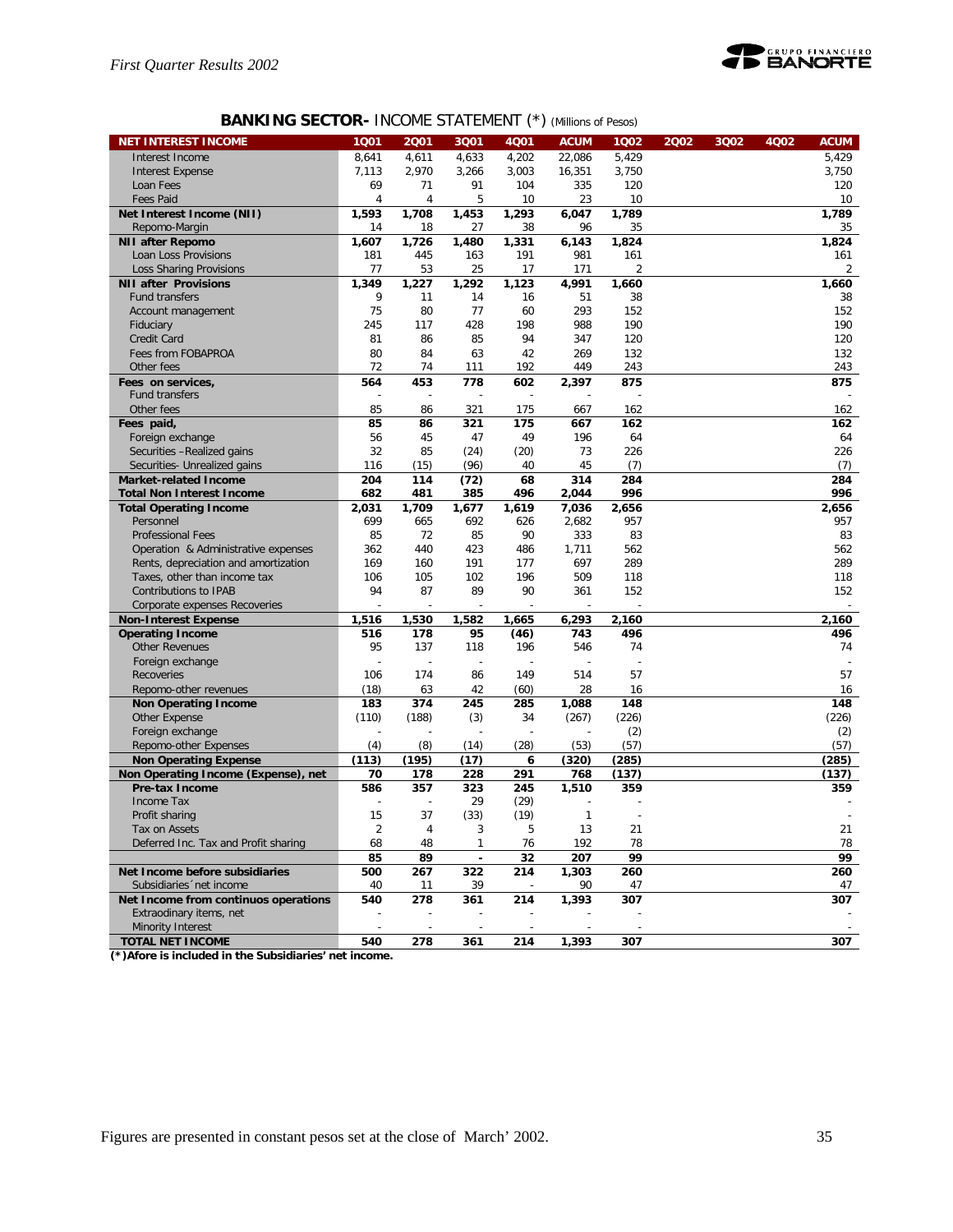

| <b>BANKING SECTOR -BALANCE SHEET</b> (*) (Millions of Pesos) |  |
|--------------------------------------------------------------|--|
|--------------------------------------------------------------|--|

| <b>ASSETS</b>                           | 1001                     | 2001                     | 3Q01                     | 4Q01                     | 1002    | 2002 | 3Q02 | 4Q02 |
|-----------------------------------------|--------------------------|--------------------------|--------------------------|--------------------------|---------|------|------|------|
| <b>Cash and due from Banks</b>          | 7,724                    | 7,727                    | 8,481                    | 7,373                    | 16,341  |      |      |      |
| Negotiable Instruments                  | 6,409                    | 5,028                    | 1,951                    | 2,174                    | 3,520   |      |      |      |
| Securities held for sale                | 1,839                    | 1,640                    | 1,274                    | 1,067                    | 916     |      |      |      |
| Securities held to maturity             | 1,316                    | 1,369                    | 1,417                    | 3,070                    | 3,855   |      |      |      |
| <b>Financial Instruments:</b>           | 9,564                    | 8,036                    | 4,642                    | 6,311                    | 8,292   |      |      |      |
| Repurchase agreements, net              | 134                      | 157                      | 72                       | 141                      | 105     |      |      |      |
| Operations with collateral              |                          |                          | $\overline{a}$           |                          |         |      |      |      |
| Futures receivable, net                 |                          | $\sim$                   | $\overline{\phantom{a}}$ |                          |         |      |      |      |
| Options and derivatives, net            | 5                        | 50                       | $\sim$                   | 15                       | 25      |      |      |      |
| <b>Repos &amp; Derivatives:</b>         | 139                      | 207                      | 72                       | 156                      | 130     |      |      |      |
| Commercial                              | 18,853                   | 16,829                   | 17,581                   | 20,722                   | 21,707  |      |      |      |
| <b>Financial Intermediaries</b>         | 1,800                    | 1,276                    | 602                      | 596                      | 601     |      |      |      |
| Consumer                                | 1,296                    | 1,411                    | 1,672                    | 2,318                    | 3,128   |      |      |      |
| Mortgage                                | 4,218                    | 4,291                    | 4,442                    | 4,743                    | 10,543  |      |      |      |
| <b>Goverment Entities</b>               | 40,670                   | 40,299                   | 39,758                   | 39,462                   | 40,179  |      |      |      |
| Fobaproa                                | 12,470                   | 11,801                   | 12,006                   | 9,957                    | 55,160  |      |      |      |
| Fiduciary collection rights             | $\sim$                   | $\overline{\phantom{a}}$ |                          |                          |         |      |      |      |
| <b>Performing Loans</b>                 | 79,307                   | 75,907                   | 76,061                   | 77,799                   | 131,319 |      |      |      |
| Commercial                              | 1,807                    | 2,159                    | 2,432                    | 2,480                    | 2,413   |      |      |      |
| <b>Financial Intermediaries</b>         |                          |                          | $\sim$                   |                          |         |      |      |      |
| Consumer                                | 642                      | 314                      | 316                      | 320                      | 348     |      |      |      |
| Mortgage                                | 1,960                    | 1,851                    | 1,773                    | 1,719                    | 1,817   |      |      |      |
| <b>Goverment Entities</b>               | $\overline{\phantom{a}}$ | $\overline{\phantom{a}}$ | $\sim$                   | $\overline{\phantom{a}}$ |         |      |      |      |
| <b>Past Due Loans</b>                   | 4,409                    | 4,324                    | 4,520                    | 4,519                    | 4,578   |      |      |      |
| <b>Total Loans</b>                      | 83,716                   | 80,231                   | 80,581                   | 82,318                   | 135,898 |      |      |      |
| Preventive Ioan loss reserves           | 4,429                    | 4,324                    | 4,520                    | 4,520                    | 5,315   |      |      |      |
| Net Loan Portfolio                      | 79,287                   | 75,907                   | 76,061                   | 77,798                   | 130,583 |      |      |      |
| <b>Credit Assets Portfolio</b>          | ÷,                       | $\overline{a}$           | 2,435                    | 2,581                    | 2,388   |      |      |      |
| Sundry debtors and other assets, net    | 1,580                    | 1,882                    | 1,066                    | 1,122                    | 1,588   |      |      |      |
| Foreclosed assets, net                  | 1,502                    | 1,542                    | 1,503                    | 1,363                    | 1,330   |      |      |      |
| Real Estate, Furniture & Equipment, net | 3,243                    | 3,183                    | 3,332                    | 3,405                    | 5,317   |      |      |      |
| Investments in subsidiaries             | 991                      | 960                      | 1,007                    | 977                      | 1,036   |      |      |      |
| Deferred taxes                          | 793                      | 827                      | 891                      | 897                      | 750     |      |      |      |
| Deferred charges & Intangibles          | 731                      | 591                      | 563                      | 653                      | 632     |      |      |      |
| UDIS Mortgage loans reserve coverage    | ÷                        | $\overline{\phantom{a}}$ | $\overline{\phantom{a}}$ |                          |         |      |      |      |
| <b>Other Assets</b>                     | 8,841                    | 8,985                    | 10,798                   | 10,998                   | 13,041  |      |      |      |
| <b>TOTAL ASSETS</b>                     | 105,555                  | 100,862                  | 100,054                  | 102,637                  | 168,386 |      |      |      |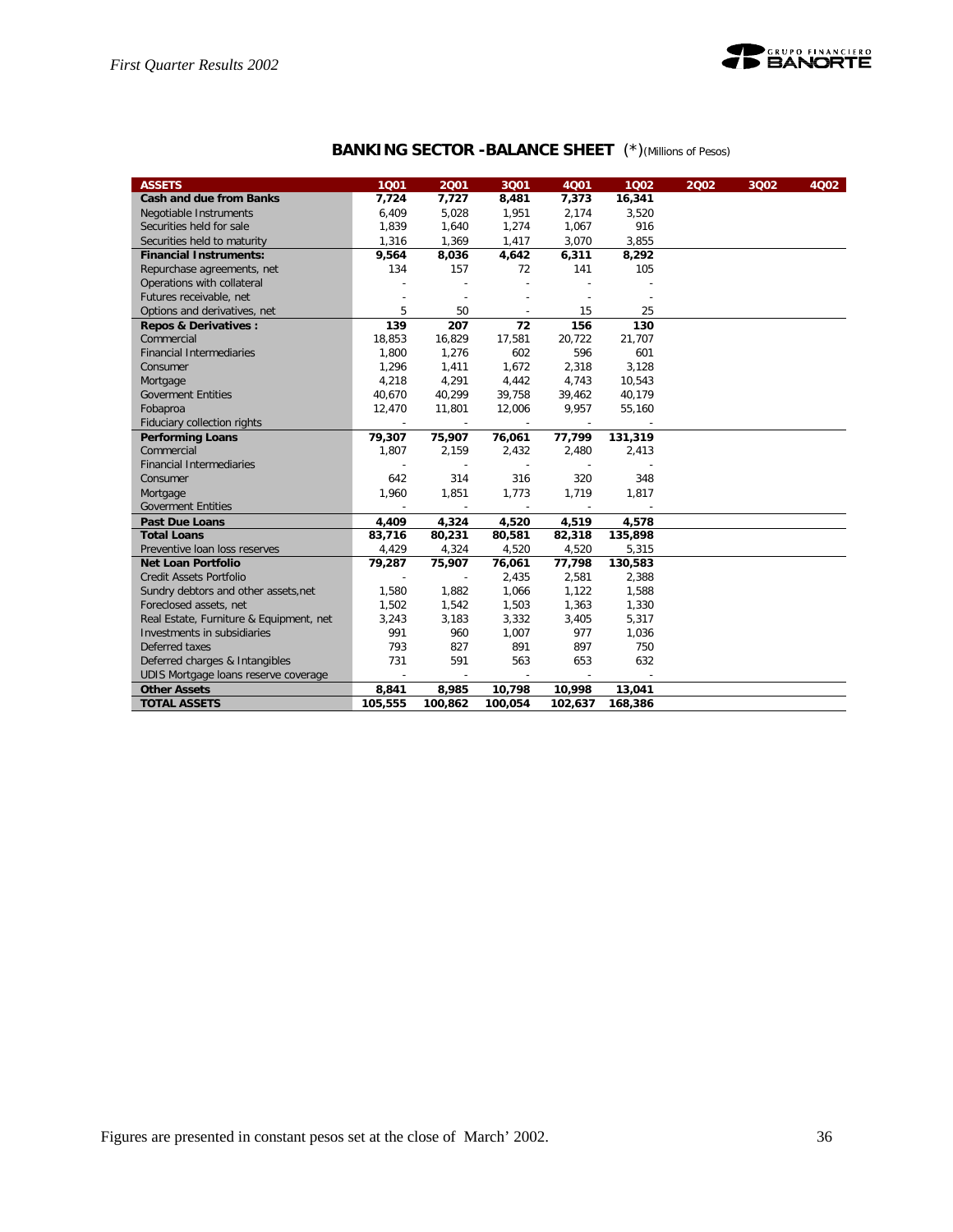

|                                        | <b>BANKING SECTOR-BALANCE SHEET</b><br>$(*)$ (Millions of Pesos) |                          |                          |          |          |      |      |      |  |
|----------------------------------------|------------------------------------------------------------------|--------------------------|--------------------------|----------|----------|------|------|------|--|
| <b>LIABILITIES</b>                     | 1001                                                             | 2001                     | 3Q01                     | 4001     | 1002     | 2002 | 3Q02 | 4Q02 |  |
| <b>Demand Deposits</b>                 | 25,404                                                           | 25,992                   | 26,460                   | 29,842   | 48,632   |      |      |      |  |
| <b>Time Deposits</b>                   | 46,241                                                           | 49,214                   | 44,934                   | 45,374   | 78,633   |      |      |      |  |
| <b>Bonds</b>                           | 1,400                                                            | 1,348                    | 1,367                    | 1,315    | 1,330    |      |      |      |  |
| <b>Deposits</b>                        | 73,045                                                           | 76,554                   | 72,760                   | 76,531   | 128,595  |      |      |      |  |
| Demand                                 | 4,380                                                            | 8                        | 20                       | 2,539    | 1,430    |      |      |      |  |
| Short term                             | 8,366                                                            | 3,130                    | 6,027                    | 2,961    | 12,146   |      |      |      |  |
| Long term                              | 9,849                                                            | 9,659                    | 9,465                    | 8,544    | 12,241   |      |      |      |  |
| Due to banks and correspondents        | 22,595                                                           | 12,796                   | 15,512                   | 14,045   | 25,818   |      |      |      |  |
| Repurchase agreements, net             | 19                                                               | 56                       | 89                       | 93       | 33       |      |      |      |  |
| Operations with collateral             |                                                                  |                          |                          |          |          |      |      |      |  |
| Futures receivable, net                |                                                                  |                          |                          |          |          |      |      |      |  |
| Options and derivatives, net           | 17                                                               | $\overline{2}$           | 31                       | 10       |          |      |      |      |  |
| <b>Repos &amp; Derivatives:</b>        | 36                                                               | 57                       | 120                      | 103      | 33       |      |      |      |  |
| Income Tax & Profit Sharing            | 267                                                              | 87                       | 84                       | 5        | 10       |      |      |      |  |
| Other Payable accounts                 | 1,841                                                            | 1,908                    | 1,889                    | 2,052    | 3,628    |      |      |      |  |
| Other payable accounts                 | 2,108                                                            | 1,995                    | 1,973                    | 2,057    | 3,638    |      |      |      |  |
| Subordinated non Convertible Debenture |                                                                  | 1,349                    | 1,377                    | 1,350    | 1,377    |      |      |      |  |
| <b>Deferred Taxes</b>                  |                                                                  |                          |                          |          |          |      |      |      |  |
| Deferred credits                       | 123                                                              | 118                      | 64                       | 70       | 70       |      |      |      |  |
| <b>TOTAL LIABILITIES</b>               | 97,908                                                           | 92,870                   | 91,805                   | 94,155   | 159,531  |      |      |      |  |
| STOCKHOLDER 'S EQUITY                  |                                                                  |                          |                          |          |          |      |      |      |  |
| Paid-in Capital                        | 5,035                                                            | 5,035                    | 5,036                    | 5,210    | 5.211    |      |      |      |  |
| Share subscription premiums            | 574                                                              | 574                      | 574                      | 905      | 905      |      |      |      |  |
| Subordinated Convertible Debentures    |                                                                  | $\overline{\phantom{a}}$ | $\overline{\phantom{a}}$ |          |          |      |      |      |  |
| <b>Subscribed Capital</b>              | 5,609                                                            | 5,609                    | 5,609                    | 6,116    | 6,116    |      |      |      |  |
| <b>Capital Reserves</b>                | 2,269                                                            | 2,344                    | 2,344                    | 2,344    | 2,344    |      |      |      |  |
| <b>Retained Earnings</b>               | 2,246                                                            | 2,171                    | 2,171                    | 1,734    | 3,128    |      |      |      |  |
| Surplus (Deficit) from securities      | (520)                                                            | (423)                    | (531)                    | (564)    | (536)    |      |      |      |  |
| Results of foreign operations exchange |                                                                  |                          |                          |          |          |      |      |      |  |
| Excess (Insuf.) in capital restatement | (2, 177)                                                         | (2, 180)                 | (2, 181)                 | (2, 185) | (2, 185) |      |      |      |  |
| Non Mon assets results Fixed Assets    |                                                                  |                          |                          |          |          |      |      |      |  |
| Non Mon assets results Investm         | (65)                                                             | (93)                     | (89)                     | (101)    | (64)     |      |      |      |  |
| Adjustment in the employees pension    |                                                                  |                          |                          |          |          |      |      |      |  |
| Accumulated Deferred tax effect        | (255)                                                            | (255)                    | (255)                    | (255)    | (255)    |      |      |      |  |
| Net Income                             | 540                                                              | 818                      | 1,179                    | 1,393    | 307      |      |      |      |  |
| <b>Earned Capital</b>                  | 2,038                                                            | 2,382                    | 2,638                    | 2,367    | 2,739    |      |      |      |  |
| <b>Minority Holdings</b>               | $\overline{\phantom{a}}$                                         | $\sim$                   |                          |          |          |      |      |      |  |
| Total Stockholder 's Equity            | 7,647                                                            | 7,992                    | 8,248                    | 8,483    | 8,855    |      |      |      |  |
| <b>TOTAL LIABILITIES &amp;</b>         | 105,555                                                          | 100,862                  | 100,054                  | 102,637  | 168,386  |      |      |      |  |

## **MEMORANDUM ACCOUNTS OF BANKING SECTOR** *(Millions of Pesos)*

|                                             | 1001      | 2001       | 3Q01       | <b>4Q01</b> | 1002       | 2002 | 3Q02 | 4Q02 |
|---------------------------------------------|-----------|------------|------------|-------------|------------|------|------|------|
| Signature guarantees granted                | 3         | 3          | 3          | 3           | 14         |      |      |      |
| Other contingent obligations                | 10,123    | 10,057     | 10,335     | 10,363      | 13,482     |      |      |      |
| Irrevocable lines of credit                 | 1.186     | 1.032      | 797        | 525         | 667        |      |      |      |
| Assets held in trust and mandate            | 38.940    | 36.238     | 35,918     | 40.214      | 77.437     |      |      |      |
| Assets held in custody or in administration | 76.430    | 78.373     | 73,598     | 75.098      | 115.997    |      |      |      |
| Investment banking transactions for third   | 84.307    | 100.083    | 60.698     | 104.298     | 107,471    |      |      |      |
| Engaged amounts in fobaproa operations      | 3,990     | 4,133      | 4,279      | 4,775       | 52,059     |      |      |      |
| Investment of retirement saving funds       | 2,317     | 2,337      | 2,320      | 2,328       | 2,338      |      |      |      |
| Integration of loan portfolio               |           |            |            |             |            |      |      |      |
| Received amounts in derivative instruments  | 2,705     | 2,448      | 2,684      | 3,320       | 4,022      |      |      |      |
| Fobaproa trusts                             |           |            |            |             |            |      |      |      |
| Securities to be received                   | 90.026    | 113.930    | 124.193    | 120.404     | 148.251    |      |      |      |
| (Less) payable for reversal                 | (89,891)  | (113, 773) | (124, 283) | (120,263)   | (148, 216) |      |      |      |
| Receivables for reversal                    | 40.907    | 74.349     | 83.985     | 67,593      | 89,961     |      |      |      |
| (Less) securities to be delivered           | (40, 927) | (74, 404)  | (89, 913)  | (67,686)    | (89, 924)  |      |      |      |
| Other control accounts                      | 240,268   | 240,620    | 171,433    | 168,503     | 327,965    |      |      |      |
|                                             | 460.384   | 475,424    | 362,050    | 409,474     | 701,524    |      |      |      |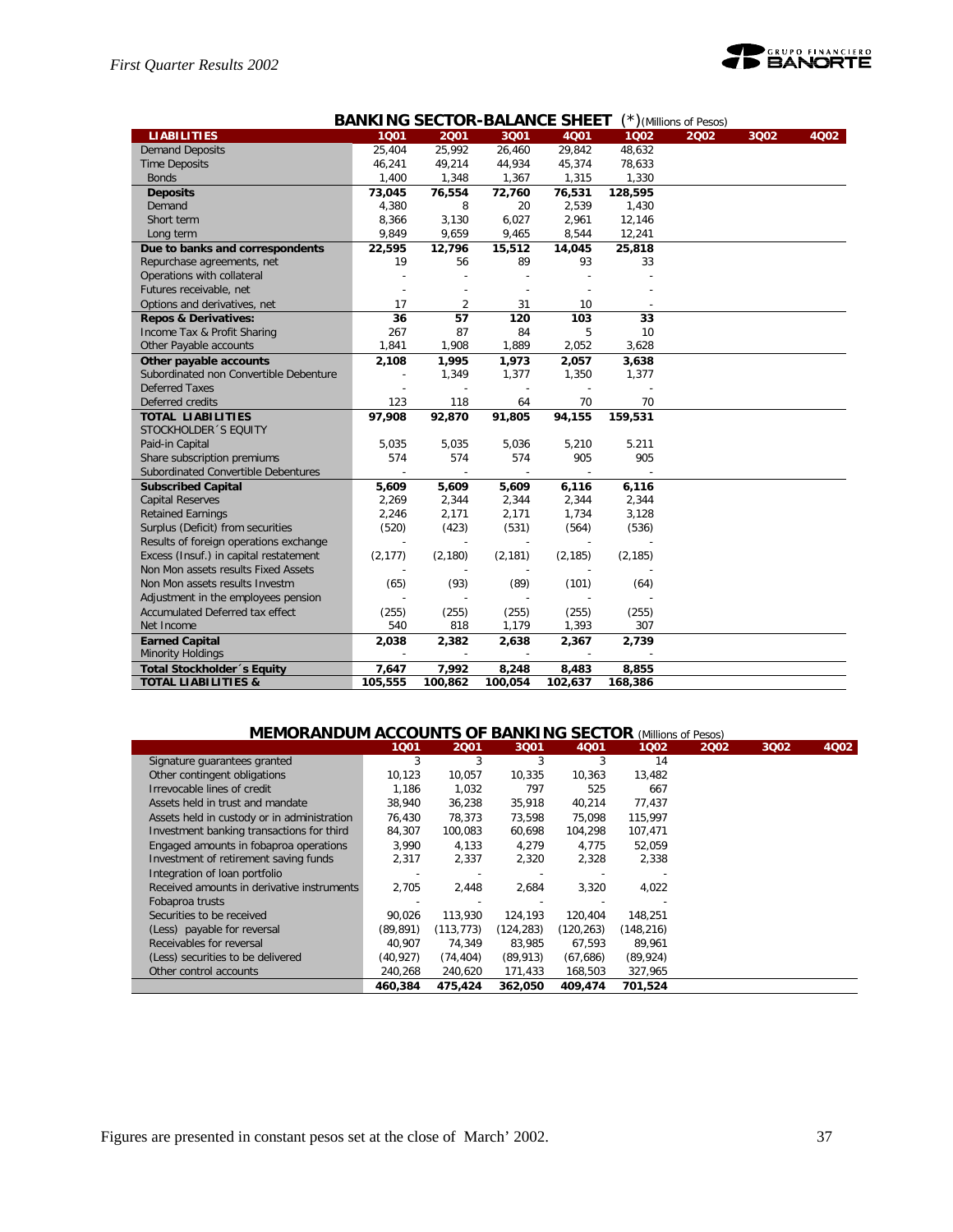## **BANCO MERCANTIL DEL NORTE-** INCOME STATEMENT (\*) *(Millions of Pesos)*

| NET INTEREST INCOME                        | 1001           | 2001                    | 3Q01           | 4Q01         | <b>ACUM</b>    | 1Q02         | 2002 | 3Q02 | 4Q02 | <b>ACUM</b>  |
|--------------------------------------------|----------------|-------------------------|----------------|--------------|----------------|--------------|------|------|------|--------------|
| Interest Income                            | 6,955          | 4,279                   | 3,970          | 3,367        | 18,570         | 4,816        |      |      |      | 4,816        |
| <b>Interest Expense</b>                    | 5,422          | 2,825                   | 2,575          | 2,226        | 13,047         | 3,126        |      |      |      | 3,126        |
| Loan Fees                                  | 69             | 71                      | 91             | 104          | 334            | 92           |      |      |      | 92           |
| <b>Fees Paid</b>                           | 4              | 4                       | 5              | 9            | 22             | 8            |      |      |      | 8            |
| Net Interest Income (NII)                  | 1,598          | 1,520                   | 1,480          | 1,236        | 5,835          | 1,774        |      |      |      | 1,774        |
| Repomo-Margin                              | 19             | 20                      | 20             | 36           | 96             | 25           |      |      |      | 25           |
| <b>NII after Repomo</b>                    | 1,617          | 1,541                   | 1,501          | 1,271        | 5,930          | 1,799        |      |      |      | 1,799        |
| Loan Loss Provisions                       | 150            | 437                     | 167            | 173          | 927            | 148.8        |      |      |      | 148.8        |
| Loss Sharing Provisions                    | 77             | 53                      | 25             | 17           | 171            | 1.9          |      |      |      | 1.9          |
| <b>NII after Provisions</b>                | 1,391          | 1,051                   | 1,308          | 1,082        | 4,831          | 1.648        |      |      |      | 1.648        |
| <b>Fund transfers</b>                      | 9              | 11                      | 14             | 16           | 51             | 38           |      |      |      | 38           |
| Account management                         | 75             | 80                      | 77             | 60           | 293            | 152          |      |      |      | 152          |
| Fiduciary                                  | 19             | 20                      | 16             | 15           | 70             | 54           |      |      |      | 54           |
| Credit Card                                | 81             | 86                      | 85             | 94           | 347            | 120          |      |      |      | 120          |
| Fees from FOBAPROA                         | 75             | 81                      | 61             | 37           | 255            | 129          |      |      |      | 129          |
| Other fees                                 | 72             | 74                      | 70             | 133          | 350            | 200          |      |      |      | 200          |
| Fees on services,                          | 332            | 353                     | 324            | 356          | 1,366          | 693          |      |      |      | 693          |
| Fund transfers                             | ÷              | ÷                       | $\overline{a}$ | ÷,           |                |              |      |      |      |              |
| Other fees                                 | 74             | 73                      | 74             | 78           | 299            | 106          |      |      |      | 106          |
| Fees paid,                                 | 74             | 73                      | 74             | 78           | 299            | 106          |      |      |      | 106          |
| Foreign exchange                           | 56             | 44                      | 47             | 49           | 196            | 64           |      |      |      | 64           |
| Securities - Realized gains                | 13             | 77                      | (2)            | 27           | 115            | 122          |      |      |      | 122          |
| Securities- Unrealized gains               | 66             | (45)                    | (23)           | 21           | 20             | 5            |      |      |      | 5            |
| <b>Market-related Income</b>               | 135            | 77                      | 22             | 97           | 331            | 191          |      |      |      | 191          |
| <b>Total Non Interest Income</b>           | 393            | 357                     | 272            | 376          | 1,397          | 778<br>2.426 |      |      |      | 778<br>2,426 |
| <b>Total Operating Income</b><br>Personnel | 1,784<br>699   | 1,407<br>665            | 1,580<br>692   | 1,457<br>626 | 6,229<br>2,682 | 957          |      |      |      | 957          |
| Professional Fees                          | 72             | 65                      | 78             | 83           | 298            | 76           |      |      |      | 76           |
| Operation & Administrative expenses        | 359            | 439                     | 416            | 477          | 1,691          | 559          |      |      |      | 559          |
| Rents, depreciation and amortization       | 169            | 160                     | 188            | 177          | 694            | 289          |      |      |      | 289          |
| Taxes, other than income tax               | 96             | 101                     | 98             | 192          | 487            | 114          |      |      |      | 114          |
| Contributions to IPAB                      | 93             | 85                      | 92             | 83           | 354            | 149          |      |      |      | 149          |
| Corporate expenses Recoveries              | (31)           | (10)                    |                |              | (42)           | (15)         |      |      |      | (15)         |
| <b>Non-Interest Expense</b>                | 1,458          | 1,506                   | 1,563          | 1,638        | 6,165          | 2,128        |      |      |      | 2,128        |
| Operating Income                           | 326            | (99)                    | 17             | (181)        | 64             | 299          |      |      |      | 299          |
| <b>Other Revenues</b>                      | 41             | 69                      | 49             | 136          | 295            | 52           |      |      |      | 52           |
| Foreign exchange                           |                |                         | ÷,             |              |                |              |      |      |      |              |
| Recoveries                                 | 106            | 172                     | 83             | 148          | 509            | 56           |      |      |      | 56           |
| Repomo-other revenues                      | (18)           | 63                      | 42             | (60)         | 28             | 16           |      |      |      | 16           |
| <b>Non Operating Income</b>                | 129            | 304                     | 173            | 224          | 832            | 124          |      |      |      | 124          |
| Other Expense                              | (109)          | (115)                   | (75)           | 34           | (265)          | (151)        |      |      |      | (151)        |
| Foreign exchange                           |                |                         |                |              |                | (2)          |      |      |      | (2)          |
| Repomo-other Expenses                      |                |                         |                |              |                | (33)         |      |      |      | (33)         |
| <b>Non Operating Expense</b>               | (109)          | (115)                   | (75)           | 34           | (266)          | (186)        |      |      |      | (186)        |
| Non Operating Income (Expense), net        | 20             | 189                     | 98             | 258          | 566            | (62)         |      |      |      | (62)         |
| Pre-tax Income                             | 346            | 91                      | 115            | 77           | 630            | 237          |      |      |      | 237          |
| Income tax                                 |                |                         | 18             | (18)         |                |              |      |      |      |              |
| Profit sharing                             | 15             | 37                      | (33)           | (19)         | $\mathbf{1}$   |              |      |      |      |              |
| Tax on Assets                              | $\overline{c}$ |                         | 3              |              | 13             | 21           |      |      |      | (21)         |
| Deferred Inc. Tax and Profit sharing       | 68             | 48                      | $\mathbf{1}$   | 17           | 134            | 67           |      |      |      | (67)         |
|                                            | 85             | 89                      | (11)           | (16)         | 148            | 88           |      |      |      | 88           |
| Net income before subsidiaries             | 261            | $\overline{\mathbf{c}}$ | 126            | 93           | 482            | 149          |      |      |      | 149          |
| Subsidiaries 'net income                   | 8              | 3                       | 3              | (16)         | (2)            | 4            |      |      |      | 4            |
| Net Income from continuos operations       | 269            | 5                       | 129            | 77           | 479            | 154          |      |      |      | 154          |
| Extraodinary items, net                    |                |                         |                |              |                |              |      |      |      |              |
| Minority Interest                          |                |                         |                |              |                |              |      |      |      |              |
| <b>TOTAL NET INCOME</b>                    | 269            | 5                       | 129            | 77           | 480            | 154          |      |      |      | 154          |

(\*) Consoldiate Subsidiaries.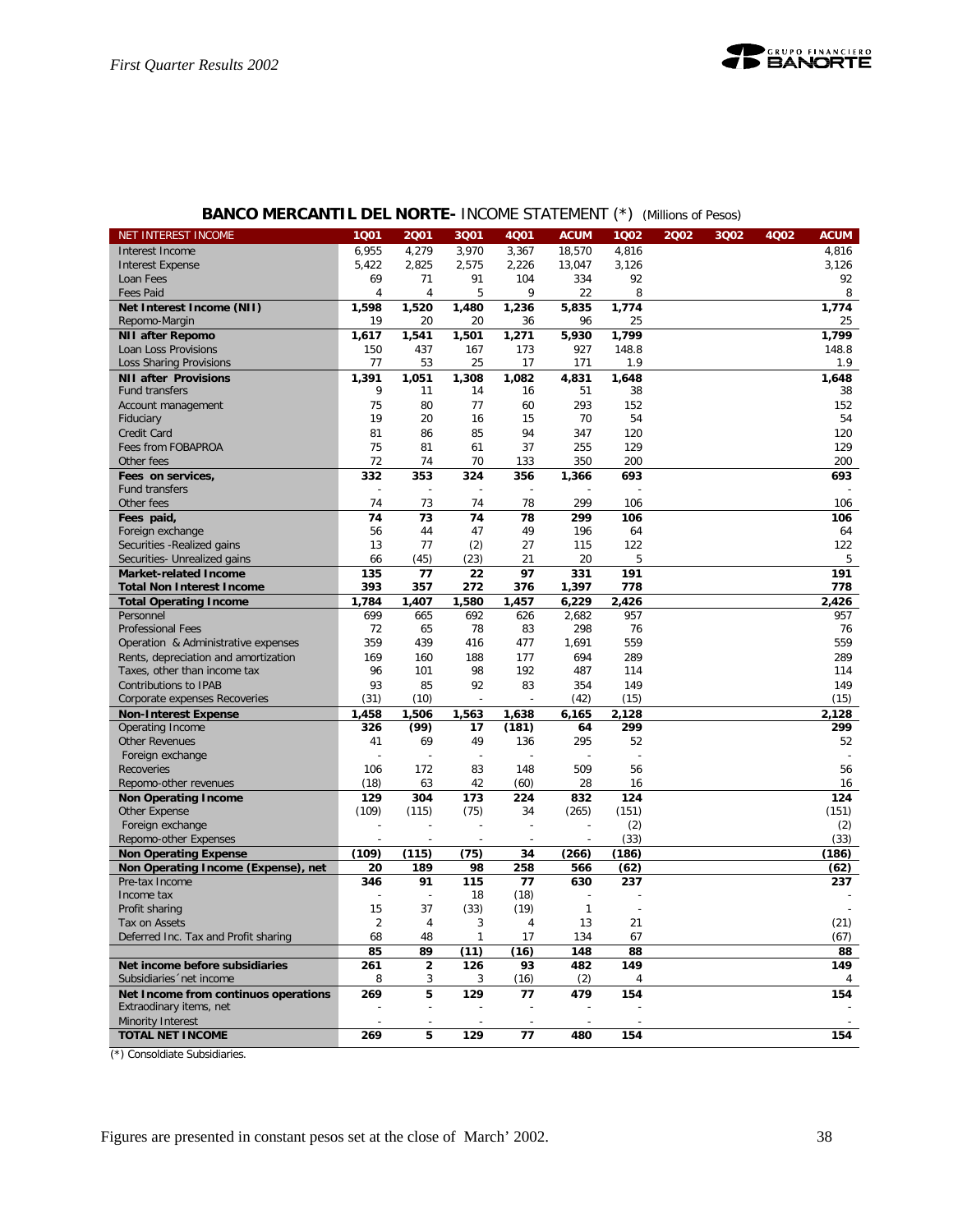

## **BANCO MERCANTIL DEL NORTE-BALANCE SHEET** (\*) *(Millions of Pesos)*

| <b>ASSETS</b>                           | 1001                     | 2001                     | 3001   | 4001    | 1002    | 2002 | 3Q02 | 4002 |
|-----------------------------------------|--------------------------|--------------------------|--------|---------|---------|------|------|------|
| <b>Cash and due from Banks</b>          | 6,974                    | 6,727                    | 8,223  | 8,218   | 15,833  |      |      |      |
| Negotiable Instruments                  | 7,425                    | 6,122                    | 1,951  | 2,173   | 3,260   |      |      |      |
| Securities held for sale                | 1,675                    | 1,482                    | 1,123  | 949     | 916     |      |      |      |
| Securities held to maturity             | 1,025                    | 1,069                    | 1,113  | 2,764   | 3,548   |      |      |      |
| <b>Financial Instruments:</b>           | 10,124                   | 8,672                    | 4,188  | 5,887   | 7,724   |      |      |      |
| Repurchase agreements, net              | 92                       | 72                       | 33     | 75      | 53      |      |      |      |
| Operations with collateral              |                          |                          |        |         |         |      |      |      |
| Futures receivable, net                 |                          |                          | ÷      |         |         |      |      |      |
| Options and derivatives, net            | 5                        | 50                       | $\sim$ | 15      | 25      |      |      |      |
| <b>Repos &amp; Derivatives:</b>         | 97                       | 123                      | 33     | 91      | 78      |      |      |      |
| Commercial                              | 18,536                   | 16,516                   | 17,572 | 20,403  | 21,449  |      |      |      |
| <b>Financial Intermediaries</b>         | 1,800                    | 1,276                    | 995    | 1,440   | 704     |      |      |      |
| Consumer                                | 1,296                    | 1,411                    | 1,672  | 2,318   | 3,128   |      |      |      |
| Mortgage                                | 3,888                    | 3,962                    | 4,113  | 4,432   | 10,252  |      |      |      |
| <b>Goverment Entities</b>               | 40,658                   | 40,283                   | 39,731 | 39,426  | 40,139  |      |      |      |
| Fobaproa                                | 12,563                   | 11,926                   | 12,153 | 10,209  | 55,417  |      |      |      |
| Fiduciary collection rights             | $\overline{\phantom{a}}$ | $\overline{\phantom{a}}$ | $\sim$ | $\sim$  |         |      |      |      |
| <b>Performing Loans</b>                 | 78,740                   | 75,374                   | 76,236 | 78,228  | 131,089 |      |      |      |
| Commercial                              | 1,753                    | 2,105                    | 2,206  | 2,281   | 2,228   |      |      |      |
| <b>Financial Intermediaries</b>         |                          |                          | $\sim$ |         |         |      |      |      |
| Consumer                                | 642                      | 314                      | 315    | 319     | 348     |      |      |      |
| Mortgage                                | 1,812                    | 1,717                    | 1,649  | 1,595   | 1,680   |      |      |      |
| <b>Goverment Entities</b>               |                          |                          |        |         |         |      |      |      |
| <b>Past Due Loans</b>                   | 4,207                    | 4,136                    | 4,170  | 4,195   | 4,256   |      |      |      |
| <b>Total Loans</b>                      | 82,947                   | 79,509                   | 80,406 | 82,423  | 135,345 |      |      |      |
| Preventive Ioan loss reserves           | 4,005                    | 3,904                    | 4,113  | 4,107   | 4,895   |      |      |      |
| <b>Net Loan Portfolio</b>               | 78,941                   | 75,605                   | 76,293 | 78,315  | 130,450 |      |      |      |
| <b>Credit Assets Portfolio</b>          | $\overline{a}$           | $\sim$                   | $\sim$ | $\sim$  |         |      |      |      |
| Sundry debtors and other assets, net    | 784                      | 1,003                    | 982    | 1,041   | 1,513   |      |      |      |
| Foreclosed assets, net                  | 1,415                    | 1,457                    | 1,405  | 1,350   | 1,311   |      |      |      |
| Real Estate, Furniture & Equipment, net | 3,241                    | 3,181                    | 3,332  | 3,405   | 5,317   |      |      |      |
| Investments in subsidiaries             | 428                      | 394                      | 401    | 391     | 412     |      |      |      |
| Deferred taxes                          | 793                      | 827                      | 891    | 971     | 836     |      |      |      |
| Deferred charges & Intangibles          | 729                      | 588                      | 557    | 648     | 627     |      |      |      |
| UDIS Mortgage loans reserve coverage    | $\overline{\phantom{a}}$ | $\overline{\phantom{a}}$ | $\sim$ | $\sim$  |         |      |      |      |
| <b>Other Assets</b>                     | 7,391                    | 7,450                    | 7,568  | 7,806   | 10,016  |      |      |      |
| <b>TOTAL ASSETS</b>                     | 103,527                  | 98,577                   | 96,305 | 100,317 | 164,102 |      |      |      |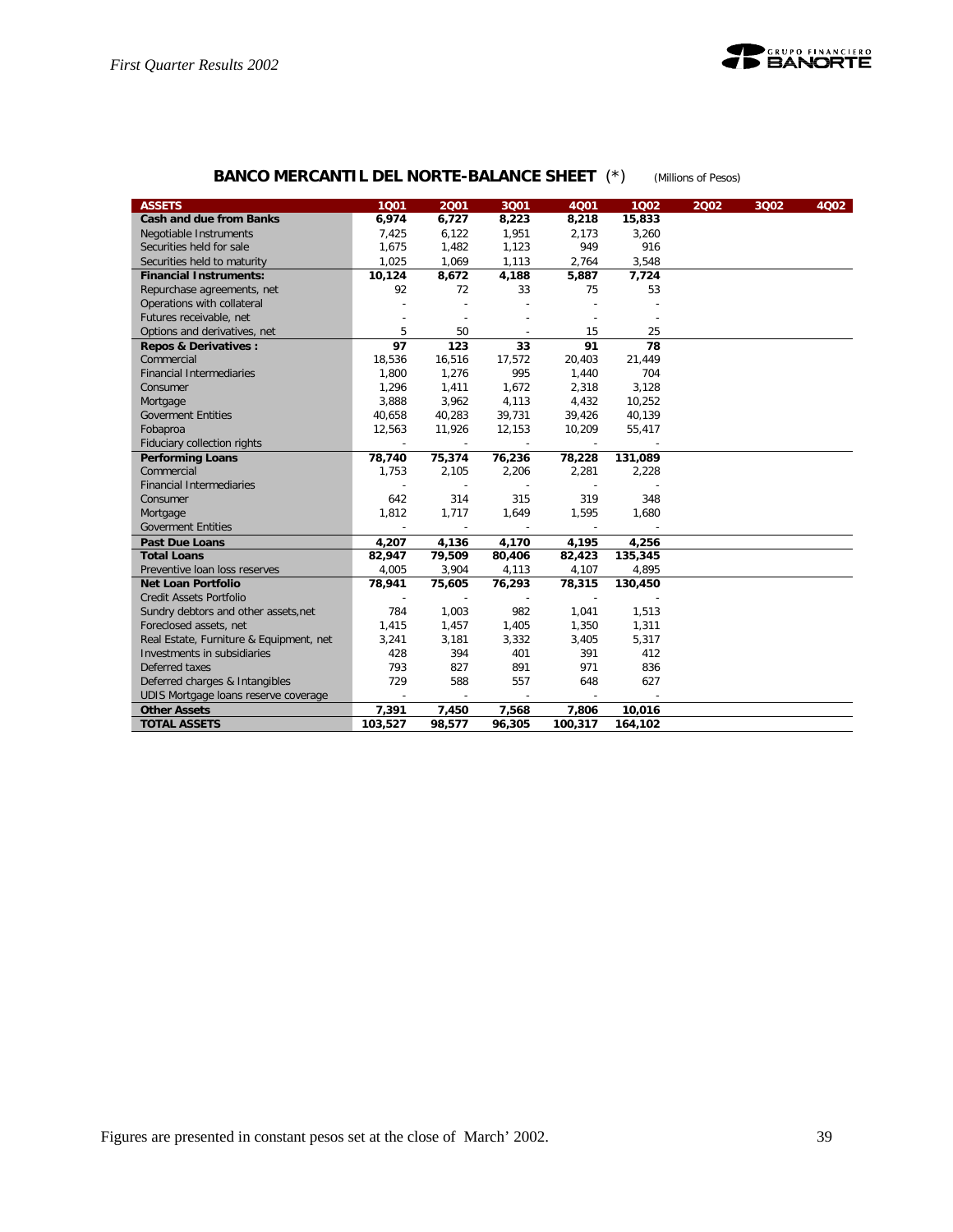## *First Quarter Results 2002*



| <b>BANCO MERCANTIL DEL NORTE-BALANCE SHEET</b> |          |                | (Millions of Pesos)      |          |          |      |      |      |
|------------------------------------------------|----------|----------------|--------------------------|----------|----------|------|------|------|
| <b>LIABILITIES</b>                             | 1000     | 2000           | 3Q00                     | 4000     | 1001     | 2001 | 3Q01 | 4001 |
| <b>Demand Deposits</b>                         | 25,404   | 25,992         | 26,490                   | 29,889   | 48,652   |      |      |      |
| <b>Time Deposits</b>                           | 46,241   | 49,214         | 44,934                   | 45,374   | 77,365   |      |      |      |
| <b>Bonds</b>                                   | 1,400    | 1,348          | 1,367                    | 1,315    | 1,330    |      |      |      |
| <b>Deposits</b>                                | 73,045   | 76,554         | 72,790                   | 76,578   | 127,347  |      |      |      |
| Demand                                         | 4,380    | 80             | 20                       | 2,539    | 930      |      |      |      |
| Short term                                     | 8,366    | 3,130          | 4,849                    | 2,961    | 12,145   |      |      |      |
| Long term                                      | 9,524    | 9,361          | 9,130                    | 8,240    | 11,961   |      |      |      |
| Due to banks and correspondents                | 22,270   | 12,572         | 14,000                   | 13,740   | 25,037   |      |      |      |
| Repurchase agreements, net                     | 10       | 51             | 20                       | 52       | 33       |      |      |      |
| Operations with collateral                     |          |                |                          |          |          |      |      |      |
| Futures receivable, net                        |          |                |                          |          |          |      |      |      |
| Options and derivatives, net                   | 17       | $\overline{2}$ | 31                       | 10       |          |      |      |      |
| <b>Repos &amp; Derivatives:</b>                | 27       | 53             | 51                       | 62       | 33       |      |      |      |
| Income Tax & Profit Sharing                    | 252      | 72             | 57                       | 5        | 10       |      |      |      |
| Other Payable accounts                         | 1,825    | 1,813          | 1,864                    | 2,038    | 3,540    |      |      |      |
| Other payable accounts                         | 2,076    | 1,885          | 1,921                    | 2,043    | 3,550    |      |      |      |
| Subordinated non Convertible Debenture         |          | 1,349          | 1,377                    | 1,350    | 1,377    |      |      |      |
| <b>Deferred Taxes</b>                          |          |                |                          |          |          |      |      |      |
| Deferred credits                               | 123      | 118            | 64                       | 69       | 70       |      |      |      |
| <b>TOTAL LIABILITIES</b>                       | 97,541   | 92,530         | 90,202                   | 93,841   | 157,413  |      |      |      |
| STOCKHOLDER 'S EQUITY                          |          |                |                          |          |          |      |      |      |
| Paid-in Capital                                | 4,042    | 4,042          | 4,043                    | 4,217    | 4,218    |      |      |      |
| Share subscription premiums                    | 574      | 574            | 574                      | 905      | 905      |      |      |      |
| Subordinated Convertible Debentures            |          |                |                          |          |          |      |      |      |
| <b>Subscribed Capital</b>                      | 4,616    | 4,616          | 4,616                    | 5,123    | 5,123    |      |      |      |
| <b>Capital Reserves</b>                        | 2,113    | 2,188          | 2,188                    | 2,188    | 2,188    |      |      |      |
| <b>Retained Earnings</b>                       | 1,994    | 1,919          | 1,919                    | 1,727    | 2,206    |      |      |      |
| Surplus (Deficit) from securities              | (495)    | (412)          | (491)                    | (541)    | (523)    |      |      |      |
| Results of foreign operations exchange         |          |                |                          |          |          |      |      |      |
| Excess (Insuf.) in capital restatement         | (2, 187) | (2, 187)       | (2, 188)                 | (2, 185) | (2, 185) |      |      |      |
| Non Mon assets results Fixed Assets            |          |                |                          |          |          |      |      |      |
| Non Mon assets results Investm                 | (70)     | (96)           | (91)                     | (61)     | (19)     |      |      |      |
| Adjustment in the employees pension            |          |                |                          |          |          |      |      |      |
| Accumulated Deferred tax effect                | (255)    | (255)          | (255)                    | (255)    | (255)    |      |      |      |
| Net Income                                     | 269      | 274            | 403                      | 480      | 154      |      |      |      |
| <b>Earned Capital</b>                          | 1,370    | 1,430          | 1,486                    | 1,353    | 1,566    |      |      |      |
| <b>Minority Holdings</b>                       |          |                | $\overline{\phantom{a}}$ |          |          |      |      |      |
| <b>Total Stockholder</b> 's Equity             | 5,986    | 6,047          | 6,103                    | 6,476    | 6,689    |      |      |      |
|                                                | 103,527  | 98,577         | 96,305                   | 100,317  | 164,102  |      |      |      |

(\*) Consoldiate Subsidiaries.

## **MEMORANDUM ACCOUNTS OF BANORTE**

| (Millions of Pesos)                    | 1001      | 2001      | 3Q01      | 4Q01      | 1002      | 2002 | 3Q02 | 4Q02 |
|----------------------------------------|-----------|-----------|-----------|-----------|-----------|------|------|------|
| Signature quarantees granted           | 3         | 3         | 3         | 3         | 14        |      |      |      |
| Other contingent obligations           | 8,314     | 8,241     | 8,624     | 8,650     | 11.787    |      |      |      |
| Irrevocable lines of credit            | 1.186     | 1,032     | 797       | 525       | 667       |      |      |      |
| Assets held in trust and mandate       | 20.055    | 18.457    | 18,240    | 17.957    | 55,575    |      |      |      |
| Assets held in custody or in           | 75,421    | 77,288    | 75,598    | 75,098    | 114,732   |      |      |      |
| Investment banking transactions for    | 84,307    | 100.083   | 60,698    | 104.298   | 107,471   |      |      |      |
| Engaged amounts in fobaproa operations | 3,897     | 4,008     | 4,132     | 4,524     | 51,802    |      |      |      |
| Investment of retirement saving funds  | 2,317     | 2.337     | 2,320     | 2,328     | 2.338     |      |      |      |
| Integration of loan portfolio          |           |           |           |           |           |      |      |      |
| Received amounts in derivative         | 2,705     | 2,448     | 2,684     | 3,320     | 4,022     |      |      |      |
| Fobaproa trusts                        |           |           |           |           |           |      |      |      |
| Securities to be received              | 46,913    | 45,493    | 50,155    | 45,392    | 62,507    |      |      |      |
| (Less) payable for reversal            | (46, 821) | (45, 420) | (50, 175) | (45, 316) | (62, 482) |      |      |      |
| Receivables for reversal               | 21.506    | 46,077    | 48,120    | 44,322    | 61,226    |      |      |      |
| (Less) securities to be delivered      | (21, 516) | (46, 128) | (48,087)  | (44, 375) | (61, 231) |      |      |      |
| Other control accounts                 | 194,684   | 198,167   | 129,088   | 126,766   | 286,605   |      |      |      |
|                                        | 392,972   | 412.087   | 300.198   | 343,492   | 635.033   |      |      |      |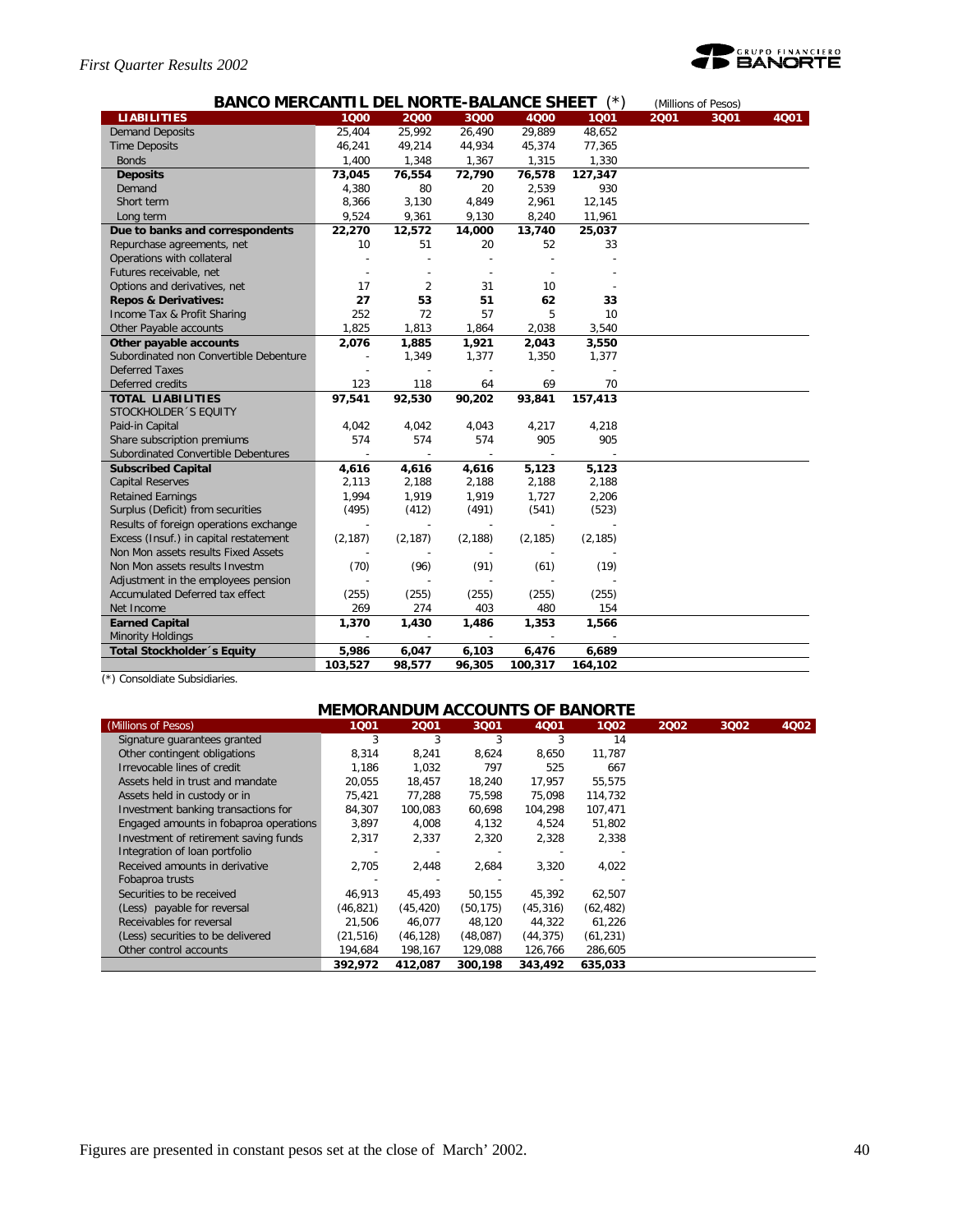

| NET INTEREST INCOME                  | 1001         | 2001           | 3Q01           | 4Q01           | <b>ACUM</b>    | 1002                     | 2002 | 3Q02 | 4Q02 | <b>ACUM</b>    |
|--------------------------------------|--------------|----------------|----------------|----------------|----------------|--------------------------|------|------|------|----------------|
| Interest Income                      | 2,353        | 1,334          | 1,800          | 1,748          | 7,234          | 1,652                    |      |      |      | 1,652          |
| <b>Interest Expense</b>              | 2,348        | 1,135          | 1,818          | 1,679          | 6,980          | 1,628                    |      |      |      | 1,628          |
| Loan Fees                            |              |                |                |                | $\mathbf{1}$   |                          |      |      |      |                |
| <b>Fees Paid</b>                     |              |                |                | $\mathbf{1}$   | $\mathbf{1}$   | $\overline{\mathcal{L}}$ |      |      |      | $\overline{2}$ |
| Net Interest Income (NII)            | 5            | 199            | (18)           | 68             | 255            | 23                       |      |      |      | 23             |
| Repomo-Margin                        | (6)          | (4)            | 5              | (9)            | (14)           | 6                        |      |      |      | 6              |
| <b>NII after Repomo</b>              | (1)          | 195            | (13)           | 59             | 241            | 28                       |      |      |      | 28             |
| Loan Loss Provisions                 | 31           | 8              | (4)            | 18             | 53             | 13                       |      |      |      | 13             |
| <b>Loss Sharing Provisions</b>       |              |                |                |                |                |                          |      |      |      |                |
| <b>NII after Provisions</b>          | (32)         | 187            | (9)            | 41             | 188            | 16                       |      |      |      | 16             |
| Fund transfers                       |              |                |                |                |                |                          |      |      |      |                |
| Account management                   |              |                |                |                |                |                          |      |      |      |                |
| Fiduciary                            | 226          | 97             | 411            | 182            | 918            | 136                      |      |      |      | 136            |
| Credit Card                          |              |                |                |                |                |                          |      |      |      |                |
| Fees from FOBAPROA                   | 5            | 3              | $\overline{2}$ | 5              | 14             | 3                        |      |      |      | 3              |
| Other fees                           | 187          | 129            | 254            | 202            | 772            | 260                      |      |      |      | 260            |
| Fees on services,                    | 418          | 229            | 667            | 390            | 1,704          | 399                      |      |      |      | 399            |
| Fund transfers                       |              |                |                |                |                |                          |      |      |      |                |
| Other fees                           | 18           | 17             | 254            | 102            | 391            | 63                       |      |      |      | 63             |
| Fees paid,                           | 18           | 17             | 254            | 102            | 391            | 63                       |      |      |      | 63             |
| Foreign exchange                     |              |                |                |                |                |                          |      |      |      |                |
| Securities - Realized gains          | 19           | 8              | (21)           | (47)           | (42)           | 105                      |      |      |      | 105            |
| Securities- Unrealized gains         | 50           | 30             | (73)           | 18             | 25             | (12)                     |      |      |      | (12)           |
| Market-related Income                | 69           | 38             | (94)           | (29)           | (17)           | 92                       |      |      |      | 92             |
| <b>Total Non Interest Income</b>     | 469          | 249            | 319            | 259            | 1,296          | 428                      |      |      |      | 428            |
| <b>Total Operating Income</b>        | 437          | 436            | 310            | 300            | 1,484          | 444                      |      |      |      | 444            |
| Personnel                            | 2            | 3              | 2              | 1              | 7              | 1                        |      |      |      | 1              |
| <b>Professional Fees</b>             | 14           | 8              | 9              | 8              | 38             | 9                        |      |      |      | 9              |
| Operation & Administrative expenses  | 109          | 116            | 97             | 95             | 418            | 108                      |      |      |      | 108            |
| Rents, depreciation and amortization | 20           | 18             | 18             | 31             | 87             | 26                       |      |      |      | 26             |
| Taxes, other than income tax         | 10           | 5              | 5              | 6              | 26             | 5                        |      |      |      | 5              |
| Contributions to IPAB                | $\mathbf{1}$ | $\overline{2}$ | (3)            | $\overline{7}$ | $\overline{7}$ | 3                        |      |      |      | 3              |
| Corporate expenses Recoveries        |              |                |                |                |                |                          |      |      |      |                |
| <b>Non-Interest Expense</b>          | 156          | 151            | 128            | 148            | 583            | 151                      |      |      |      | 151            |
| <b>Operating Income</b>              | 281          | 285            | 182            | 152            | 901            | 293                      |      |      |      | 293            |
| <b>Other Revenues</b>                | 54           | 68             | 69             | 60             | 251            | 23                       |      |      |      | 23             |
| Foreign exchange                     |              |                |                |                |                |                          |      |      |      |                |
| Recoveries                           |              | $\mathbf{1}$   | 3              | $\mathbf{1}$   | 5              | $\mathbf{1}$             |      |      |      | $\mathbf{1}$   |
| Repomo-other revenues                |              |                |                |                |                |                          |      |      |      |                |
| <b>Non Operating Income</b>          | 54           | 69             | 72             | 61             | 256            | 23                       |      |      |      | 23             |
| Other Expense                        |              | (73)           | 72             |                | (2)            | (75)                     |      |      |      | (75)           |
| Foreign exchange                     |              |                |                |                |                |                          |      |      |      |                |
| Repomo-other Expenses                | (4)          | (8)            | (14)           | (27)           | (53)           | (24)                     |      |      |      | (24)           |
| <b>Non Operating Expense</b>         | (4)          | (80)           | 58             | (28)           | (55)           | (99)                     |      |      |      | (99)           |
| Non Operating Income (Expense), net  | 50           | (11)           | 130            | 33             | 202            | (76)                     |      |      |      | (76)           |
| Pre-tax Income                       | 331          | 274            | 312            | 185            | 1,102          | 217                      |      |      |      | 217            |
| Income tax                           |              |                | 11             | 65             | 76             | 25                       |      |      |      | 25             |
| Profit sharing                       |              |                |                |                |                |                          |      |      |      |                |
| Tax on Assets                        |              |                |                |                |                |                          |      |      |      |                |
| Deferred Inc. Tax and Profit sharing | 40           | 18             | 37             | (14)           | (81)           | 12                       |      |      |      | 12             |
|                                      | 40           | 18             | 48             | 52             | 158            | 36                       |      |      |      | 36             |
| Net income before subsidiaries       | 291          | 256            | 264            | 134            | 944            | 181                      |      |      |      | 181            |
| Subsidiaries 'net income             | 12           | 22             | 3              | 18             | 55             | 13                       |      |      |      | 13             |
| Net Income from continuos operations | 303          | 278            | 267            | 152            | 999            | 194                      |      |      |      | 194            |
| Extraodinary items, net              |              |                |                |                |                |                          |      |      |      |                |
| Minority Interest                    | 32           | 5              | 35             | 15             | 86             | 41                       |      |      |      | 41             |
| <b>TOTAL NET INCOME</b>              | 271          | 273            | 232            | 137            | 914            | 153                      |      |      |      | 153            |

## **BANCO DEL CENTRO (Bancen)-** INCOME STATEMENT (\*)*(Millions of Pesos)*

(\*) Consolidate Afore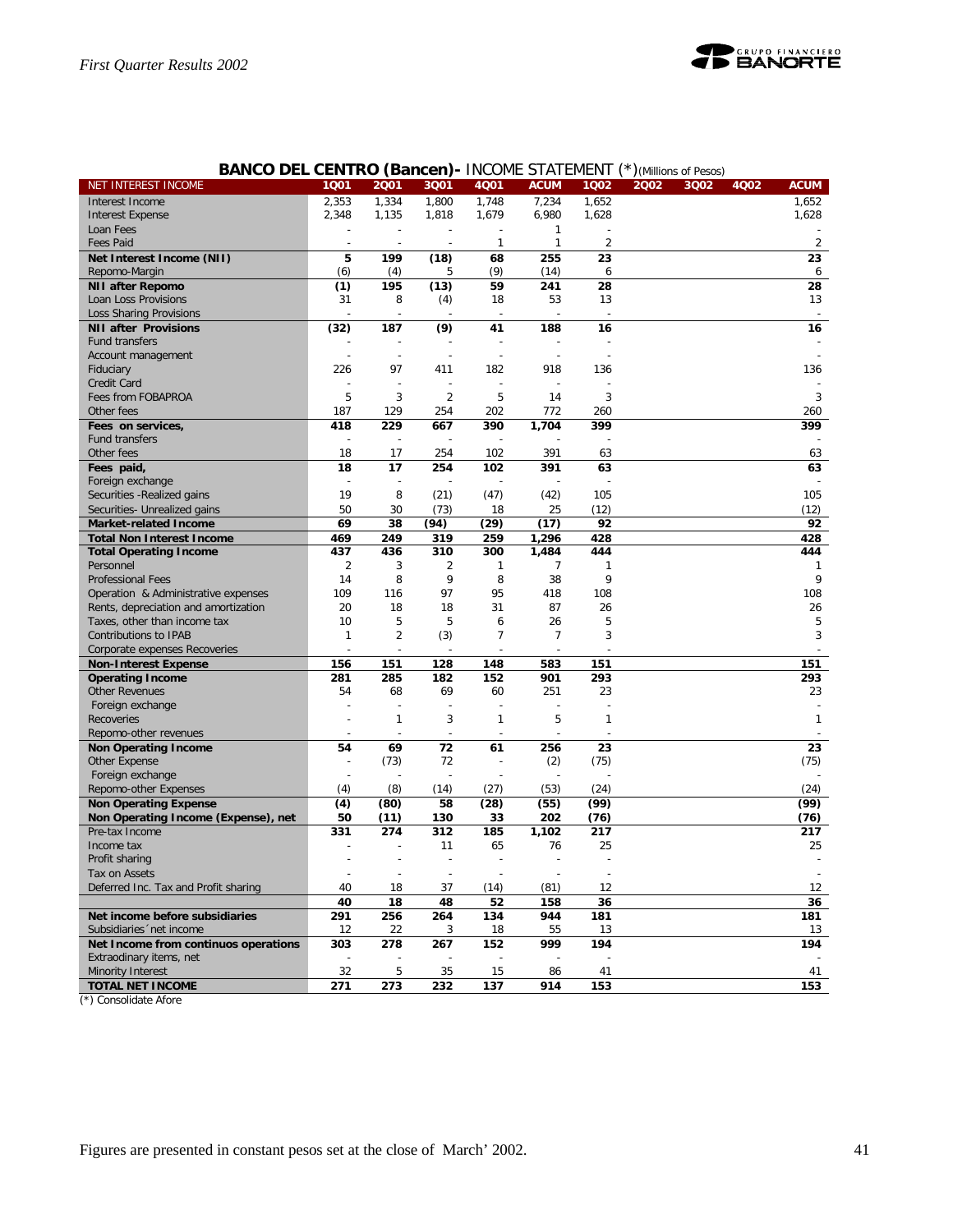

## **BANCO DEL CENTRO (Bancen)-BALANCE SHEET** *(Millions of Pesos)*

| <b>ASSETS</b>                           | 1001                     | 2001   | 3Q01                     | 4001                     | 1002                     | 2002 | 3Q02 | 4Q02 |
|-----------------------------------------|--------------------------|--------|--------------------------|--------------------------|--------------------------|------|------|------|
| <b>Cash and due from Banks</b>          | 1,557                    | 1,374  | 1,496                    | 1,538                    | 1,295                    |      |      |      |
| Negotiable Instruments                  | 1                        |        |                          | 1                        | 260                      |      |      |      |
| Securities held for sale                | 164                      | 158    | 151                      | 118                      |                          |      |      |      |
| Securities held to maturity             | 291                      | 300    | 304                      | 306                      | 308                      |      |      |      |
| <b>Financial Instruments:</b>           | 456                      | 458    | 455                      | 424                      | 567                      |      |      |      |
| Repurchase agreements, net              | 42                       | 84     | 39                       | 65                       | 52                       |      |      |      |
| Operations with collateral              |                          |        |                          |                          |                          |      |      |      |
| Futures receivable, net                 |                          |        |                          |                          |                          |      |      |      |
| Options and derivatives, net            |                          |        |                          |                          |                          |      |      |      |
| <b>Repos &amp; Derivatives:</b>         | 42                       | 84     | 39                       | 65                       | 52                       |      |      |      |
| Commercial                              | 318                      | 313    | 9                        | 319                      | 258                      |      |      |      |
| <b>Financial Intermediaries</b>         |                          |        |                          |                          |                          |      |      |      |
| Consumer                                |                          |        |                          |                          |                          |      |      |      |
| Mortgage                                | 330                      | 328    | 329                      | 311                      | 292                      |      |      |      |
| <b>Goverment Entities</b>               | 12                       | 16     | 27                       | 36                       | 41                       |      |      |      |
| Fobaproa                                |                          |        |                          |                          |                          |      |      |      |
| Fiduciary collection rights             | $\overline{\phantom{a}}$ | ÷      | $\overline{\phantom{a}}$ | $\overline{\phantom{a}}$ | $\overline{\phantom{a}}$ |      |      |      |
| <b>Performing Loans</b>                 | 659                      | 658    | 365                      | 666                      | 590                      |      |      |      |
| Commercial                              | 54                       | 54     | 226                      | 200                      | 186                      |      |      |      |
| <b>Financial Intermediaries</b>         |                          |        |                          |                          |                          |      |      |      |
| Consumer                                |                          |        |                          |                          |                          |      |      |      |
| Mortgage                                | 148                      | 134    | 124                      | 124                      |                          |      |      |      |
| <b>Goverment Entities</b>               |                          |        |                          |                          | 137                      |      |      |      |
| <b>Past Due Loans</b>                   | 202                      | 188    | 350                      | 324                      | 323                      |      |      |      |
| <b>Total Loans</b>                      | 862                      | 846    | 715                      | 991                      | 913                      |      |      |      |
| Preventive Ioan loss reserves           | 424                      | 420    | 407                      | 412                      | 420                      |      |      |      |
| <b>Net Loan Portfolio</b>               | 438                      | 426    | 308                      | 578                      | 493                      |      |      |      |
| <b>Credit Assets Portfolio</b>          |                          |        | 2,435                    | 2,581                    | 2,388                    |      |      |      |
| Sundry debtors and other assets, net    | 805                      | 899    | 129                      | 146                      | 99                       |      |      |      |
| Foreclosed assets, net                  | 87                       | 85     | 99                       | 13                       | 18                       |      |      |      |
| Real Estate, Furniture & Equipment, net | 27                       | 27     | 30                       | 49                       | 54                       |      |      |      |
| Investments in subsidiaries             | 350                      | 361    | 366                      | 385                      | 468                      |      |      |      |
| Deferred taxes                          |                          |        |                          |                          |                          |      |      |      |
| Deferred charges & Intangibles          | 616                      | 602    | 592                      | 512                      | 482                      |      |      |      |
| UDIS Mortgage loans reserve coverage    |                          | $\sim$ |                          |                          |                          |      |      |      |
| <b>Other Assets</b>                     | 1,884                    | 1,974  | 3,650                    | 3,686                    | 3,508                    |      |      |      |
| <b>TOTAL ASSETS</b>                     | 4,377                    | 4,316  | 5,948                    | 6,291                    | 5,915                    |      |      |      |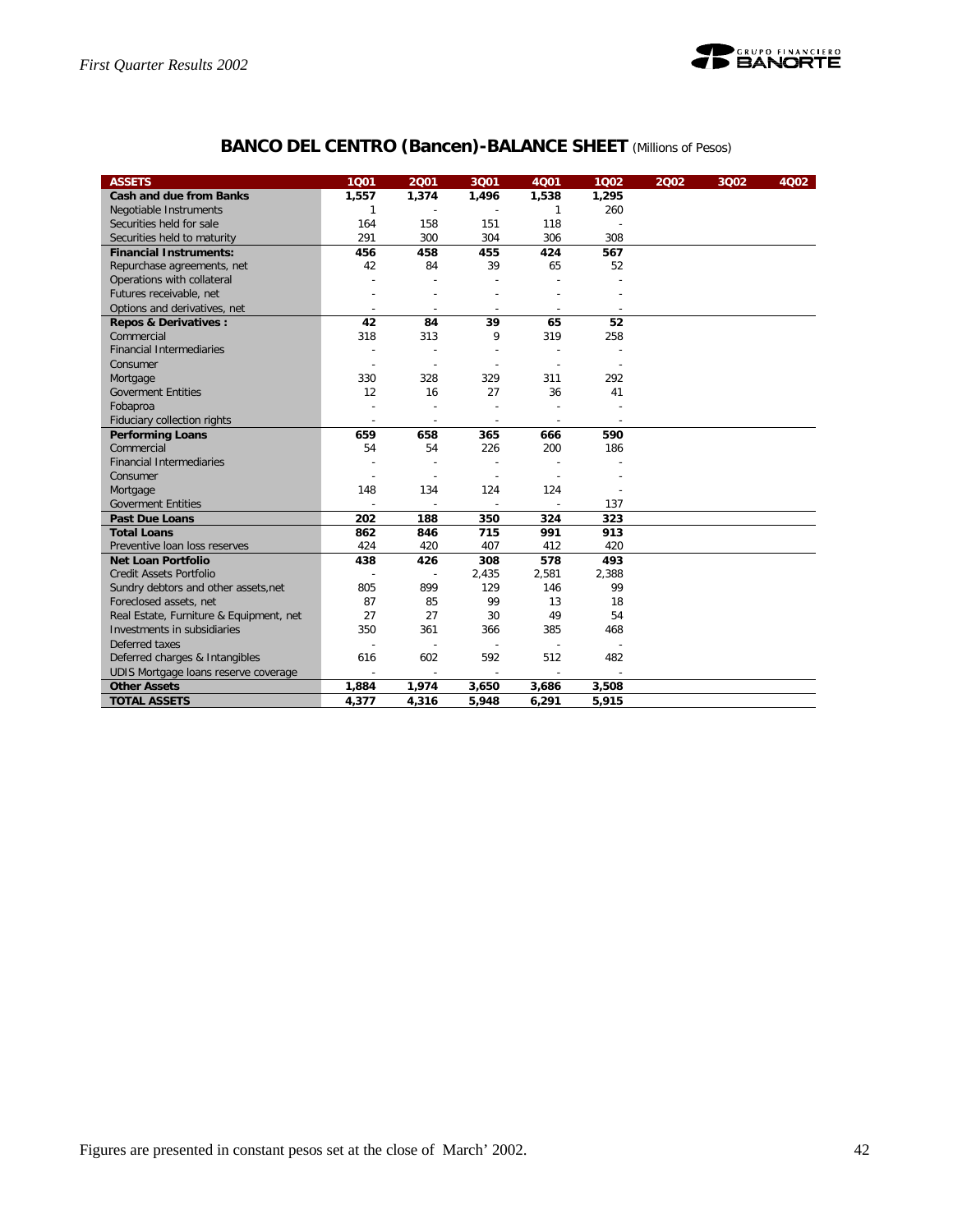

## **BANCO DEL CENTRO (Bancen)-BALANCE SHEET** *(Millions of Pesos)*

| <b>LIABILITIES</b>                     | 1001                     | 2001   | 3Q01                     | 4Q01                     | 1002  | 2002 | 3002 | 4Q02 |
|----------------------------------------|--------------------------|--------|--------------------------|--------------------------|-------|------|------|------|
| <b>Demand Deposits</b>                 | 93                       | 124    | 147                      | 251                      | 258   |      |      |      |
| <b>Time Deposits</b>                   | 1,017                    | 1,094  |                          | $\overline{\phantom{a}}$ | 1,268 |      |      |      |
| <b>Bonds</b>                           |                          |        | ÷                        |                          |       |      |      |      |
| <b>Deposits</b>                        | 1,109                    | 1,219  | 147                      | 251                      | 1,526 |      |      |      |
| Demand                                 | 524                      |        | 820                      | 1,137                    | 850   |      |      |      |
| Short term                             |                          |        | 1,178                    | 1,430                    |       |      |      |      |
| Long term                              | 325                      | 297    | 728                      | 534                      | 383   |      |      |      |
| Due to banks and correspondents        | 849                      | 297    | 2,726                    | 3,101                    | 1,234 |      |      |      |
| Repurchase agreements, net             | 9                        | 5      | 69                       | 41                       |       |      |      |      |
| Operations with collateral             |                          |        |                          |                          |       |      |      |      |
| Futures receivable, net                |                          |        |                          |                          |       |      |      |      |
| Options and derivatives, net           | $\overline{\phantom{a}}$ | $\sim$ | $\sim$                   |                          |       |      |      |      |
| <b>Repos &amp; Derivatives:</b>        | 9                        | 5      | 69                       | 41                       |       |      |      |      |
| Income Tax & Profit Sharing            | 15                       | 15     | 27                       |                          |       |      |      |      |
| Other Payable accounts                 | 36                       | 120    | 49                       | 102                      | 154   |      |      |      |
| Other payable accounts                 | 51                       | 135    | 76                       | 102                      | 154   |      |      |      |
| Subordinated non Convertible Debenture |                          |        |                          |                          |       |      |      |      |
| Deferred Taxes                         | 156                      | 172    | 208                      | 237                      | 247   |      |      |      |
| Deferred credits                       |                          |        | $\overline{\phantom{a}}$ | $\mathbf{1}$             |       |      |      |      |
| <b>TOTAL LIABILITIES</b>               | 2,175                    | 1,827  | 3,225                    | 3,733                    | 3,161 |      |      |      |
| STOCKHOLDER 'S EQUITY                  |                          |        |                          |                          |       |      |      |      |
| Paid-in Capital                        | 993                      | 993    | 993                      | 993                      | 993   |      |      |      |
| Share subscription premiums            |                          |        |                          |                          |       |      |      |      |
| Subordinated Convertible Debentures    |                          |        | ÷                        |                          |       |      |      |      |
| <b>Subscribed Capital</b>              | 993                      | 993    | 993                      | 993                      | 993   |      |      |      |
| <b>Capital Reserves</b>                | 156                      | 156    | 156                      | 156                      | 156   |      |      |      |
| <b>Retained Earnings</b>               | 252                      | 252    | 252                      | 8                        | 921   |      |      |      |
| Surplus (Deficit) from securities      | (26)                     | (11)   | (40)                     | (23)                     | (13)  |      |      |      |
| Results of foreign operations exchange |                          |        | $\overline{a}$           |                          |       |      |      |      |
| Excess (Insuf.) in capital restatement | 9                        | 8      | $\overline{7}$           |                          |       |      |      |      |
| Non Mon assets results Fixed Assets    |                          |        |                          |                          |       |      |      |      |
| Non Mon assets results Investm         | 6                        | 3      | $\overline{2}$           | (40)                     | (45)  |      |      |      |
| Adjustment in the employees pension    |                          |        |                          |                          |       |      |      |      |
| Accumulated Deferred tax effect        |                          |        |                          |                          |       |      |      |      |
| Net Income                             | 271                      | 544    | 777                      | 914                      | 153   |      |      |      |
| <b>Earned Capital</b>                  | 668                      | 952    | 1,153                    | 1,013                    | 1,173 |      |      |      |
| <b>Minority Holdings</b>               | 541                      | 544    | 577                      | 551                      | 588   |      |      |      |
| Total Stockholder 's Equity            | 2,202                    | 2,489  | 2,723                    | 2,558                    | 2,754 |      |      |      |
|                                        | 4,377                    | 4,316  | 5.948                    | 6,291                    | 5,915 |      |      |      |

(\*) Consolidate Afore

Ī

## **MEMORANDUM ACCOUNTS OF BANCEN**

|                                        |           | ----      | ----      |           |           |      |      |      |
|----------------------------------------|-----------|-----------|-----------|-----------|-----------|------|------|------|
|                                        | 1001      | 2001      | 3001      | 4001      | 1002      | 2002 | 3Q02 | 4Q02 |
| Signature guarantees granted           |           |           |           |           |           |      |      |      |
| Other contingent obligations           | 1,809     | 1,815     | 1.711     | 1,713     | 1,695     |      |      |      |
| Irrevocable lines of credit            |           |           |           |           |           |      |      |      |
| Assets held in trust and mandate       | 18,885    | 17,780    | 17,678    | 22,257    | 21,862    |      |      |      |
| Assets held in custody or in           | 1,009     | 1,085     |           |           | 1,266     |      |      |      |
| Investment banking transactions for    |           |           |           |           |           |      |      |      |
| Engaged amounts in fobaproa operations | 93        | 125       | 147       | 251       | 257       |      |      |      |
| Investment of retirement saving funds  |           |           |           |           |           |      |      |      |
| Integration of loan portfolio          |           |           |           |           |           |      |      |      |
| Received amounts in derivative         |           |           |           |           |           |      |      |      |
| Fobaproa trusts                        |           |           |           |           |           |      |      |      |
| Securities to be received              | 43,113    | 68,437    | 74,039    | 75,012    | 85,744    |      |      |      |
| (Less) payable for reversal            | (43, 071) | (68, 353) | (74, 108) | (74, 947) | (85, 734) |      |      |      |
| Receivables for reversal               | 19.401    | 28,272    | 35.866    | 23,271    | 28,735    |      |      |      |
| (Less) securities to be delivered      | (19, 411) | (28, 276) | (35, 827) | (23, 312) | (28, 693) |      |      |      |
| Other control accounts                 | 45,585    | 42,452    | 42,346    | 41,737    | 41,359    |      |      |      |
|                                        | 67,412    | 63,338    | 61,852    | 65,982    | 66,491    |      |      |      |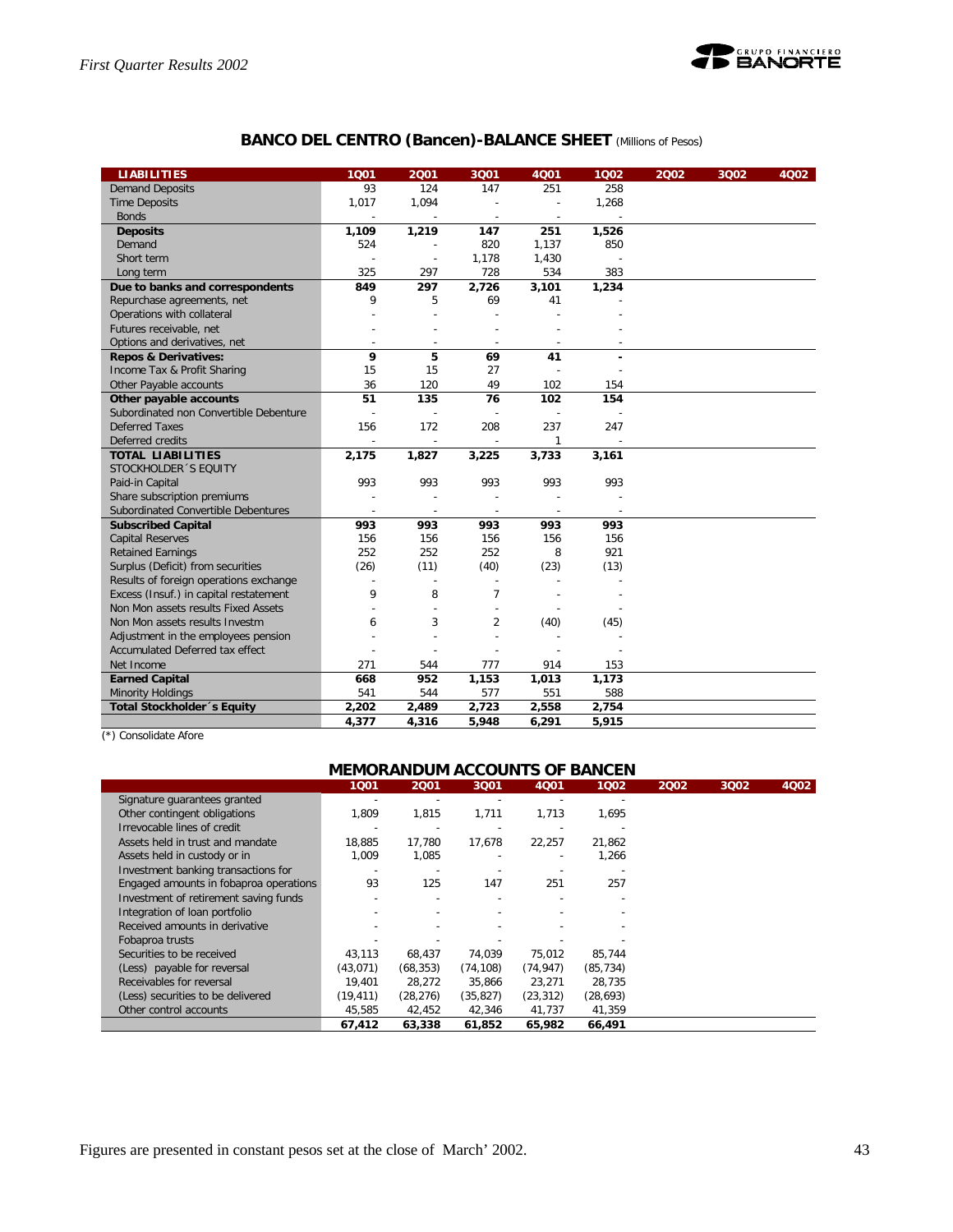

## **Annex 5. Notes to Banking Sector Financial Statements**

**Financial Instruments and Valuation Effects 1Q02**

## *(Millions of Pesos)*

## *BANORTE*

|                                 | <b>BOOK</b>  | <b>MARKET</b> | <b>UNREALIZED GAIN</b> |
|---------------------------------|--------------|---------------|------------------------|
| <b>NEGOTIABLE INSTRUMENTS</b>   | <b>VALUE</b> | <b>VALUE</b>  | (LOSS)                 |
| <b>Goverment Securities</b>     | 126          | 126           |                        |
| <b>Banking Securities</b>       | 1,896        | 1,949         | 53                     |
| Private                         | 62           | 62            |                        |
| <b>Commercial Paper</b>         | 1,123        | 1,122         | (1)                    |
| Total                           | 3,207        | 3,261         | 53                     |
| SECURITIES HELD FOR SALE        |              |               |                        |
| <b>Goverment Securities</b>     |              |               |                        |
| <b>Stock</b>                    |              |               |                        |
| Eurobonds                       | 1,463        | 916           | (547)                  |
| Total                           | 1,463        | 916           | (547)                  |
| SECURITIES HELD TO MATURITY     |              |               |                        |
| <b>Special Cetes</b>            | 3,069        | 3,069         |                        |
| <b>Trust Bonds</b>              | 52           | 52            |                        |
| <b>Fiduciary Rights</b>         | 27           | 27            |                        |
| <b>US Clearing Master Trust</b> | 399          | 399           |                        |
| Total                           | 3,548        | 3,548         |                        |
| <b>TOTAL</b>                    | 8,218        | 7,724         | (494)                  |

## *BANCEN*

|                                 | <b>BOOK</b>    | <b>MARKET</b>            | <b>UNREALIZED GAIN</b> |
|---------------------------------|----------------|--------------------------|------------------------|
| <b>NEGOTIABLE INSTRUMENTS</b>   | <b>VALUE</b>   | <b>VALUE</b>             | (LOSS)                 |
| <b>Goverment Securities</b>     |                | $\overline{\phantom{a}}$ |                        |
| <b>Banking Securities</b>       | 154            | 154                      |                        |
| Private                         | 109            | 105                      | (4)                    |
| <b>Commercial Paper</b>         |                |                          |                        |
| Total                           | 264            | 260                      | (4)                    |
| SECURITIES HELD FOR SALE        |                |                          |                        |
| <b>Goverment Securities</b>     |                |                          |                        |
| <b>Stock</b>                    |                |                          |                        |
| Eurobonds                       |                |                          |                        |
| <b>Total</b>                    | $\blacksquare$ | $\overline{\phantom{a}}$ |                        |
| SECURITIES HELD TO MATURITY     |                |                          |                        |
| <b>Special Cetes</b>            | 308            | 308                      |                        |
| <b>Trust Bonds</b>              |                |                          |                        |
| <b>Fiduciary Rights</b>         |                |                          |                        |
| <b>US Clearing Master Trust</b> |                |                          |                        |
| Total                           | 308            | 308                      |                        |
| <b>TOTAL</b>                    | 572            | 567                      | (4)                    |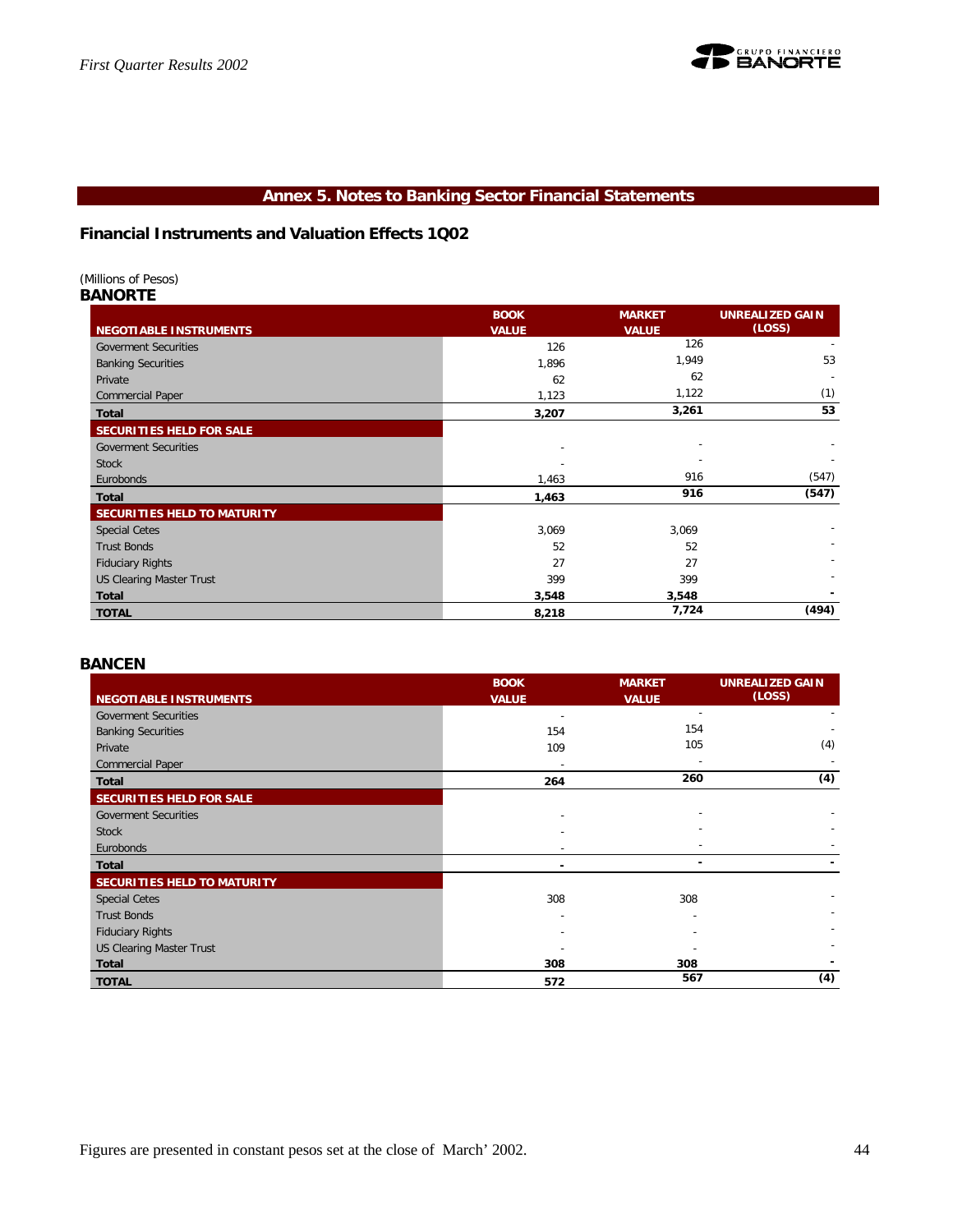

## *BANKING SECTOR*

|                                 | <b>BOOK</b>              | <b>MARKET</b> | <b>UNREALIZED GAIN</b> |
|---------------------------------|--------------------------|---------------|------------------------|
| <b>NEGOTIABLE INSTRUMENTS</b>   | <b>VALUE</b>             | <b>VALUE</b>  | (LOSS)                 |
| <b>Goverment Securities</b>     | 127                      | 127           |                        |
| <b>Banking Securities</b>       | 2,049                    | 2,103         | 54                     |
| Private                         | 171                      | 168           | (4)                    |
| <b>Commercial Paper</b>         | 1,123                    | 1,122         | (1)                    |
| <b>Total</b>                    | 3,471                    | 3,520         | 50                     |
| SECURITIES HELD FOR SALE        |                          |               |                        |
| <b>Goverment Securities</b>     | $\overline{\phantom{a}}$ |               |                        |
| <b>Stock</b>                    |                          |               |                        |
| Eurobonds                       | 1,463                    | 916           | (547)                  |
| <b>Total</b>                    | 1,463                    | 916           | (547)                  |
| SECURITIES HELD TO MATURITY     |                          |               |                        |
| <b>Special Cetes</b>            | 3,377                    | 3,377         |                        |
| <b>Trust Bonds</b>              | 52                       | 52            |                        |
| <b>Fiduciary Rights</b>         | 27                       | 27            |                        |
| <b>US Clearing Master Trust</b> | 399                      | 399           |                        |
| <b>Total</b>                    | 3,855                    | 3,855         |                        |
| <b>TOTAL</b>                    | 8,789                    | 8,292         | (498)                  |

## **Repurchase Agreement Operations 1Q02**

*(Millions of Pesos)*

## *BANORTE*

| <b>MARKET VALUE</b><br>(1) | <b>ASSET BALANCE</b>     |
|----------------------------|--------------------------|
| 52.820.2                   | 39,6                     |
| 9,687.2                    | (14.4)                   |
| 62.507.4                   | 25.2                     |
| <b>MARKET VALUE</b><br>(2) | <b>LIABILITY BALANCE</b> |
| 52.775.1                   | 11.7                     |
| 8.455.7                    | (6.4)                    |
|                            | 5.3                      |
|                            | 61.230.9                 |

1) RECEIVABLES ON REPURCHASE AGREEMENT 2) PAYABLES ON REPURCHASE AGREEMENT

## *BANCEN*

| <b>REPURCHASE AGREEMENT DEBTORS</b>                                           | <b>MARKET VALUE</b><br>(1) | <b>ASSET BALANCE</b>     |
|-------------------------------------------------------------------------------|----------------------------|--------------------------|
| <b>Goverment Securities</b>                                                   | 68.677.2                   | 11                       |
| <b>Banking Securities</b>                                                     | 17.066.7                   | (1)                      |
| Total                                                                         | 85.743.9                   | (10)                     |
| <b>REPURCHASE AGREEMENT CREDITORS</b>                                         | <b>MARKET VALUE</b><br>(2) | <b>LIABILITY BALANCE</b> |
| <b>Goverment Securities</b>                                                   | 25.533.0                   | (42)                     |
| <b>Banking Securities</b>                                                     | 160.4                      |                          |
| Total                                                                         | 28.693.5                   | (42)                     |
| RECEIVABLES ON REPURCHASE AGREEMENT<br>PAYABLES ON REPURCHASE AGREEMENT<br>2) |                            |                          |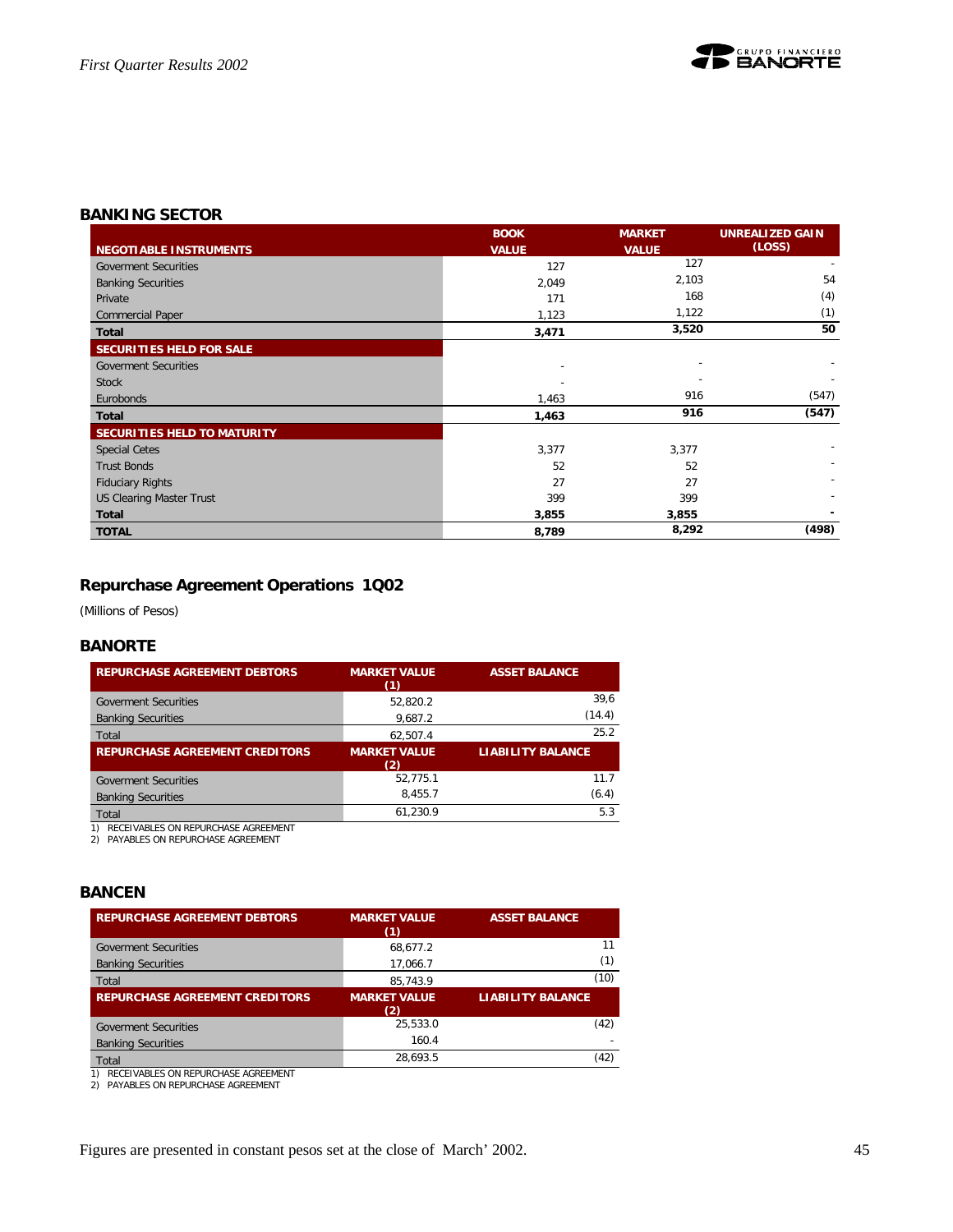

## *BANKING SECTOR*

| <b>REPURCHASE AGREEMENT DEBTORS</b>   | <b>MARKET VALUE</b><br>(1) | <b>ASSET BALANCE</b>     |
|---------------------------------------|----------------------------|--------------------------|
| <b>Goverment Securities</b>           | 121.497.4                  | 50.5                     |
| <b>Banking Securities</b>             | 26,753.9                   | (15.6)                   |
| Total                                 | 148,251.3                  | 34.8                     |
| <b>REPURCHASE AGREEMENT CREDITORS</b> | <b>MARKET VALUE</b><br>(2) | <b>LIABILITY BALANCE</b> |
| <b>Goverment Securities</b>           | 81.308.2                   | (30.3)                   |
| <b>Banking Securities</b>             | 8.616.2                    | (6.3)                    |
| Total                                 | 89.924.3                   | (36.6)                   |

1) RECEIVABLES ON REPURCHASE AGREEMENT<br>2) PAYABLES ON REPURCHASE AGREEMENT

PAYABLES ON REPURCHASE AGREEMENT

## **Derivate Financial Instruments 1Q02**

#### *(Millions of Pesos)*

#### *BANORTE*

| <b>NEGOTIABLE INSTRUMENTS</b>    |            |             |            |
|----------------------------------|------------|-------------|------------|
| <b>FOREIGN CURRENCY FUTURES</b>  | <b>BUY</b> | <b>SELL</b> | <b>NET</b> |
| Market Value                     |            |             |            |
| <b>Agreed Price</b>              |            |             |            |
| Total                            |            |             |            |
| <b>FOREIGN CURRENCY FORWARDS</b> |            |             |            |
| Market Value                     | 672        | (502)       | 170        |
| <b>Agreed Price</b>              | (681)      | 512         | (169)      |
| Total                            | (9)        | 10          |            |
| DEBTOR BALANCE NOTE              |            |             |            |

| <b>COVERAGE INSTRUMENTS</b>     |                          |                        |                  |     |
|---------------------------------|--------------------------|------------------------|------------------|-----|
|                                 | <b>FLOW</b>              | <b>FLOW RECEIVABLE</b> | <b>NET FLOWS</b> |     |
| <b>SWAPS</b>                    | <b>PAYABLE</b>           |                        |                  |     |
| <b>Cross Currency</b>           | (1, 148)                 | 1.175                  |                  | 27  |
| <b>Interest Rate</b>            | (8)                      | 5                      |                  | (3) |
| Total                           | (1, 156)                 | 1.180                  |                  | 24  |
| <b>FOREIGN CURRENCY OPTIONS</b> | <b>OPENING PREMIUM</b>   | <b>VALUED PREMIUM</b>  | <b>VALUATION</b> |     |
| <b>Foreign Currency Options</b> |                          |                        |                  |     |
| Total                           | $\overline{\phantom{0}}$ |                        |                  |     |
| <b>BALANCE NOTE</b>             |                          |                        |                  | 25  |

## **Non-governmental Financial Instruments above by 5% of Net Capital 1Q02**

*(Millions of Pesos)*

## **BANORTE**

| <b>INDUSTRY</b> | <b>INVESTMENT INSTRUMENT</b> | <b>AMOUNT</b> | % NET CAPITAL |
|-----------------|------------------------------|---------------|---------------|
| <b>Banking</b>  | Term Deposits                | 131.694.2     | 8.56%         |

BANORTE doesn't have Nongovernmental Financial Instruments above by 5% of Net Capital.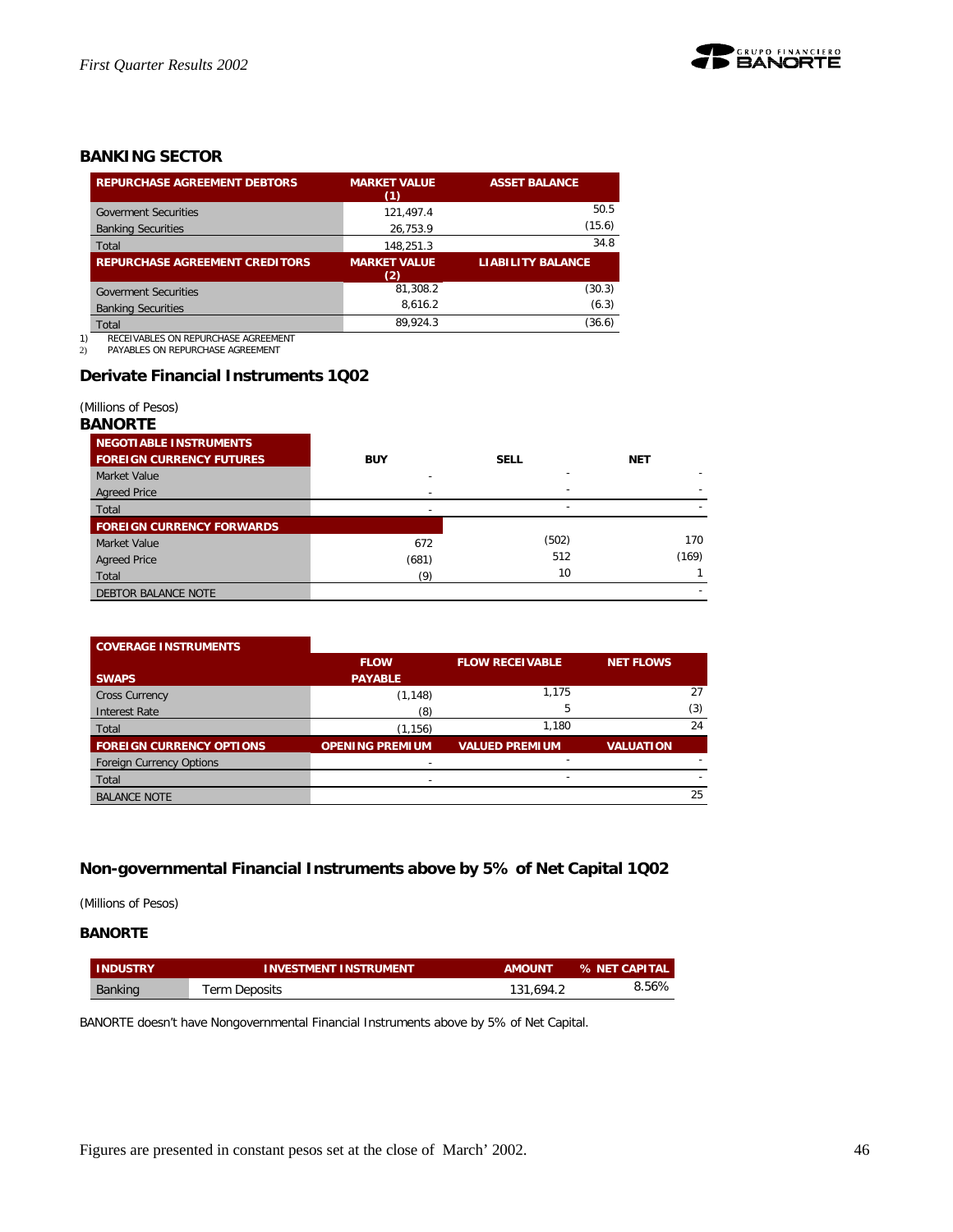

## **Loan Portfolio**

| (Million of Pesos)               |                          | <b>LOCAL CURRENCY</b>    |         |        | <b>FOREIGN CURRENCY</b> |                          |        | <b>TOTAL</b> |         |
|----------------------------------|--------------------------|--------------------------|---------|--------|-------------------------|--------------------------|--------|--------------|---------|
|                                  | 1001                     | 4Q01                     | 1002    | 1001   | 4Q01                    | 1002                     | 1001   | 4Q01         | 1002    |
| <b>Performing Loans</b>          |                          |                          |         |        |                         |                          |        |              |         |
| Commercial                       | 13,763                   | 15,887                   | 15,688  | 5,090  | 4,835                   | 6,019                    | 18,853 | 20,722       | 21,707  |
| <b>Financial Intermediaries</b>  | 1,005                    | 403                      | 360     | 795    | 193                     | 241                      | 1,800  | 596          | 601     |
| Consumer                         | 1,295                    | 2,318                    | 3,127   |        | 1                       | 1                        | 1,296  | 2,318        | 3,128   |
| Mortgages                        | 4,218                    | 4,743                    | 10,543  |        | ÷                       | $\sim$                   | 4,218  | 4,743        | 10,543  |
| <b>Goverment Entities</b>        | 40,653                   | 39,452                   | 40,170  | 17     | 10                      | 9                        | 40,670 | 39,462       | 40,179  |
| Fobaproa                         | 6,272                    | 5,246                    | 50,646  | 6,198  | 4,712                   | 4,514                    | 12,470 | 9,957        | 55,160  |
| <b>Total</b>                     | 67,207                   | 68,049                   | 120,534 | 12,100 | 9,750                   | 10,785                   | 79,307 | 71,478       | 131,319 |
| <b>Past Due Loans</b>            |                          |                          |         |        |                         |                          |        |              |         |
| Commercial                       | 1,228                    | 1,391                    | 1,345   | 579    | 1,089                   | 1,068                    | 1,807  | 2,480        | 2,413   |
| <b>Financial Intermediaries</b>  |                          | $\overline{\phantom{a}}$ |         |        |                         |                          |        |              |         |
| Consumer                         | 642                      | 320                      | 348     |        |                         |                          | 642    | 320          | 348     |
| Mortgages                        | 1,960                    | 1,719                    | 1,817   |        |                         | $\overline{\phantom{a}}$ | 1,960  | 1,719        | 1,817   |
| <b>Goverment Entities</b>        | $\overline{\phantom{a}}$ |                          |         |        |                         |                          |        |              |         |
| <b>Total</b>                     | 3,831                    | 3,430                    | 3,510   | 579    | 1,089                   | 1,068                    | 4,409  | 4,519        | 4,578   |
| <b>Total Propietary Loans</b>    | 71,038                   | 71,478                   | 124,045 | 12,678 | 10,840                  | 11,853                   | 83,716 | 82,318       | 135,898 |
| % Past Due Loans                 |                          |                          |         |        |                         |                          |        | 5.5%         | 3.4%    |
| Total Loans w/o Fobaproa/IPAB(1) |                          |                          |         |        |                         |                          |        | 36,603       | 45,353  |
| FOBAPROA (2)                     |                          |                          |         |        |                         |                          |        | 35,758       | 35,385  |

(\*) Includes valued UDIS (1)Excludes Fobaproa-IPAB notes and loan to IPAB that are accounted in the Loans to Government Entities line.

(2) Includes Fobaproa promissory notes and loans to IPAB registered in Government Entities. Note: There is no scheme for Mortgage Earnings.

# **Cost and Balances of FINAPE, FOPIME, Mortgage UDIS and Mortgage FOVI loan portfolios as**

|  | of 1Q02 |  |
|--|---------|--|
|--|---------|--|

|                     | <b>BANORTE</b> |                  | <b>BANCEN</b>            |                          | <b>TOTAL</b>  |                  |
|---------------------|----------------|------------------|--------------------------|--------------------------|---------------|------------------|
| (Millions of Pesos) | <b>PERIOD</b>  | <b>BALANCE</b>   | <b>PERIOD</b>            | <b>BALANCE</b>           | <b>PERIOD</b> | <b>BALANCE</b>   |
|                     | <b>COST</b>    | <b>LOAN</b>      | <b>COST</b>              | <b>LOAN</b>              | <b>COST</b>   | <b>LOAN</b>      |
|                     |                | <b>PORTFOLIO</b> |                          | <b>PORTFOLIO</b>         |               | <b>PORTFOLIO</b> |
| <b>FINAPE</b>       | 0.8            | 21.1             | $\overline{\phantom{0}}$ | 0.1                      | 0.9           | 21.1             |
| <b>FOPYME</b>       | 2.4            | 2.9              | $\overline{\phantom{0}}$ | $\overline{\phantom{a}}$ | 2.5           | 2.9              |
| Mortgage UDIS       | 16.5           | 31.3             | 3.3                      | 4.5                      | 19.8          | 35.9             |
| Mortgage tipo FOVI  | 13.3           | 17.9             | 3.1                      | $\overline{\phantom{a}}$ | 16.4          | 17.9             |
|                     | 33.1           | 73.2             | 6.4                      | 4.5                      | 39.5          | 77.8             |

The quarter ending with a balance of Ps 77.8 million pesos in debtors support programs with a cost of the period of Ps39.5 million. The 99% of this portfolio are concentrated in Banorte.

## **Past Due Loans Variations as of 1Q02**

| <b>BALANCE DEC'01</b> | ıΝ  | OUT | <b>BALANCE MAR'01</b> |
|-----------------------|-----|-----|-----------------------|
| 4.472                 | 160 | 54  | 4.578                 |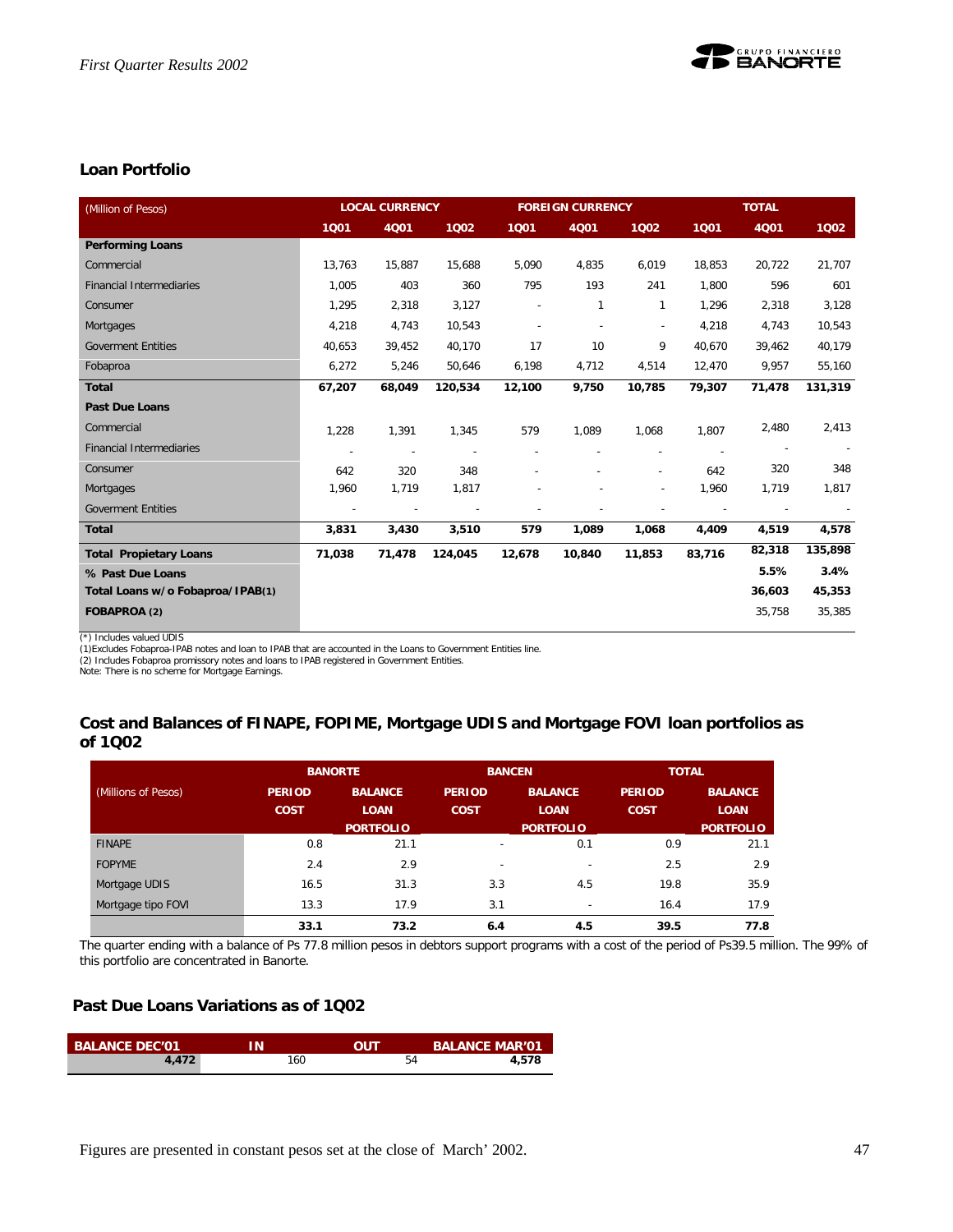

## **Troubled Portfolio 1Q02**

The National Banking and Securities Commission (CNByV) accepted the Proposal of the Bankers Association of Mexico (ABM), to consider as a Troubled Portfolio the D and E risk grades of the portfolio classification. The following table shows the troubled portfolio.

| (Millions of Pesos)              | <b>TOTAL</b> |
|----------------------------------|--------------|
| <b>Troubled Portfolio</b>        | 3,880        |
| <b>Total Loans</b>               | 135,898      |
| Troubled Portfolio / Total Loans | 2.9%         |

## **Fobaproa-IPAB**

| (Millions of Pesos)           | LOS(1)<br><b>SHARING</b> | <b>REMAINING CONTINGENCIES</b><br>INCENTIVE(1)<br><b>SCHEME</b> |
|-------------------------------|--------------------------|-----------------------------------------------------------------|
| Gross Fobaproa notes balance  | 10.058                   | 6,028(2)                                                        |
| - Cash recoveries             | 2,436                    | 1,494(2)                                                        |
| - Repossesed assets           |                          |                                                                 |
| $=$ Balance net of recoveries | 7,622                    | 4,534                                                           |
| Contingency before reserves   | 2,029                    | 342                                                             |
| - Reserves                    | 2,029                    | 342                                                             |
| $=$ Remaining contingencies   | 0.0                      | 0.0                                                             |

1) Includes only cash recoveries.

2) Included in Loss Sharing program.

Banorte provisioned Ps 16.5 million through the Income Statement during the quarter to keep 100% provisioned on the FOBAPROA-IPAB Loss Sharing program and Incentive Scheme. Cash recoveries in the Loss Sharing program represented 23.1% of Banorte's Gross FOBAPROA-IPAB notes balance.

Banorte's Foba 70 program expired early in 4Q01. It had started with the exchange of repossessed assets to Banorte by Fobaproa-IPAB promissory note in 1995. As the program concluded, Ps 225 million in repossessed assets were received as well as Ps 243 million in the cash recovery balance, for a difference of Ps 509 million that was covered in its entirety with the special reserves created for just such a purpose.

| (Millions of Pesos)        |                                                           | <b>BANORTE</b>                                  |                          |                                | <b>BANCEN</b>                   | <b>BANPAIS</b>                  |                          | <b>BANKING</b><br><b>SECTOR</b> |
|----------------------------|-----------------------------------------------------------|-------------------------------------------------|--------------------------|--------------------------------|---------------------------------|---------------------------------|--------------------------|---------------------------------|
|                            | LOSS<br><b>SHARING</b><br><b>LOCAL</b><br><b>CURRENCY</b> | <b>LOSS</b><br><b>SHARING</b><br><b>DOLLARS</b> | <b>RISK</b>              | <b>WITHOUT (CENTIVE SCHEN)</b> | <b>LOCAL</b><br><b>CURRENCY</b> | <b>LOCAL</b><br><b>CURRENCY</b> | <b>DOLLARS</b>           | <b>TOTAL</b>                    |
| Gross Balance              | 9,901                                                     | 163                                             | 1,253                    | (1)                            |                                 |                                 | 4,770                    | 16,087                          |
| - Checking account balance | 1,964                                                     | 228                                             | 150                      | (1)                            | 258                             | 1,797                           | 192                      | 4,589                           |
| - Reserves                 | 2,029                                                     | $\overline{\phantom{a}}$                        | $\overline{\phantom{a}}$ | 343                            | ٠                               | $\overline{\phantom{a}}$        | ٠                        | 2,372                           |
| $=$ Net Balance            | 5,908                                                     | (65)                                            | 1,103                    | (343)                          | (258)                           | (1, 797)                        | 4,578                    | 9,126                           |
| Simple Credit(2)           |                                                           |                                                 |                          |                                |                                 |                                 |                          | 35,385                          |
| Bancrecer(3)               |                                                           |                                                 |                          |                                |                                 |                                 |                          | 46,291                          |
| <b>Interest Rate</b>       | CETES 91-1.35                                             | $LIBOR + 5$                                     | CETES 91                 | N.A.                           | N.A.                            | N.A.                            | <b>CPT</b><br>$DLL+0.17$ |                                 |
| Maturity                   | 2005                                                      | 2006                                            | 2006                     | 2005/2006                      | N.A.                            | N.A.                            | 2007                     |                                 |
| Remaining Contingencies    | -0-                                                       | -0-                                             | N.A.                     | $-0-$                          | N.A.                            | N.A.                            | N.A.                     |                                 |

## **Fobaproa - IPAB Notes Integration 1Q02**

1) The figures of Ps 6,028 & Ps 1,494 are included in Loss Sharing.

2) Is included in Government Entities, has a rate of TIIE 28+0.86 and it's maturity is in 2010.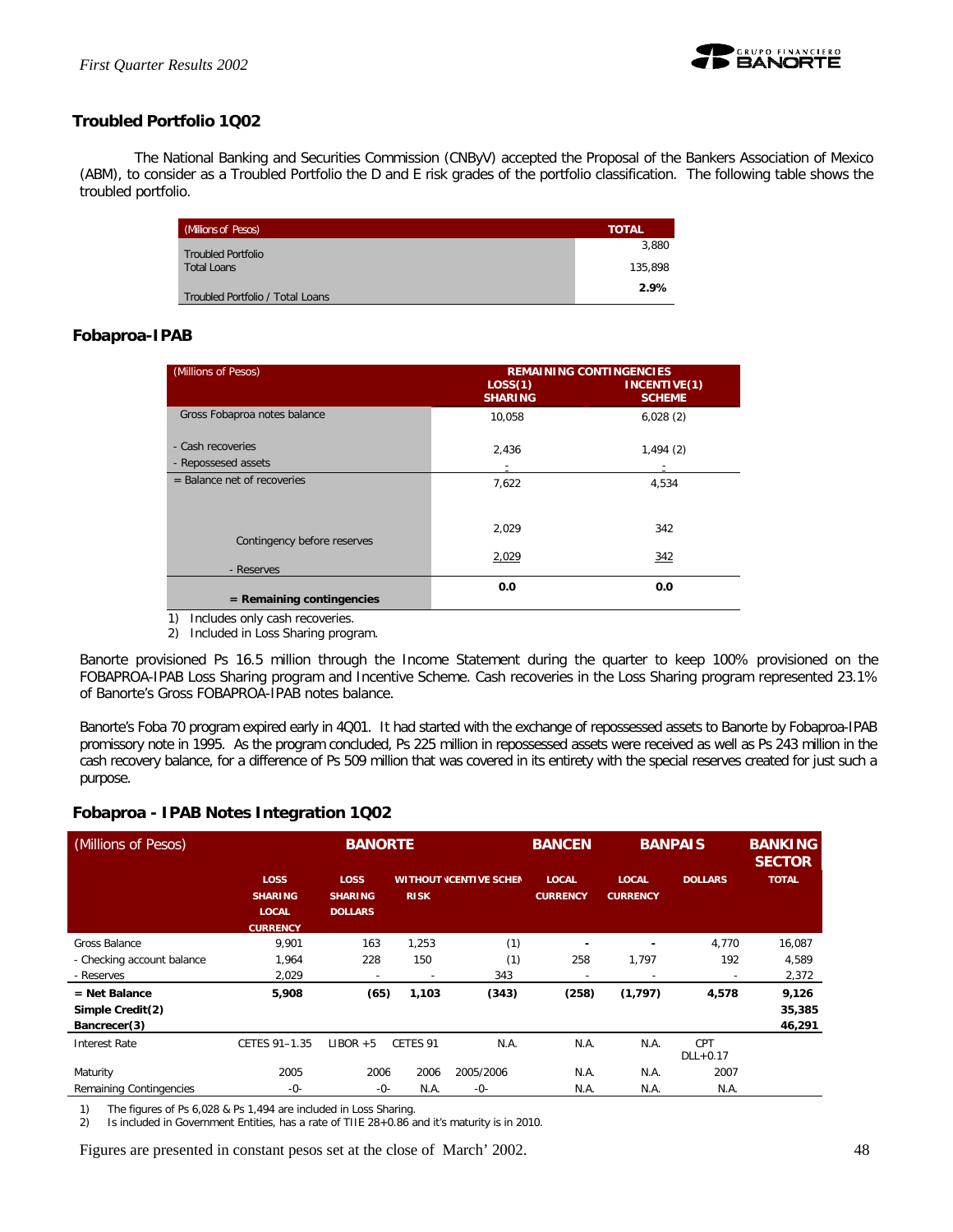

## **ORIGIN OF THE NOTES**

The source of the Fobaproa-IPAB notes is different as each was given for different objectives, according to the following list:

| <b>FOBAPROA NOTES</b> | YEAR      | ORIGIN                    |
|-----------------------|-----------|---------------------------|
| BANORTE               |           |                           |
| LOSS SHARING          | 1995-1996 | Sale of Loans to Fobaproa |
| WITHOUT RISK          | 1996      | Sale of Loans to Fobaproa |
| <b>BANPAIS</b>        | 1996-1997 | Reorganization            |
| SIMPLE CREDIT         | 2000      | Reorganization            |
| <b>BANCRECER</b>      | 1999      | Reorganization            |

## **SIGNIFICANCE IN BANORTE BALANCE**

|                | 1997  | 1998  | 999   | 2000       | 2001  | 1002  |
|----------------|-------|-------|-------|------------|-------|-------|
| % Total Loans  | 70.9% | 64.6% | 63.5% | 58.7%      | 55.5% | 66.6% |
| % Total Assets | 60.6% | 53.5% | 43.7% | 7%<br>-46. | 44.5% | 53.2% |

## **Deferred Taxes 1Q02**

| (Millions of Pesos)                                                                             |            |            |            |
|-------------------------------------------------------------------------------------------------|------------|------------|------------|
| <b>ASSETS</b>                                                                                   | <b>ISR</b> | <b>PTU</b> | <b>NET</b> |
| Allowance for loan losses (not deducted)                                                        | 398        | 23         | 421        |
| Tax loss carryforwards                                                                          | 4          |            | 4          |
| Deficit from retirement obligations                                                             | 211        | 60         | 271        |
| <b>Obligations FOBAPROA. Net</b>                                                                | 709        |            | 709        |
| <b>Others</b>                                                                                   |            |            |            |
| <b>Total Assets</b>                                                                             | 1,321      | 83         | 1,404      |
| <b>LIABILITIES</b>                                                                              |            |            |            |
| Accrued interest and inflationary component of Fixed Assets,<br>Foreclosed, Intangible & Others | (612)      | (42)       | (654)      |
| <b>Total liabilities</b>                                                                        | (612)      | (42)       | (654)      |
| Assets (Liabilities) Accumulated Net                                                            | 709        | 41         | 750        |

## **Long term debt as of 1Q02**

| <b>TYPE OF DEBT</b>                                | <b>CURRE</b><br><b>NCY</b> | <b>DATE</b><br><b>OF</b><br><b>ISSUE</b> | <b>AMOUNT</b><br>(Millons Ps o<br>DIs) | <b>ORIGINAL</b><br><b>AMOUNT</b><br>(Millons Ps,<br>DIs o UDIS) | <b>TERM</b> | <b>INTEREST</b><br><b>RATE</b> | <b>MATURITY</b> | <b>INTEREST</b><br><b>PAYMENT</b> |
|----------------------------------------------------|----------------------------|------------------------------------------|----------------------------------------|-----------------------------------------------------------------|-------------|--------------------------------|-----------------|-----------------------------------|
| <b>BANORTE</b>                                     |                            |                                          |                                        |                                                                 |             |                                |                 |                                   |
| Bank Bonds - Banorte 1-00                          | Ps                         | 23-Mar-00                                | 1,000                                  | 1,000                                                           | 3 years     | 15.59%                         | 1- May-03       | $E/189$ days                      |
| Bank Bonds - Banorte 2-00                          | Ps                         | 27-Jul-00                                | 250                                    | 250                                                             | 3 years     | 16.00%                         | $4-Sep-03$      | $E/189$ days                      |
| CD's- Banorte U01001                               | <b>UDIS</b>                | 11-Ene-01                                | 90                                     | 90                                                              | 10 years    | 8.13%                          | 30-Dic-10       | $E/182$ days                      |
| CD's -Banorte U01002                               | Ps                         | 29-May-01                                | 20                                     | 20                                                              | 3 years     | TIIE-0.25%                     | 25-May-04       | $E/28$ days                       |
| Non Convertible Subordinate Bonds-<br>Obanorte 01U | <b>UDIS</b>                | 21-Jun-01                                |                                        | 436                                                             | 8 years     | 8.00%                          | 21-Jun-09       | $E/182$ days                      |
| CD's -Banorte M7001                                | Ps                         | 30-Sep-97                                | 16                                     | 16                                                              | 7 years     | 17.65%                         | 21-Sep-04       | $E/182$ days                      |
| <b>CD's Serie 1999-1</b>                           | <b>DIs</b>                 | 15-Jul-99                                | 176.8                                  | 200                                                             | 7 years     | $Libor+1.15%$                  | 15-Jul-06       | Monthly                           |
| CD's 1999-2A                                       | <b>DIs</b>                 | 15-Jul-99                                | 46.9                                   | 75                                                              | 5 years     | 8.94%                          | 15-Jul-04       | Monthly                           |
| CD's Serie 1999-2B                                 | <b>DIs</b>                 | 15-Jul-99                                | 22.3                                   | 25                                                              | 7 years     | 9.49%                          | 15-Jul-06       | Monthly                           |

BANCEN. does not present balance as of March 31, 2002.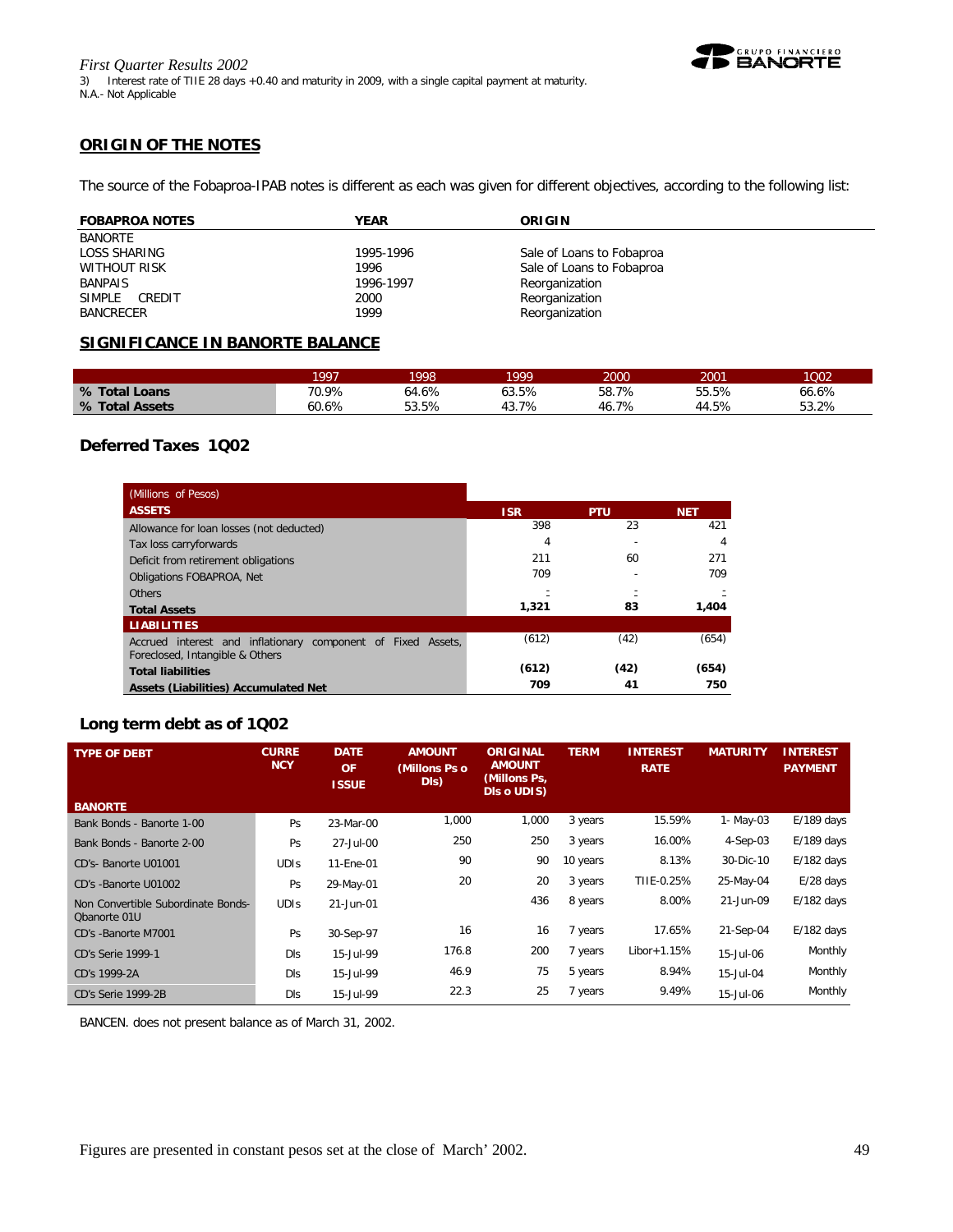

## **Bank and Other entities loans as of 1Q02**

| (Millions of Pesos)                                     | <b>LOCAL</b><br><b>CURRENCY</b> | <b>INTERE</b><br><b>ST RATE</b> | <b>TERM</b><br>(DAYS)    | <b>FOREIGN</b><br><b>CURRENCY</b> | <b>INTEREST</b><br><b>RATE</b> | <b>TERM</b><br>(DAYS)    | <b>TOTAL</b> |
|---------------------------------------------------------|---------------------------------|---------------------------------|--------------------------|-----------------------------------|--------------------------------|--------------------------|--------------|
| LOANS FROM LOCAL BANKS (*)                              |                                 |                                 | $\overline{\phantom{a}}$ | 11.8                              | $LIBOR+6.00$                   | 835                      | 11.8         |
| <b>LOANS FROM LOCAL BANKS</b>                           |                                 |                                 | $\overline{\phantom{a}}$ |                                   |                                |                          |              |
| LOANS FROM FOREIGN BANK CONCERTED FROM<br>THE COUNTRY   |                                 |                                 | $\overline{\phantom{a}}$ | 2,010.9                           | 2.31                           | 204                      | 2,010.9      |
| LOANS FROM FOREIGN BANK CONCERTED FROM<br><b>CAYMAN</b> |                                 |                                 |                          | 42.0                              | 3.29                           | 234                      | 42.0         |
| <b>SECURITIZATION</b>                                   |                                 | $\overline{\phantom{a}}$        | $\overline{\phantom{a}}$ | 2,218.9                           | 4.76                           | 756                      | 2,218.9      |
| LOANS FROM DEVELOPING BANKS                             |                                 |                                 | ٠                        | 877.3                             | N.D.                           | N.D.                     | 877.3        |
| LOANS FROM PUBLIC FUNDS                                 | ٠                               |                                 | $\overline{\phantom{a}}$ | 349.7                             | N.D.                           | N.D.                     | 349.7        |
| CALL & LOANS FROM BANKS                                 | 11,485.1                        | 8.10                            | 7.7                      |                                   |                                | $\overline{\phantom{a}}$ | 11,485.1     |
| LOANS FROM DEVELOPING BANKS                             | 845.3                           | N.D.                            | N.D.                     |                                   |                                |                          | 845.3        |
| LOANS FROM PUBLIC FUNDS                                 | 2,597.5                         | N.D.                            | N.D.                     |                                   |                                | $\overline{\phantom{a}}$ | 2,597.5      |
| LOANS FROM FIDUCIARY FUNDS                              | 5,308.4                         | N.D.                            | N.D.                     |                                   |                                |                          | 5,308.4      |
| PROVISIONS FOR INTEREST                                 | 70.8                            | N.D.                            | N.D.                     |                                   | $\overline{a}$                 |                          | 70.8         |
|                                                         | 20,307.1                        |                                 |                          | 5,510.6                           |                                |                          | 25,817.7     |

(\*) Includes "Banco Nacional de Comercio Exterior".

 $(**)$  In UDIS.

## **Trading Income 1Q02**

*(Millones de Pesos)*

| <b>VALUATION EFFECTS</b>                       | <b>NET</b> |
|------------------------------------------------|------------|
| Negotiable Instruments                         | 1.2        |
| Repurchase                                     | (18.1)     |
| <b>Futures</b>                                 |            |
| Foreign Currency Forwards                      | 9.7        |
| Options                                        |            |
| <b>Inflation Adjustment</b>                    | 0.1        |
| <b>Total</b>                                   | (7.1)      |
| <b>RESULTS FROM BUYING AND SELLING</b>         |            |
| Negotiable Instruments                         | 195.3      |
| Securities Held for Sell                       | 31.0       |
| <b>Inflation Adjustment</b>                    |            |
| <b>Total of Buying and Selling Instruments</b> | 226.3      |
| <b>FX Spot</b>                                 | 60.7       |
| <b>FX Forwards</b>                             | 3.2        |
| <b>FX Futures</b>                              |            |
| <b>FX Futures TIIF</b>                         |            |
| Forwards                                       | 0.3        |
| <b>Total of Foreign Exchange</b>               | 64.2       |
| Inflation Adjustment                           | 0.2        |
| <b>Total of Buying and Selling</b>             | 290.6      |
| <b>TOTAL TRADING INCOME</b>                    | 283.5      |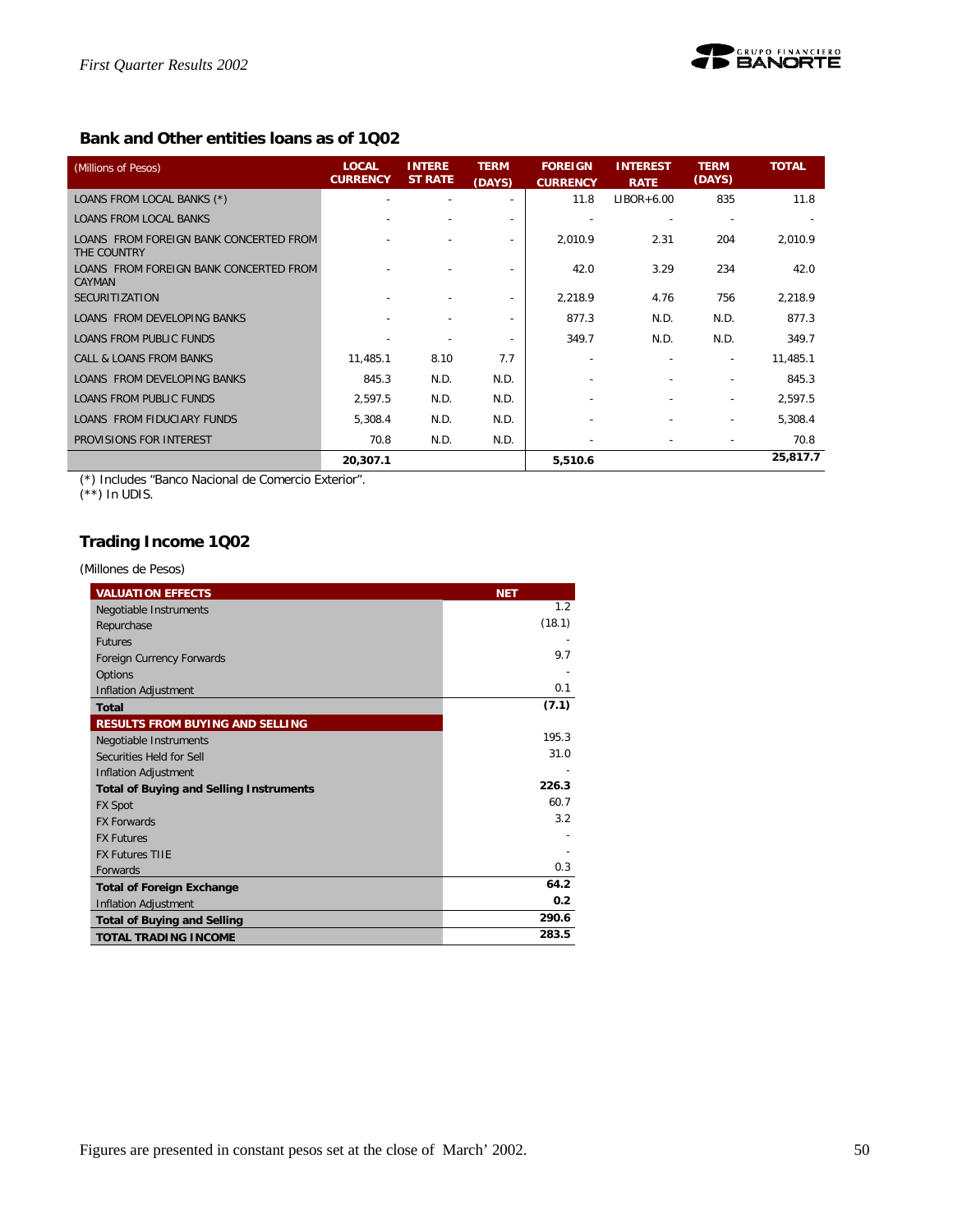

## **Capitalization**

| (Millions of Pesos)                                                                                 | <b>BANORTE</b> | <b>BANCEN</b> |
|-----------------------------------------------------------------------------------------------------|----------------|---------------|
| Tier 1 Capital:                                                                                     |                |               |
| <b>Stockholders Equity</b>                                                                          | 6,689          | 2,166         |
| (+) Subordinated debt and Capitalization Instruments                                                |                |               |
| (-) Investment in Subordinated debt                                                                 |                |               |
| (-) Investment in Financial Institutions                                                            | 38             | 12            |
| (-) Investment in Non-Financial Institutions                                                        |                |               |
| Financing granted for the acquisition of shares of the bank or other Group<br>$(-)$<br>subsidiaries | 105            | 612           |
| (-) Excess on deferred taxes                                                                        | 1,130          |               |
| (-) Restructuring Charges and others intangibles                                                    | 472            | 3             |
| (-) Others Assets                                                                                   | 1,130          |               |
| <b>Total Deductions</b>                                                                             | 616            | 627           |
| <b>Total Tier 1</b>                                                                                 | 6,074          | 1,539         |
| Tier 2 Capital:                                                                                     |                |               |
| Capitalization Instruments                                                                          | 1,346          |               |
| <b>General Preventive Reserves</b><br>$(+)$                                                         | 594            |               |
| Subordinated Debt<br>$(-)$                                                                          |                |               |
| <b>Total Tier 2</b>                                                                                 | 1,940          |               |
| <b>Net Capital</b>                                                                                  | 8,014          | 1,539         |

|                                          |                     | <b>BANORTE</b>            |                          | <b>BANCEN</b>       |                           |                            |  |
|------------------------------------------|---------------------|---------------------------|--------------------------|---------------------|---------------------------|----------------------------|--|
|                                          | <b>Total Assets</b> | Weighted<br><b>Assets</b> | Required<br>Capital      | <b>Total Assets</b> | Weighted<br><b>Assets</b> | <b>Required</b><br>Capital |  |
| <b>Credit Risk-Weighted Assets:</b>      |                     |                           |                          |                     |                           |                            |  |
| Group 1 (risk weight 0%)                 | 103.456             | -                         | $\overline{\phantom{0}}$ | 40.878              |                           |                            |  |
| Group 2 (risk weight 20%)                | 22.998              | 4.600                     | 368                      | 17.703              | 3.541                     | 283                        |  |
| Group 2bis (risk weight 10%)             | 6.572               | 657                       | 53                       | 432                 | 43                        | 3                          |  |
| Group 2bis1 (risk weight 10%)            | 337                 | 8                         |                          |                     |                           |                            |  |
| Group 3 (risk weight 100%)               | 42.670              | 46,252                    | 3.700                    | 4,027               | 4,027                     | 322                        |  |
| Group 3bis (risk weight 50%)             | 1.916               | 958                       | 77                       | ٠                   |                           |                            |  |
| Group 3bis2 (risk weight 115%)           | 682                 | 784                       | 63                       |                     |                           |                            |  |
| Group 3V (risk weight 150%)              | 845                 | 1.267                     | 101                      |                     |                           |                            |  |
| <b>Total Credit Risk-Weighted Assets</b> | 179.475             | 58,928                    | 4.362                    | 63.040              | 7.611                     | 609                        |  |

|                                                                | <b>BANORTE</b>                                           |                            | <b>BANCEN</b>                                     |                            |  |
|----------------------------------------------------------------|----------------------------------------------------------|----------------------------|---------------------------------------------------|----------------------------|--|
|                                                                | <b>Amount in</b><br>equivalent<br>positions in<br>assets | <b>Required</b><br>Capital | Amount in<br>equivalent<br>positions in<br>assets | <b>Required</b><br>Capital |  |
| Market risk-weighted assets:                                   |                                                          |                            |                                                   |                            |  |
| Peso Nominal interest rate operations                          | 2.443                                                    | 195                        | 7.135                                             | 571                        |  |
| Peso or UDI real interest rate operations                      | 1.475                                                    | 118                        |                                                   |                            |  |
| Interest rate operations in foreign currency with nominal rate | 397                                                      | 32                         | 10                                                |                            |  |
| Position in UDIS or with a return indexed to inflation         | 9                                                        |                            |                                                   |                            |  |
| Positions in foreign currency or indexed to the FX rate        | 78                                                       | 6                          |                                                   |                            |  |
| Positions in share or index to the price of securities         |                                                          |                            | 308                                               | 25                         |  |
| Total market risk weighted assets                              | 4.402                                                    | 352                        | 7,453                                             | 596                        |  |
| Total credit and market risk-weighted assets                   | 58,928                                                   | 4,714                      | 15,063                                            | 1,205                      |  |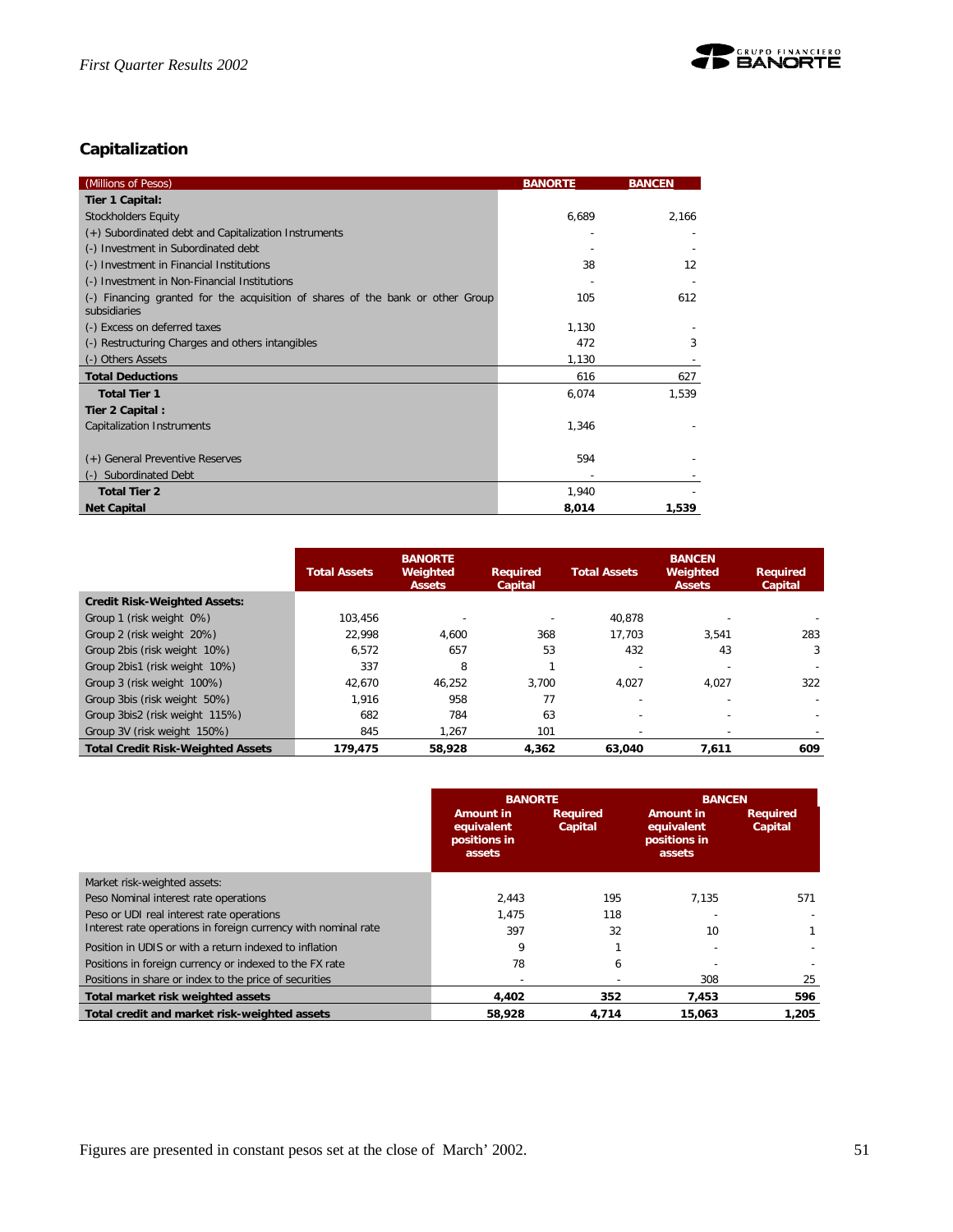

## **Risk Management**

#### **Market Risk**

The methodology used to calculate market risk is the Value at Risk by historical simulation, which is determined by simulating 500 historical scenarios of Grupo Financiero Banorte's current portfolios.

Said method is applied to all the Group's portfolios exposed to risk factor variations that have a direct effect on their appraisal (domestic interest rates, foreign interest rates, exchange rates, among others), using a 99% reliability rate and a 10-day portfolio tenure.

The average quarterly Value at Risk (VaR) of the financial instrument portfolios of the Group (Sectors, Banking and Brokerage) including bonds, shares, money market operations, interest rate swaps, forwards, futures, and others derived in and outside the balance, is as follows:

Value at Risk *(Millions of pesos)*

|             | 1001 | 2Q01 | 3Q01          | 4001          | 1Q02                 |  |  |  |
|-------------|------|------|---------------|---------------|----------------------|--|--|--|
| VaR 10 days | 305  | 560  | $\sim$<br>ں∠ں | $\sim$<br>220 | $\sim$<br><b>LLV</b> |  |  |  |

The Value at Risk make up for the fourth quarter 2001, calculated under the aforementioned premises per Institution and Sector is as follows:

(Millions of Pesos)

|                        | VaR 10 days |
|------------------------|-------------|
| Banorte                |             |
| Bancrecer              |             |
| Bancen                 | 232         |
| <b>Banking Sector</b>  | 225         |
| <b>Brokerage House</b> |             |
| GFNorte                | 226         |

The consolidated Value at Risk both for the Banking Sector and for Grupo Financiero Banorte, considers the correlations of every risk factor involved in portfolio appraisal. Therefore, the mathematical sum of the Value at Risk per Institution may not match.

Additionally, the Value at Risk per risk factor of the instruments portfolio described for Grupo Financiero Banorte as a whole, was as follows for the fourth quarter of 2001:

| (Millios of pesos)     |              |  |  |
|------------------------|--------------|--|--|
| <b>RISK FACTOR</b>     | <b>Total</b> |  |  |
| Domestic interest rate | 228          |  |  |
| Foreign interest rate  |              |  |  |
| Exchange rate          | 28           |  |  |
| <b>Stock Exchange</b>  | 13           |  |  |
| Eurobonds Price        | 51           |  |  |

The VaR for each of the risk factors presented is determined by simulating 500 historical scenarios of the variables that make up each one of said factors, while keeping the variables that affect the rest of the indicated risk factors constant.

#### **Loan Risk**

Loan Risk is the risk of clients failing to meet their payments. Therefore, it is essential to correctly manage such a risk in order to maintain a quality loan portfolio.

The objectives of loan risk management at GFNorte are:

- To develop and carry out loan risk policies that are compatible with the strategic objectives of the institution.
- To support strategic decision-making, maximizing the creation of value for the stockholders and guaranteeing security for our clients.
- To set specific policies and procedures to identify the level of risk of the debtor, using said procedures as a basis for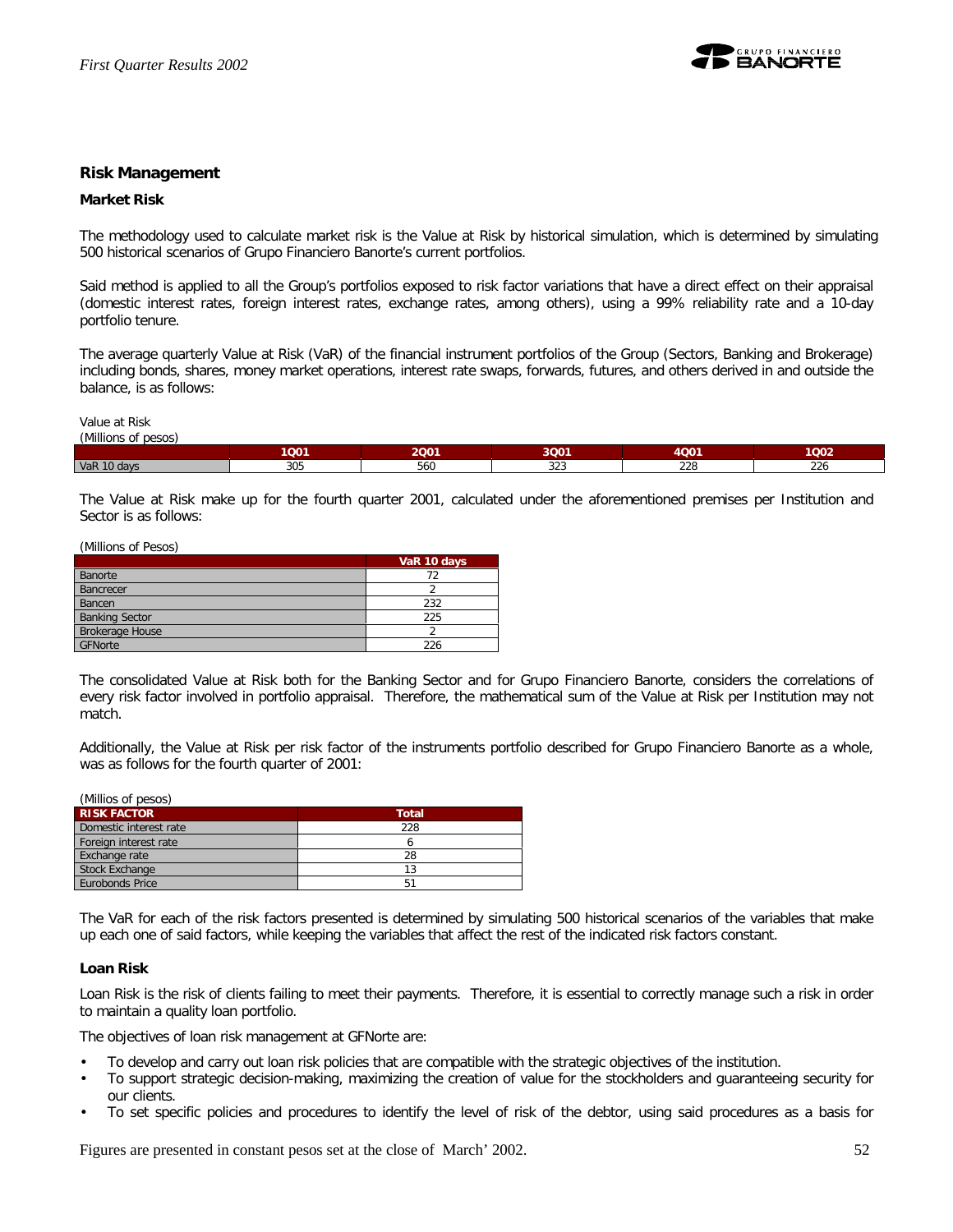## *First Quarter Results 2002*





- To calculate the exposure of loan risk in time, considering and evaluating the concentration of exposure by qualifying risk, geographical regions, economic activities, currency and type of product.
- To create diversification strategies of the loan portfolio, setting down its limits.
- To implement a global loan risk management supervising all the operations and aspects related to loan risk.

## **Individual Loan Risk**

Individual risk is identified and measured at GFNorte by Qualifying Loan Risk, per Target Markets and pursuant to the Risk Acceptance Criteria.

As to the Qualification of Loan Risk, during 2000, clients were qualified applying two methods: the first, proposed by the CNBV in Circular 1128, consists of 5 levels of risk: A, B, C, D, and E; and the second is the Banorte Loan Risk Qualification method, developed internally in accordance with internationally accepted standards and practices. It indicates 10 levels of risk; in which 1 is the lowest and 10 is the highest. Additionally there is a parameter-oriented risk level calculation system for minor loans.

The Target Markets and the Risk Acceptance Criteria are tools that are part of GFNorte's loan strategy which help in determining individual loan risk levels. The Target Markets are activities selected by region and economic activity, backed up by economic and quality studies of the portfolio in which Banorte is interested in placing loans. The Risk Acceptance Criteria are parameters that describe the identified risks per industry, making it possible to identify the risk implied for the bank in granting a loan to a client depending on the economic activity involved. The types of risk considered in the Risk Acceptance Criteria are financial, operation, market, company life cycle, legal and regulatory, loan experience and management quality.

## **Portfolio Loan Risk**

GFNorte has designed a portfolio loan risk method that, besides contemplating the major and latest international practices in identification, measurement, control and follow-up, has been adapted to work within the context of the Mexican Financial System.

This loan risk methodology makes it possible to know the current value of the portfolio loans, that is, *the loan exposure*, allowing surveillance of the risk concentration levels per risk qualification, geographical regions, economic activities, currency and type of product in order to know the portfolio's profile and take action to direct it toward a diversification which will maximize profitability with the lowest risk.

Calculating loan exposure implies generating a cash flow of each one of the loans, of both capital and interest to discount it later. This exposure is sensible to changes in the market, thereby facilitating calculations under different economic scenarios.

The method, in addition to contemplating loan exposure, takes into consideration the probability of non-compliance, the recovery level associated to each client and the classification of the debtor based on the Merton model. The *probability of noncompliance* is the probability that the debtor will not meet his/her debt obligation with the bank according to the originally agreed terms and conditions. The probability of non-compliance is based on the transition matrixes that GFNorte calculates from the migration of the debtor through different risk qualification levels. The *recovery ratio* is the percentage of total exposure that is estimated to be recovered in the debtor fails to comply. The *classification of the debtor*, based on the Merton model, associated the debtor's future behavior to loan and market factors on which his "credit health" depends, as determined by statistical techniques.

The results are risk measures such as the expected and unexpected loss at a one-year horizon. The expected loss is the credit portfolio's loss distribution average. The unexpected loss is the maximum loss at a specific confidence level (95% in this case) given the loss distribution.

The results obtained are used as a tool for better decision-making in granting loans and in the diversification of the portfolio, according to GFNorte's global strategy. The individual risk identification tools and the portfolio loan risk methodology are periodically checked and updated to allow the application of new techniques that may support or strengthen them. As a result, GFNorte has tools and methods of the highest quality on an international scale to identify, measure, control and follow up loan risks.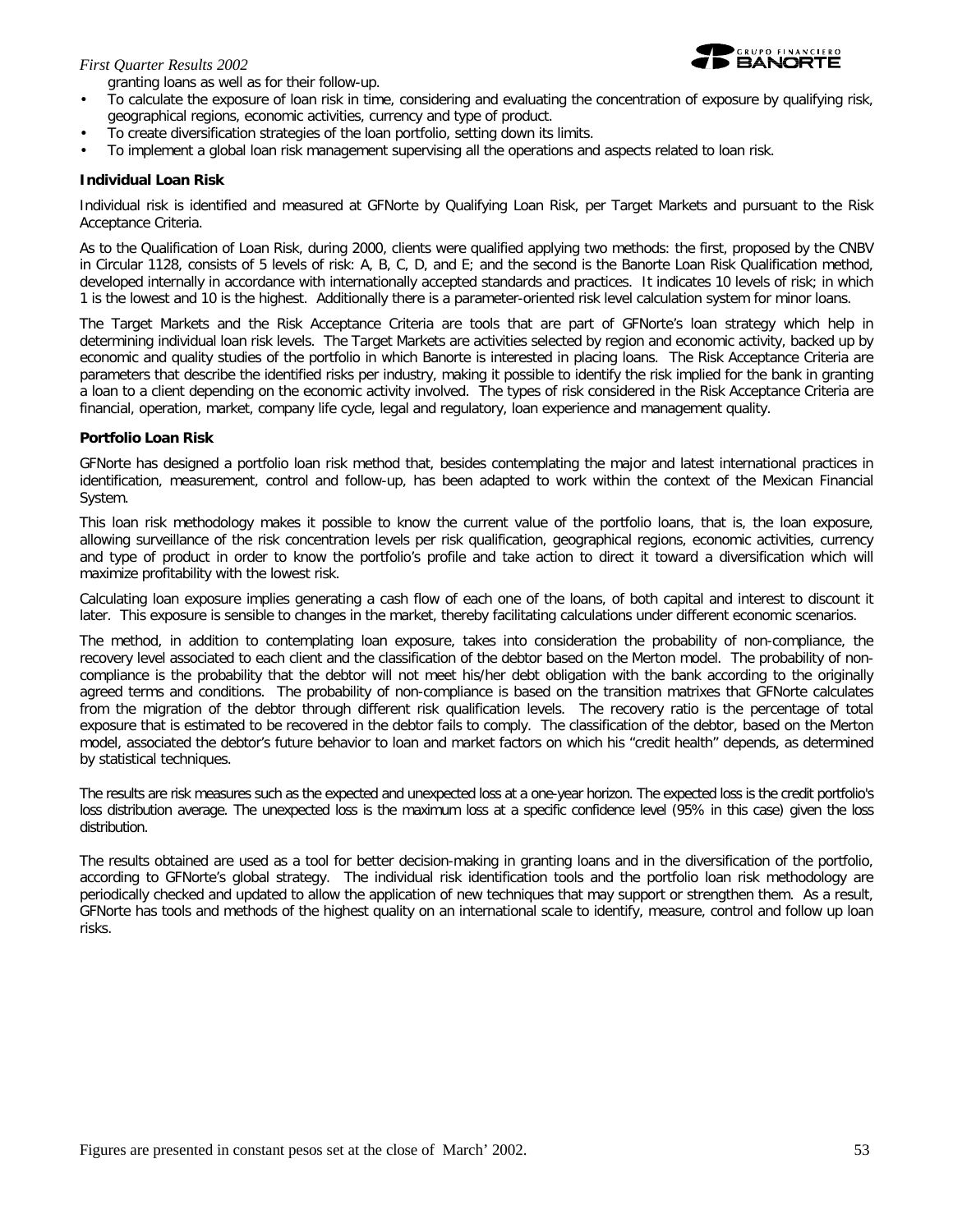

## **Information by Segments**

With the ultimate goal of improving the understanding of information of the Group and given the importance of the 2 banks (Banorte and Bancen) within the Financial Group, (together representing more than 90% each of the Shares, Deposits, and Profits of the Group), we have included their financial statements and combined indicators pro-forma together under the "Banking Sector" heading. The Banking Sector is defined as the 2 banks with their respective subsidiaries, except the Afore unit (a subsidiary of Bancen), which is not considered part of this Sector for management reasons (as of the end of 1998). We have also grouped companies corresponding to other Sectors, which are defined in accordance with the orientation of the companies. These Sectors are as follows: The Brokerage Sector which is made up of the Brokerage House; the Long-Term Savings Sector, made up of the Annuities, Insurance and Afore companies, and the Auxiliary Organizations Sector which includes the Leasing, the Brokerage, the Warehousing, and the Bonding companies. For purposes of the Reconciliation Table by Sector, these sectors are all put under the heading "Other Sectors" as they each represent only a very small participation in the group. This segmentation was done on the basis of the International Accounting Normative (NIC 14) and the Statement of Financial and Accounting Standards N° 131 that refers to the rules for presenting financial information by segment.

## **Proforma Consolidated Data-1Q02**

| (Millions of pesos)                | BANORTE (1) | BANCEN (3) | <b>TOTAL</b> |
|------------------------------------|-------------|------------|--------------|
| <b>Income Statement</b>            |             |            |              |
| Net Interest Income                | 815.0       | 973.8      | 1,788.9      |
| Non Interest Income                | 777.9       | 218.2      | 996.1        |
| Non Interest Expense               | 2,127.7     | 32.7       | 2,160.3      |
| Other income (expense)             | 61.7        | (75.7)     | (137.4)      |
| Extraordinary items, net           |             |            |              |
| Net Income                         | (805.5)     | 1,112.3    | 306.8        |
| <b>Balance Sheet</b>               |             |            |              |
| Assets                             | 163.816     | 4.571      | 168,386      |
| Loans                              | 135,345     | 553        | 135,898      |
| Deposits                           | 128.592     | 3          | 128.595      |
| Equity                             | 6,689       | 2,166      | 8,855        |
| Past Due Loans                     | 4,256       | 323        | 4,578        |
| Loan Loss Reserves                 | 4,895       | 420        | 5,315        |
| Ratios                             |             |            |              |
| Non Interest Expense/ Total Assets |             |            |              |
| % Past Due Loans                   | 3.1%        | 58.4%      | 3.4%         |
| Reserves / Past Due Loans          | 115.0%      | 130.2%     | 116.1%       |
| % Capitalization (2)               |             |            |              |

1) Includes a 96.11% participation of the Group.

2) Includes Market Risks.Using 2003 rules. 3) Excludes the AFORE.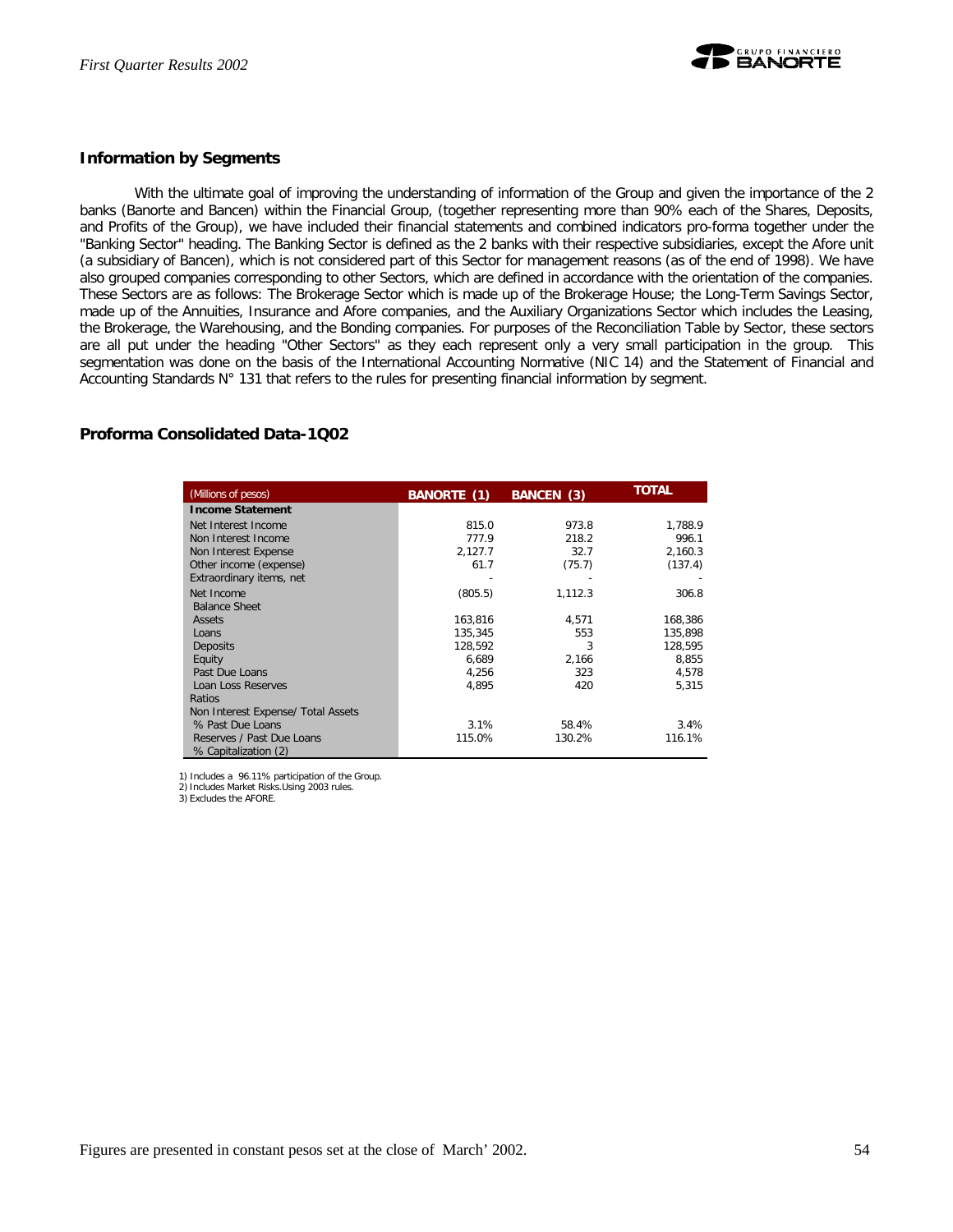

## **Inter-bank Eliminations Summary**

| (Millions of Pesos)                                                              | <b>BANORTE</b> | <b>BANCEN</b> | <b>INTERBANK</b><br><b>ELIMINATIONS</b> |  |
|----------------------------------------------------------------------------------|----------------|---------------|-----------------------------------------|--|
| <b>Income Statement</b>                                                          |                |               |                                         |  |
| Net Interest Income                                                              | (959.1)        | 959.1         |                                         |  |
| Non Interest Income                                                              |                |               |                                         |  |
| Non Interest Expense                                                             | (15.0)         | 15.0          |                                         |  |
| Other Income (expense)                                                           |                |               |                                         |  |
| Extraordinary items, net                                                         |                |               |                                         |  |
| <b>Balance Sheet</b>                                                             |                |               |                                         |  |
| <b>Assets</b>                                                                    | (12, 107)      | (529)         | (12, 636)                               |  |
| Cash and Due from Banks                                                          | (10, 201)      | (20)          | (10, 221)                               |  |
| Loans                                                                            |                | (360)         | (360)                                   |  |
| <b>Deposits</b>                                                                  | 1,245          | (1,523)       | (278)                                   |  |
| Due to Banks                                                                     | (10, 201)      | (453)         | (10, 653)                               |  |
| Equity                                                                           | (1, 843)       |               | (1, 843)                                |  |
| Past Due Loans                                                                   |                |               |                                         |  |
| Loan Loss Reserves                                                               |                |               |                                         |  |
| Investments in Subsidiaries                                                      | (1, 843)       |               | (1, 843)                                |  |
| Deferred Taxes, (Liabilities) (*)                                                | (63)           | (85)          | (148)                                   |  |
| Deferred Taxes, (Assets)(*)                                                      | (63)           | (85)          | (148)                                   |  |
| (*)Reclassifications, in accordance to CNBV and accounting criteria presentation |                |               |                                         |  |

The aforementioned table shows the eliminations between the two banks, considered as the "Banking Sector," showing the balance of the same under each heading in the Income Statement and the Balance Sheet. Note, however, that the individual numbers from the pro-forma table of combined indicators cannot be compared directly with those of the individual Financial Statements of each Bank, as one must consider the eliminations contained in this section, and also take into account that the Afore unit is not included under Bancen but *is*, nevertheless, included in the individual Financial Statements of Bancen.

Reconciliation per Segments Table

| (Millions of Pesos)      | <b>BANKING</b><br><b>SECTOR</b> | <b>OTHER</b><br><b>SECTORS</b> | WITHOUT<br>OT. SECT. | <b>TOTAL</b><br><b>GROUP</b> |
|--------------------------|---------------------------------|--------------------------------|----------------------|------------------------------|
| <b>Income Statement</b>  |                                 |                                |                      |                              |
| Net Interest Income      | 1.788.9                         | 89.9                           | (14.1)               | 1,864.7                      |
| Non Interest Income      | 996.1                           | 324.0                          |                      | 1,320.1                      |
| Non Interest Expense     | 2.160.3                         | 270.2                          | (14.3)               | 2,416.2                      |
| Other Income (expense)   | (137.4)                         | 0.9                            | (0.3)                | (136.7)                      |
| Extraordinary items, net |                                 |                                |                      |                              |
| <b>Balance Sheet</b>     |                                 |                                |                      |                              |
| Assets                   | 168.386                         | 13,690                         | (10, 172)            | 171,905                      |
| Loans                    | 135.898                         | 2,419                          | (597)                | 137,720                      |
| Deposits                 | 128.595                         |                                | (194)                | 128,401                      |
| Equity                   | 8,855                           | 10,792                         | (9, 191)             | 10.456                       |
| Past Due Loans           | 4.578                           | 57                             |                      | 4,636                        |
| Loan Loss Reserves       | 5,315                           | 22                             |                      | 5,337                        |

The criteria for distributing income and expenditures between the Subsidiaries of the Group is done on the basis of the relative size and operational volume of each company, depending on the type of primary service it provides. These criteria are applied to the expenses related to the operation of primary areas, these being Accounting, Systems, and Operations, as well as to the expenses for maintaining the corporate structure.